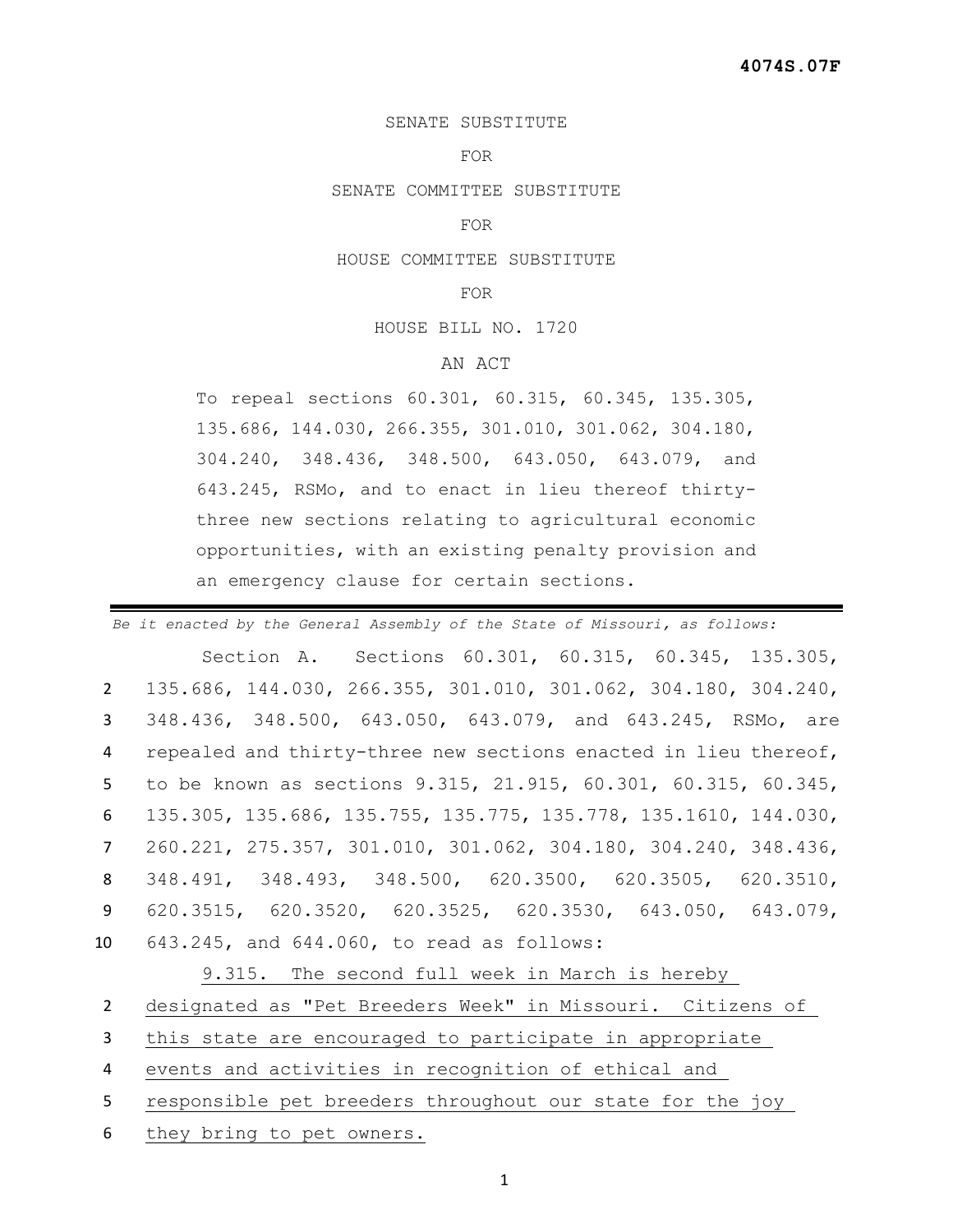21.915. 1. There is established a permanent joint committee of the general assembly to be known as the "Joint Committee on Rural Economic Development" which shall be composed of five members of the senate, appointed by the president pro tempore of the senate, and five members of the house of representatives, appointed by the speaker of the house of representatives. A majority of the members of the committee shall constitute a quorum. The members shall annually select one of the members to be the chair and one of the members to be the vice chair. The speaker of the house of representatives and the president pro tempore of the senate shall appoint the respective majority members. The minority leader of the house of representatives and the minority leader of the senate shall appoint the respective minority members. The members shall receive no additional compensation, but shall be reimbursed for actual and necessary expenses incurred by them in the performance of their duties. No major party shall be represented on the committee by more than three members from the senate nor by more than three members from the house of representatives. The committee is authorized to meet and act year round and to employ the necessary personnel within the limits of appropriations. The staff of the committee on legislative 24 research, house research, and senate research shall provide necessary clerical, research, fiscal, and legal services to the committee, as the committee may request. 2. It shall be the duty of the committee to: (1) Examine any trending population declines throughout rural counties in Missouri utilizing data from the last previous decennial census of the United States, including identifying any anomalous rural areas that saw population increases;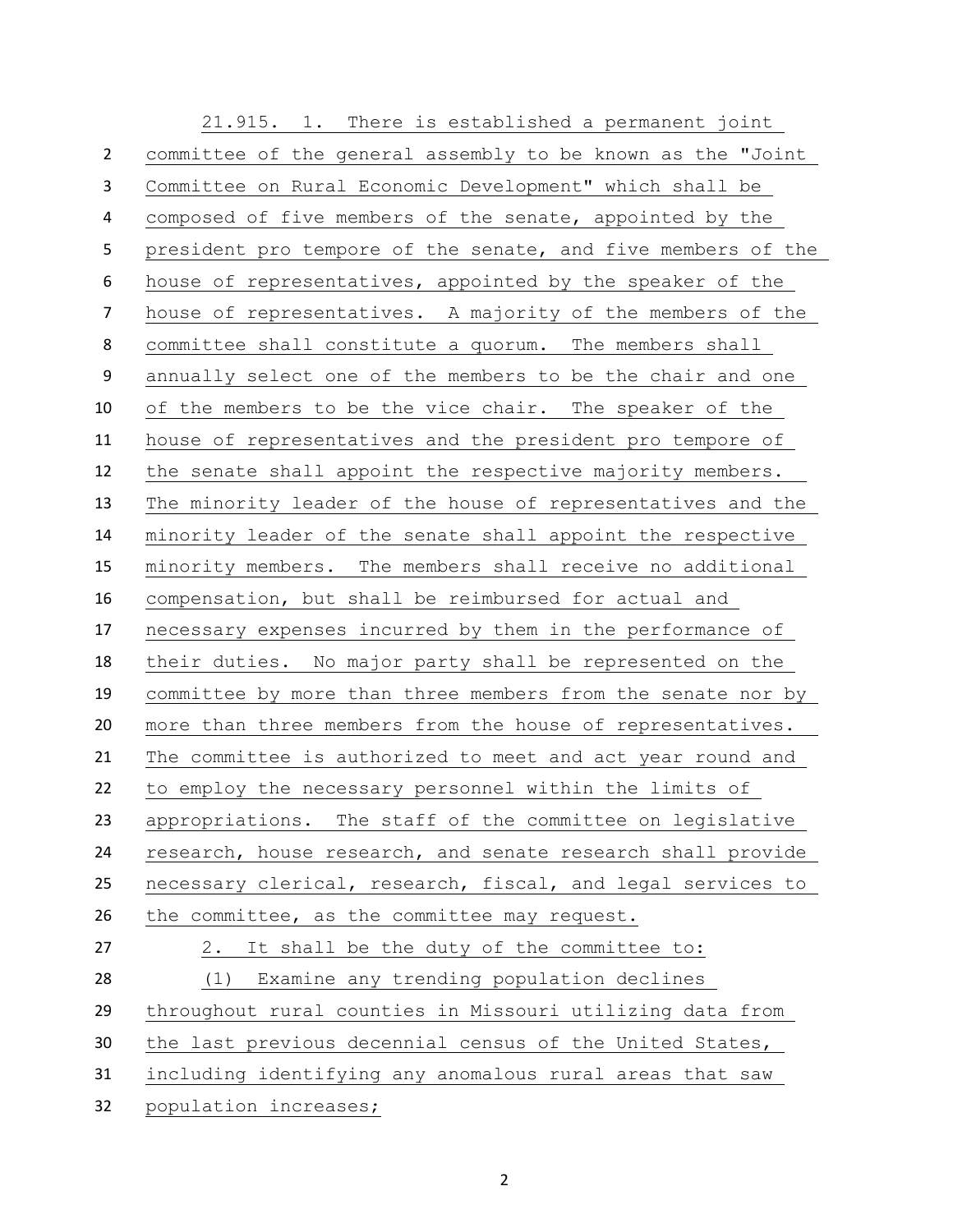| 33 | (2) Identify economic opportunities for third class          |
|----|--------------------------------------------------------------|
| 34 | counties, including identifying viable industries for rural  |
| 35 | areas of the state and businesses that are relocating from   |
| 36 | other states;                                                |
| 37 | Monitor the deployment and adoption of broadband<br>(3)      |
| 38 | internet in rural areas of the state;                        |
| 39 | Examine the issue of restricted access to quality<br>(4)     |
| 40 | healthcare and insurance in rural areas of the state;        |
| 41 | (5) Identify the need for and development of expanded        |
| 42 | learning opportunities in rural areas, including workforce   |
| 43 | development, skilled labor training, and online training;    |
| 44 | (6) Examine infrastructure issues in rural areas in          |
| 45 | the state, including opportunities to mitigate geographical  |
| 46 | isolation and a review of transportation development plans   |
| 47 | to embolden economic vitality in rural areas of the state;   |
| 48 | (7) Identify key contributors and solutions to poverty       |
| 49 | and unemployment trends in rural areas of the state;         |
|    |                                                              |
| 50 | (8) Develop policies to maximize existing state              |
| 51 | programs, including existing economic development tax credit |
| 52 | programs and tourism programs; and                           |
| 53 | (9) Identify and examine any other issues that the           |
| 54 | committee determines to be affecting rural areas of the      |
| 55 | state.                                                       |
| 56 | The committee may compile a full report of its<br>3.         |
| 57 | activities for submission to the general assembly, which     |
| 58 | shall include any recommendations which the committee may    |
| 59 | have for legislative action as well as any recommendations   |
| 60 | for administrative or procedural changes in the internal     |
| 61 | management or organization of state government agencies and  |
| 62 | departments. Copies of the report containing such            |
| 63 | recommendations shall be sent to the appropriate directors   |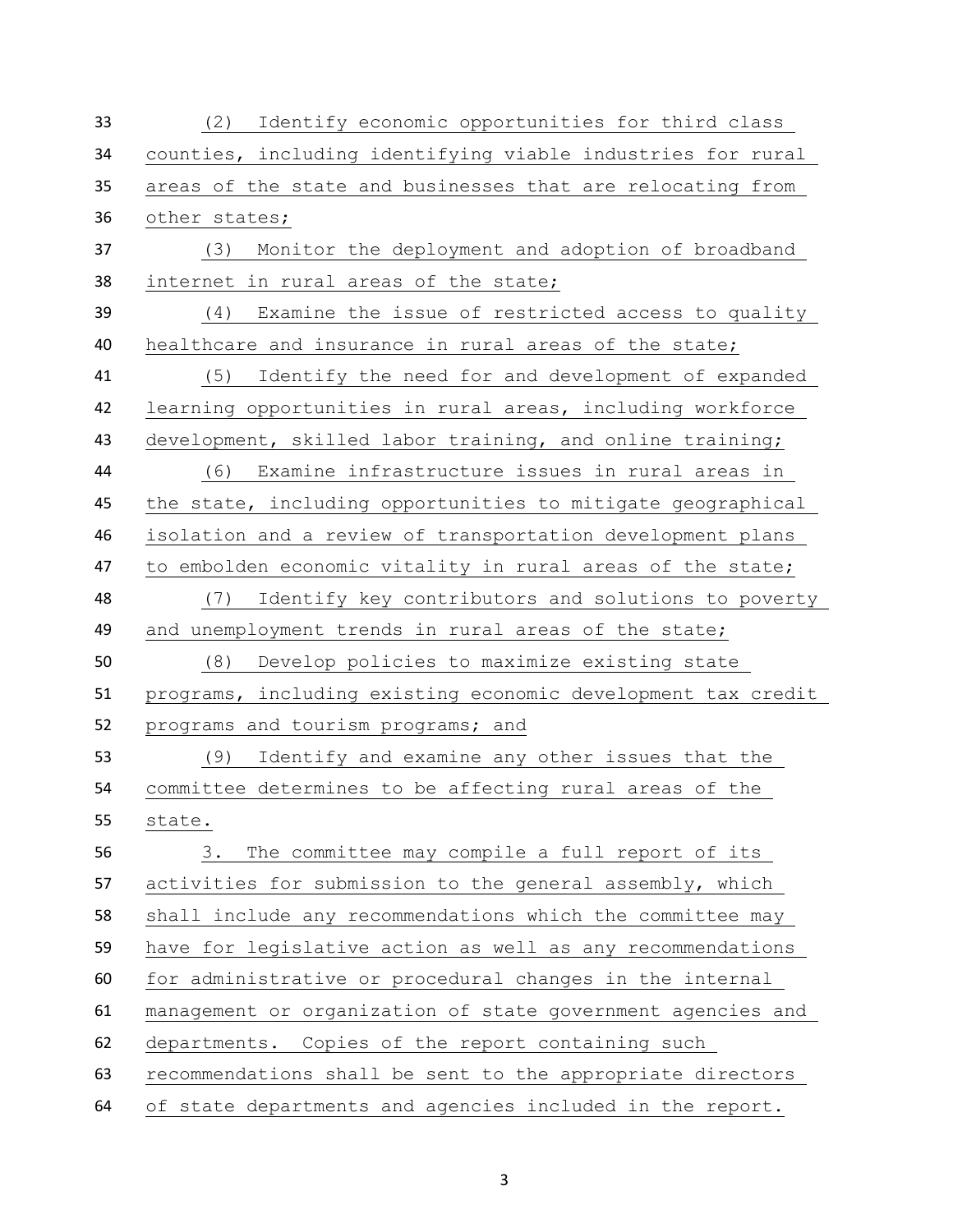4. All state departments, commissions, and offices shall cooperate with and assist the committee in the performance of its duties and shall make available all books, records, and information requested.

 60.301. Whenever the following words and terms are used in this chapter they shall have the following meaning unless the context clearly indicates that a different meaning is intended:

 (1) "Corners of the United States public land survey", those points that determine the boundaries of the various subdivisions represented on the official plat such as the township corner, the section corner, the quarter-section corner, grant corner **[**and**]**, meander corner, and center of section;

 (2) "Existent corner", a corner whose position can be identified by verifying the evidence of the original monument or its accessories, or by some physical evidence described in the field notes, or located by an acceptable supplemental survey record or some physical evidence thereof, or by testimony. The physical evidence of a corner may have been entirely obliterated but the corner will be considered existent if its position can be recovered through the testimony of one or more witnesses who have a dependable knowledge of the original location. A legally reestablished corner shall have the same status as an existent corner;

 (3) "Lost corner", a corner whose position cannot be determined, beyond reasonable doubt, either from traces of the original marks or from acceptable evidence or testimony that bears upon the original position;

 (4) "Monument", the physical object which marks the corner point determined by the surveying process. The accessories, such as bearing trees, bearing objects, reference monuments, mounds of stone and other similar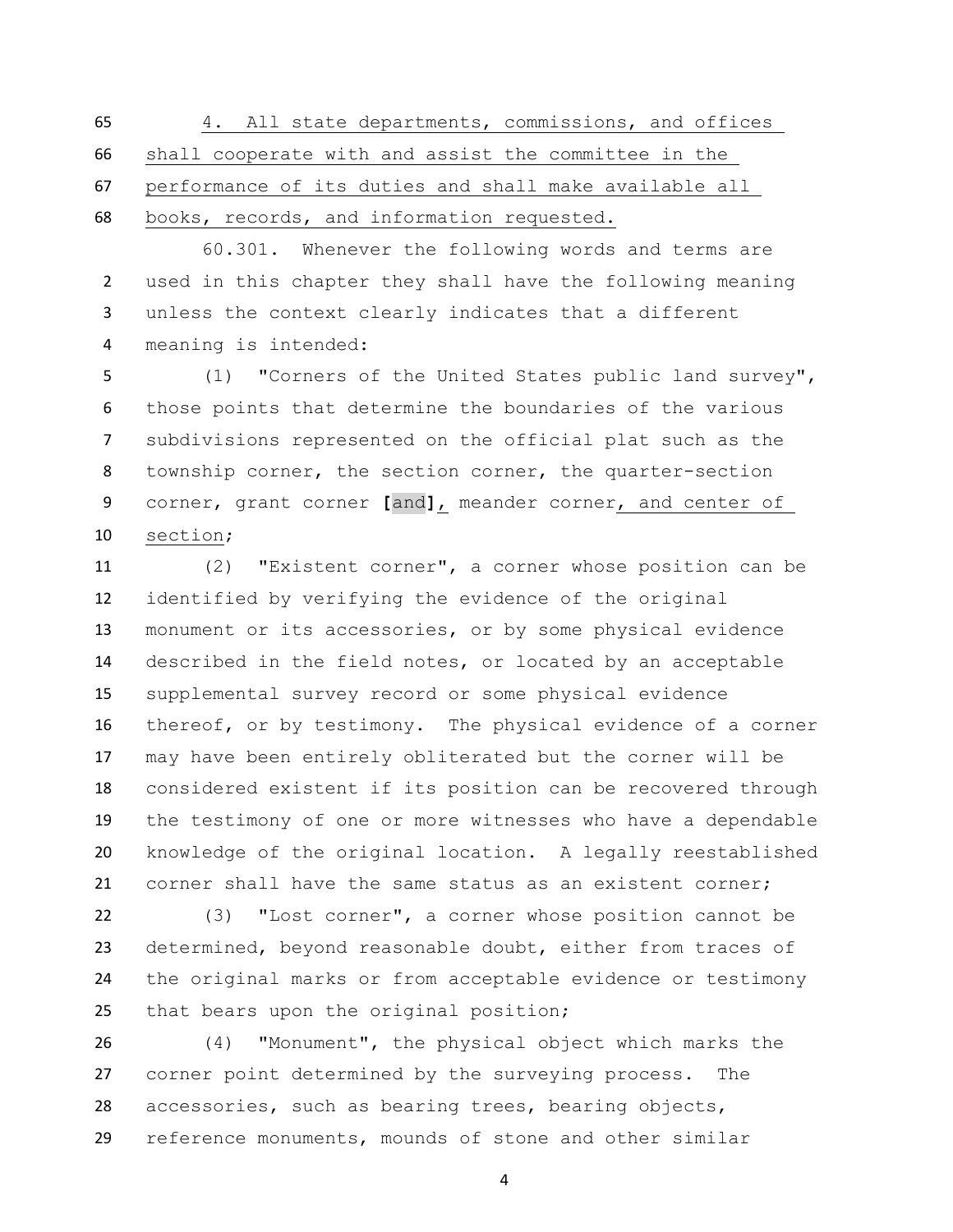objects that aid in identifying the corner position, are also considered a part of a corner monument;

 (5) "Obliterated, decayed or destroyed corner", **[**an existent corner**]** a position at whose point there are no remaining traces of the original monument or its accessories, but whose location has been perpetuated by subsequent surveys, or the point may be recovered beyond reasonable doubt by the acts and testimony of local residents, competent surveyors, other qualified local authorities or witnesses, or by some acceptable record evidence. A position that depends upon the use of collateral evidence can be accepted only if duly supported, generally through proper relation to known corners, and agreement with the field notes regarding distances to natural objects, stream crossings, line trees, etc., or unquestionable testimony;

 (6) "Original government survey", that survey executed under the authority of the United States government as recorded on the official plats and field notes of the United States public land survey maintained by the Missouri department of agriculture;

 (7) "Proportionate measurement", a measurement of a line that gives equal relative weight to all parts of the line. The excess or deficiency between two existent corners is so distributed that the amount of excess or deficiency given to each interval bears the same proportion to the whole difference as the record length of the interval bears to the whole record distance:

 (a) "Single proportionate measurement", a measurement of a line applied to a new measurement made between known points on a line to determine one or more positions on that line;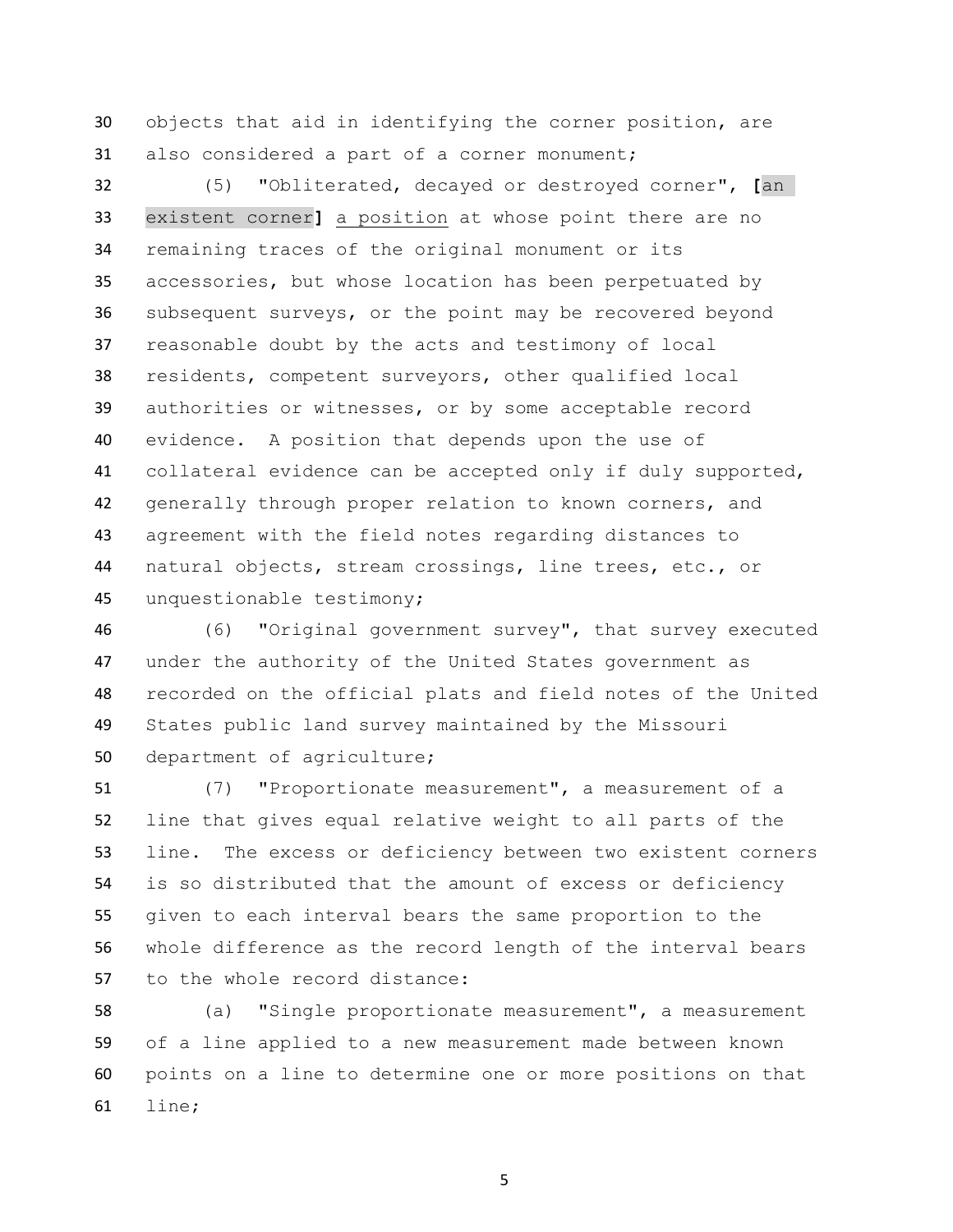(b) "Double proportionate measurement", a measurement applied to a new measurement made between four known corners, two each on intersecting meridional and latitudinal lines, for the purpose of relating the intersection to both. **[**The procedure is described as follows: first, measurements will be made between the nearest existent corners north and south of the lost corner. A temporary point will be determined to locate the latitude of the lost corner on the straight line connecting the existent corners and at the proper proportionate distance. Second, measurements will be made between the nearest existent corners east and west of the lost corner. A temporary point will be determined to locate the longitude of the lost corner on the straight line connecting the existent corners and at the proportionate distance. Third, determine the location of the lost corner at the intersection of an east- west line through the point determining the latitude of the lost corner with a north-south line through the point determining the longitude of the lost corner.**]** When the total length of the line between the nearest existing 82 corners was not measured in the original government survey, the record distance from one existing corner to the lost corner will be used instead of the proportionate distance. This exception will apply to either or both of the east-west or north-south lines;

 (8) "Record distance", the distance or length as shown on the original government survey. In determining record distances, consideration shall be given as to whether the distance was measured on a random or true line.

 60.315. The following rules for the reestablishment of lost corners shall be applied only when it is determined that the corner is lost: (The rules utilize proportional measurement which harmonizes surveying practice with legal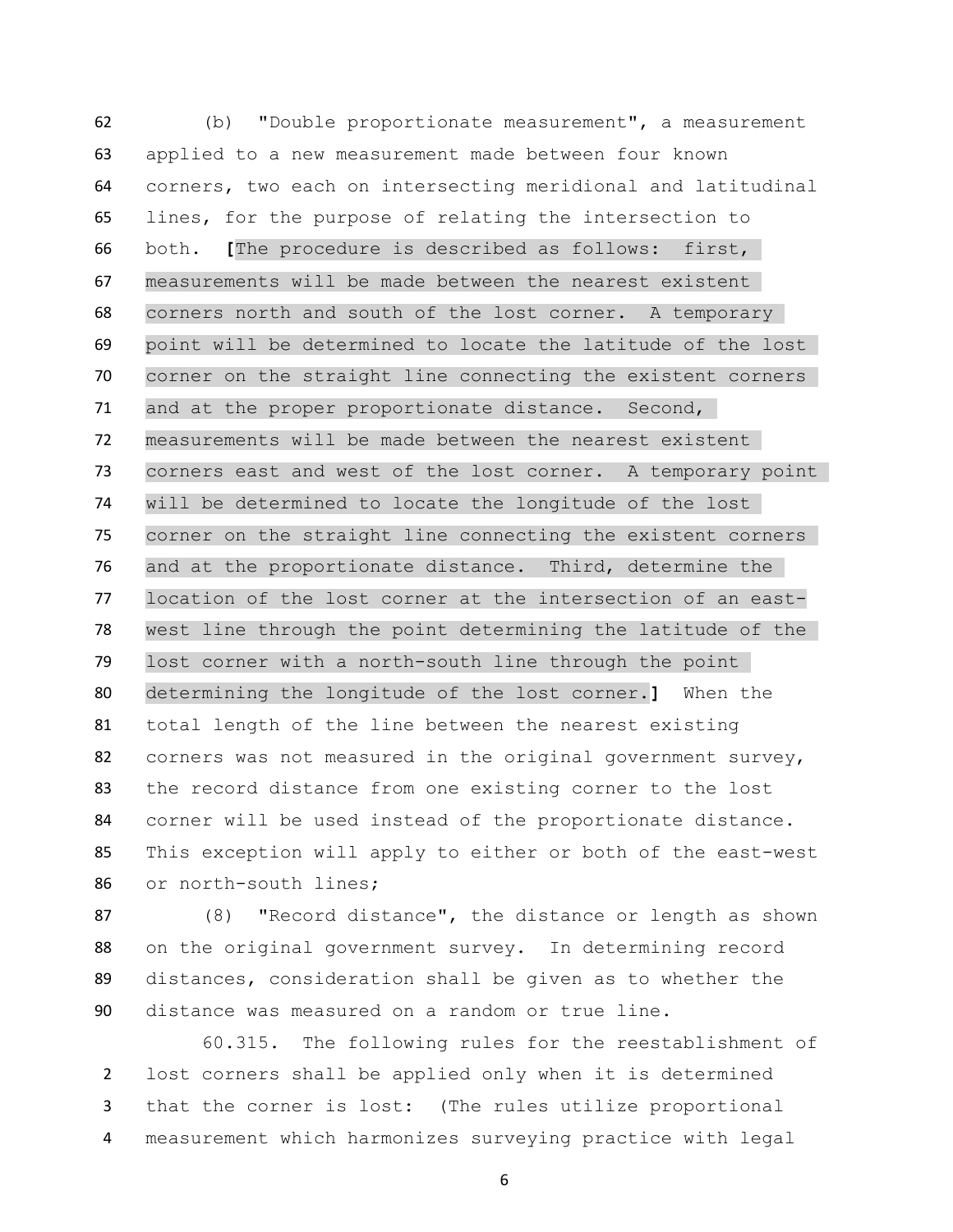and equitable considerations. This plan of relocating a lost corner is always employed unless it can be shown that the corner so located is in substantial disagreement with the general scheme of the original government survey as monumented. In such cases the surveyor shall use procedures that produce results consistent with the original survey of that township.)

 (1) Existent original corners shall not be disturbed. Consequently, discrepancies between the new and record measurements shall not in any manner affect the measurements beyond the existent corners; but the differences shall be distributed proportionately within the several intervals along the line between the corners;

 (2) Standard parallels shall be given precedence over other township exteriors, and, ordinarily, the latter shall be given precedence over subdivisional lines; section corners shall be located or reestablished before the position of lost quarter-section corners can be determined;

 (3) Lost township corners common to four townships shall be reestablished by double proportionate measurement between the nearest existent corners on opposite sides of 26 the lost township corner;

 (4) Lost township corners located on standard parallels and common only to two townships shall be reestablished by single proportionate measurement between the nearest existent corners on opposite sides of the lost township corner on the standard parallel;

 (5) **[**Lost standard corners shall be reestablished on a standard or correction line by single proportionate measurement on the line connecting the nearest identified standard or closing corners on opposite sides of the lost corner or corners, as the case may be;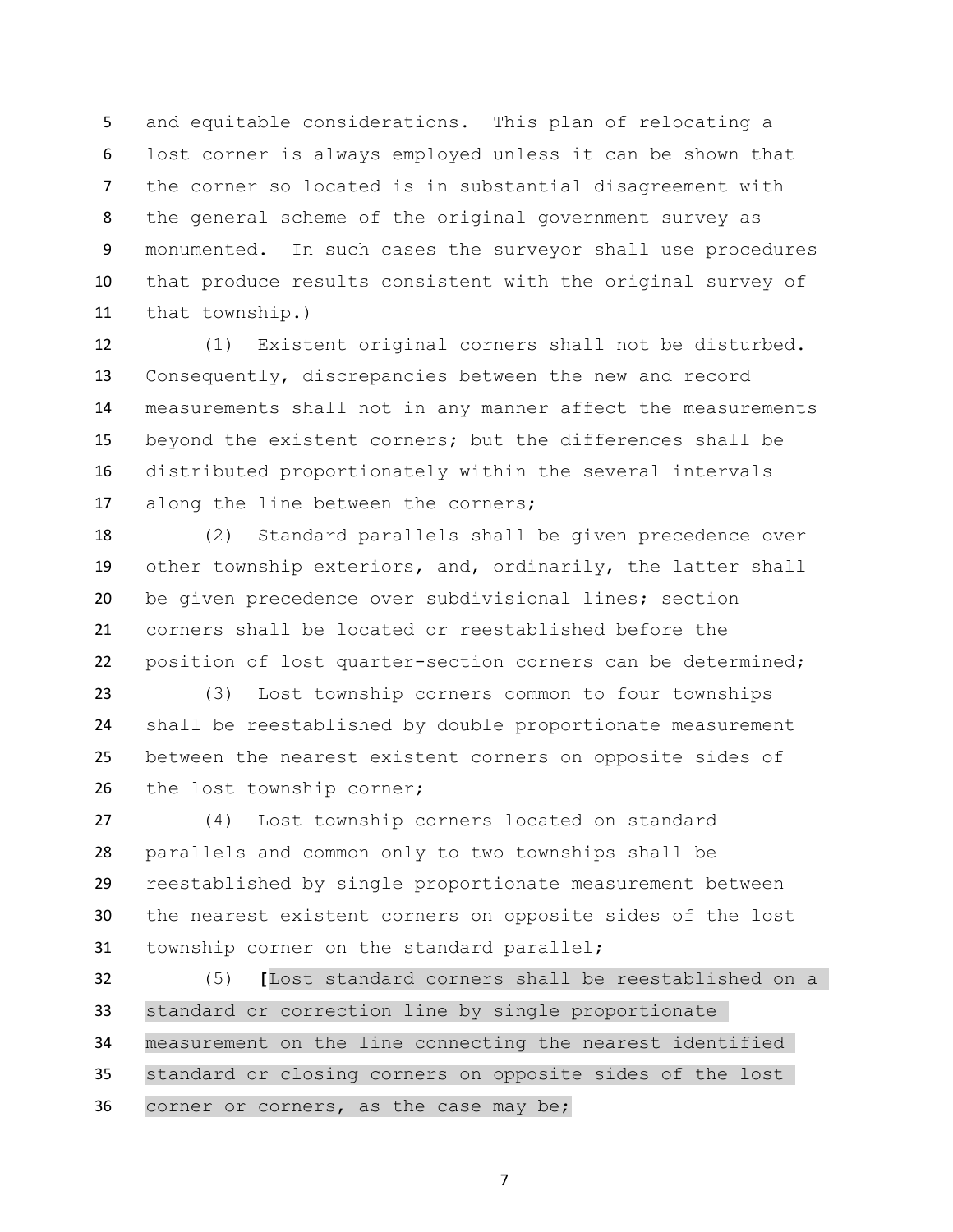(6) All lost section and quarter-section corners on the township boundary lines shall be reestablished by single proportionate measurement between the nearest existent corners on opposite sides of the lost corner according to the conditions represented upon the original government plat; (7)**]** Lost corners on township exteriors, excluding corners referenced in subdivision (3) of this section, whether they are standard or closing corners, shall be reestablished by single proportionate measurement on the line connecting the next nearest existent standard or closing corner on opposite sides of the lost corner;

 (6) A lost interior corner of four sections shall be reestablished by double proportionate measurement;

 **[**(8) A lost closing corner shall be reestablished on 51 the true line that was closed upon, and at the proper proportional interval between the nearest existent corners on opposite sides of the lost corner;

 (9)**]** (7) All lost quarter-section corners on the section boundaries within the township shall be reestablished by single proportionate measurement between the adjoining section corners, after the section corners have been identified or reestablished; and

 **[**(10)**]** (8) Where a line has been terminated with a measurement in one direction only, a lost corner shall be reestablished by record bearing and distance, counting from 62 the nearest regular corner, the latter having been duly identified or reestablished.

 60.345. The quarter-section corners of sections south of the township line and east of the range line, and not established by the original government survey will be established according to the conditions represented upon the official government plat using single proportionate measurement between the **[**adjoining**]** section corners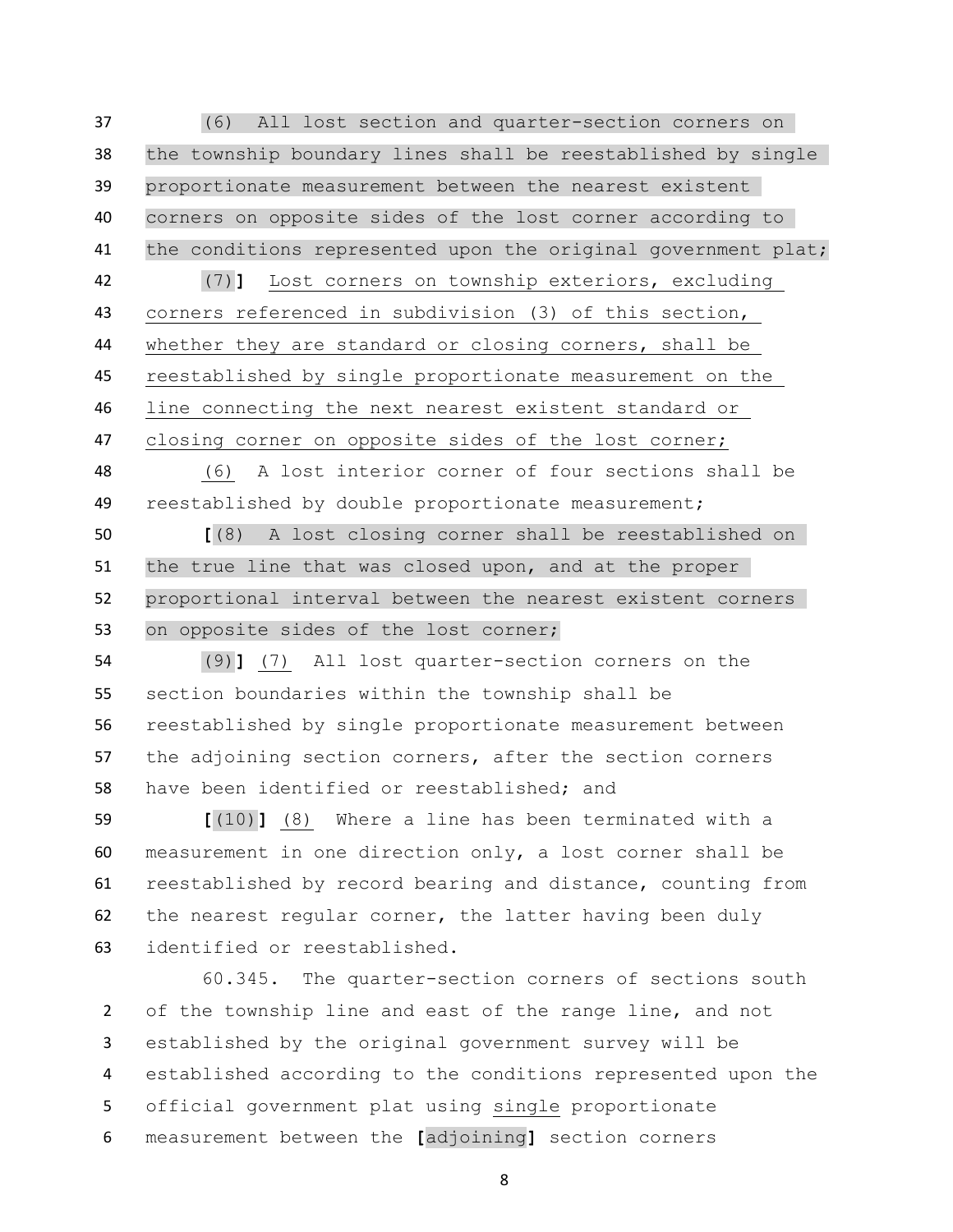belonging to the same section as the quarter-section corner being established, the section corners having first been identified or reestablished. The proportional position shall be offset, if necessary, in a cardinal direction to the true line defined by the nearest adjacent corners on opposite sides of the quarter-section corner to be established.

 135.305. A Missouri wood energy producer shall be eligible for a tax credit on taxes otherwise due under chapter 143, except sections 143.191 to 143.261, as a production incentive to produce processed wood products in a qualified wood-producing facility using Missouri forest product residue. The tax credit to the wood energy producer shall be five dollars per ton of processed material. The credit may be claimed for a period of five years and is to be a tax credit against the tax otherwise due. No new tax credits, provided for under sections 135.300 to 135.311, shall be authorized after June 30, **[**2020**]** 2028. In no event shall the aggregate amount of all tax credits allowed under sections 135.300 to 135.311 exceed six million dollars in any given fiscal year. There shall be no tax credits authorized under sections 135.300 to 135.311 unless an appropriation is made for such tax credits.

135.686. 1. This section shall be known and may be cited as the "Meat Processing Facility Investment Tax Credit Act".

2. As used in this section, the following terms mean:

 (1) "Authority", the agricultural and small business development authority established in chapter 348;

 (2) "Meat processing facility", any commercial plant, as defined under section 265.300, at which livestock are slaughtered or at which meat or meat products are processed for sale commercially and for human consumption;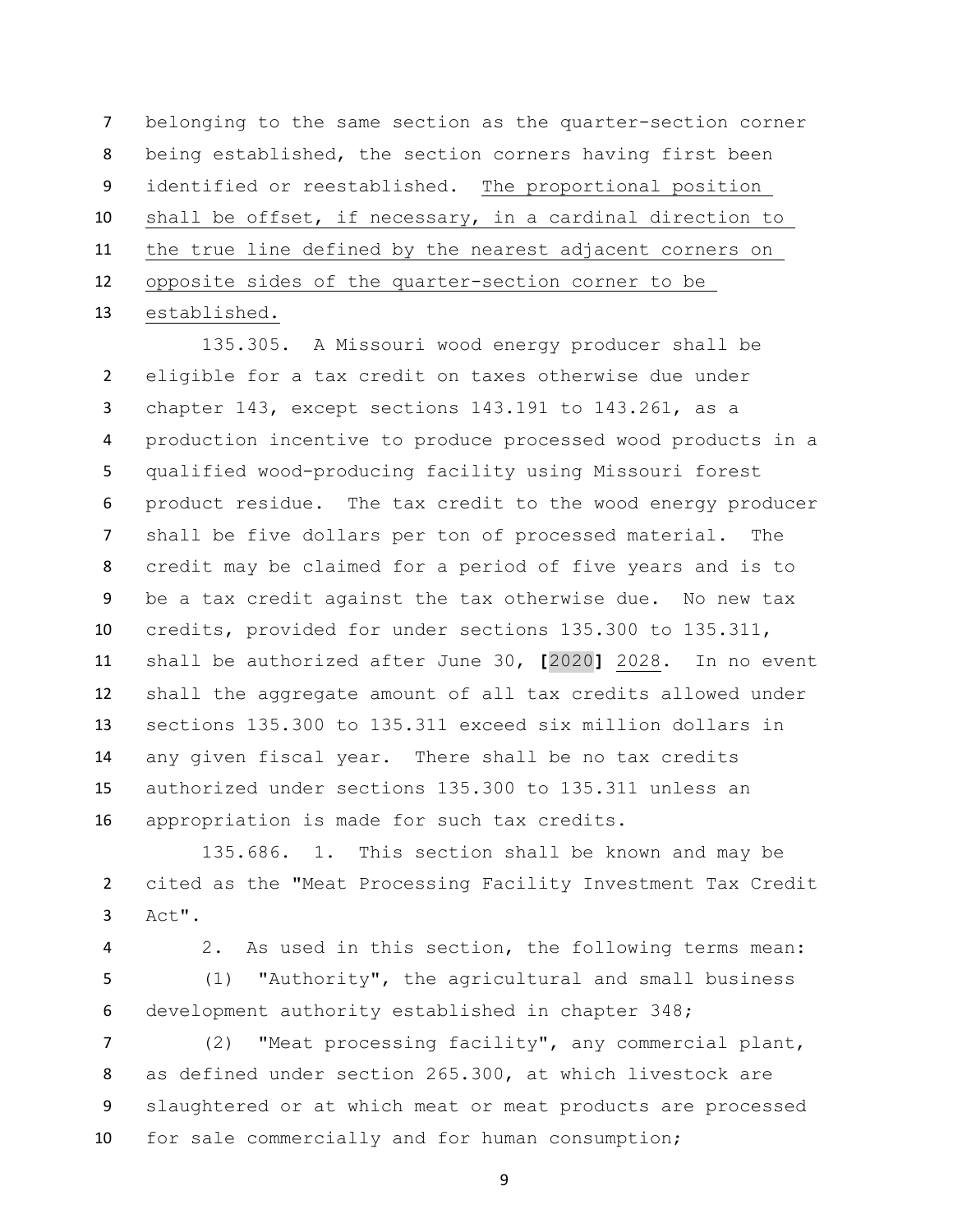(3) "Meat processing modernization or expansion", constructing, improving, or acquiring buildings or facilities, or acquiring equipment for meat processing including the following, if used exclusively for meat processing and if acquired and placed in service in this state during tax years beginning on or after January 1, 2017, but ending on or before December 31, **[**2021**]** 2028:

 (a) Building construction including livestock handling, product intake, storage, and warehouse facilities; (b) Building additions;

 (c) Upgrades to utilities including water, electric, heat, refrigeration, freezing, and waste facilities;

(d) Livestock intake and storage equipment;

 (e) Processing and manufacturing equipment including cutting equipment, mixers, grinders, sausage stuffers, meat smokers, curing equipment, cooking equipment, pipes, motors, pumps, and valves;

 (f) Packaging and handling equipment including sealing, bagging, boxing, labeling, conveying, and product movement equipment;

 (g) Warehouse equipment including storage and curing racks;

 (h) Waste treatment and waste management equipment including tanks, blowers, separators, dryers, digesters, and equipment that uses waste to produce energy, fuel, or industrial products;

 (i) Computer software and hardware used for managing the claimant's meat processing operation including software and hardware related to logistics, inventory management, production plant controls, and temperature monitoring controls; and

 (j) Construction or expansion of retail facilities or the purchase or upgrade of retail equipment for the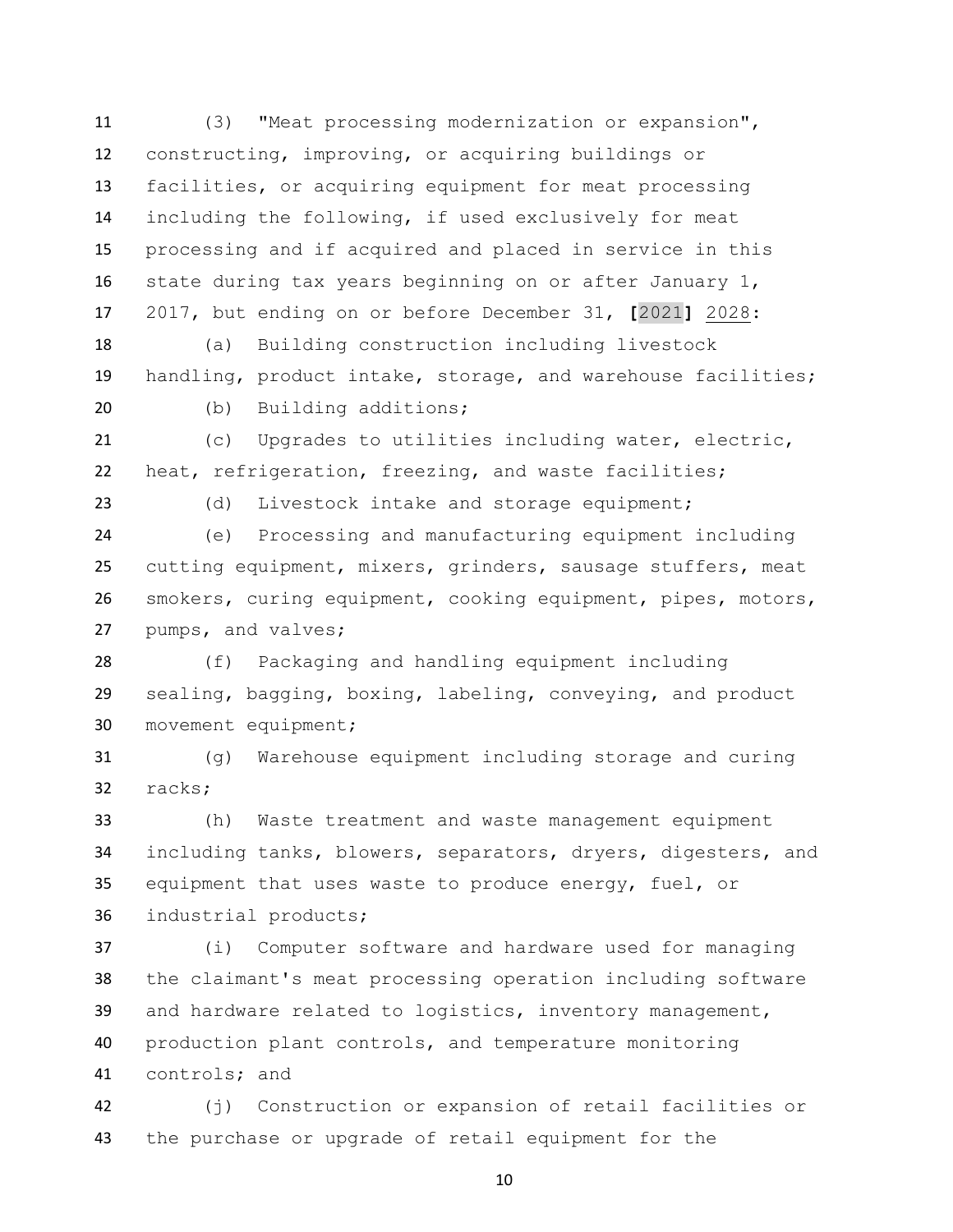commercial sale of meat products if the retail facility is 45 located at the same location as the meat processing facility;

 (4) "Tax credit", a credit against the tax otherwise due under chapter 143, excluding withholding tax imposed under sections 143.191 to 143.265, or otherwise due under chapter 147;

(5) "Taxpayer", any individual or entity who:

 (a) Is subject to the tax imposed under chapter 143, excluding withholding tax imposed under sections 143.191 to 143.265, or the tax imposed under chapter 147;

 (b) In the case of an individual, is a resident of this state as verified by a 911 address or, in the absence of a 911 system, a physical address; and

 (c) Owns a meat processing facility located in this state and employs a combined total of fewer than five hundred individuals in all meat processing facilities owned by the individual or entity in this country;

 (6) "Used exclusively", used to the exclusion of all other uses except for use not exceeding five percent of total use.

 3. For all tax years beginning on or after January 1, 2017, but ending on or before December 31, **[**2021**]** 2028, a taxpayer shall be allowed a tax credit for meat processing modernization or expansion related to the taxpayer's meat processing facility. The tax credit amount shall be equal to twenty-five percent of the amount the taxpayer paid in the tax year for meat processing modernization or expansion.

 4. The amount of the tax credit claimed shall not exceed the amount of the taxpayer's state tax liability for the tax year for which the credit is claimed. No tax credit claimed under this section shall be refundable. The tax credit shall be claimed in the tax year in which the meat processing modernization or expansion expenses were paid,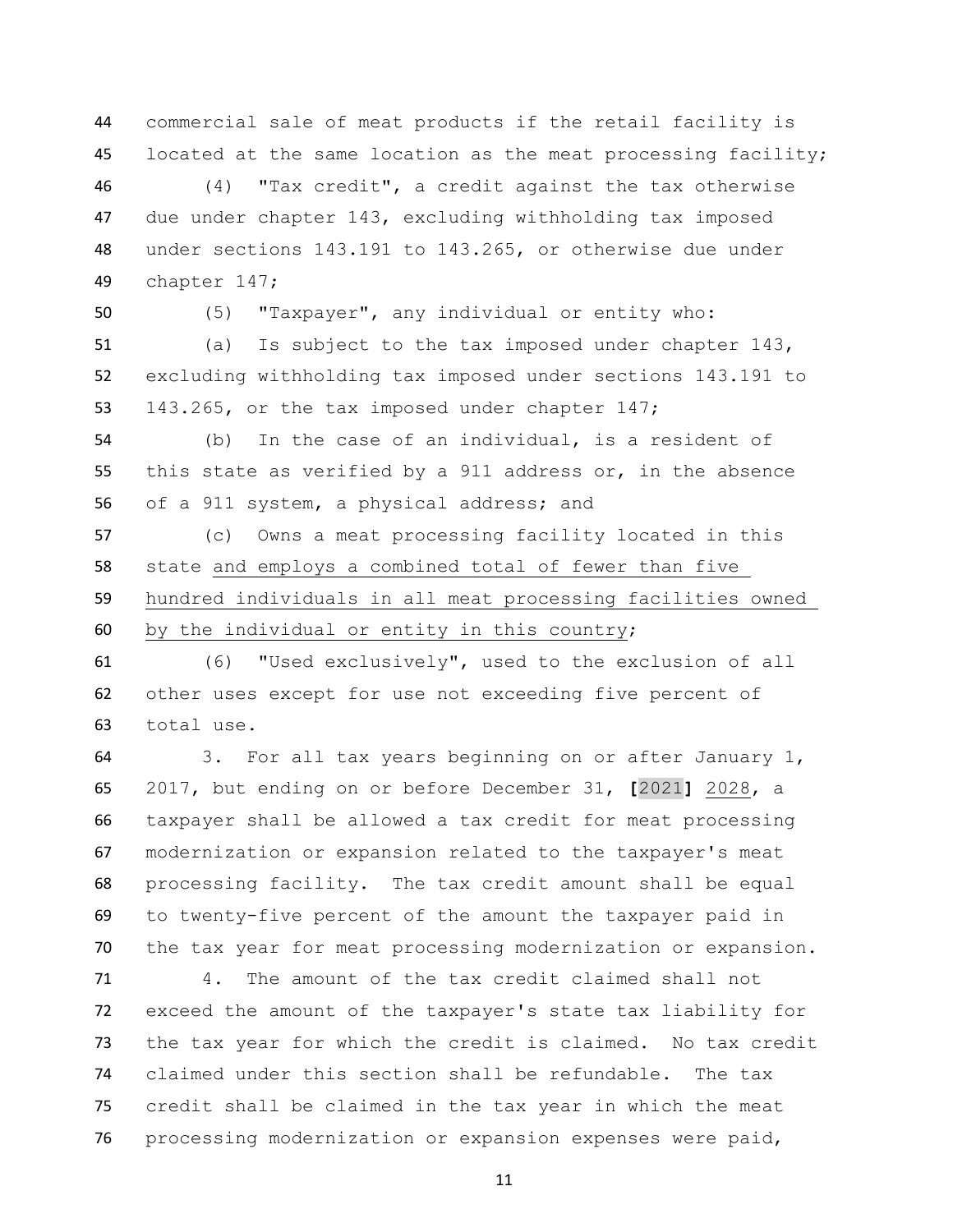but any amount of credit that the taxpayer is prohibited by this section from claiming in a tax year may be carried forward to any of the taxpayer's four subsequent tax years. The total amount of tax credits that any taxpayer may claim shall not exceed seventy-five thousand dollars per year. If two or more persons own and operate the meat processing facility, each person may claim a credit under this section in proportion to **[**his or her**]** such person's ownership 85 interest; except that, the aggregate amount of the credits claimed by all persons who own and operate the meat processing facility shall not exceed seventy-five thousand dollars per year. The amount of tax credits authorized in this section **[**and section 135.679**]** in a calendar year shall not exceed two million dollars. Tax credits shall be issued on an as-received application basis until the calendar year limit is reached. Any credits not issued in any calendar year shall expire and shall not be issued in any subsequent year.

 5. To claim the tax credit allowed under this section, the taxpayer shall submit to the authority an application for the tax credit on a form provided by the authority and any application fee imposed by the authority. The application shall be filed with the authority at the end of each calendar year in which a meat processing modernization or expansion project was completed and for which a tax credit is claimed under this section. The application shall include any certified documentation, proof of meat processing modernization or expansion, and any other information required by the authority. All required information obtained by the authority shall be confidential and not disclosed except by court order, subpoena, or as otherwise provided by law. If the taxpayer and the meat processing modernization or expansion meet all criteria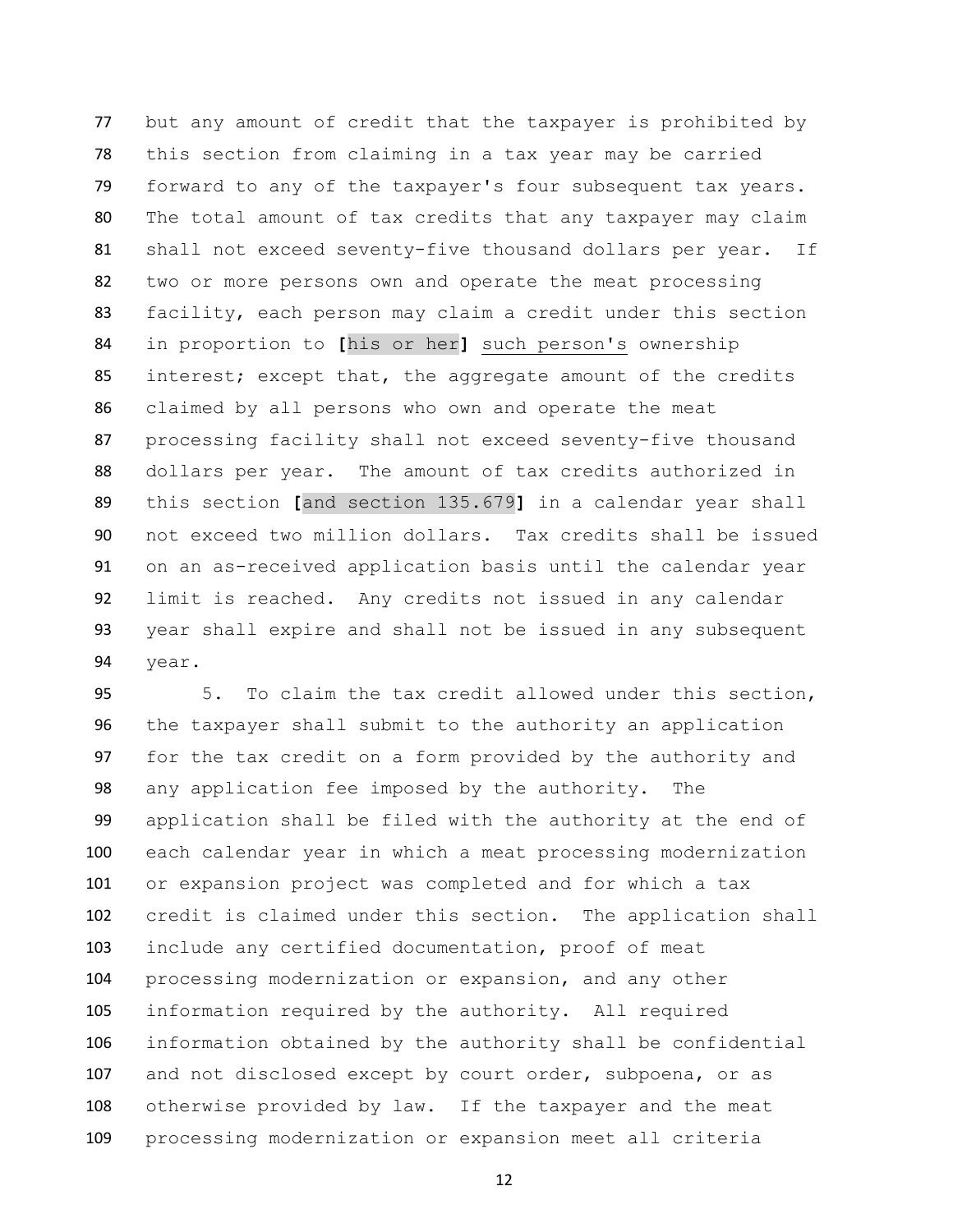required by this section and approval is granted by the authority, the authority shall issue a tax credit certificate in the appropriate amount. Tax credit certificates issued under this section may be assigned, transferred, sold, or otherwise conveyed, and the new owner of the tax credit certificate shall have the same rights in the tax credit as the original taxpayer. If a tax credit certificate is assigned, transferred, sold, or otherwise conveyed, a notarized endorsement shall be filed with the authority specifying the name and address of the new owner of the tax credit certificate and the value of the tax credit.

 6. Any information provided under this section shall be confidential information, to be shared with no one except state and federal animal health officials, except as provided in subsection 5 of this section.

 7. The authority shall promulgate rules establishing a process for verifying that a facility's modernization or expansion for which tax credits were allowed under this section has in fact expanded the facility's production within three years of the issuance of the tax credit and if not, the authority shall promulgate through rulemaking a process by which the taxpayer shall repay the authority an amount equal to that of the tax credit allowed.

 8. The authority shall, at least annually, submit a report to the Missouri general assembly reviewing the costs and benefits of the program established under this section.

 9. The authority may promulgate rules to implement the provisions of this section. Any rule or portion of a rule, as that term is defined in section 536.010, that is created under the authority delegated in this section shall become effective only if it complies with and is subject to all of 142 the provisions of chapter 536 and, if applicable, section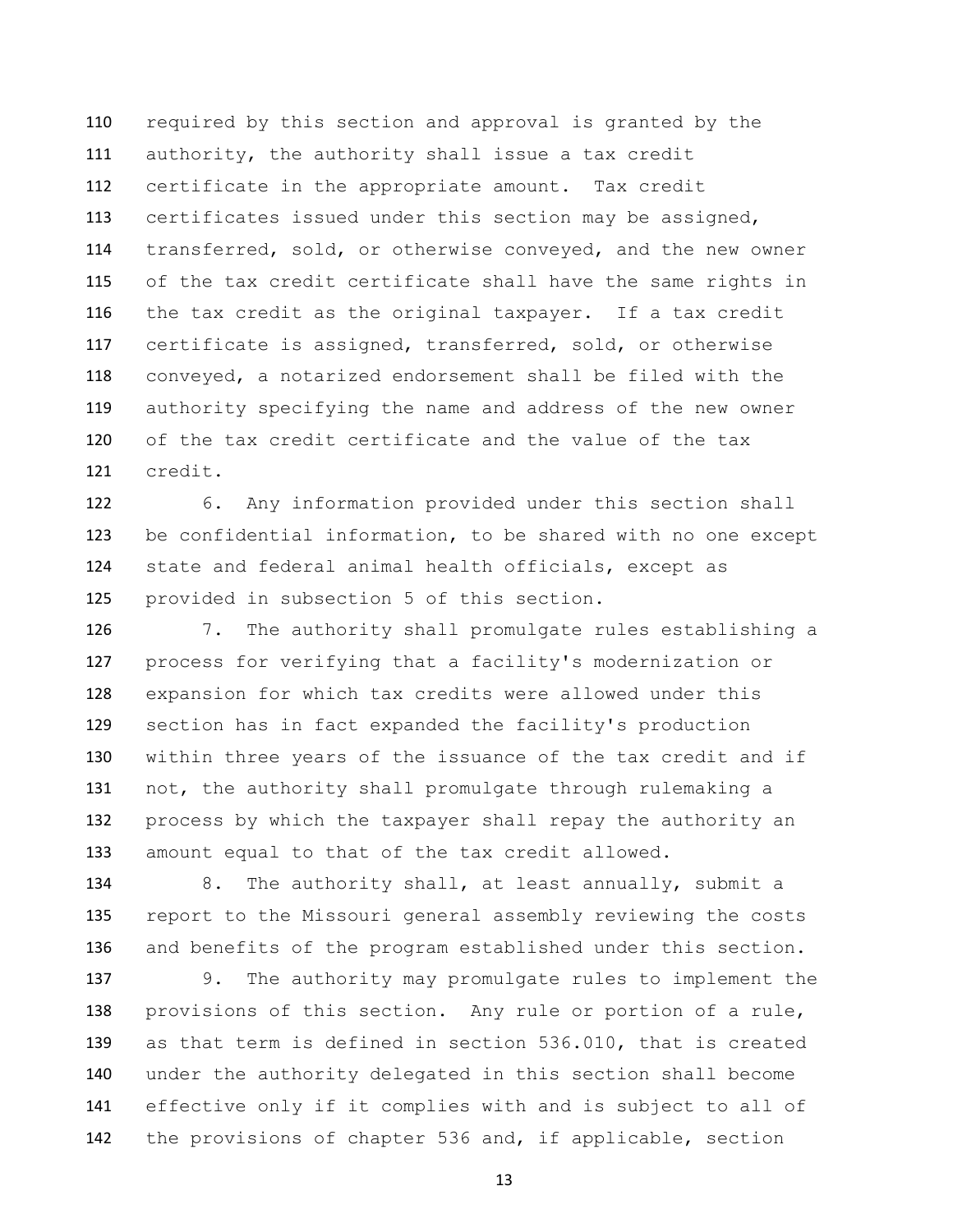536.028. This section and chapter 536 are nonseverable and if any of the powers vested with the general assembly pursuant to chapter 536 to review, to delay the effective date, or to disapprove and annul a rule are subsequently held unconstitutional, then the grant of rulemaking 148 authority and any rule proposed or adopted after August 28, 2016, shall be invalid and void.

 10. This section shall not be subject to the Missouri sunset act, sections 23.250 to 23.298.

 135.755. 1. For the purposes of this section, the following terms shall mean:

 (1) "Department", the Missouri department of revenue; (2) "Distributor", a person, firm, or corporation

doing business in this state that:

 (a) Produces, refines, blends, compounds, or 7 manufactures motor fuel;

(b) Imports motor fuel into the state; or

(c) Is engaged in distribution of motor fuel;

(3) "Higher ethanol blend", a fuel capable of being

dispensed directly into motor vehicle fuel tanks for

consumption that is comprised of at least fifteen percent

13 but not more than eighty-five percent ethanol;

(4) "Retail dealer", a person, firm, or corporation

 doing business in this state that owns or operates a retail service station in this state;

 (5) "Retail service station", a location in this state from which higher ethanol blend is sold to the general public and is dispensed directly into motor vehicle fuel

tanks for consumption.

 2. For all tax years beginning on or after January 1, 2023, a retail dealer that sells higher ethanol blend at

such retail dealer's retail service station or a distributor

that sells higher ethanol blend directly to the final user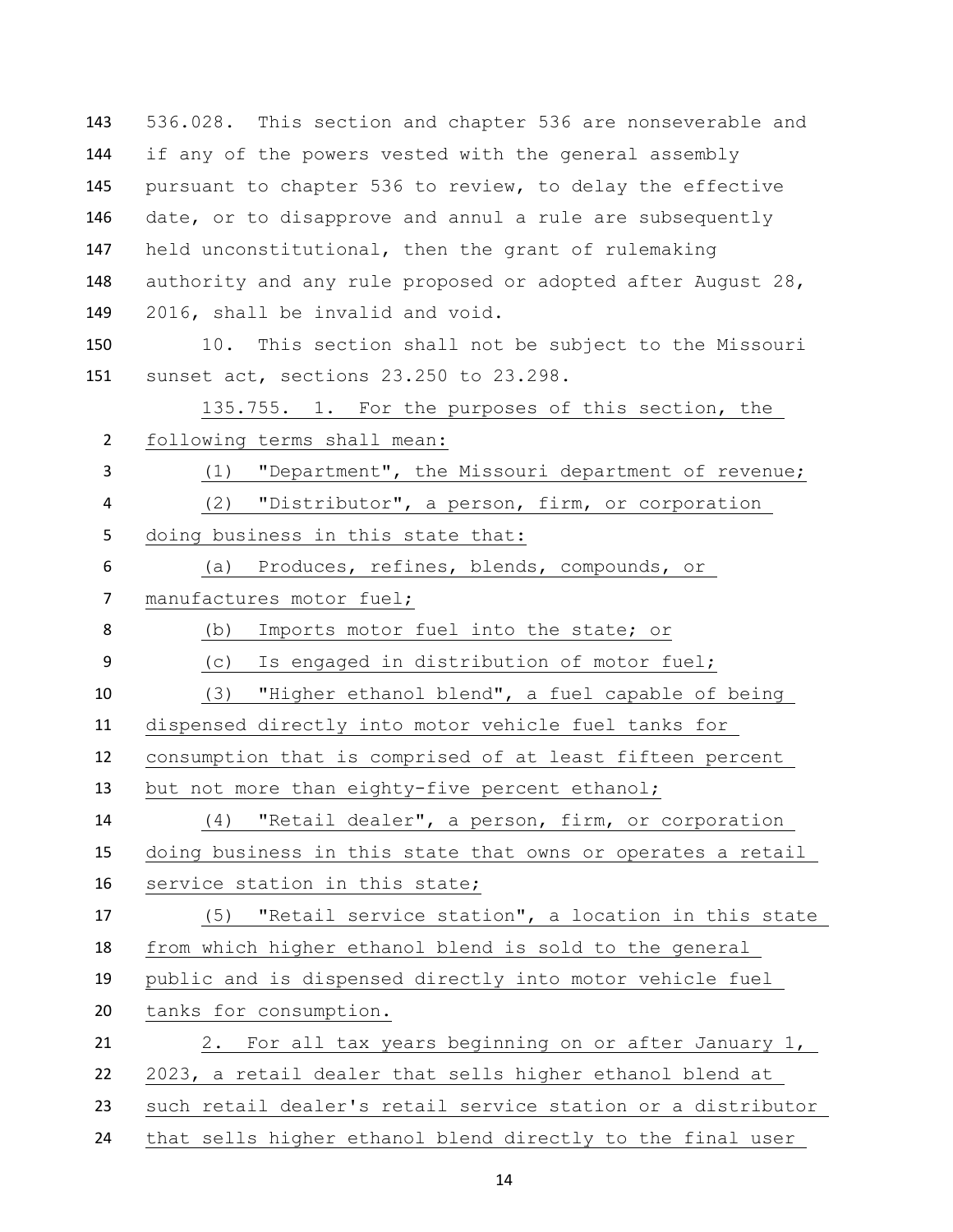located in this state shall be allowed a tax credit to be taken against the retail dealer's or distributor's state income tax liability. The amount of the credit shall equal five cents per gallon of higher ethanol blend sold by the retail dealer and dispensed through metered pumps at the retail dealer's retail service station or by a distributor directly to the final user located in this state during the tax year in which the tax credit is claimed. Tax credits authorized pursuant to this section shall not be transferred, sold, or assigned. If the amount of the tax credit exceeds the taxpayer's state tax liability, the difference shall not be refundable but may be carried forward to any of the five subsequent tax years. The total amount of tax credits authorized pursuant to this section for any given fiscal year shall not exceed five million dollars. 3. In the event the total amount of tax credits claimed under this section exceeds the amount of available tax credits, the tax credits shall be apportioned among all eligible retail dealers and distributors claiming a tax credit by April fifteenth, or as directed by section 143.851, of the fiscal year in which the tax credit is claimed. 4. The tax credit allowed by this section shall be claimed by such taxpayer at the time such taxpayer files a return and shall be applied against the income tax liability imposed by chapter 143, excluding the withholding tax imposed by sections 143.191 to 143.265, after reduction for all other credits allowed thereon. The department may require any documentation it deems necessary to implement the provisions of this section. 5. The department shall promulgate rules to implement the provisions of this section. Any rule or portion of a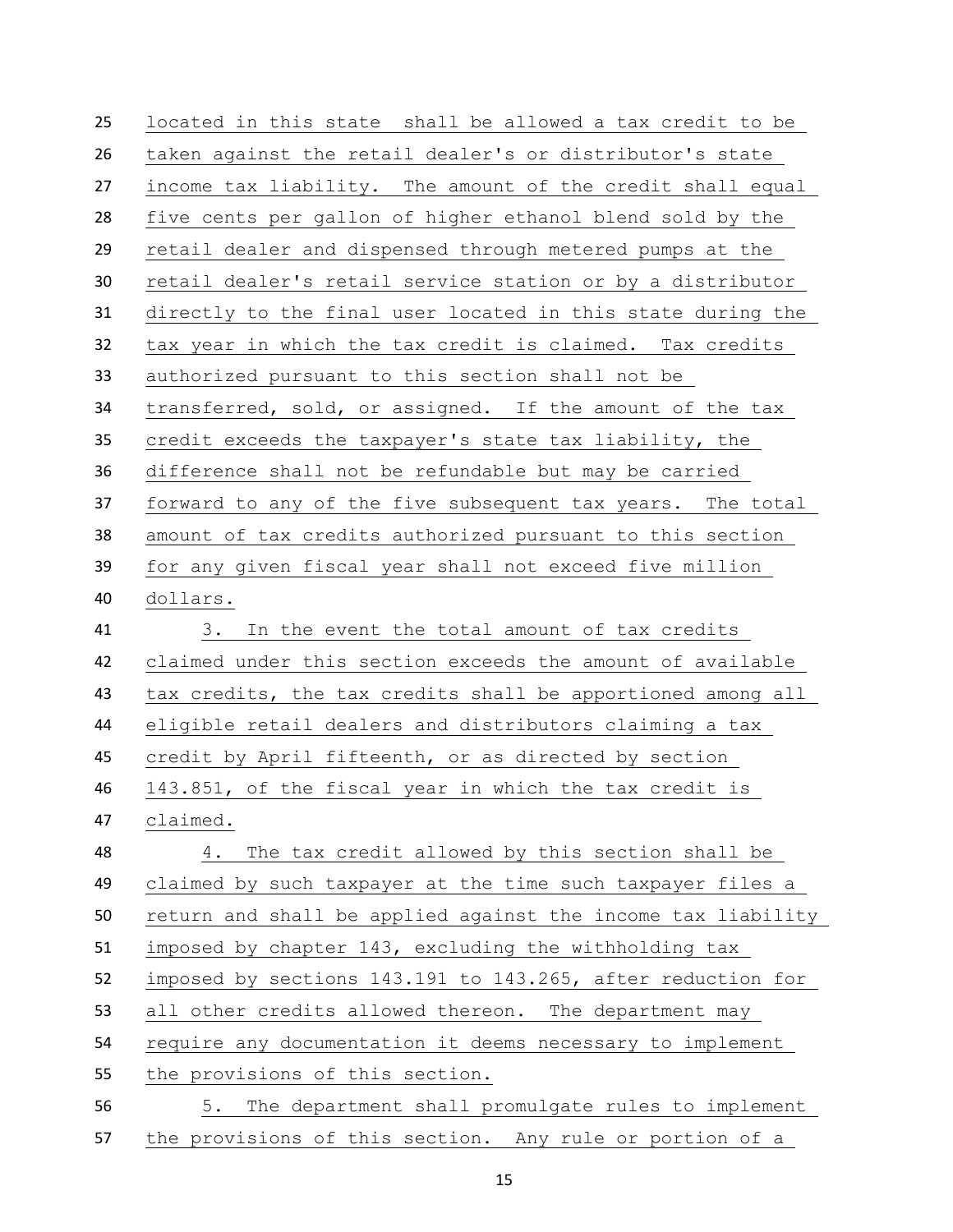| 58             | rule, as that term is defined in section 536.010, that is    |
|----------------|--------------------------------------------------------------|
| 59             | created under the authority delegated in this section shall  |
| 60             | become effective only if it complies with and is subject to  |
| 61             | all of the provisions of chapter 536 and, if applicable,     |
| 62             | section 536.028. This section and chapter 536 are            |
| 63             | nonseverable, and if any of the powers vested with the       |
| 64             | general assembly pursuant to chapter 536 to review, to delay |
| 65             | the effective date, or to disapprove and annul a rule are    |
| 66             | subsequently held unconstitutional, then the grant of        |
| 67             | rulemaking authority and any rule proposed or adopted after  |
| 68             | August 28, 2022, shall be invalid and void.                  |
| 69             | 6. Under section 23.253 of the Missouri sunset act:          |
| 70             | The provisions of this section shall automatically<br>(1)    |
| 71             | sunset on December 31, 2028, unless reauthorized by an act   |
| 72             | of the general assembly; and                                 |
| 73             | (2) If such program is reauthorized, the program             |
| 74             | authorized under this section shall automatically sunset     |
| 75             | twelve years after the effective date of the reauthorization |
| 76             | of this section; and                                         |
| 77             | (3) This section shall terminate on September first of       |
| 78             | the calendar year immediately following the calendar year in |
| 79             | which the program authorized under this section is sunset.   |
|                | 135.775. 1. As used in this section, the following           |
| $\overline{2}$ | terms mean:                                                  |
| 3              | "Biodiesel blend", a blend of diesel fuel and<br>(1)         |
| 4              | biodiesel fuel of at least five percent and not more than    |
| 5              | twenty percent for on-road and off-road diesel-fueled        |
| 6              | vehicle use;                                                 |
| 7              | "Biodiesel fuel", a renewable, biodegradable, mono<br>(2)    |
| 8              | alkyl ester combustible liquid fuel that is derived from     |
| 9              | agricultural and other plant oils or animal fats and that    |
| 10             | meets the most recent version of the ASTM International      |
| 11             | D6751 Standard Specification for Biodiesel Fuel Blend        |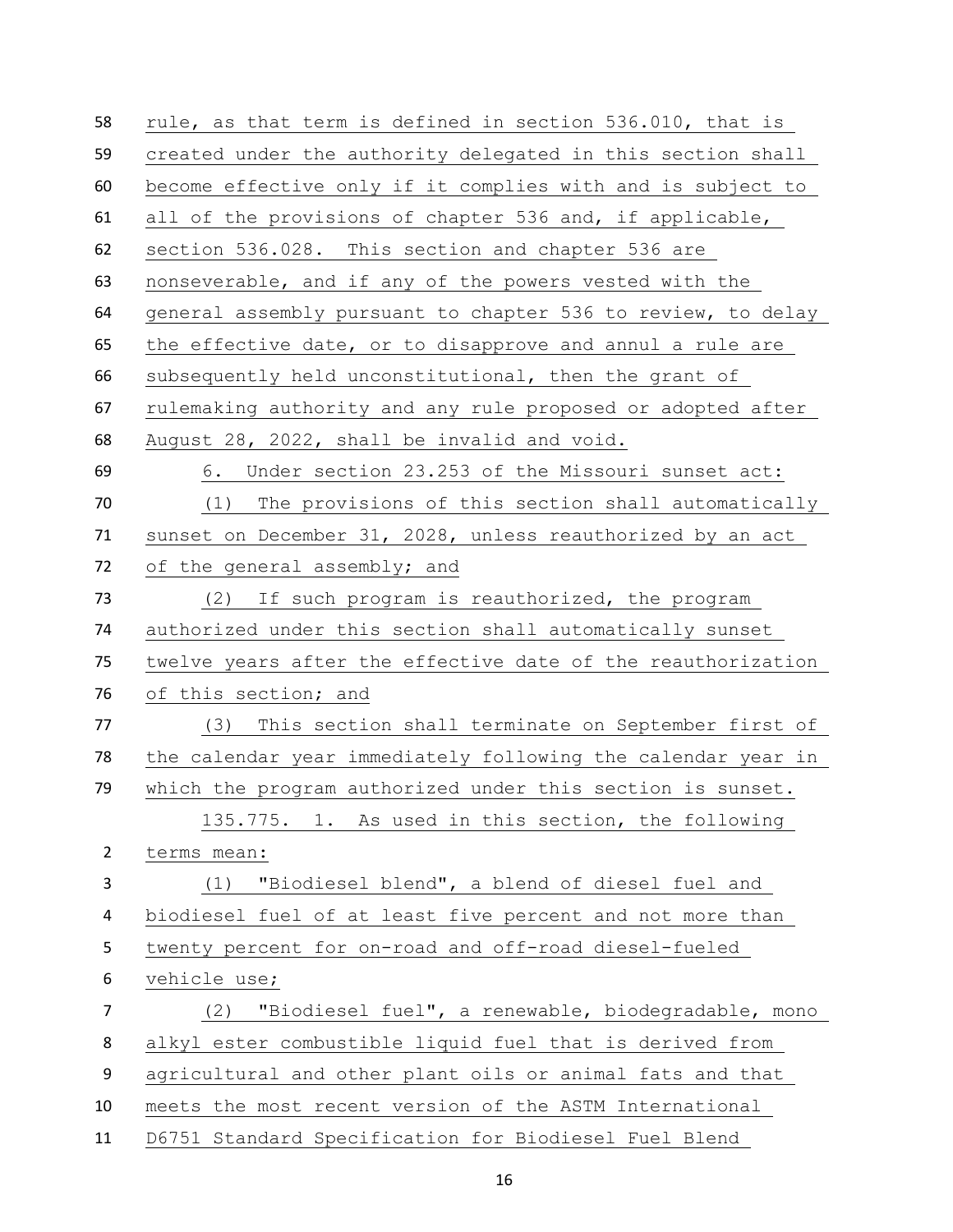| 12 | Stock. A fuel shall be deemed to be biodiesel fuel if the    |
|----|--------------------------------------------------------------|
| 13 | fuel consists of a pure B100 or B99 ratio. Biodiesel         |
| 14 | produced from palm oil is not biodiesel fuel for the         |
| 15 | purposes of this section unless the palm oil is contained    |
| 16 | within waste oil and grease collected within the United      |
| 17 | States;                                                      |
| 18 | (3) "B99", a blend of ninety-nine percent biodiesel          |
| 19 | fuel that meets the most recent version of the ASTM          |
| 20 | International D6751 Standard Specification for Biodiesel     |
| 21 | Fuel Blend Stock with a minimum of one-tenth of one percent  |
| 22 | and maximum of one percent diesel fuel that meets the most   |
| 23 | recent version of the ASTM International D975 Standard       |
| 24 | Specification for Diesel Fuel;                               |
| 25 | (4) "Department", the Missouri department of revenue;        |
| 26 | (5) "Distributor", a person, firm, or corporation            |
| 27 | doing business in this state that:                           |
| 28 | (a) Produces, refines, blends, compounds, or                 |
| 29 | manufactures motor fuel;                                     |
| 30 | Imports motor fuel into the state; or<br>(b)                 |
| 31 | (C)<br>Is engaged in distribution of motor fuel;             |
| 32 | (6) "Retail dealer", a person, firm, or corporation          |
| 33 | doing business in this state that owns or operates a retail  |
| 34 | service station in this state;                               |
| 35 | (7) "Retail service station", a location in this state       |
| 36 | from which biodiesel blend is sold to the general public and |
| 37 | is dispensed directly into motor vehicle fuel tanks for      |
| 38 | consumption at retail.                                       |
| 39 | 2. For all tax years beginning on or after January 1,        |
| 40 | 2023, a retail dealer that sells a biodiesel blend at a      |
| 41 | retail service station or a distributor that sells a         |
| 42 | biodiesel blend directly to the final user located in this   |
| 43 | state shall be allowed a tax credit to be taken against the  |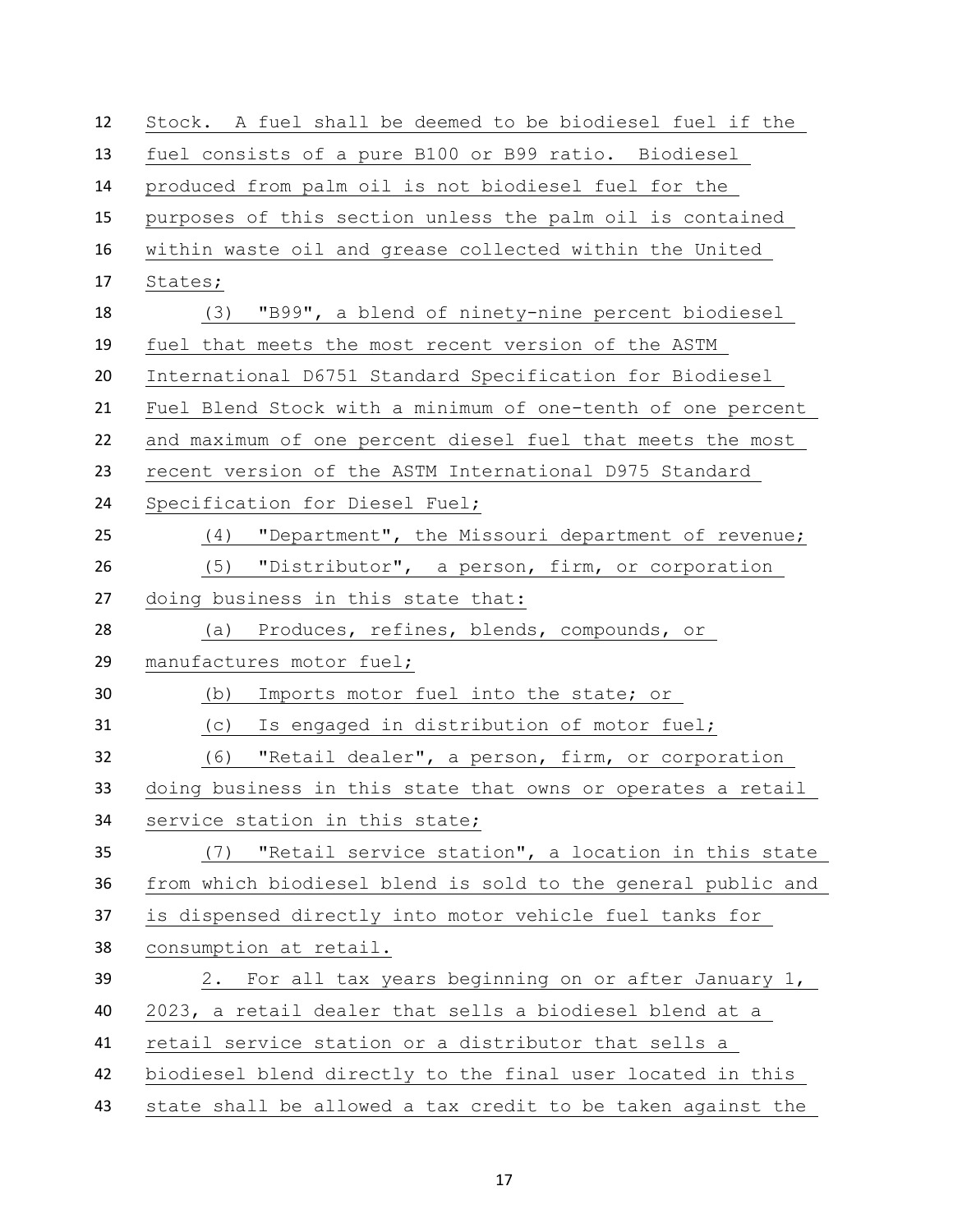retail dealer or distributor's state income tax liability. The amount of the credit shall be equal to: (1) Two cents per gallon of biodiesel blend of at least five percent but not more than ten percent sold by the retail dealer at a retail service station or by a distributor directly to the final user located in this state during the tax year in which the tax credit is claimed; and (2) Five cents per gallon of biodiesel blend in excess of ten percent but not more than twenty percent sold by the retail dealer at a retail service station or by a distributor directly to the final user located in this state during the tax year in which the tax credit is claimed. 3. Tax credits authorized under this section shall not be transferred, sold, or assigned. If the amount of the tax credit exceeds the taxpayer's state tax liability, the difference shall be refundable. The total amount of tax credits authorized under this section for any given fiscal year shall not exceed sixteen million dollars. 4. In the event the total amount of tax credits claimed under this section exceeds the amount of available tax credits, the tax credits shall be apportioned among all eligible retail dealers and distributors claiming a tax credit by April fifteenth, or as directed by section 143.851, of the fiscal year in which the tax credit is claimed. 5. The tax credit allowed by this section shall be claimed by such taxpayer at the time such taxpayer files a return and shall be applied against the income tax liability imposed by chapter 143, excluding the withholding tax imposed by sections 143.191 to 143.265, after reduction for all other credits allowed thereon. The department may require any documentation it deems necessary to administer the provisions of this section.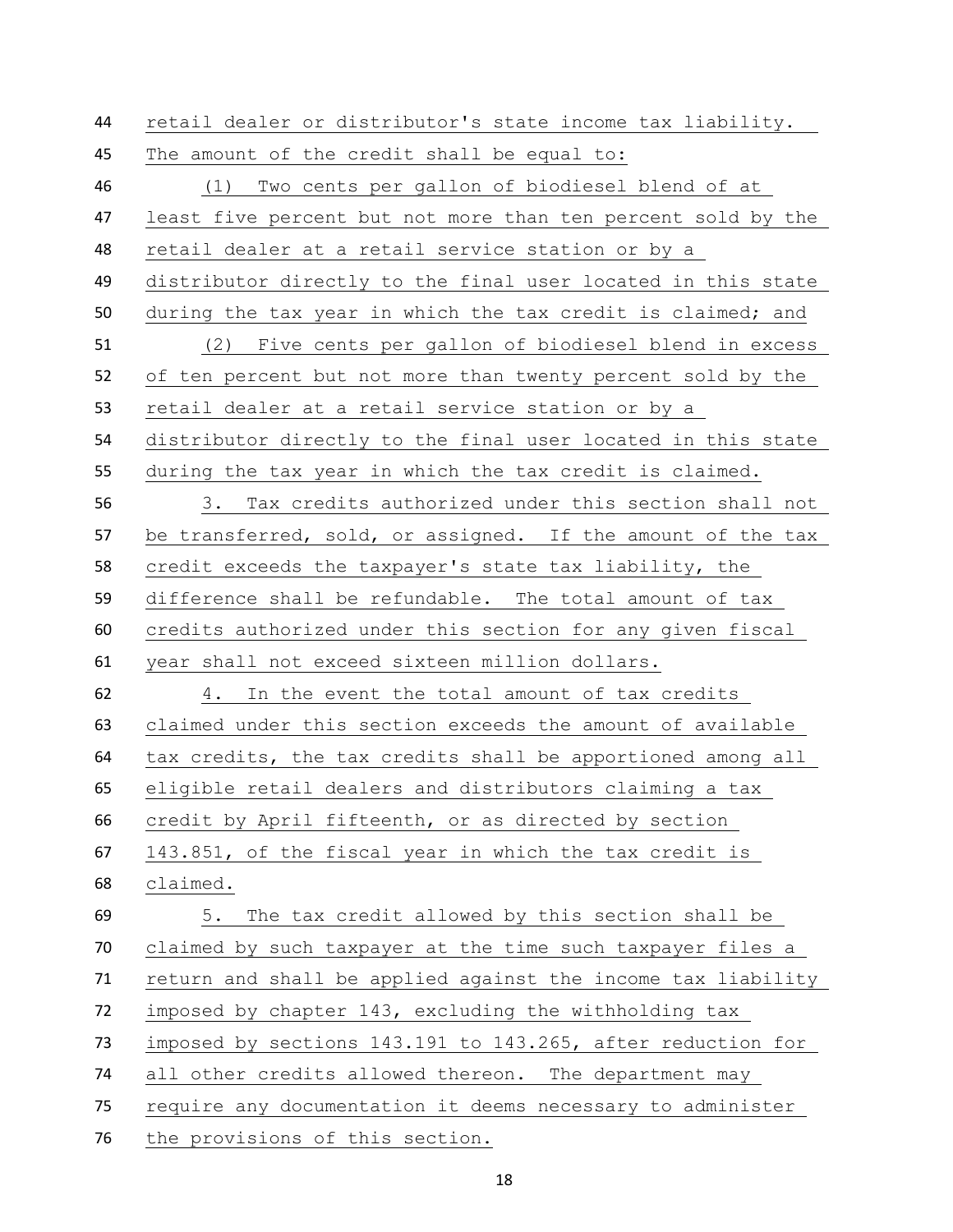| 77  | 6. Notwithstanding any other provision of law to             |
|-----|--------------------------------------------------------------|
| 78  | contrary, if the tax credit cap in this section is not met,  |
| 79  | the remaining amount of tax credits available to claim shall |
| 80  | be applied to the tax credit in section 135.778 if the tax   |
| 81  | credit cap in section 135.778 has been met.                  |
| 82  | 7. Notwithstanding the provisions of section 32.057 to       |
| 83  | the contrary, the department may work with the division of   |
| 84  | weights and measures within the department of agriculture to |
| 85  | validate that the biodiesel blend a retail dealer or         |
| 86  | distributor claims for the tax credit authorized under this  |
| 87  | section contains a sufficient percentage of biodiesel fuel.  |
| 88  | 8. The department shall promulgate rules to implement        |
| 89  | and administer the provisions of this section. Any rule or   |
| 90  | portion of a rule, as that term is defined in section        |
| 91  | 536.010, that is created pursuant to the authority delegated |
| 92  | in this section shall become effective only if it complies   |
| 93  | with and is subject to all of the provisions of chapter 536  |
| 94  | and, if applicable, section 536.028. This section and        |
| 95  | chapter 536 are nonseverable, and if any of the powers       |
| 96  | vested with the general assembly pursuant to chapter 536 to  |
| 97  | review, to delay the effective date, or to disapprove and    |
| 98  | annul a rule are subsequently held unconstitutional, then    |
| 99  | the grant of rulemaking authority and any rule proposed or   |
| 100 | adopted after August 28, 2022, shall be invalid and void.    |
| 101 | Under section 23.253 of the Missouri sunset act:<br>9.       |
| 102 | (1) The provisions of the new program authorized under       |
| 103 | this section shall automatically sunset on December 31,      |
| 104 | 2028, unless reauthorized by an act of the general assembly; |
| 105 | If such program is reauthorized, the program<br>(2)          |
| 106 | authorized under this section shall automatically sunset     |
| 107 | twelve years after the effective date of the reauthorization |
| 108 | of this section; and                                         |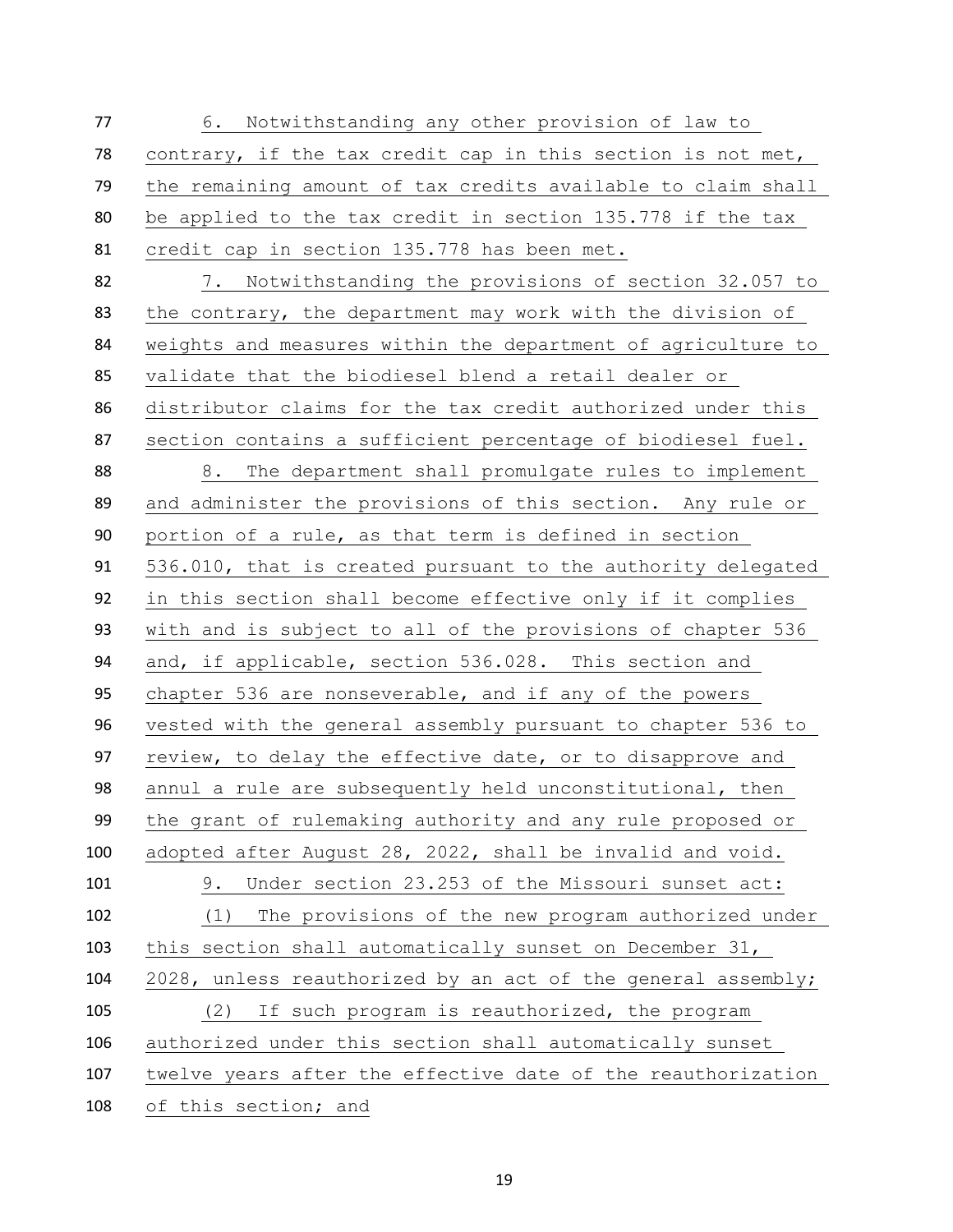| 109            | (3) This section shall terminate on September first of       |
|----------------|--------------------------------------------------------------|
| 110            | the calendar year immediately following the calendar year in |
| 111            | which the program authorized under this section is sunset.   |
| 112            | The termination of the program as described in this          |
| 113            | subsection shall not be construed to preclude any qualified  |
| 114            | taxpayer who claims any benefit under any program that is    |
| 115            | sunset under this subsection from claiming such benefit for  |
| 116            | all allowable activities related to such claim that were     |
| 117            | completed before the program was sunset or to eliminate any  |
| 118            | responsibility of the department to verify the continued     |
| 119            | eligibility of qualified individuals receiving tax credits   |
| 120            | and to enforce other requirements of law that applied before |
| 121            | the program was sunset.                                      |
|                | 135.778. 1. For the purposes of this section, the            |
| $\overline{2}$ | following terms shall mean:                                  |
| 3              | (1) "Biodiesel fuel", a renewable, biodegradable, mono       |
| 4              | alkyl ester combustible liquid fuel that is derived from     |
| 5              | agricultural and other plant oils or animal fats and that    |
| 6              | meets the most recent version of the ASTM International      |
| $\overline{7}$ | D6751 Standard Specification for Biodiesel Fuel Blend        |
| 8              | Stock. A fuel shall be deemed to be biodiesel fuel if the    |
| 9              | fuel consists of a pure B100 or B99 ratio. Biodiesel         |
| 10             | produced from palm oil is not biodiesel fuel for the         |
| 11             | purposes of this section unless the palm oil is contained    |
| 12             | within waste oil and grease collected within the United      |
| 13             | States;                                                      |
| 14             | "B99", a blend of ninety-nine percent biodiesel<br>(2)       |
| 15             | fuel that meets the most recent version of the ASTM          |
| 16             | International D6751 Standard Specification for Biodiesel     |
| 17             | Fuel Blend Stock with a minimum of one-tenth of one percent  |
| 18             | and maximum of one percent diesel fuel that meets the most   |
| 19             | recent version of the ASTM International D975 Standard       |
| 20             | Specification for Diesel Fuel;                               |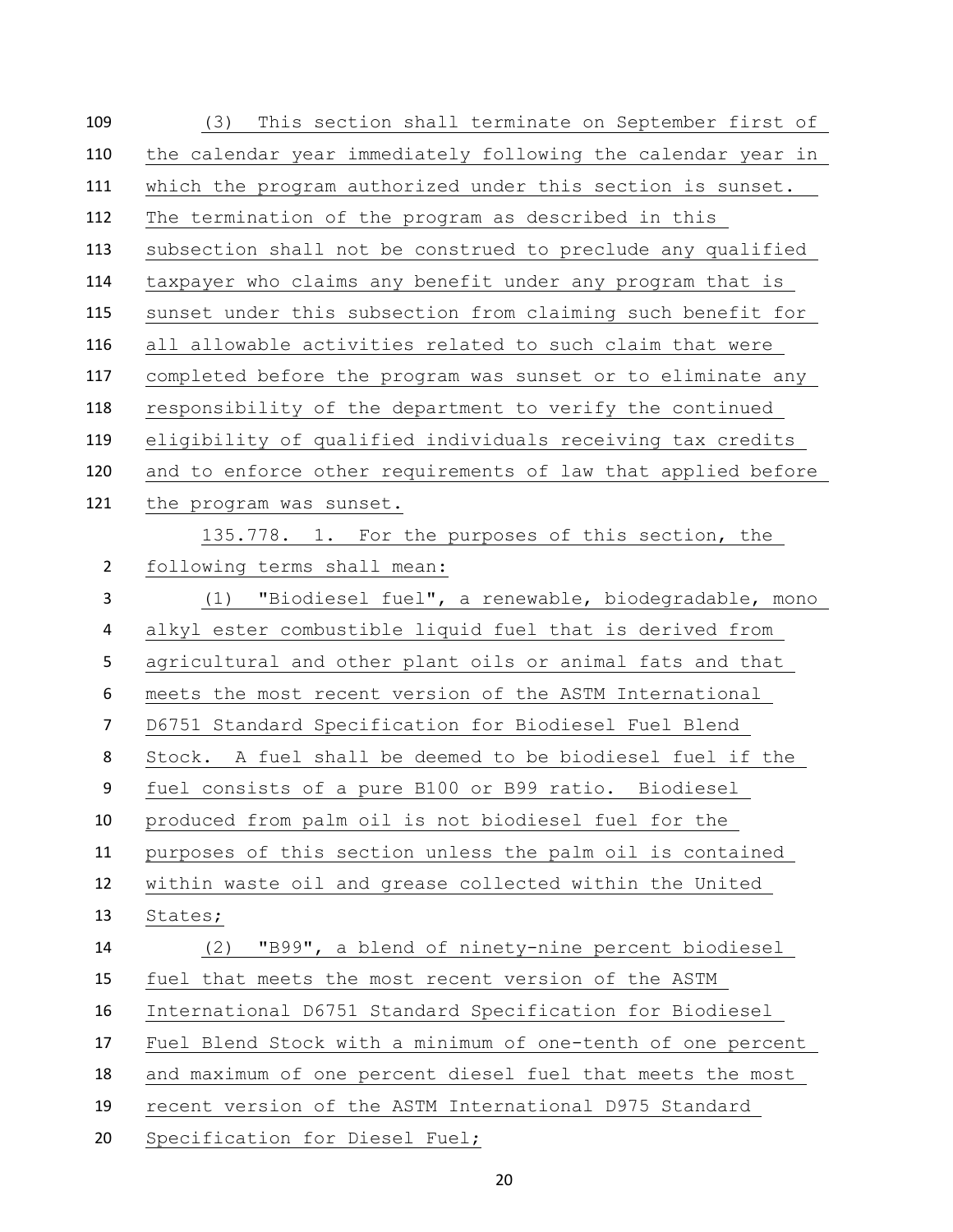(3) "Department", the Missouri department of revenue; (4) "Missouri biodiesel producer", a person, firm, or corporation doing business in this state that produces biodiesel fuel in this state, is registered with the United States Environmental Protection Agency according to the requirements of 40 CFR Part 79, and has begun construction on such facility or has been selling biodiesel fuel produced at such facility on or before August 28, 2022. 2. For all tax years beginning on or after January 1, 2023, a Missouri biodiesel producer shall be allowed a tax credit to be taken against the producer's state income tax liability. The amount of the tax credit shall be two cents per gallon of biodiesel fuel produced by the Missouri biodiesel producer. 3. Tax credits authorized under this section shall not be transferred, sold, or assigned. If the amount of the tax credit exceeds the taxpayer's state tax liability, the difference shall be refundable. The total amount of tax credits authorized under this section for any given fiscal year shall not exceed four million dollars. 4. In the event the total amount of tax credits claimed under this section exceeds the amount of available tax credits, the tax credits shall be apportioned among all eligible Missouri biodiesel producers claiming the credit by April fifteenth, or as directed by section 143.851, of the fiscal year in which the tax credit is claimed. 5. The tax credit authorized under this section shall be claimed by such taxpayer at the time such taxpayer files a return and shall be applied against the income tax liability imposed by chapter 143 after reduction for all other credits allowed thereon. The department may require any documentation it deems necessary to administer the provisions of this section.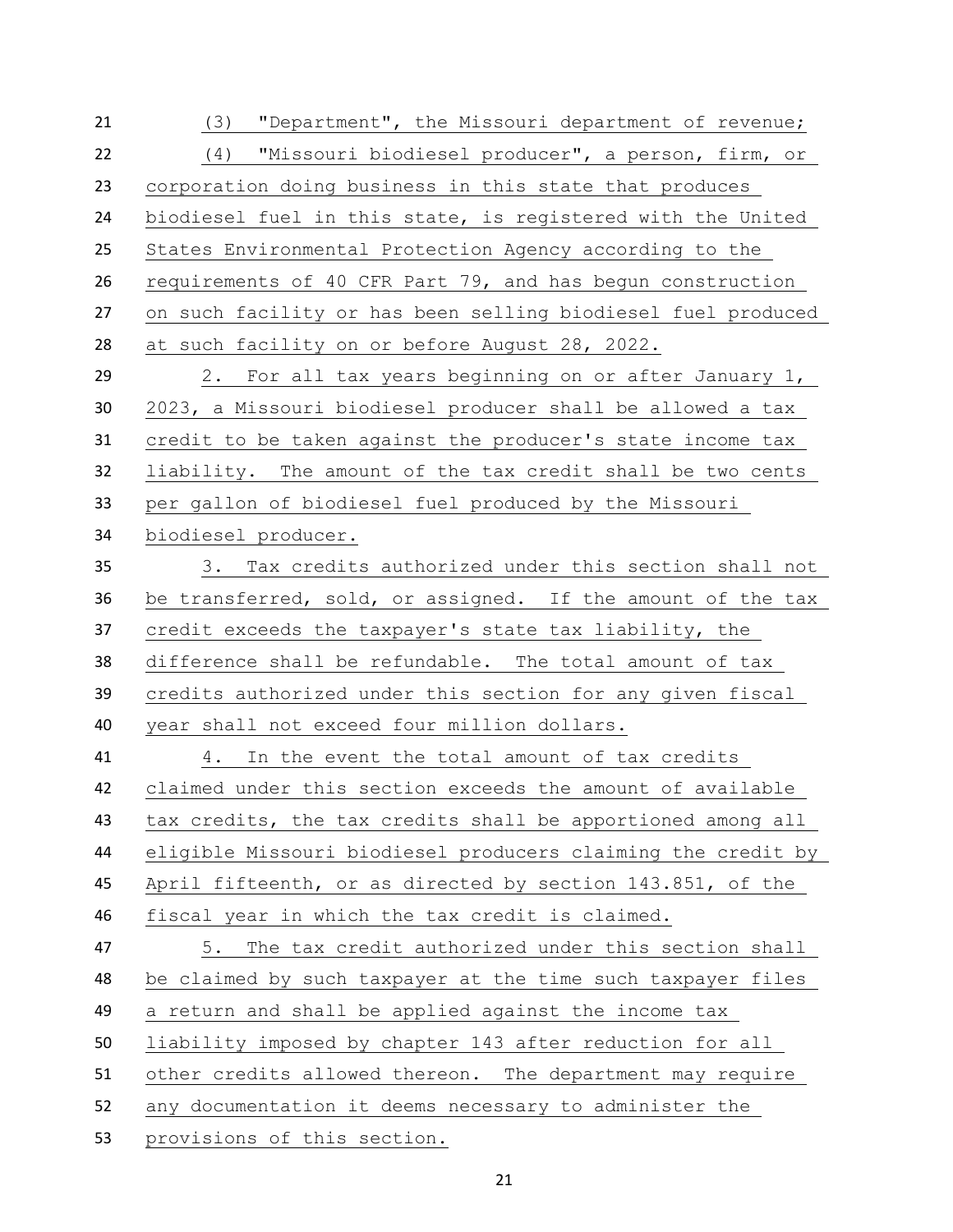| 54 | 6. Notwithstanding any other provision of law to             |
|----|--------------------------------------------------------------|
| 55 | contrary, if the tax credit cap in this section is not met,  |
| 56 | the remaining amount of tax credits available to claim shall |
| 57 | be applied to the tax credit in section 135.775 if the tax   |
| 58 | credit cap in section 135.775 has been met.                  |
| 59 | The department shall promulgate rules to implement<br>7.     |
| 60 | and administer the provisions of this section. Any rule or   |
| 61 | portion of a rule, as that term is defined in section        |
| 62 | 536.010, that is created pursuant to the authority delegated |
| 63 | in this section shall become effective only if it complies   |
| 64 | with and is subject to all of the provisions of chapter 536  |
| 65 | and, if applicable, section 536.028. This section and        |
| 66 | chapter 536 are nonseverable, and if any of the powers       |
| 67 | vested with the general assembly pursuant to chapter 536 to  |
| 68 | review, to delay the effective date, or to disapprove and    |
| 69 | annul a rule are subsequently held unconstitutional, then    |
| 70 | the grant of rulemaking authority and any rule proposed or   |
| 71 | adopted after August 28, 2022, shall be invalid and void.    |
| 72 | 8. Under section 23.253 of the Missouri sunset act:          |
| 73 | The provisions of the new program authorized under<br>(1)    |
| 74 | this section shall automatically sunset on December 31,      |
| 75 | 2028, unless reauthorized by an act of the general assembly; |
| 76 | If such program is reauthorized, the program<br>(2)          |
| 77 | authorized under this section shall automatically sunset     |
| 78 | twelve years after the effective date of the reauthorization |
| 79 | of this section; and                                         |
| 80 | This section shall terminate on September first of<br>(3)    |
| 81 | the calendar year immediately following the calendar year in |
| 82 | which the program authorized under this section is sunset.   |
| 83 | The termination of the program as described in this          |
| 84 | subsection shall not be construed to preclude any qualified  |
| 85 | taxpayer who claims any benefit under any program that is    |
| 86 | sunset under this subsection from claiming such benefit for  |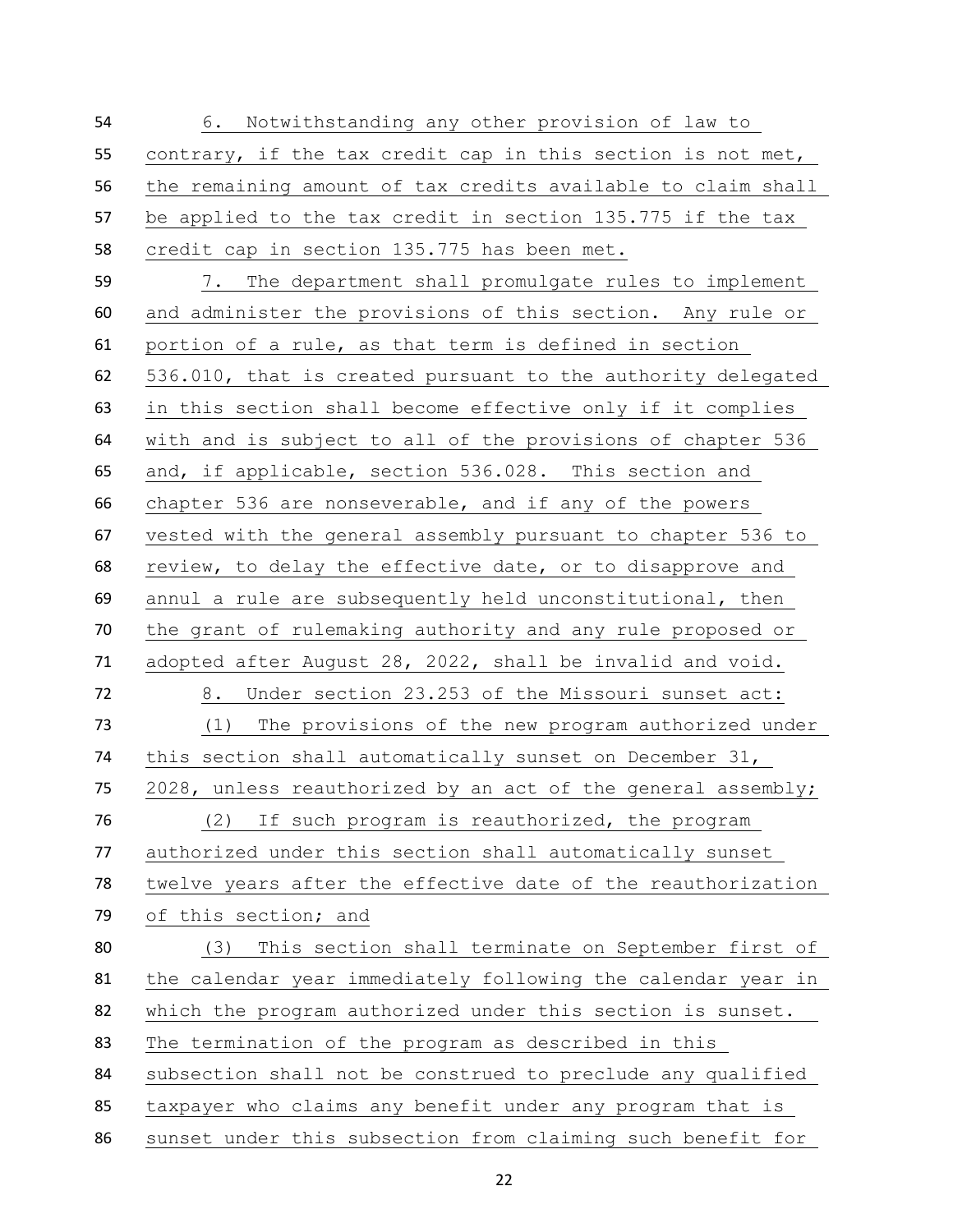| 87             | all allowable activities related to such claim that were     |
|----------------|--------------------------------------------------------------|
| 88             | completed before the program was sunset, or to eliminate any |
| 89             | responsibility of the department to verify the continued     |
| 90             | eligibility of qualified individuals receiving tax credits   |
| 91             | and to enforce other requirements of law that applied before |
| 92             | the program was sunset.                                      |
|                | 135.1610. 1. As used in this section, the following          |
| $\overline{2}$ | terms mean:                                                  |
| 3              | (1) "Eligible expenses", expenses incurred in the            |
| 4              | construction or development of establishing or improving an  |
| 5              | urban farm in an urban area. The term "eligible expenses"    |
| 6              | shall not include any expense for labor or any expense       |
| $\overline{7}$ | incurred to grow medical marijuana or industrial hemp;       |
| $\bf 8$        | (2) "Tax credit", a credit against the tax otherwise         |
| 9              | due under chapter 143, excluding withholding tax imposed     |
| 10             | under sections 143.191 to 143.265;                           |
| 11             | (3) "Taxpayer", any individual, partnership, or              |
| 12             | corporation as described under section 143.441 or 143.471    |
| 13             | that is subject to the tax imposed under chapter 143,        |
| 14             | excluding withholding tax imposed under sections 143.191 to  |
| 15             | 143.265, or any charitable organization that is exempt from  |
| 16             | federal income tax and whose Missouri unrelated business     |
| 17             | taxable income, if any, would be subject to the state income |
| 18             | tax imposed under chapter 143;                               |
| 19             |                                                              |
| 20             | "Urban area", an urbanized area as defined by the<br>(4)     |
|                | United States Census Bureau;                                 |
| 21             | "Urban farm", an agricultural plot or facility in<br>(5)     |
| 22             | an urban area that produces agricultural food products used  |
| 23             | solely for distribution to the public by sale or donation.   |
| 24             | "Urban farm" shall include community-run gardens. "Urban     |
| 25             | farm" shall not include personal farms or residential lots   |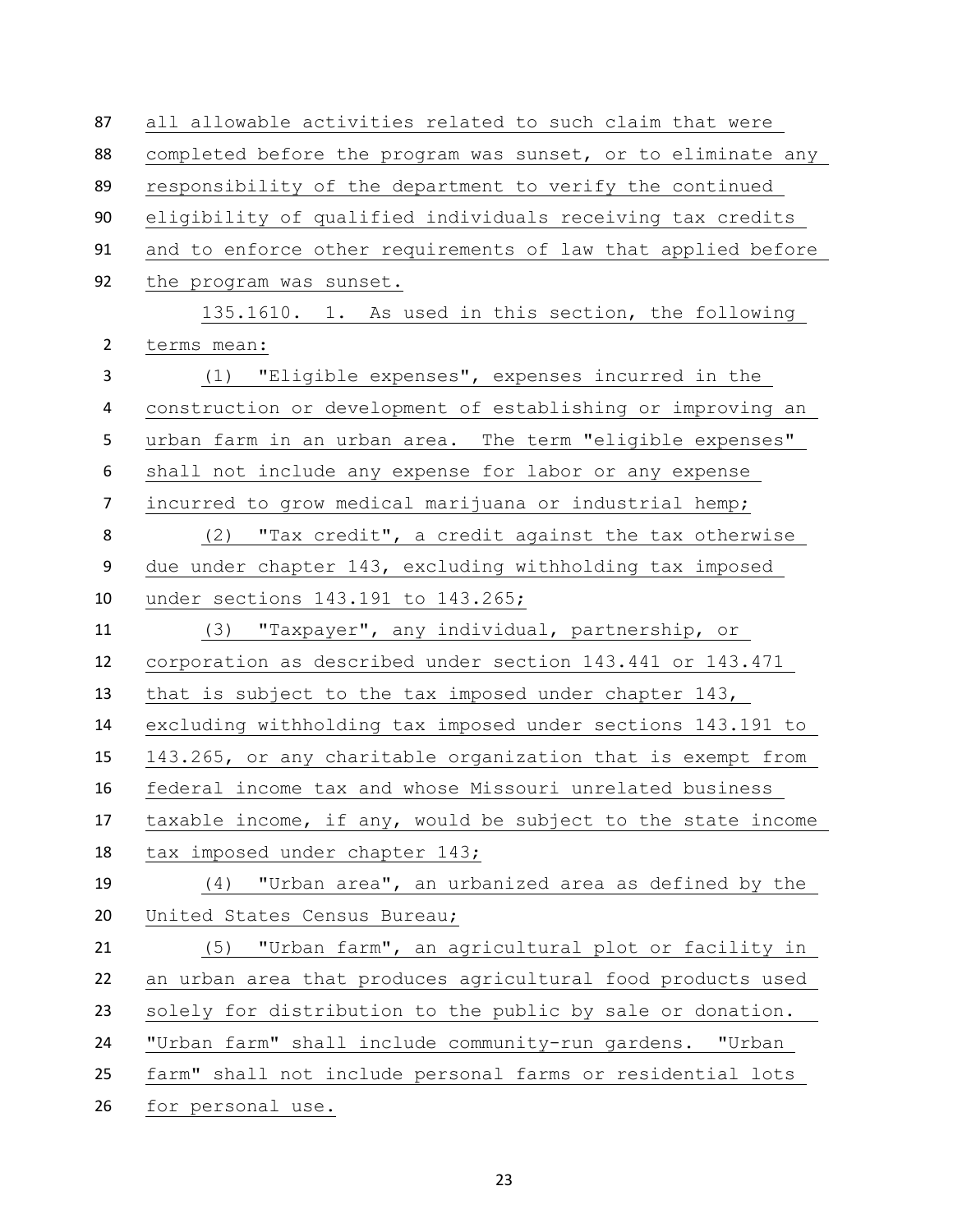| 27 | 2. For all tax years beginning on or after January 1,        |
|----|--------------------------------------------------------------|
| 28 | 2023, a taxpayer shall be allowed to claim a tax credit      |
| 29 | against the taxpayer's state tax liability in an amount      |
| 30 | equal to fifty percent of the taxpayer's eligible expenses   |
| 31 | for establishing or improving an urban farm that focuses on  |
| 32 | food production.                                             |
| 33 | The amount of the tax credit claimed shall not<br>3.         |
| 34 | exceed the amount of the taxpayer's state tax liability in   |
| 35 | the tax year for which the credit is claimed, and the        |
| 36 | taxpayer shall not be allowed to claim a tax credit under    |
| 37 | this section in excess of five thousand dollars for each     |
| 38 | urban farm. The total amount of tax credits that may be      |
| 39 | authorized for all taxpayers for eligible expenses incurred  |
| 40 | on any given urban farm shall not exceed twenty-five         |
| 41 | thousand dollars. Any tax credit that cannot be claimed in   |
| 42 | the tax year the contribution was made may be carried over   |
| 43 | to the next three succeeding tax years until the full credit |
| 44 | is claimed.                                                  |
| 45 | The total amount of tax credits that may be<br>4.            |
| 46 | authorized under this section shall not exceed two hundred   |
| 47 | thousand dollars in any calendar year.                       |
| 48 | 5. Tax credits issued under the provisions of this           |
| 49 | section shall not be transferred, sold, or assigned.         |
| 50 | The Missouri agriculture and small business<br>6.            |
| 51 | authority shall recapture the amount of tax credits issued   |
| 52 | to any taxpayer who, after receiving such tax credit, uses   |
| 53 | the urban farm for the personal benefit of the taxpayer      |
| 54 | instead of for producing agricultural food products used     |
| 55 | solely for distribution to the public by sale or donation.   |
| 56 | The Missouri agriculture and small business<br>7.            |
| 57 | development authority may promulgate rules to implement the  |
| 58 | provisions of this section. Any rule or portion of a rule,   |
| 59 | as that term is defined in section 536.010, that is created  |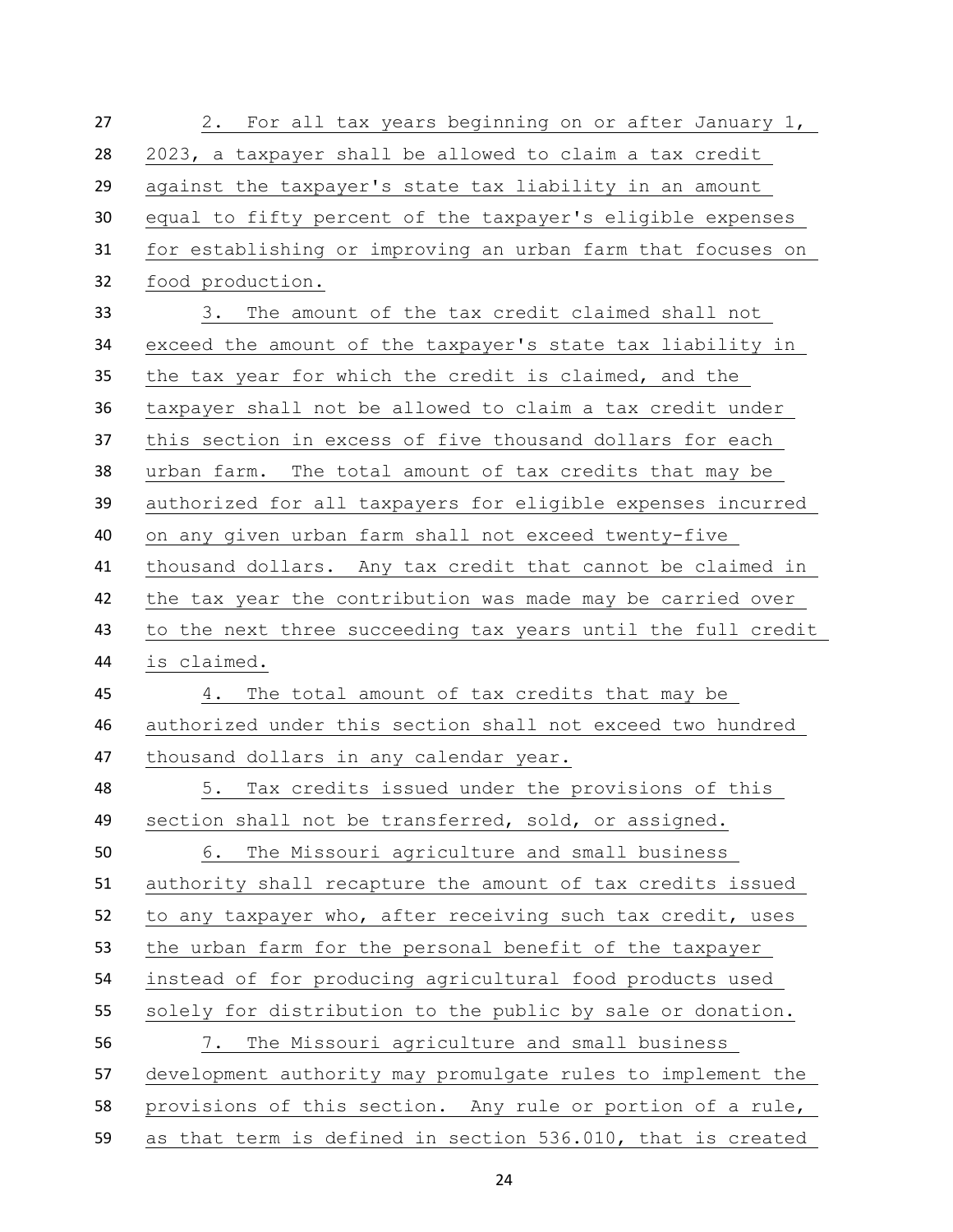under the authority delegated in this section shall become effective only if it complies with and is subject to all of the provisions of chapter 536 and, if applicable, section 536.028. This section and chapter 536 are nonseverable, and if any of the powers vested with the general assembly pursuant to chapter 536 to review, to delay the effective date, or to disapprove and annul a rule are subsequently held unconstitutional, then the grant of rulemaking authority and any rule proposed or adopted after August 28, 2022, shall be invalid and void. 8. Under section 23.253 of the Missouri sunset act: (1) The program authorized under this section shall automatically sunset on December thirty-first, six years after the effective date of this section unless reauthorized 74 by an act of the general assembly; (2) If such program is reauthorized, the program authorized under this section shall automatically sunset on December thirty-first, twelve years after the effective date 78 of the reauthorization of this section; (3) This section shall terminate on September first of the calendar year immediately following the calendar year in 81 which the program authorized under this section is sunset; and (4) Nothing in this subsection shall prevent a taxpayer from claiming a tax credit properly issued before the program was sunset in a tax year after the program is sunset. 144.030. 1. There is hereby specifically exempted from the provisions of sections 144.010 to 144.525 and from the computation of the tax levied, assessed or payable pursuant to sections 144.010 to 144.525 such retail sales as may be made in commerce between this state and any other state of the United States, or between this state and any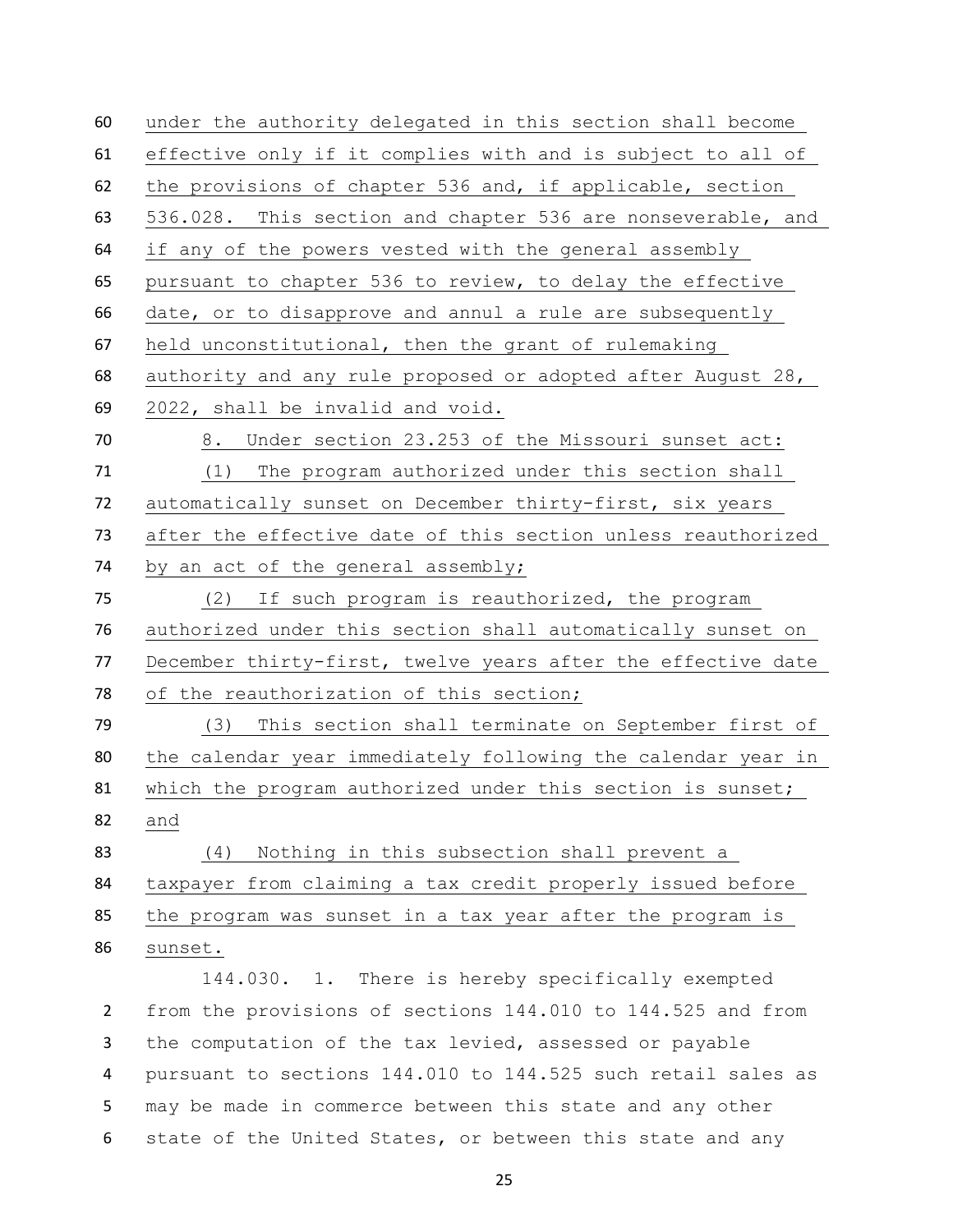foreign country, and any retail sale which the state of Missouri is prohibited from taxing pursuant to the Constitution or laws of the United States of America, and such retail sales of tangible personal property which the general assembly of the state of Missouri is prohibited from taxing or further taxing by the constitution of this state.

 2. There are also specifically exempted from the provisions of the local sales tax law as defined in section 32.085, section 238.235, and sections 144.010 to 144.525 and 144.600 to 144.761 and from the computation of the tax levied, assessed or payable pursuant to the local sales tax law as defined in section 32.085, section 238.235, and sections 144.010 to 144.525 and 144.600 to 144.745:

 (1) Motor fuel or special fuel subject to an excise tax of this state, unless all or part of such excise tax is refunded pursuant to section 142.824; or upon the sale at retail of fuel to be consumed in manufacturing or creating gas, power, steam, electrical current or in furnishing water to be sold ultimately at retail; or feed for livestock or poultry; or grain to be converted into foodstuffs which are to be sold ultimately in processed form at retail; or seed, limestone or fertilizer which is to be used for seeding, liming or fertilizing crops which when harvested will be sold at retail or will be fed to livestock or poultry to be sold ultimately in processed form at retail; economic poisons registered pursuant to the provisions of the Missouri pesticide registration law, sections 281.220 to 281.310, which are to be used in connection with the growth or production of crops, fruit trees or orchards applied before, during, or after planting, the crop of which when harvested will be sold at retail or will be converted into foodstuffs which are to be sold ultimately in processed form at retail;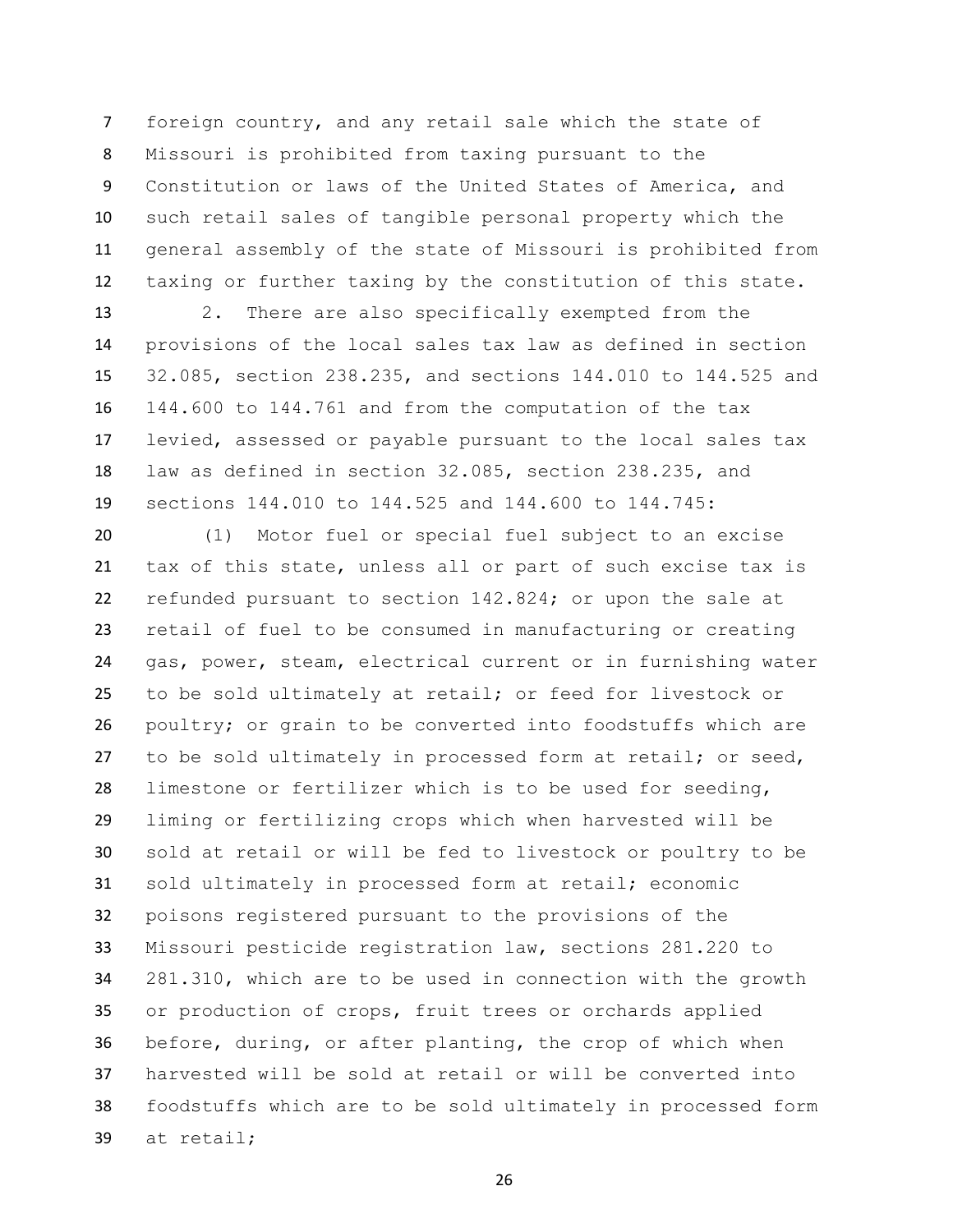(2) Materials, manufactured goods, machinery and parts which when used in manufacturing, processing, compounding, mining, producing or fabricating become a component part or ingredient of the new personal property resulting from such manufacturing, processing, compounding, mining, producing or fabricating and which new personal property is intended to be sold ultimately for final use or consumption; and materials, including without limitation, gases and manufactured goods, including without limitation slagging materials and firebrick, which are ultimately consumed in the manufacturing process by blending, reacting or interacting with or by becoming, in whole or in part, component parts or ingredients of steel products intended to be sold ultimately for final use or consumption;

 (3) Materials, replacement parts and equipment purchased for use directly upon, and for the repair and maintenance or manufacture of, motor vehicles, watercraft, railroad rolling stock or aircraft engaged as common carriers of persons or property;

 (4) Replacement machinery, equipment, and parts and the materials and supplies solely required for the installation or construction of such replacement machinery, equipment, and parts, used directly in manufacturing, mining, fabricating or producing a product which is intended to be sold ultimately for final use or consumption; and machinery and equipment, and the materials and supplies required solely for the operation, installation or construction of such machinery and equipment, purchased and used to establish new, or to replace or expand existing, material recovery processing plants in this state. For the purposes of this subdivision, a "material recovery processing plant" means a facility that has as its primary purpose the recovery of materials into a usable product or a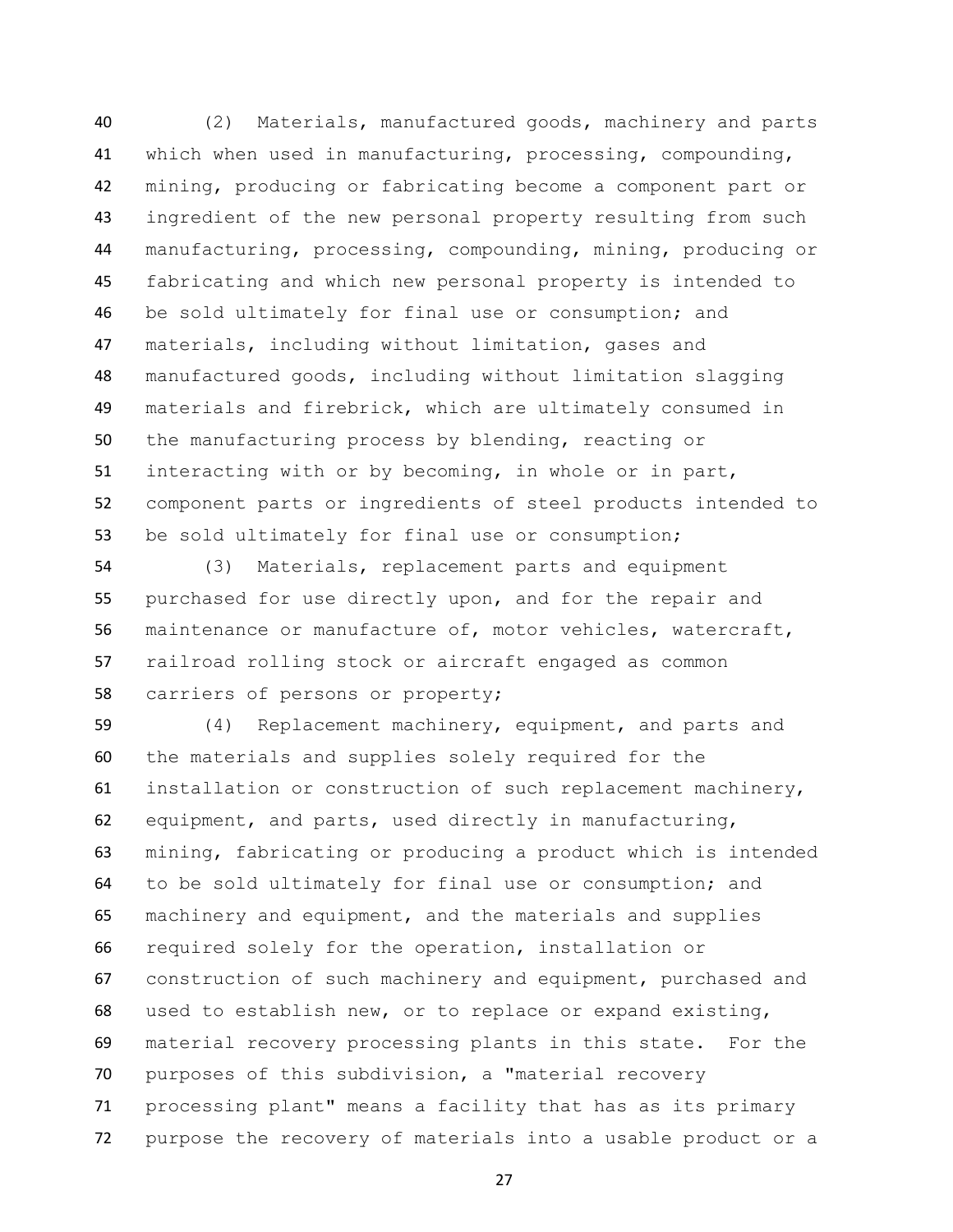different form which is used in producing a new product and shall include a facility or equipment which are used exclusively for the collection of recovered materials for delivery to a material recovery processing plant but shall not include motor vehicles used on highways. For purposes of this section, the terms motor vehicle and highway shall have the same meaning pursuant to section 301.010. For the purposes of this subdivision, subdivision (5) of this subsection, and section 144.054, as well as the definition in subdivision (9) of subsection 1 of section 144.010, the term "product" includes telecommunications services and the term "manufacturing" shall include the production, or production and transmission, of telecommunications services. The preceding sentence does not make a substantive change in the law and is intended to clarify that the term "manufacturing" has included and continues to include the production and transmission of "telecommunications services", as enacted in this subdivision and subdivision (5) of this subsection, as well as the definition in subdivision (9) of subsection 1 of section 144.010. The preceding two sentences reaffirm legislative intent consistent with the interpretation of this subdivision and subdivision (5) of this subsection in *Southwestern Bell Tel. Co. v. Director of Revenue*, 78 S.W.3d 763 (Mo. banc 2002) and *Southwestern Bell Tel. Co. v. Director of Revenue*, 182 S.W.3d 226 (Mo. banc 2005), and accordingly abrogates the Missouri supreme court's interpretation of those exemptions in *IBM Corporation v. Director of Revenue*, 491 S.W.3d 535 (Mo. banc 2016) to the extent inconsistent with this section and *Southwestern Bell Tel. Co. v. Director of Revenue*, 78 S.W.3d 763 (Mo. banc 2002) and *Southwestern Bell Tel. Co. v. Director of Revenue*, 182 S.W.3d 226 (Mo. banc 2005). The construction and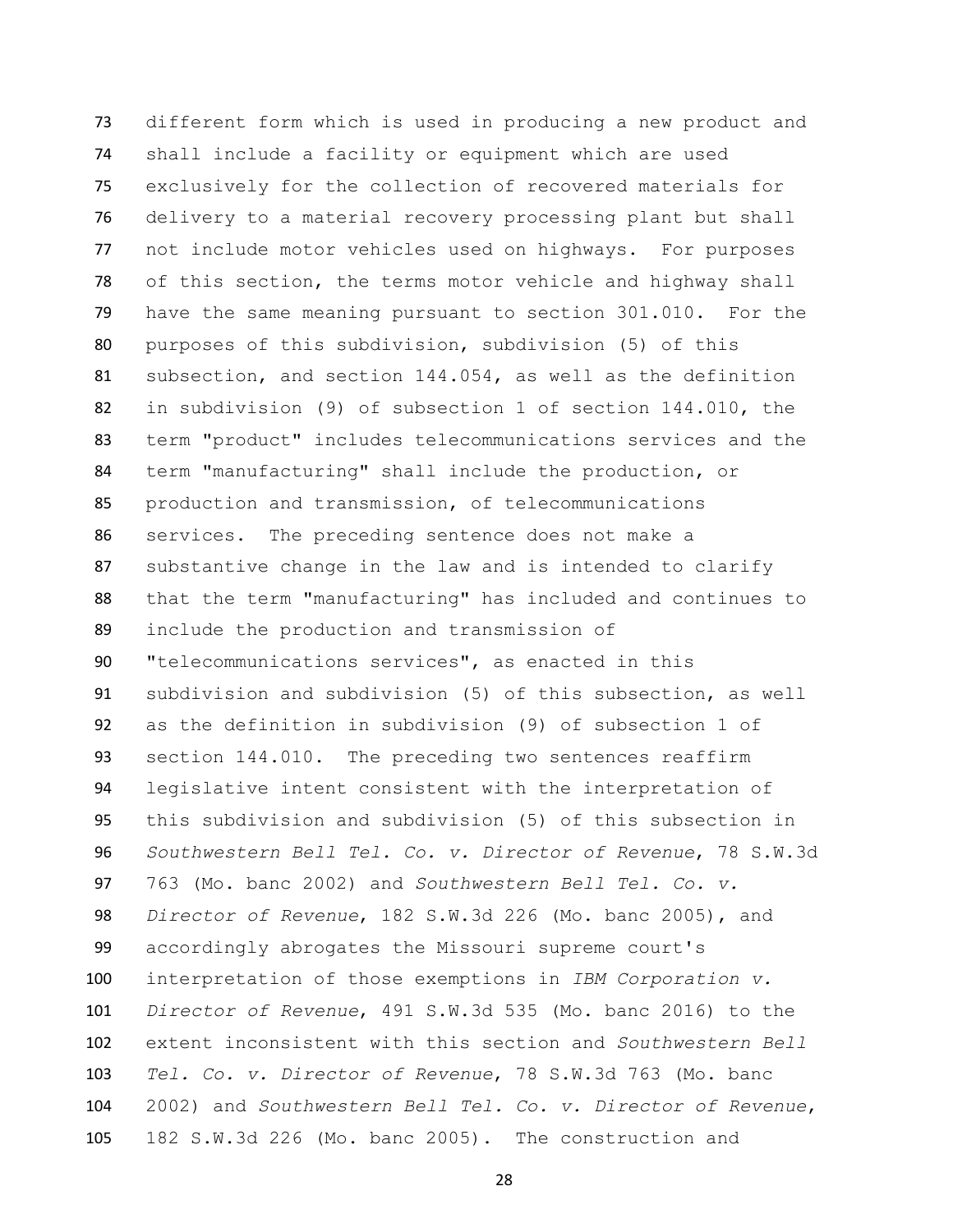application of this subdivision as expressed by the Missouri supreme court in *DST Systems, Inc. v. Director of Revenue*, 43 S.W.3d 799 (Mo. banc 2001); *Southwestern Bell Tel. Co. v. Director of Revenue*, 78 S.W.3d 763 (Mo. banc 2002); and *Southwestern Bell Tel. Co. v. Director of Revenue*, 182 S.W.3d 226 (Mo. banc 2005), is hereby affirmed. Material recovery is not the reuse of materials within a manufacturing process or the use of a product previously recovered. The material recovery processing plant shall qualify under the provisions of this section regardless of ownership of the material being recovered;

 (5) Machinery and equipment, and parts and the materials and supplies solely required for the installation or construction of such machinery and equipment, purchased and used to establish new or to expand existing manufacturing, mining or fabricating plants in the state if such machinery and equipment is used directly in manufacturing, mining or fabricating a product which is intended to be sold ultimately for final use or consumption. The construction and application of this subdivision as expressed by the Missouri supreme court in *DST Systems, Inc. v. Director of Revenue*, 43 S.W.3d 799 (Mo. banc 2001); *Southwestern Bell Tel. Co. v. Director of Revenue*, 78 S.W.3d 763 (Mo. banc 2002); and *Southwestern Bell Tel. Co. v. Director of Revenue*, 182 S.W.3d 226 (Mo. banc 2005), is hereby affirmed;

 (6) Tangible personal property which is used exclusively in the manufacturing, processing, modification or assembling of products sold to the United States 135 government or to any agency of the United States government; (7) Animals or poultry used for breeding or feeding purposes, or captive wildlife;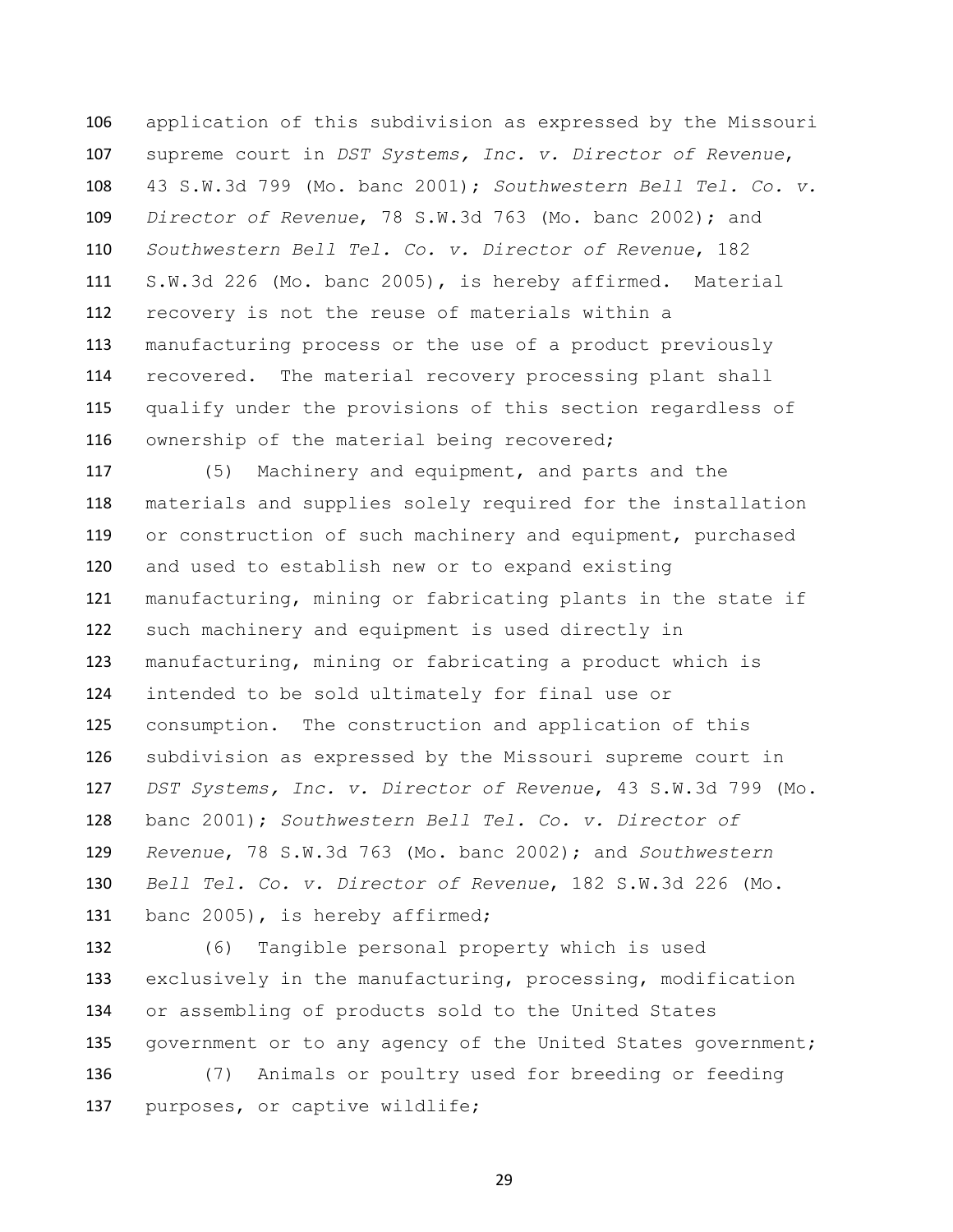(8) Newsprint, ink, computers, photosensitive paper and film, toner, printing plates and other machinery, equipment, replacement parts and supplies used in producing newspapers published for dissemination of news to the general public;

 (9) The rentals of films, records or any type of sound or picture transcriptions for public commercial display;

 (10) Pumping machinery and equipment used to propel products delivered by pipelines engaged as common carriers;

 (11) Railroad rolling stock for use in transporting persons or property in interstate commerce and motor vehicles licensed for a gross weight of twenty-four thousand pounds or more or trailers used by common carriers, as defined in section 390.020, in the transportation of persons or property;

 (12) Electrical energy used in the actual primary manufacture, processing, compounding, mining or producing of a product, or electrical energy used in the actual secondary processing or fabricating of the product, or a material recovery processing plant as defined in subdivision (4) of this subsection, in facilities owned or leased by the taxpayer, if the total cost of electrical energy so used exceeds ten percent of the total cost of production, either primary or secondary, exclusive of the cost of electrical energy so used or if the raw materials used in such processing contain at least twenty-five percent recovered materials as defined in section 260.200. There shall be a rebuttable presumption that the raw materials used in the primary manufacture of automobiles contain at least twenty- five percent recovered materials. For purposes of this subdivision, "processing" means any mode of treatment, act or series of acts performed upon materials to transform and reduce them to a different state or thing, including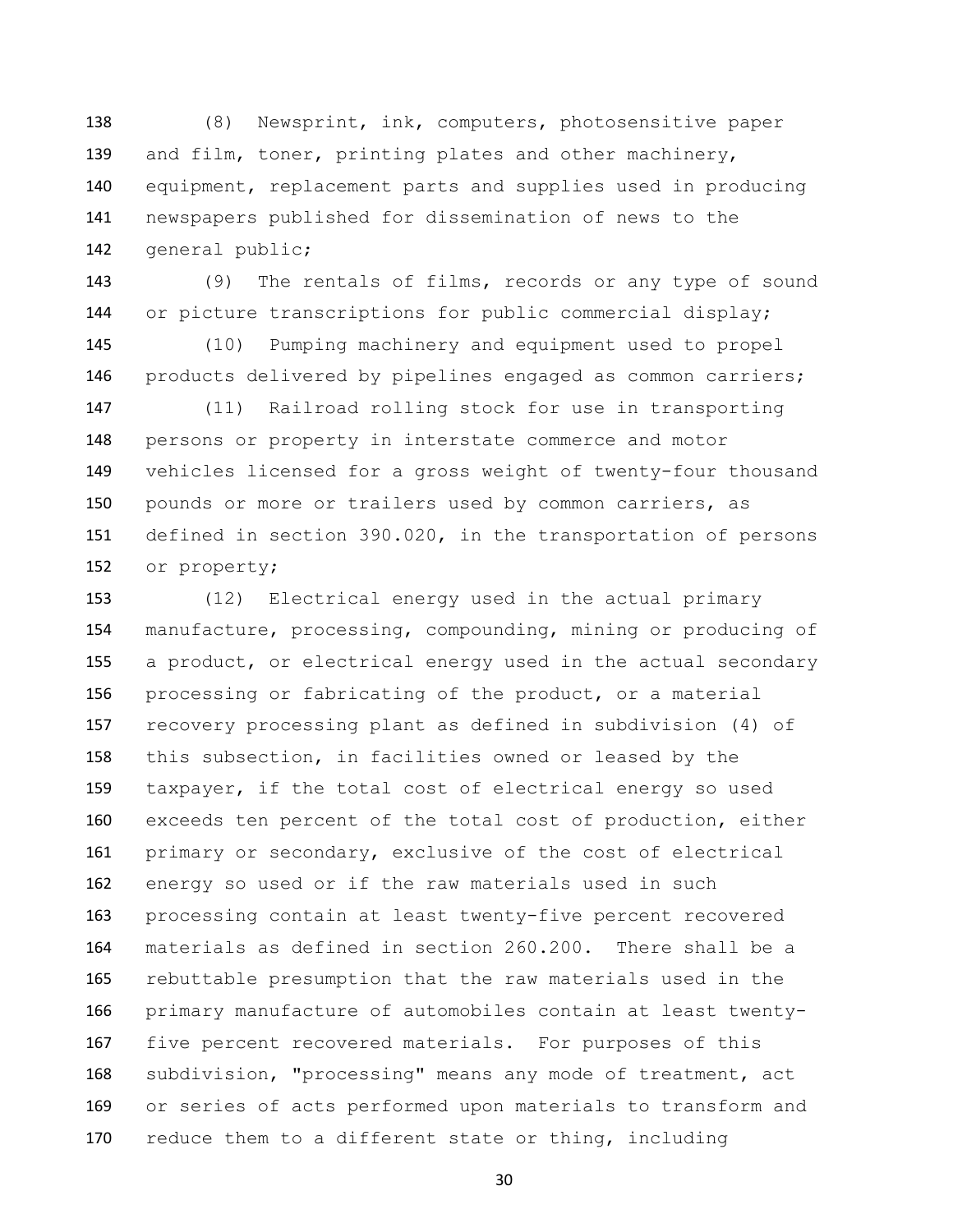treatment necessary to maintain or preserve such processing 172 by the producer at the production facility;

 (13) Anodes which are used or consumed in manufacturing, processing, compounding, mining, producing or fabricating and which have a useful life of less than one year;

 (14) Machinery, equipment, appliances and devices purchased or leased and used solely for the purpose of preventing, abating or monitoring air pollution, and materials and supplies solely required for the installation, 181 construction or reconstruction of such machinery, equipment, 182 appliances and devices;

 (15) Machinery, equipment, appliances and devices purchased or leased and used solely for the purpose of preventing, abating or monitoring water pollution, and materials and supplies solely required for the installation, 187 construction or reconstruction of such machinery, equipment, appliances and devices;

 (16) Tangible personal property purchased by a rural water district;

 (17) All amounts paid or charged for admission or participation or other fees paid by or other charges to individuals in or for any place of amusement, entertainment or recreation, games or athletic events, including museums, fairs, zoos and planetariums, owned or operated by a municipality or other political subdivision where all the proceeds derived therefrom benefit the municipality or other political subdivision and do not inure to any private person, firm, or corporation, provided, however, that a municipality or other political subdivision may enter into 201 revenue-sharing agreements with private persons, firms, or corporations providing goods or services, including management services, in or for the place of amusement,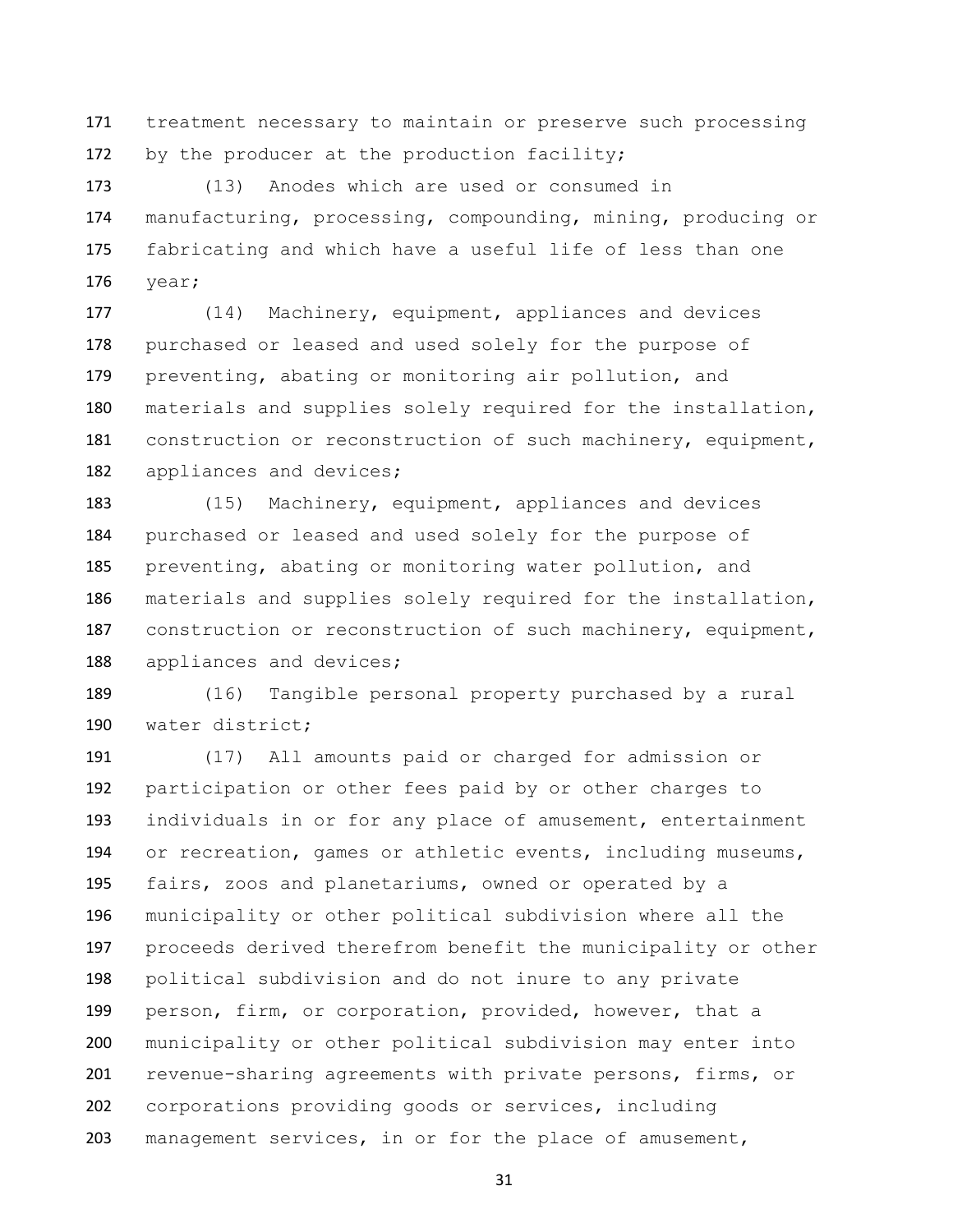entertainment or recreation, games or athletic events, and provided further that nothing in this subdivision shall exempt from tax any amounts retained by any private person, 207 firm, or corporation under such revenue-sharing agreement;

 (18) All sales of insulin, and all sales, rentals, repairs, and parts of durable medical equipment, prosthetic devices, and orthopedic devices as defined on January 1, 1980, by the federal Medicare program pursuant to Title XVIII of the Social Security Act of 1965, including the items specified in Section 1862(a)(12) of that act, and also specifically including hearing aids and hearing aid supplies and all sales of drugs which may be legally dispensed by a licensed pharmacist only upon a lawful prescription of a practitioner licensed to administer those items, including samples and materials used to manufacture samples which may be dispensed by a practitioner authorized to dispense such samples and all sales or rental of medical oxygen, home 221 respiratory equipment and accessories including parts, and hospital beds and accessories and ambulatory aids including parts, and all sales or rental of manual and powered wheelchairs including parts, and stairway lifts, Braille writers, electronic Braille equipment and, if purchased or rented by or on behalf of a person with one or more physical or mental disabilities to enable them to function more independently, all sales or rental of scooters including parts, and reading machines, electronic print enlargers and magnifiers, electronic alternative and augmentative communication devices, and items used solely to modify motor vehicles to permit the use of such motor vehicles by individuals with disabilities or sales of over-the-counter or nonprescription drugs to individuals with disabilities, and drugs required by the Food and Drug Administration to meet the over-the-counter drug product labeling requirements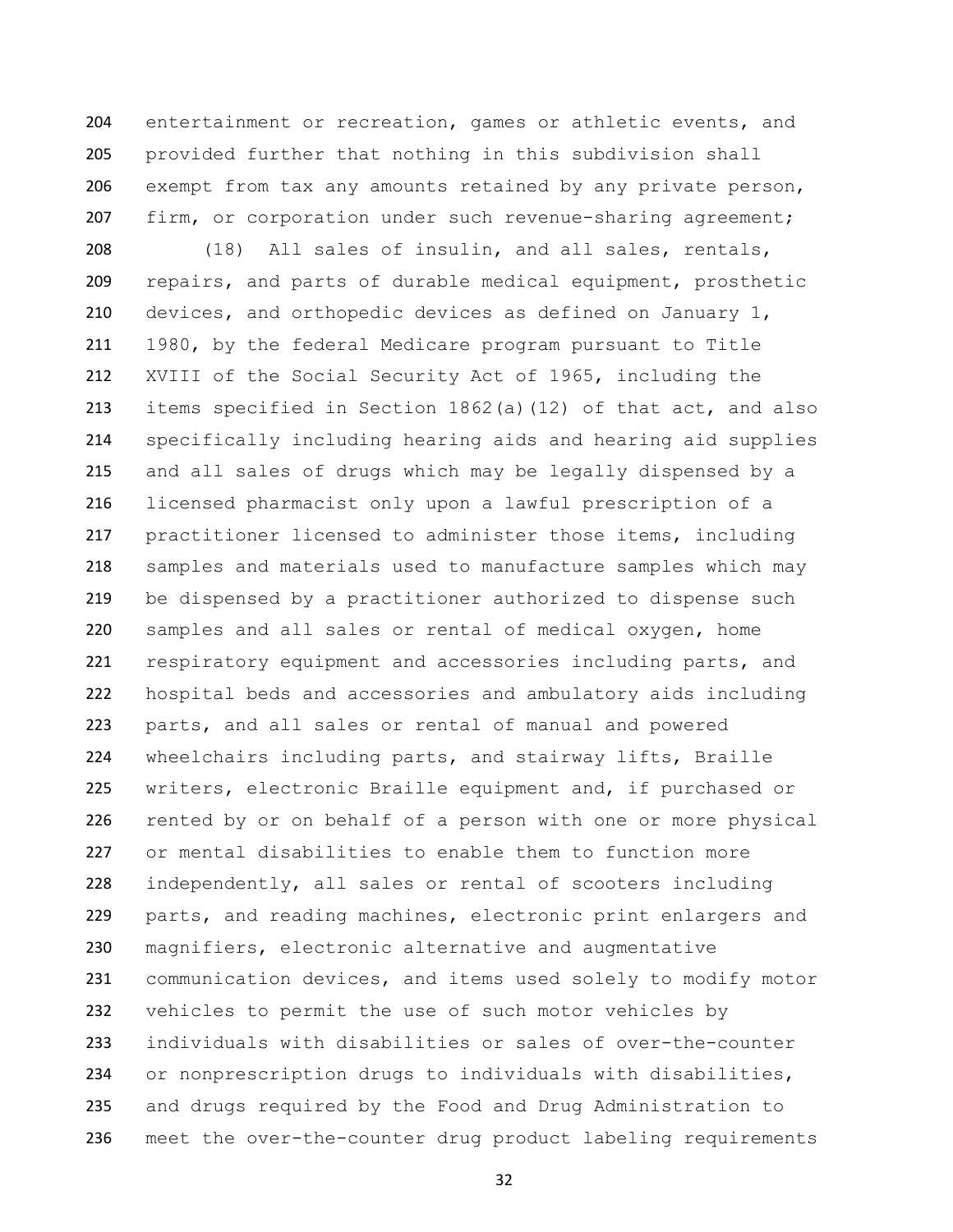in 21 CFR 201.66, or its successor, as prescribed by a health care practitioner licensed to prescribe;

 (19) All sales made by or to religious and charitable organizations and institutions in their religious, charitable or educational functions and activities and all sales made by or to all elementary and secondary schools operated at public expense in their educational functions 244 and activities;

 (20) All sales of aircraft to common carriers for storage or for use in interstate commerce and all sales made by or to not-for-profit civic, social, service or fraternal organizations, including fraternal organizations which have been declared tax-exempt organizations pursuant to Section  $501(c)(8)$  or (10) of the 1986 Internal Revenue Code, as amended, in their civic or charitable functions and activities and all sales made to eleemosynary and penal institutions and industries of the state, and all sales made to any private not-for-profit institution of higher education not otherwise excluded pursuant to subdivision (19) of this subsection or any institution of higher education supported by public funds, and all sales made to a state relief agency in the exercise of relief functions and activities;

 (21) All ticket sales made by benevolent, scientific and educational associations which are formed to foster, encourage, and promote progress and improvement in the science of agriculture and in the raising and breeding of 264 animals, and by nonprofit summer theater organizations if such organizations are exempt from federal tax pursuant to the provisions of the Internal Revenue Code and all admission charges and entry fees to the Missouri state fair or any fair conducted by a county agricultural and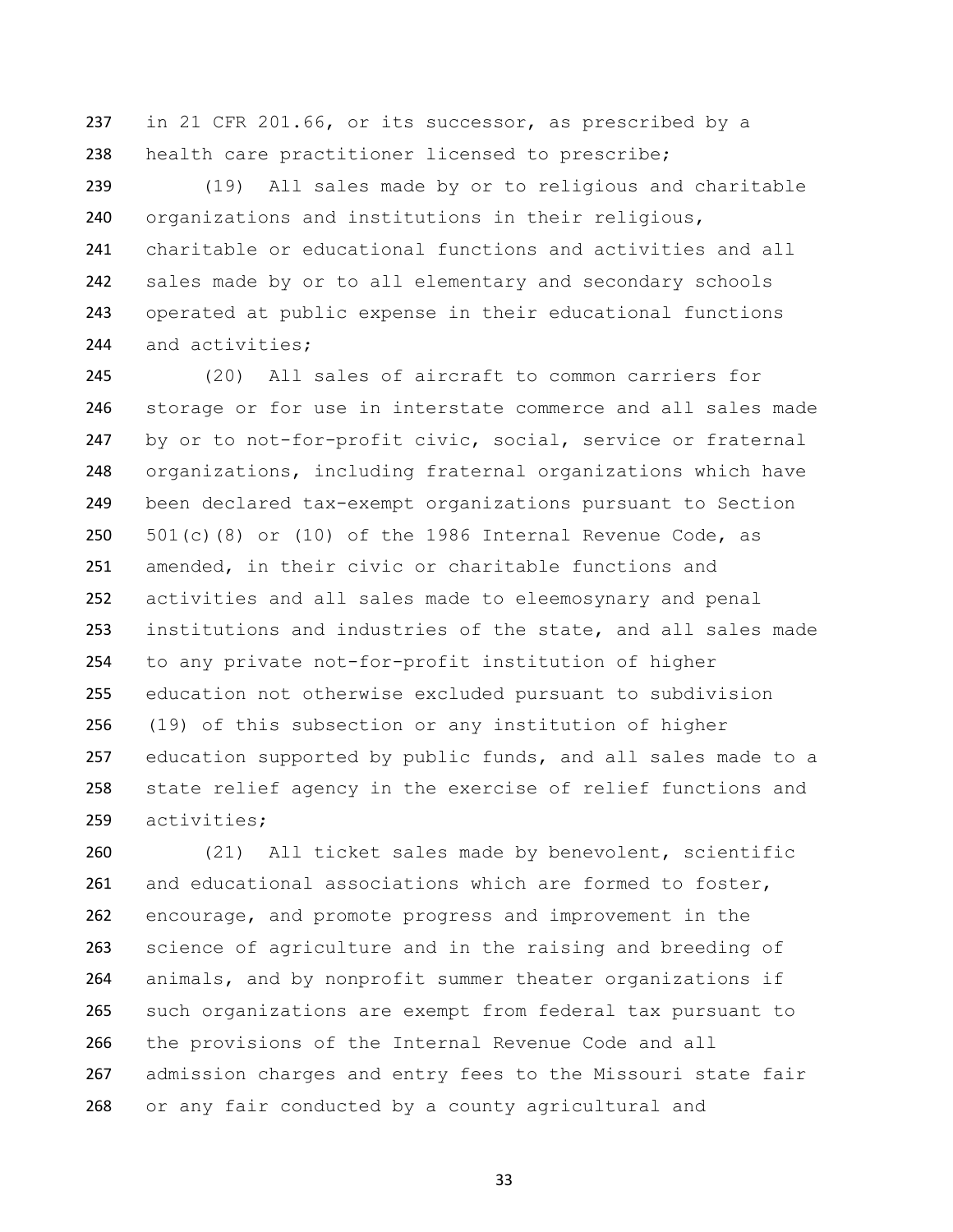mechanical society organized and operated pursuant to sections 262.290 to 262.530;

 (22) All sales made to any private not-for-profit elementary or secondary school, all sales of feed additives, medications or vaccines administered to livestock or poultry in the production of food or fiber, all sales of pesticides used in the production of crops, livestock or poultry for food or fiber, all sales of bedding used in the production 277 of livestock or poultry for food or fiber, all sales of propane or natural gas, electricity or diesel fuel used exclusively for drying agricultural crops, natural gas used in the primary manufacture or processing of fuel ethanol as defined in section 142.028, natural gas, propane, and electricity used by an eligible new generation cooperative or an eligible new generation processing entity as defined in section 348.432, and all sales of farm machinery and equipment, other than airplanes, motor vehicles and trailers, and any freight charges on any exempt item. As used in this subdivision, the term "feed additives" means tangible personal property which, when mixed with feed for livestock or poultry, is to be used in the feeding of livestock or poultry. As used in this subdivision, the term "pesticides" includes adjuvants such as crop oils, surfactants, wetting agents and other assorted pesticide carriers used to improve or enhance the effect of a pesticide and the foam used to mark the application of pesticides and herbicides for the production of crops, livestock or poultry. As used in this subdivision, the term "farm machinery and equipment" **[**means**]** shall mean:

 (a) New or used farm tractors and such other new or used farm machinery and equipment, including utility vehicles used for any agricultural use, and repair or replacement parts thereon and any accessories for and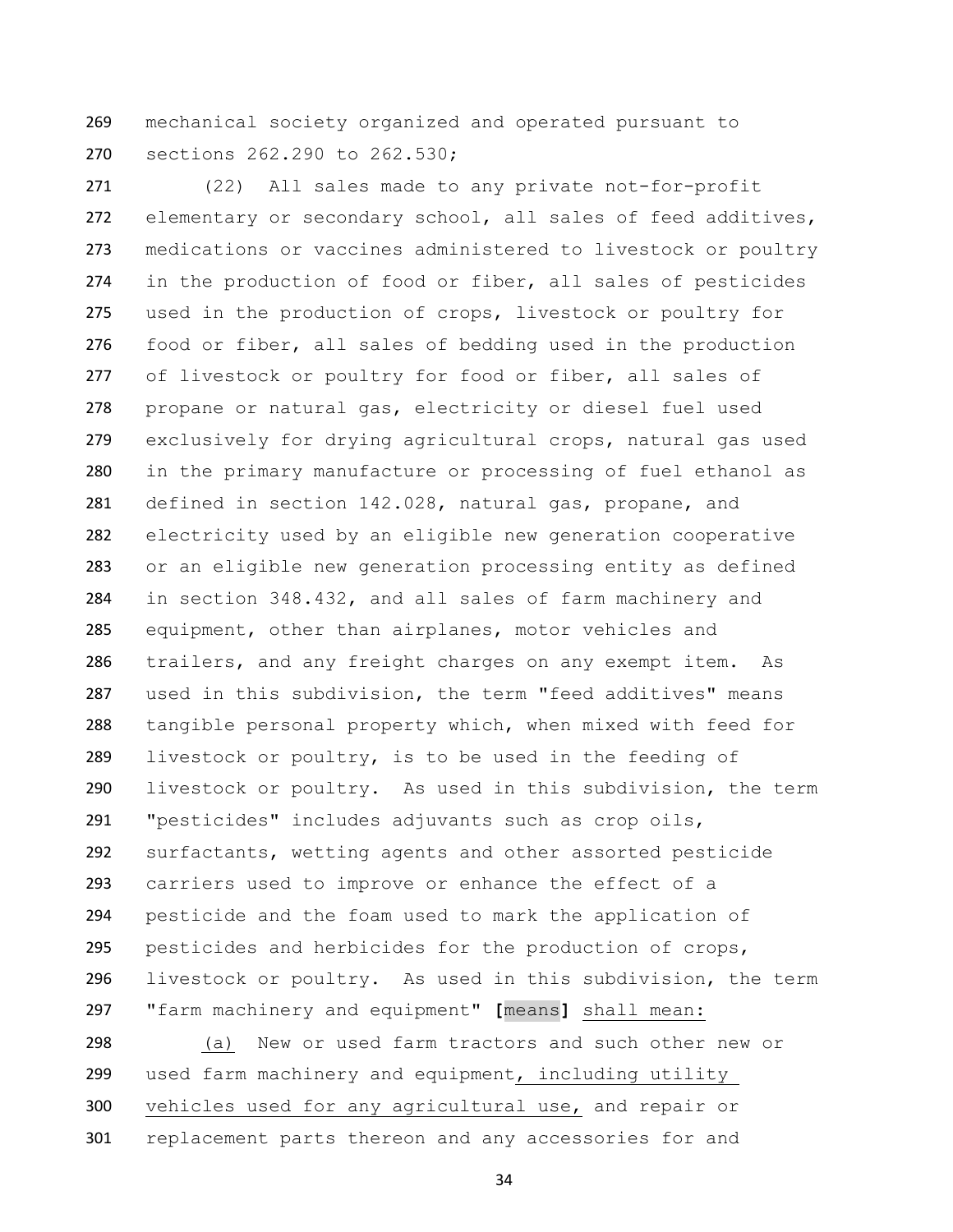upgrades to such farm machinery and equipment**[**,**]** and rotary mowers used **[**exclusively**]** for any agricultural purposes**[**, and**]**;

 (b) Supplies and lubricants used exclusively, solely, and directly for producing crops, raising and feeding livestock, fish, poultry, pheasants, chukar, quail, or for producing milk for ultimate sale at retail, including field drain tile**[**,**]**; and

 (c) One-half of each purchaser's purchase of diesel fuel therefor which is:

 **[**(a)**]** a. Used exclusively for agricultural purposes; **[**(b)**]** b. Used on land owned or leased for the purpose of producing farm products; and

 **[**(c)**]** c. Used directly in producing farm products to be sold ultimately in processed form or otherwise at retail or in producing farm products to be fed to livestock or 318 poultry to be sold ultimately in processed form at retail;

 For the purposes of this subdivision, "utility vehicle" shall mean any motorized vehicle manufactured and used exclusively for off-highway use which is more than fifty inches but no more than eighty inches in width, measured from outside of tire rim to outside of tire rim, with an unladen dry weight of three thousand five hundred pounds or less, traveling on four or six wheels.

 (23) Except as otherwise provided in section 144.032, all sales of metered water service, electricity, electrical current, natural, artificial or propane gas, wood, coal or home heating oil for domestic use and in any city not within a county, all sales of metered or unmetered water service for domestic use:

 (a) "Domestic use" means that portion of metered water service, electricity, electrical current, natural,

artificial or propane gas, wood, coal or home heating oil,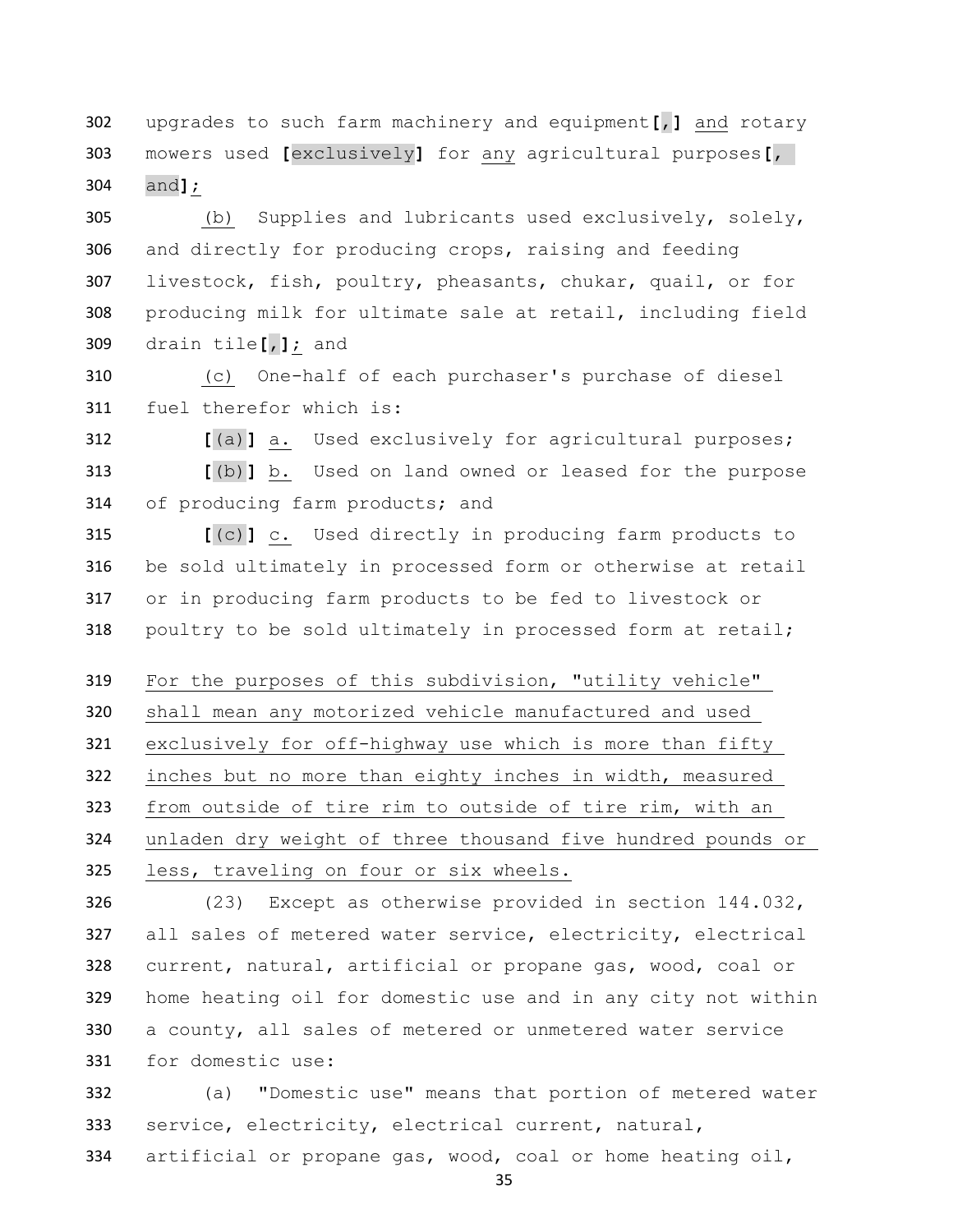and in any city not within a county, metered or unmetered water service, which an individual occupant of a residential premises uses for nonbusiness, noncommercial or nonindustrial purposes. Utility service through a single or master meter for residential apartments or condominiums, including service for common areas and facilities and vacant units, shall be deemed to be for domestic use. Each seller shall establish and maintain a system whereby individual purchases are determined as exempt or nonexempt;

 (b) Regulated utility sellers shall determine whether individual purchases are exempt or nonexempt based upon the seller's utility service rate classifications as contained in tariffs on file with and approved by the Missouri public service commission. Sales and purchases made pursuant to the rate classification "residential" and sales to and purchases made by or on behalf of the occupants of residential apartments or condominiums through a single or master meter, including service for common areas and facilities and vacant units, shall be considered as sales made for domestic use and such sales shall be exempt from sales tax. Sellers shall charge sales tax upon the entire amount of purchases classified as nondomestic use. The seller's utility service rate classification and the provision of service thereunder shall be conclusive as to 359 whether or not the utility must charge sales tax;

 (c) Each person making domestic use purchases of services or property and who uses any portion of the services or property so purchased for a nondomestic use shall, by the fifteenth day of the fourth month following the year of purchase, and without assessment, notice or demand, file a return and pay sales tax on that portion of nondomestic purchases. Each person making nondomestic purchases of services or property and who uses any portion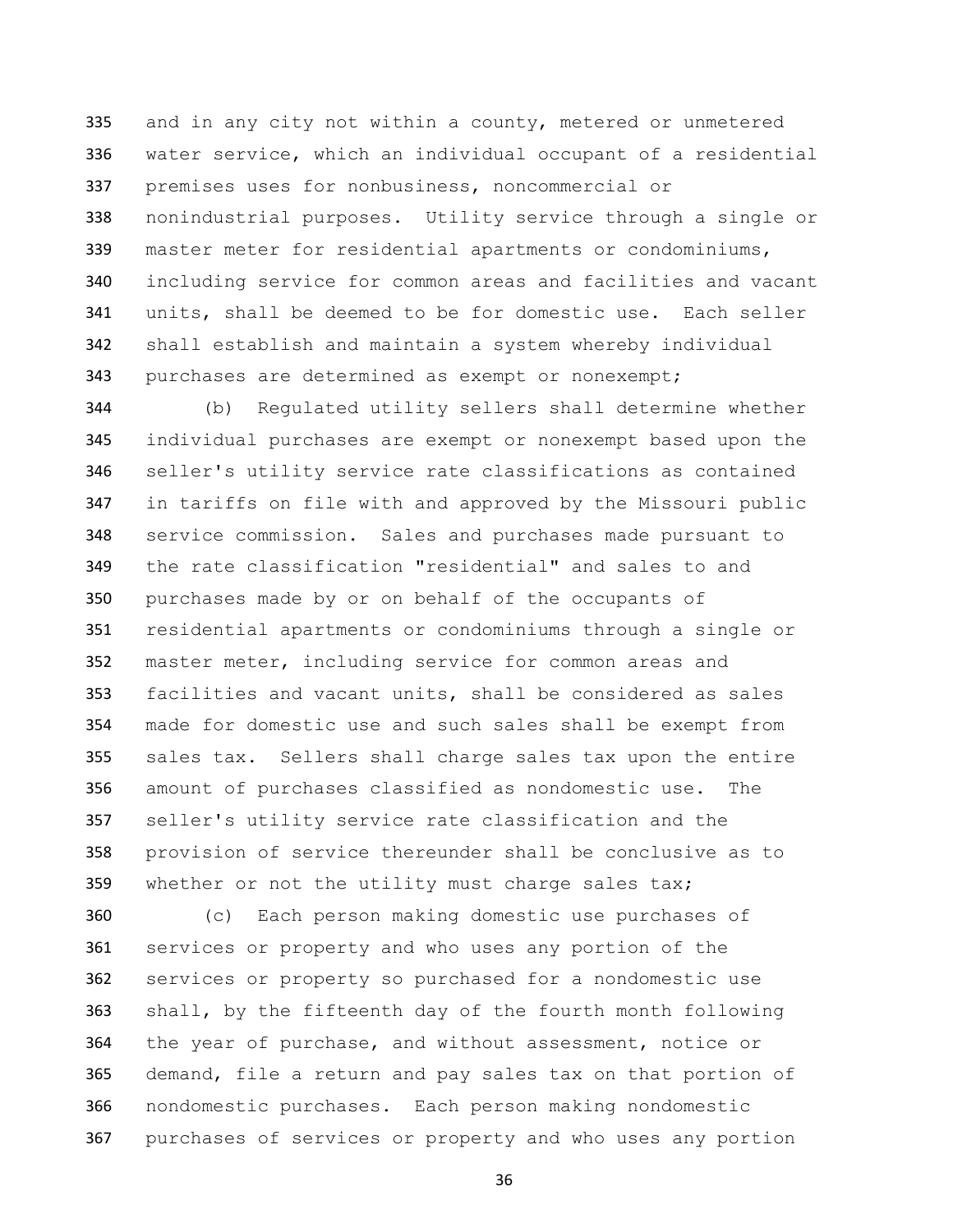of the services or property so purchased for domestic use, and each person making domestic purchases on behalf of occupants of residential apartments or condominiums through a single or master meter, including service for common areas and facilities and vacant units, under a nonresidential utility service rate classification may, between the first 374 day of the first month and the fifteenth day of the fourth month following the year of purchase, apply for credit or refund to the director of revenue and the director shall give credit or make refund for taxes paid on the domestic use portion of the purchase. The person making such purchases on behalf of occupants of residential apartments or condominiums shall have standing to apply to the director of revenue for such credit or refund;

 (24) All sales of handicraft items made by the seller or the seller's spouse if the seller or the seller's spouse is at least sixty-five years of age, and if the total gross proceeds from such sales do not constitute a majority of the annual gross income of the seller;

 (25) Excise taxes, collected on sales at retail, imposed by Sections 4041, 4071, 4081, 4091, 4161, 4181, 4251, 4261 and 4271 of Title 26, United States Code. The director of revenue shall promulgate rules pursuant to chapter 536 to eliminate all state and local sales taxes on such excise taxes;

 (26) Sales of fuel consumed or used in the operation of ships, barges, or waterborne vessels which are used primarily in or for the transportation of property or cargo, or the conveyance of persons for hire, on navigable rivers bordering on or located in part in this state, if such fuel is delivered by the seller to the purchaser's barge, ship, or waterborne vessel while it is afloat upon such river;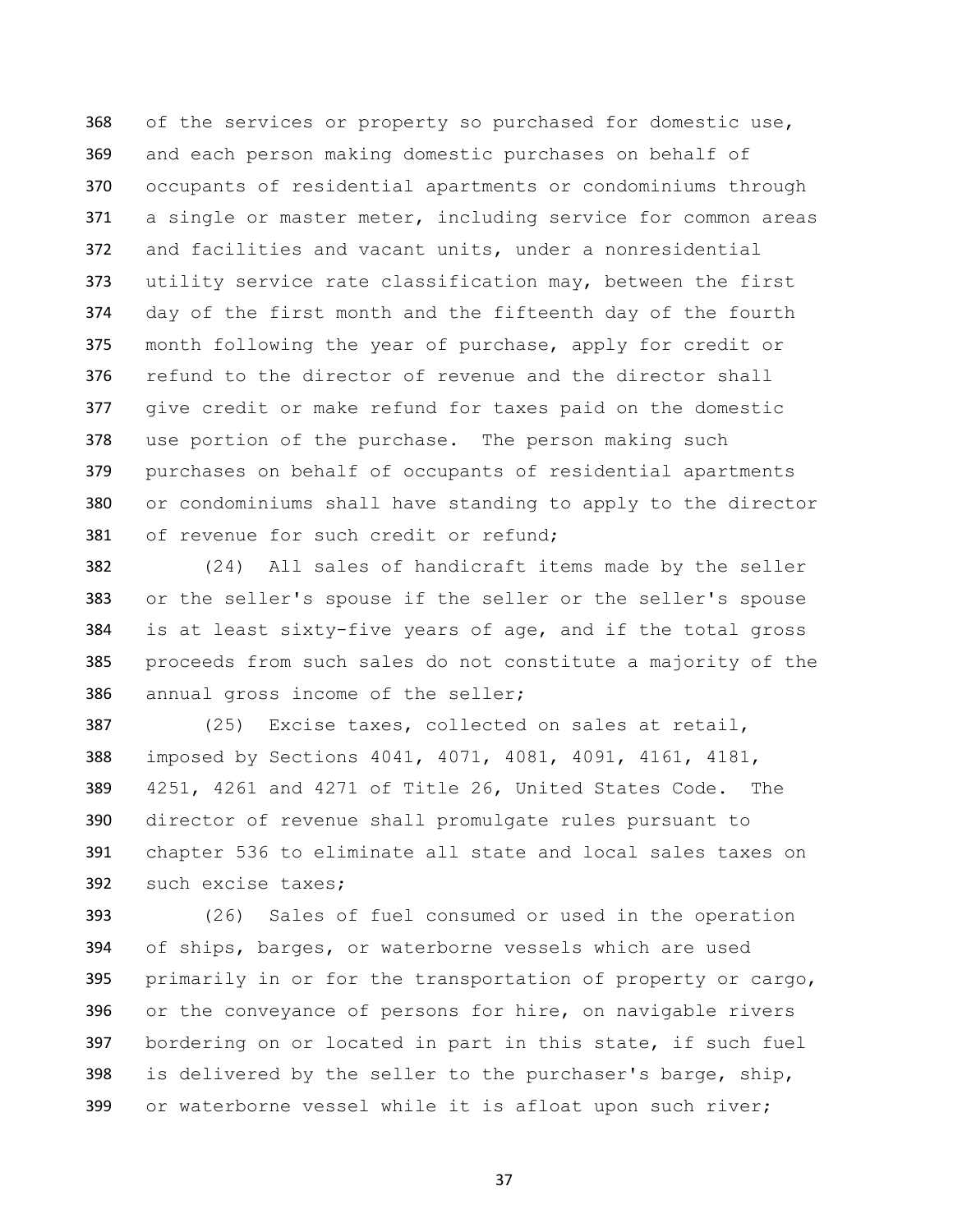(27) All sales made to an interstate compact agency created pursuant to sections 70.370 to 70.441 or sections 238.010 to 238.100 in the exercise of the functions and activities of such agency as provided pursuant to the compact;

 (28) Computers, computer software and computer security systems purchased for use by architectural or engineering firms headquartered in this state. For the purposes of this subdivision, "headquartered in this state" means the office for the administrative management of at least four integrated facilities operated by the taxpayer is 411 located in the state of Missouri;

 (29) All livestock sales when either the seller is engaged in the growing, producing or feeding of such livestock, or the seller is engaged in the business of 415 buying and selling, bartering or leasing of such livestock;

 (30) All sales of barges which are to be used primarily in the transportation of property or cargo on interstate waterways;

 (31) Electrical energy or gas, whether natural, artificial or propane, water, or other utilities which are ultimately consumed in connection with the manufacturing of cellular glass products or in any material recovery processing plant as defined in subdivision (4) of this subsection;

 (32) Notwithstanding other provisions of law to the contrary, all sales of pesticides or herbicides used in the 427 production of crops, aquaculture, livestock or poultry;

 (33) Tangible personal property and utilities purchased for use or consumption directly or exclusively in the research and development of agricultural/biotechnology and plant genomics products and prescription pharmaceuticals 432 consumed by humans or animals;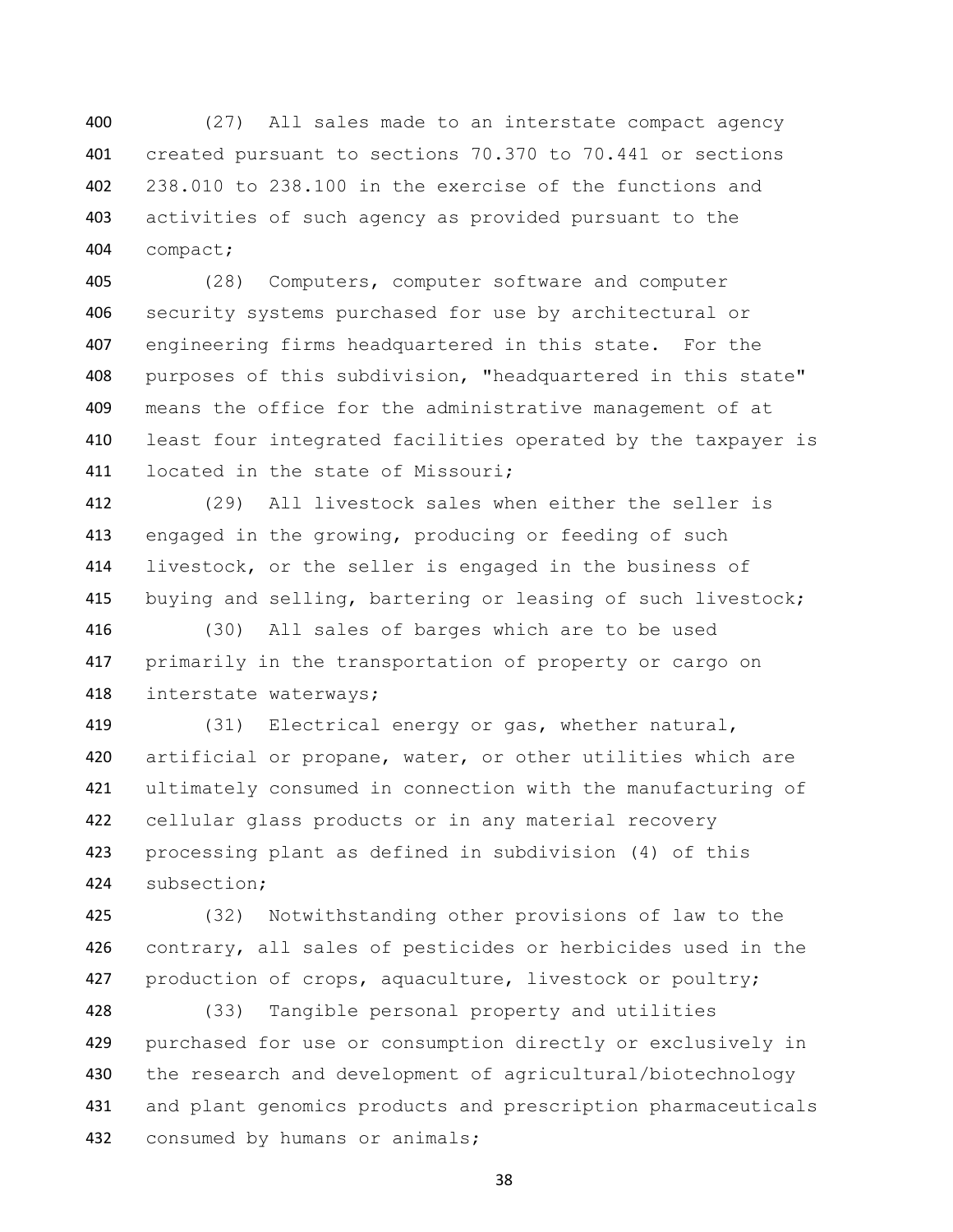(34) All sales of grain bins for storage of grain for resale;

 (35) All sales of feed which are developed for and used in the feeding of pets owned by a commercial breeder when such sales are made to a commercial breeder, as defined in section 273.325, and licensed pursuant to sections 273.325 to 273.357;

 (36) All purchases by a contractor on behalf of an entity located in another state, provided that the entity is authorized to issue a certificate of exemption for purchases to a contractor under the provisions of that state's laws. 444 For purposes of this subdivision, the term "certificate of exemption" shall mean any document evidencing that the entity is exempt from sales and use taxes on purchases pursuant to the laws of the state in which the entity is located. Any contractor making purchases on behalf of such entity shall maintain a copy of the entity's exemption 450 certificate as evidence of the exemption. If the exemption certificate issued by the exempt entity to the contractor is later determined by the director of revenue to be invalid 453 for any reason and the contractor has accepted the certificate in good faith, neither the contractor or the 455 exempt entity shall be liable for the payment of any taxes, interest and penalty due as the result of use of the invalid exemption certificate. Materials shall be exempt from all 458 state and local sales and use taxes when purchased by a contractor for the purpose of fabricating tangible personal property which is used in fulfilling a contract for the purpose of constructing, repairing or remodeling facilities for the following:

 (a) An exempt entity located in this state, if the entity is one of those entities able to issue project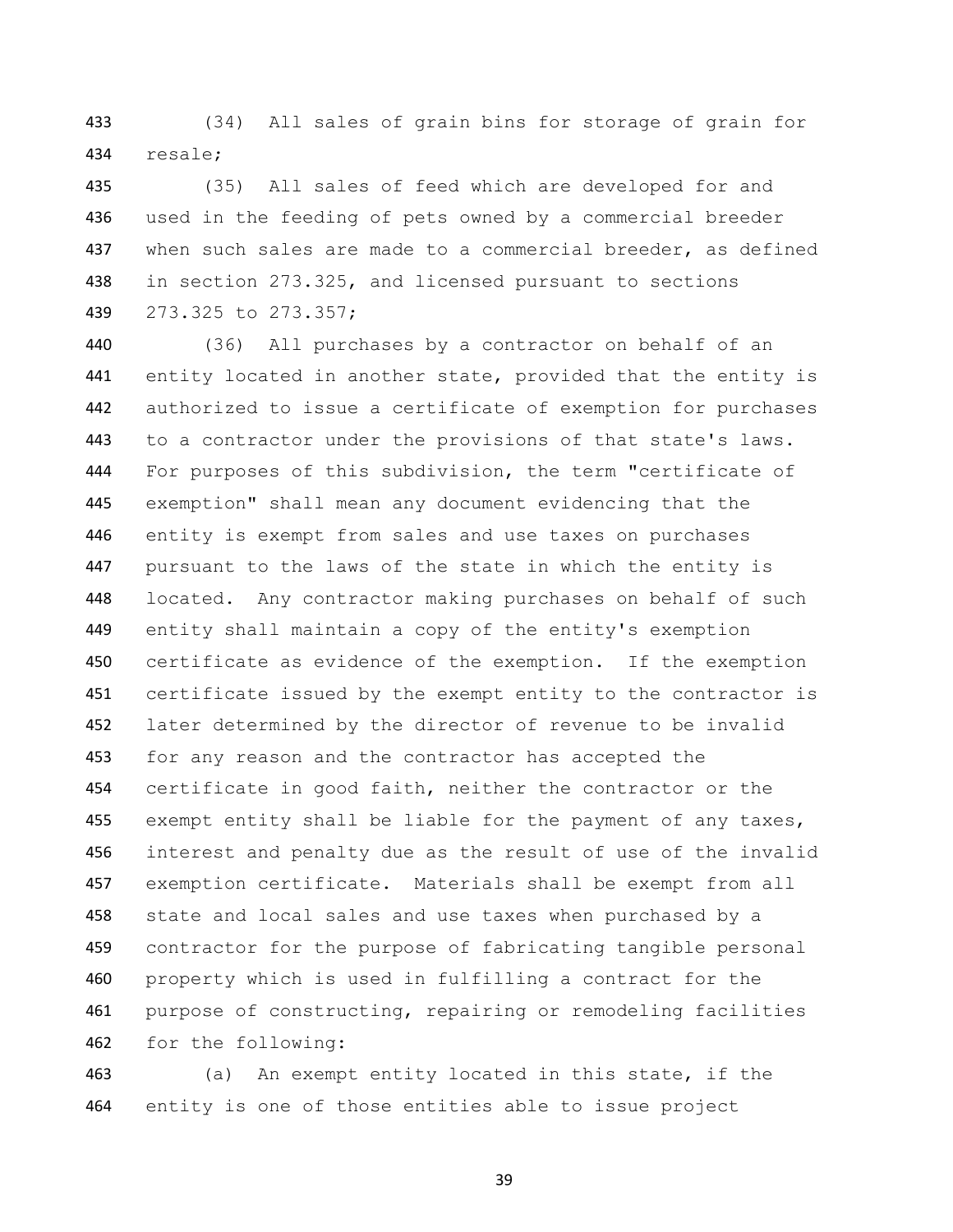exemption certificates in accordance with the provisions of section 144.062; or

 (b) An exempt entity located outside the state if the exempt entity is authorized to issue an exemption certificate to contractors in accordance with the provisions of that state's law and the applicable provisions of this section;

 (37) All sales or other transfers of tangible personal 473 property to a lessor who leases the property under a lease of one year or longer executed or in effect at the time of 475 the sale or other transfer to an interstate compact agency created pursuant to sections 70.370 to 70.441 or sections 238.010 to 238.100;

 (38) Sales of tickets to any collegiate athletic championship event that is held in a facility owned or operated by a governmental authority or commission, a quasi- governmental agency, a state university or college or by the 482 state or any political subdivision thereof, including a 483 municipality, and that is played on a neutral site and may reasonably be played at a site located outside the state of Missouri. For purposes of this subdivision, "neutral site" means any site that is not located on the campus of a 487 conference member institution participating in the event;

 (39) All purchases by a sports complex authority created under section 64.920, and all sales of utilities by such authority at the authority's cost that are consumed in connection with the operation of a sports complex leased to a professional sports team;

 (40) All materials, replacement parts, and equipment purchased for use directly upon, and for the modification, 495 replacement, repair, and maintenance of aircraft, aircraft 496 power plants, and aircraft accessories;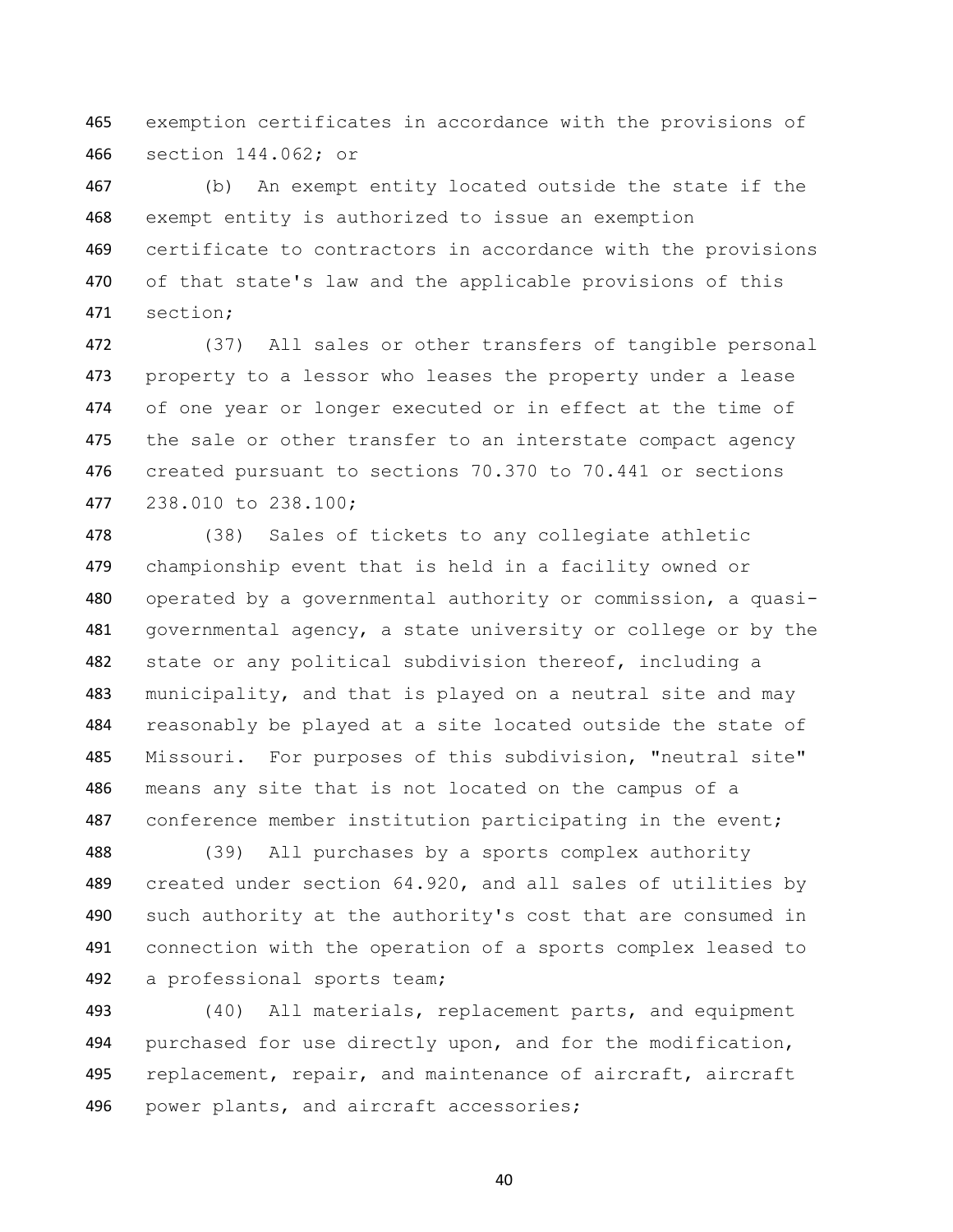(41) Sales of sporting clays, wobble, skeet, and trap targets to any shooting range or similar places of business for use in the normal course of business and money received by a shooting range or similar places of business from patrons and held by a shooting range or similar place of business for redistribution to patrons at the conclusion of a shooting event;

 (42) All sales of motor fuel, as defined in section 142.800, used in any watercraft, as defined in section 306.010;

 (43) Any new or used aircraft sold or delivered in this state to a person who is not a resident of this state or a corporation that is not incorporated in this state, and such aircraft is not to be based in this state and shall not remain in this state more than ten business days subsequent to the last to occur of:

 (a) The transfer of title to the aircraft to a person who is not a resident of this state or a corporation that is not incorporated in this state; or

 (b) The date of the return to service of the aircraft in accordance with 14 CFR 91.407 for any maintenance, preventive maintenance, rebuilding, alterations, repairs, or installations that are completed contemporaneously with the transfer of title to the aircraft to a person who is not a resident of this state or a corporation that is not incorporated in this state;

 (44) Motor vehicles registered in excess of fifty-four thousand pounds, and the trailers pulled by such motor vehicles, that are actually used in the normal course of business to haul property on the public highways of the state, and that are capable of hauling loads commensurate with the motor vehicle's registered weight; and the materials, replacement parts, and equipment purchased for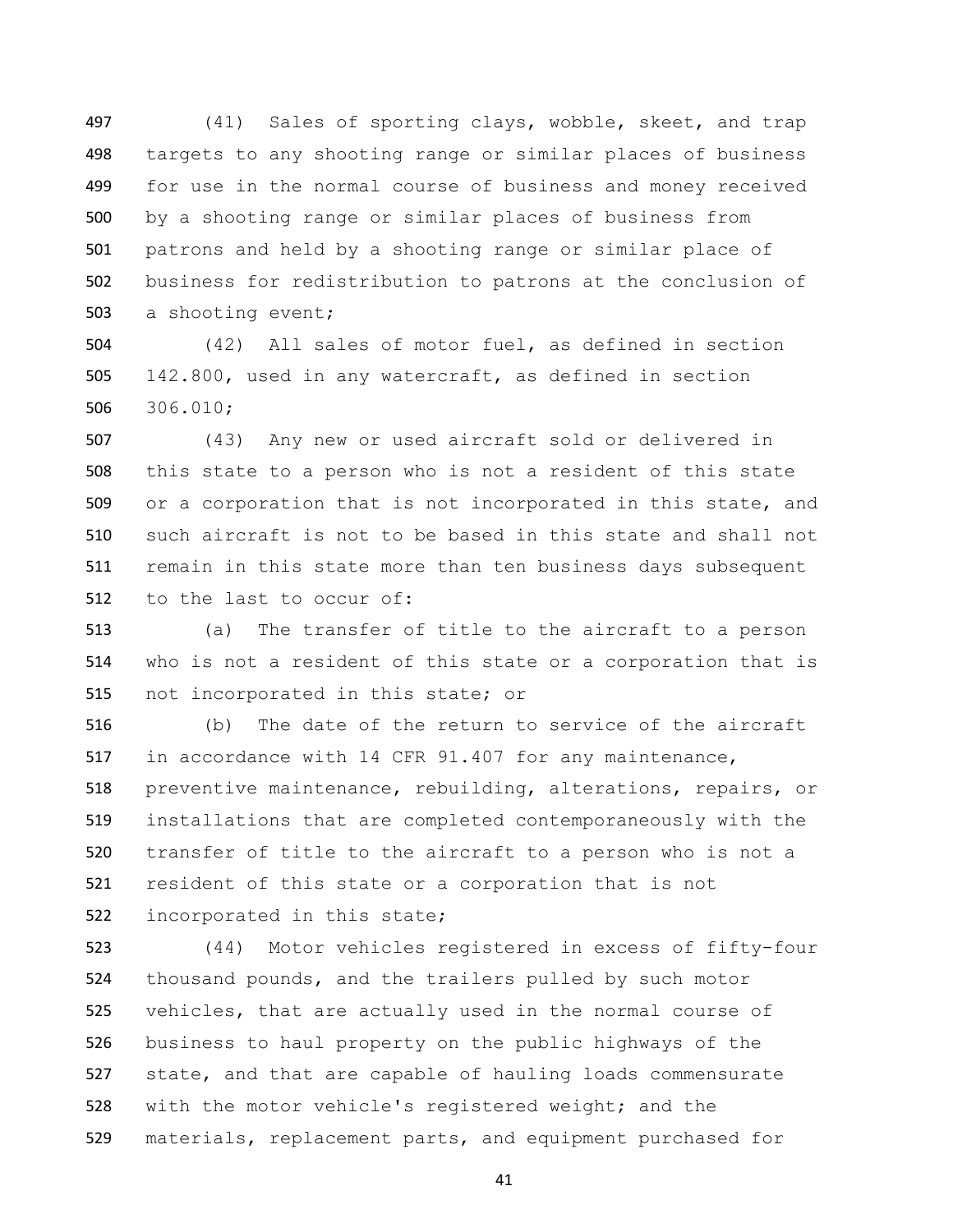530 use directly upon, and for the repair and maintenance or manufacture of such vehicles. For purposes of this subdivision, "motor vehicle" and "public highway" shall have 533 the meaning as ascribed in section 390.020;

 (45) All internet access or the use of internet access regardless of whether the tax is imposed on a provider of internet access or a buyer of internet access. For purposes of this subdivision, the following terms shall mean:

 (a) "Direct costs", costs incurred by a governmental authority solely because of an internet service provider's use of the public right-of-way. The term shall not include costs that the governmental authority would have incurred if the internet service provider did not make such use of the public right-of-way. Direct costs shall be determined in a manner consistent with generally accepted accounting principles;

 (b) "Internet", computer and telecommunications facilities, including equipment and operating software, that comprises the interconnected worldwide network that employ the transmission control protocol or internet protocol, or any predecessor or successor protocols to that protocol, to communicate information of all kinds by wire or radio;

 (c) "Internet access", a service that enables users to connect to the internet to access content, information, or other services without regard to whether the service is referred to as telecommunications, communications, transmission, or similar services, and without regard to whether a provider of the service is subject to regulation by the Federal Communications Commission as a common carrier under 47 U.S.C. Section 201, et seq. For purposes of this subdivision, internet access also includes: the purchase, use, or sale of communications services, including telecommunications services as defined in section 144.010,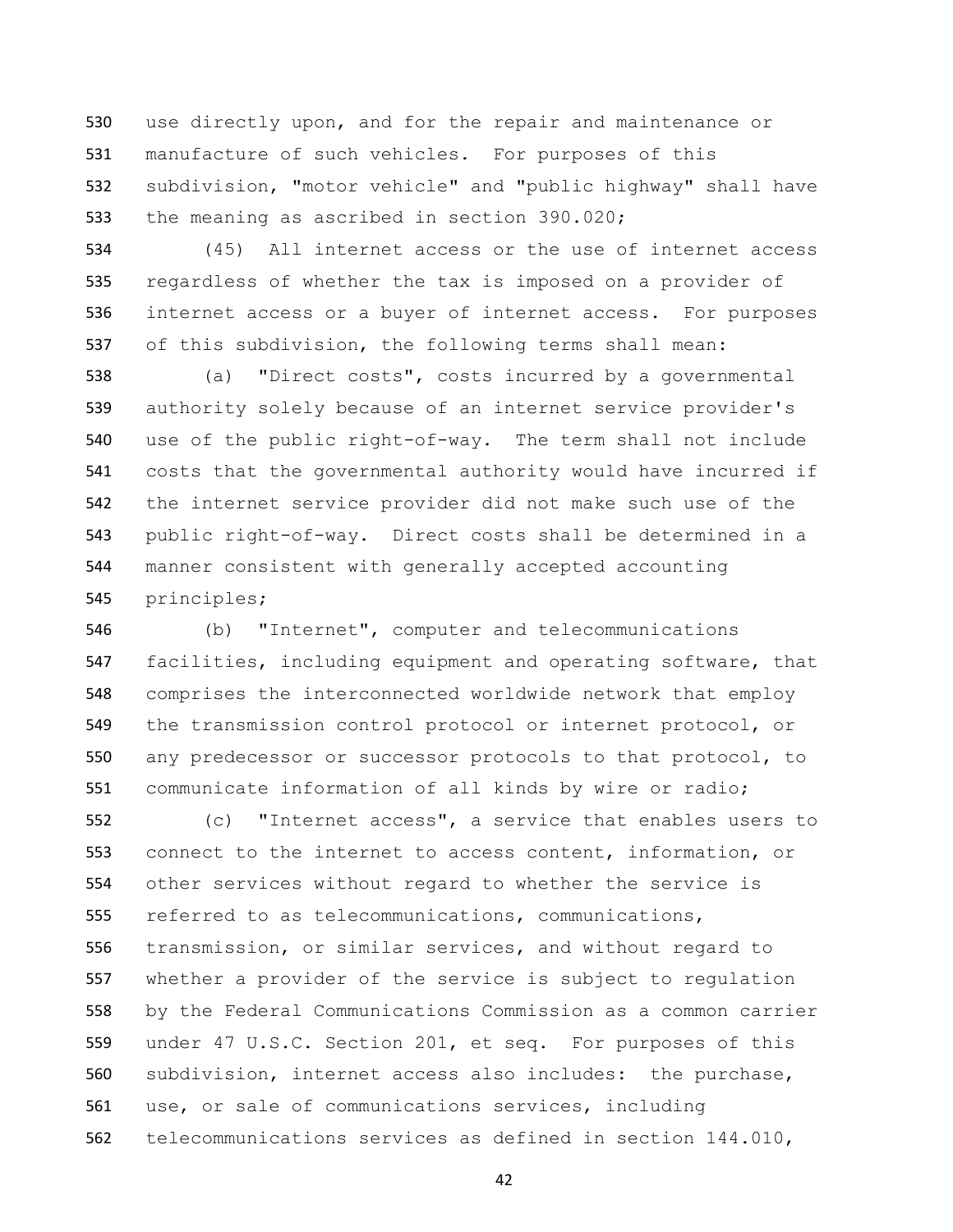to the extent the communications services are purchased, used, or sold to provide the service described in this subdivision or to otherwise enable users to access content, information, or other services offered over the internet; services that are incidental to the provision of a service described in this subdivision, when furnished to users as part of such service, including a home page, electronic mail, and instant messaging, including voice-capable and video-capable electronic mail and instant messaging, video 572 clips, and personal electronic storage capacity; a home page electronic mail and instant messaging, including voice- capable and video-capable electronic mail and instant messaging, video clips, and personal electronic storage capacity that are provided independently or that are not packed with internet access. As used in this subdivision, internet access does not include voice, audio, and video programming or other products and services, except services described in this paragraph or this subdivision, that use internet protocol or any successor protocol and for which 582 there is a charge, regardless of whether the charge is separately stated or aggregated with the charge for services described in this paragraph or this subdivision;

 (d) "Tax", any charge imposed by the state or a political subdivision of the state for the purpose of generating revenues for governmental purposes and that is not a fee imposed for a specific privilege, service, or benefit conferred, except as described as otherwise under this subdivision, or any obligation imposed on a seller to collect and to remit to the state or a political subdivision of the state any gross retail tax, sales tax, or use tax imposed on a buyer by such a governmental entity. The term tax shall not include any franchise fee or similar fee imposed or authorized under section 67.1830 or 67.2689;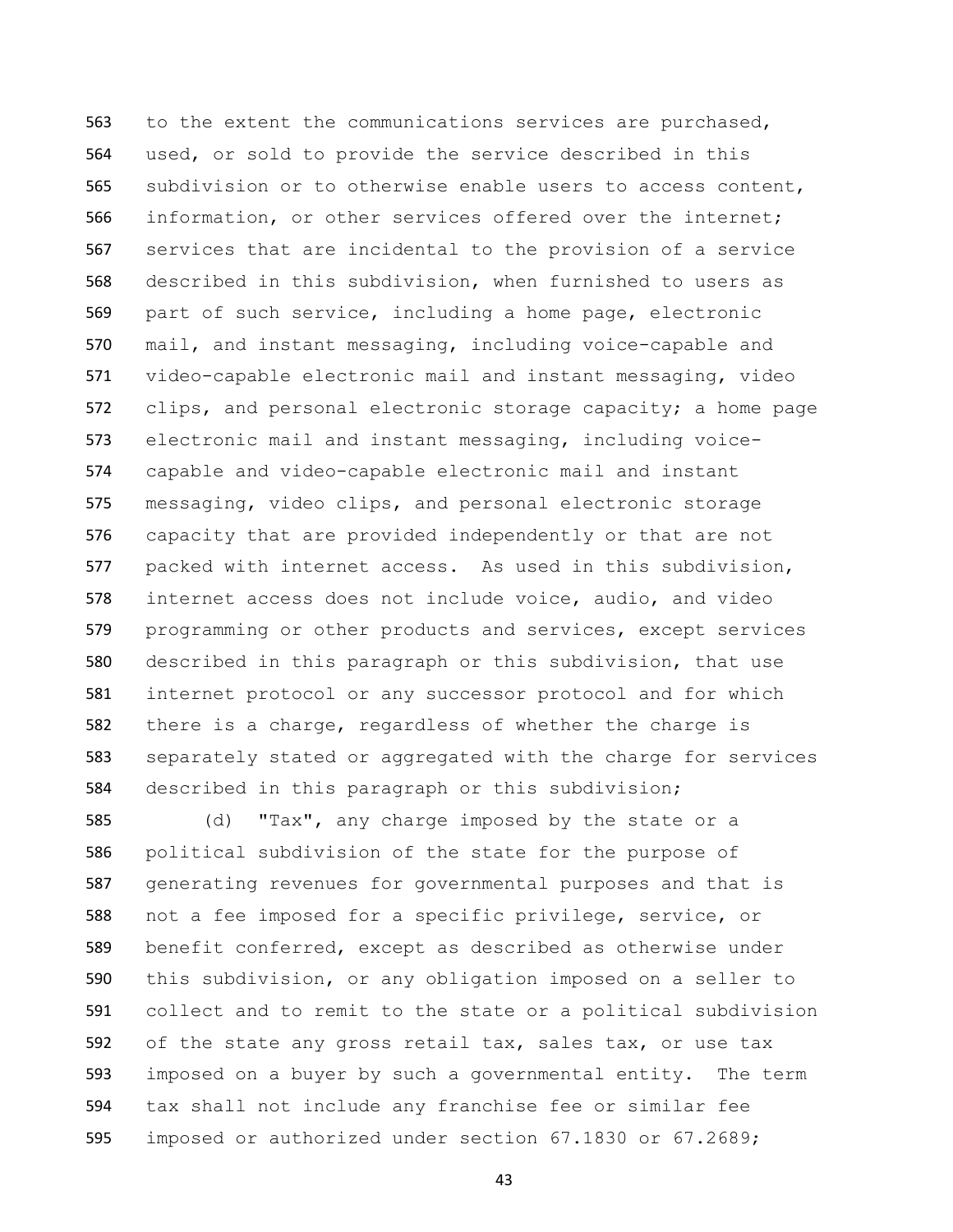Section 622 or 653 of the Communications Act of 1934, 47 U.S.C. Section 542 and 47 U.S.C. Section 573; or any other fee related to obligations of telecommunications carriers under the Communications Act of 1934, 47 U.S.C. Section 151, et seq., except to the extent that:

 a. The fee is not imposed for the purpose of recovering direct costs incurred by the franchising or other governmental authority from providing the specific privilege, service, or benefit conferred to the payer of the fee; or

 b. The fee is imposed for the use of a public right-of- way based on a percentage of the service revenue, and the fee exceeds the incremental direct costs incurred by the governmental authority associated with the provision of that right-of-way to the provider of internet access service.

 Nothing in this subdivision shall be interpreted as an exemption from taxes due on goods or services that were subject to tax on January 1, 2016.

 3. Any ruling, agreement, or contract, whether written or oral, express or implied, between a person and this state's executive branch, or any other state agency or department, stating, agreeing, or ruling that such person is not required to collect sales and use tax in this state despite the presence of a warehouse, distribution center, or fulfillment center in this state that is owned or operated by the person or an affiliated person shall be null and void unless it is specifically approved by a majority vote of 623 each of the houses of the general assembly. For purposes of this subsection, an "affiliated person" means any person that is a member of the same controlled group of corporations as defined in Section 1563(a) of the Internal Revenue Code of 1986, as amended, as the vendor or any other entity that, notwithstanding its form of organization, bears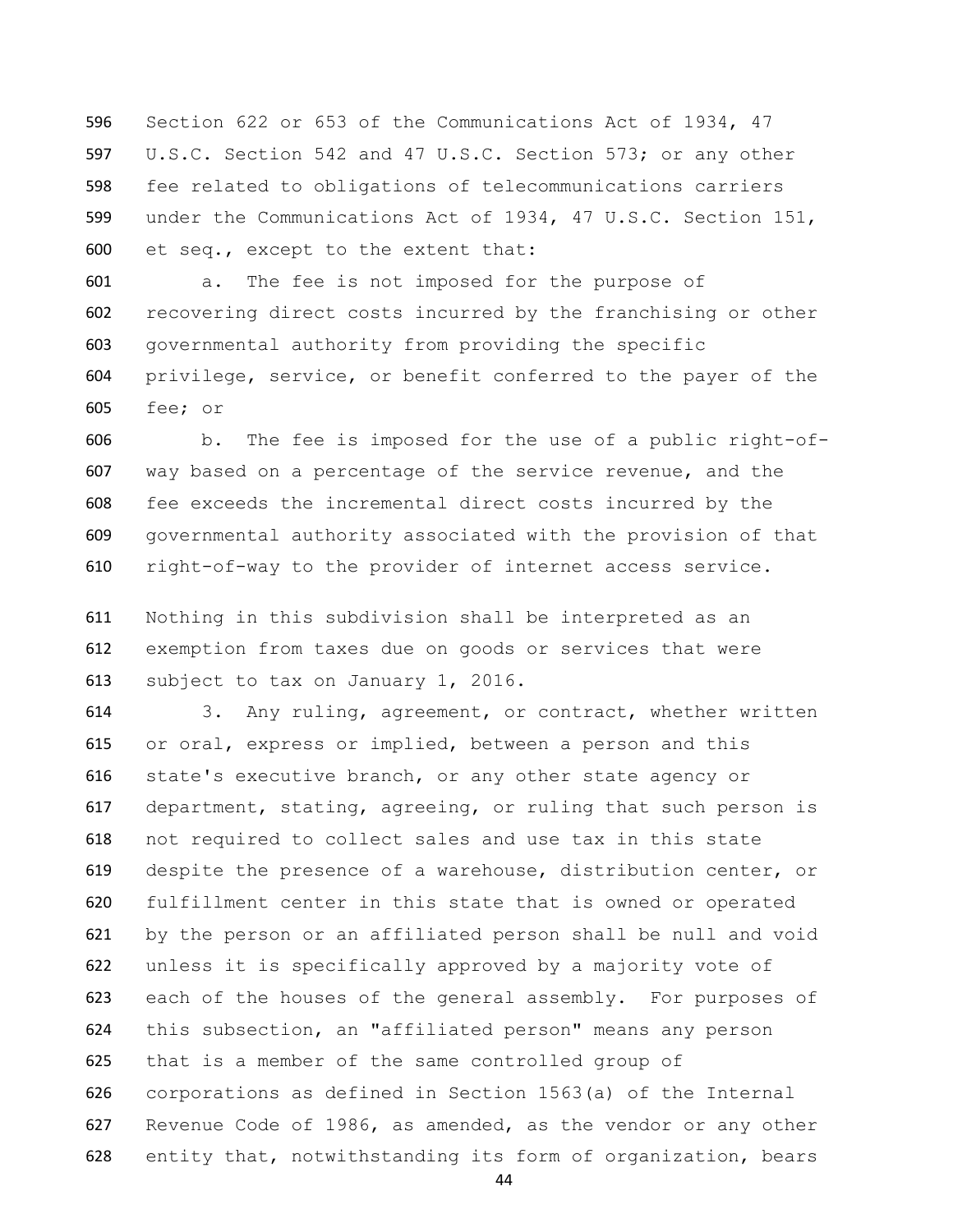the same ownership relationship to the vendor as a corporation that is a member of the same controlled group of corporations as defined in Section 1563(a) of the Internal Revenue Code, as amended.

260.221. 1. As used in this section, the following terms mean: (1) "Processed recycled asphalt shingles", recycled asphalt shingles that do not contain extraneous metals, glass, rubber, nails, soil, brick, tars, paper, wood, and plastics and that have been reduced in size to produce a commercially reasonable usable product. "Processed recycled asphalt shingles" shall also be considered clean fill, as such term is defined in section 260.200; (2) "Recycled asphalt shingles", manufacture waste scrap shingles and post-consumer, tear-off scrap shingles that are accumulated as products for commercial purposes related to recycling or reuse as processed recycled asphalt shingles. 2. Processed recycled asphalt shingles may be used for fill, reclamation, and other beneficial purposes without a permit under sections 260.200 to 260.345 if such processed recycled asphalt shingles are inspected for toxic and hazardous substances in accordance with requirements established by the department of natural resources, provided that processed recycled asphalt shingles shall not be used for such purposes within one hundred feet of any lake, river, sink hole, perennial stream, or ephemeral stream. 3. This section shall not be construed to authorize the abandonment, accumulation, placement, or storage of recycled asphalt shingles or processed recycled asphalt shingles on any real property without the consent of the real property owner.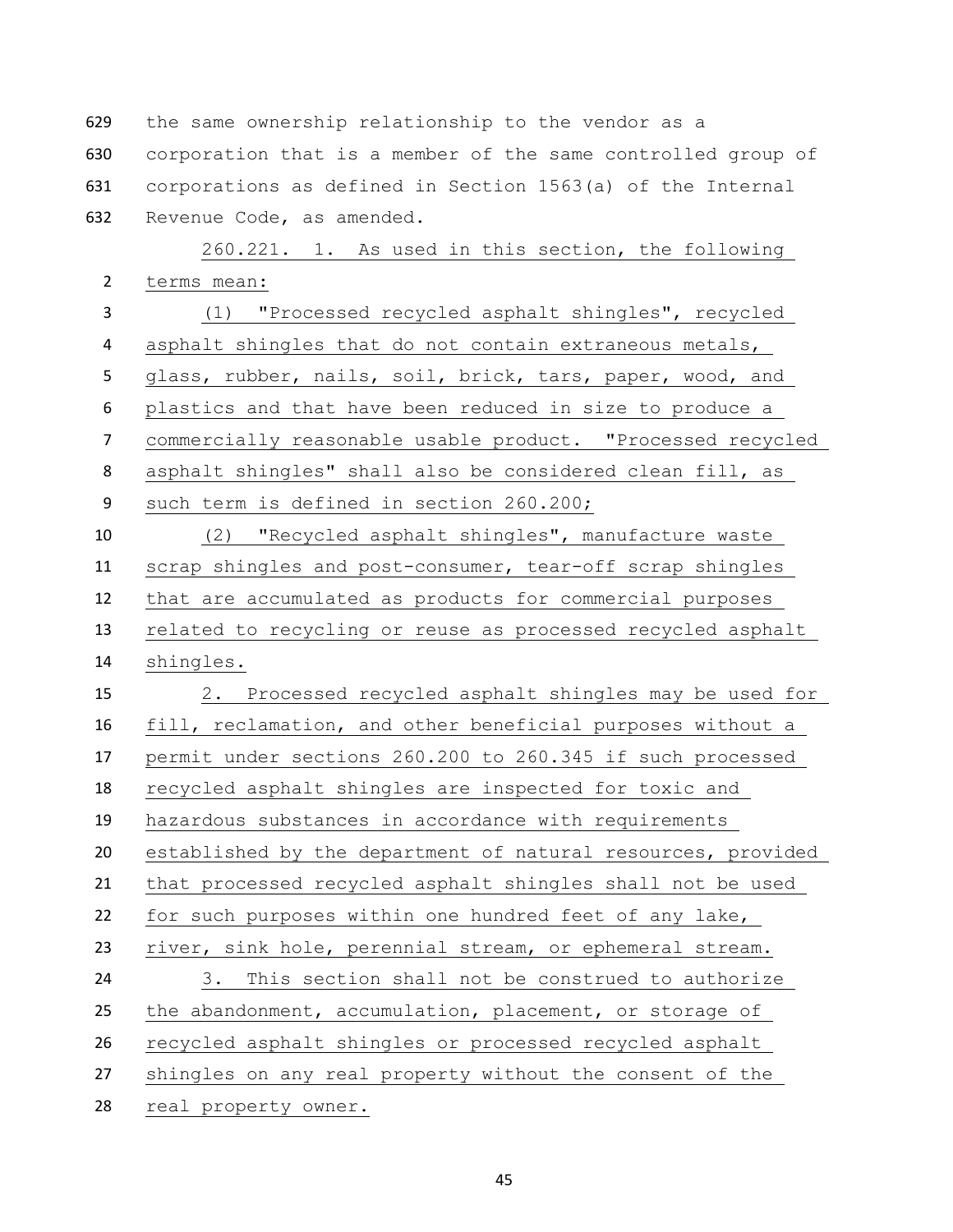|                | 275.357. 1. As used in this section, the following           |
|----------------|--------------------------------------------------------------|
| $\overline{2}$ | terms mean:                                                  |
| 3              | "Commodity merchandising council" or "council",<br>(1)       |
| 4              | the same definition as in section 275.300 and for soybeans   |
| 5              | shall be, as provided under the federal act, the qualified   |
| 6              | state soybean board known as the Missouri Soybean            |
| 7              | Merchandising Council;                                       |
| 8              | "Federal act", the Soybean Promotion, Research,<br>(2)       |
| 9              | and Consumer Information Act (7 U.S.C. Section 6301 et       |
| 10             | seq.), as amended;                                           |
| 11             | (3) "Handler", the same definition as in section             |
| 12             | 275.300 and for soybeans includes, but is not limited to, a  |
| 13             | commodity credit corporation for situations in which         |
| 14             | soybeans are pledged as collateral for a loan issued under   |
| 15             | any Commodity Credit Corporation price support loan program  |
| 16             | and the soybeans are forfeited by the producer in lieu of    |
| 17             | loan repayment;                                              |
| 18             | (4) "Net market price":                                      |
| 19             | (a) Except as provided in paragraph (b) of this              |
| 20             | subdivision, the sales price or other value received by a    |
| 21             | producer for any soybeans after adjustments for any premium  |
| 22             | or discount based on grading or quality factors, as          |
| 23             | determined by the Secretary of Agriculture of the United     |
| 24             | States, the director, or both; or                            |
| 25             | For soybeans pledged as collateral for a loan<br>(b)         |
| 26             | issued under any Commodity Credit Corporation price support  |
| 27             | loan program and, when the soybeans are forfeited by the     |
| 28             | producer in lieu of loan repayment, the principal amount of  |
| 29             | the loan;                                                    |
| 30             | "Processor", the same definition as in section<br>(5)        |
| 31             | 275.300 and for soybeans includes, but is not limited to, a  |
| 32             | producer marketing processed soybeans or soybean products of |
| 33             | such producer's own production.                              |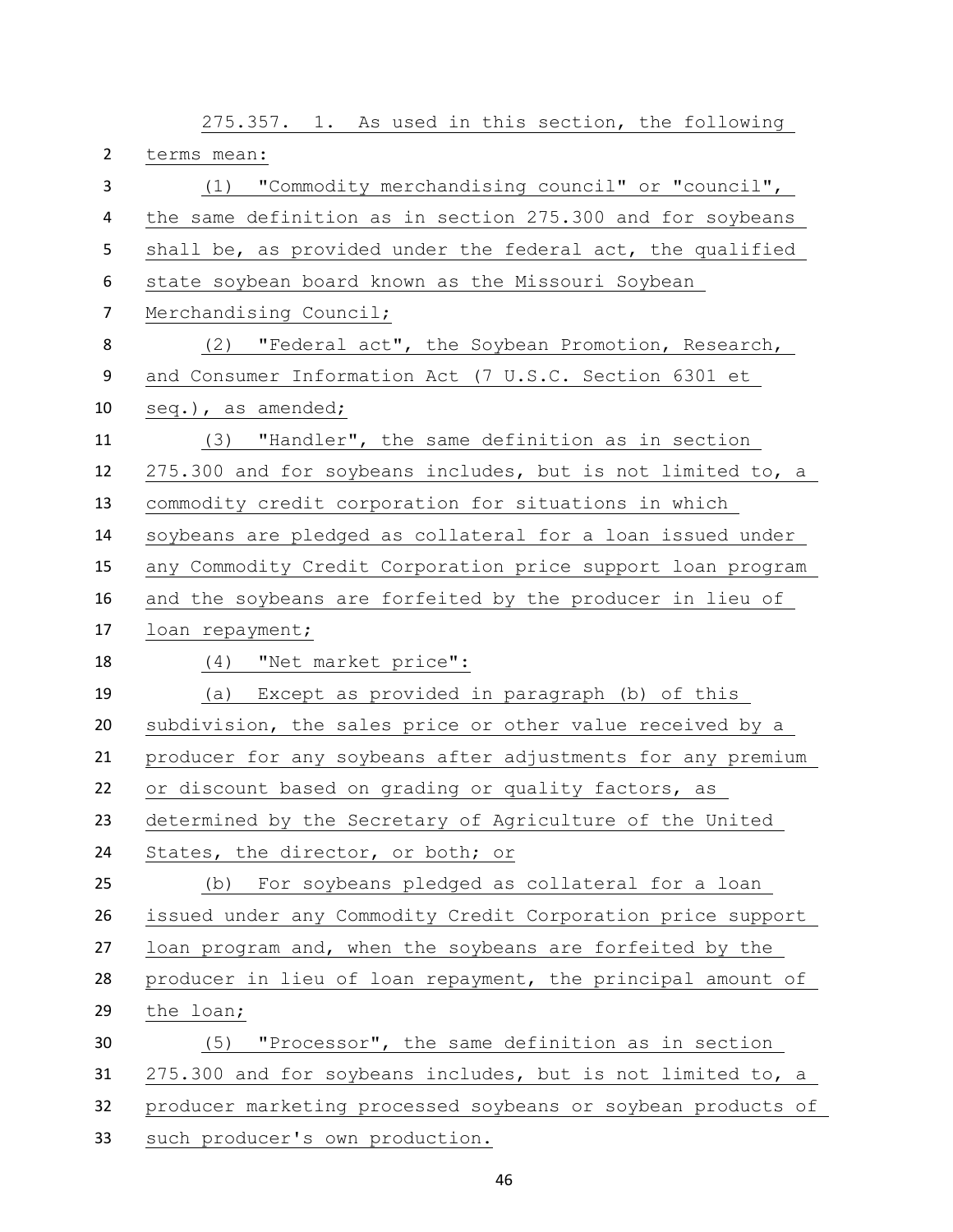| 34             | 2. As long as an assessment made under the federal act      |
|----------------|-------------------------------------------------------------|
| 35             | is equal to one-half of one percent of the net market price |
| 36             | of soybeans grown within this state, the assessment imposed |
| 37             | and levied under section 275.350 shall be one-half of such  |
| 38             | national assessment. The state assessment shall not be in   |
| 39             | addition to the national assessment but shall correspond to |
| 40             | the state credit or portion of the total assessment paid to |
| 41             | the council.                                                |
| 42             | 3. If the assessment under the federal act is reduced       |
| 43             | to less than one-half of one percent or ceases to be        |
| 44             | effective, the state assessment imposed and levied under    |
| 45             | this section shall, for as long as such assessment is       |
| 46             | reduced or no such assessment is made, be equal to one-half |
| 47             | of one percent of the net market price of soybeans grown    |
| 48             | within this state less any assessment paid to the United    |
| 49             | Soybean Board under the federal act.                        |
| 50             | The total of such state assessment and federal<br>4.        |
| 51             | assessment shall be:                                        |
| 52             | (1) Collected from a producer by the handler or             |
| 53             | processor first acquiring such producer's soybeans and be   |
| 54             | remitted to the council; or                                 |
| 55             | (2) Remitted by a producer marketing processed              |
| 56             | soybeans or soybean products of that producer-processor's   |
| 57             | own soybeans to the council.                                |
| 58             | 5. State fees collected under this section shall be         |
| 59             | subject to the refund provision provided under section      |
| 60             | 275.360.                                                    |
| 61             | No provision of this section shall be construed as<br>6.    |
| 62             | a change to the amount of any fee collected under section   |
| 63             | 275.350 or a major change for purposes of section 275.330.  |
|                | 301.010. As used in this chapter and sections 304.010       |
| $\overline{2}$ | to 304.040, 304.120 to 304.260, and sections 307.010 to     |
| 3              | 307.175, the following terms mean:                          |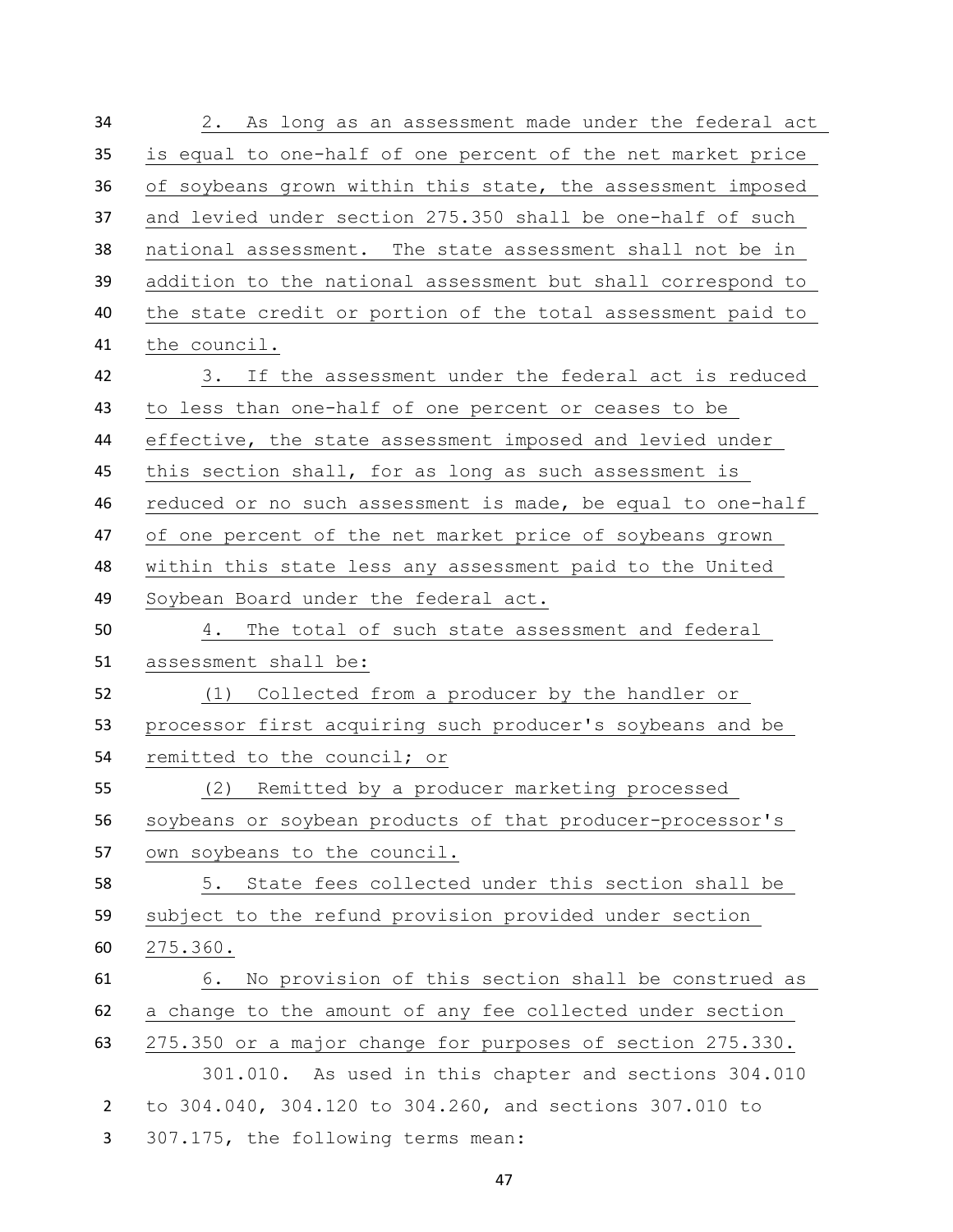(1) "All-terrain vehicle", any motorized vehicle manufactured and used exclusively for off-highway use, with an unladen dry weight of one thousand five hundred pounds or less, traveling on three, four or more nonhighway tires, with either:

 (a) A seat designed to be straddled by the operator, and handlebars for steering control, but excluding an electric bicycle; or

 (b) A width of fifty inches or less, measured from outside of tire rim to outside of tire rim, regardless of 14 seating or steering arrangement;

 (2) "Autocycle", a three-wheeled motor vehicle which the drivers and passengers ride in a partially or completely enclosed nonstraddle seating area, that is designed to be controlled with a steering wheel and pedals, and that has met applicable Department of Transportation National Highway Traffic Safety Administration requirements or federal motorcycle safety standards;

 (3) "Automobile transporter", any vehicle combination capable of carrying cargo on the power unit and designed and used for the transport of assembled motor vehicles, including truck camper units;

 (4) "Axle load", the total load transmitted to the road by all wheels whose centers are included between two parallel transverse vertical planes forty inches apart, extending across the full width of the vehicle;

 (5) "Backhaul", the return trip of a vehicle transporting cargo or general freight, especially when carrying goods back over all or part of the same route;

 (6) "Boat transporter", any vehicle combination capable of carrying cargo on the power unit and designed and used specifically to transport assembled boats and boat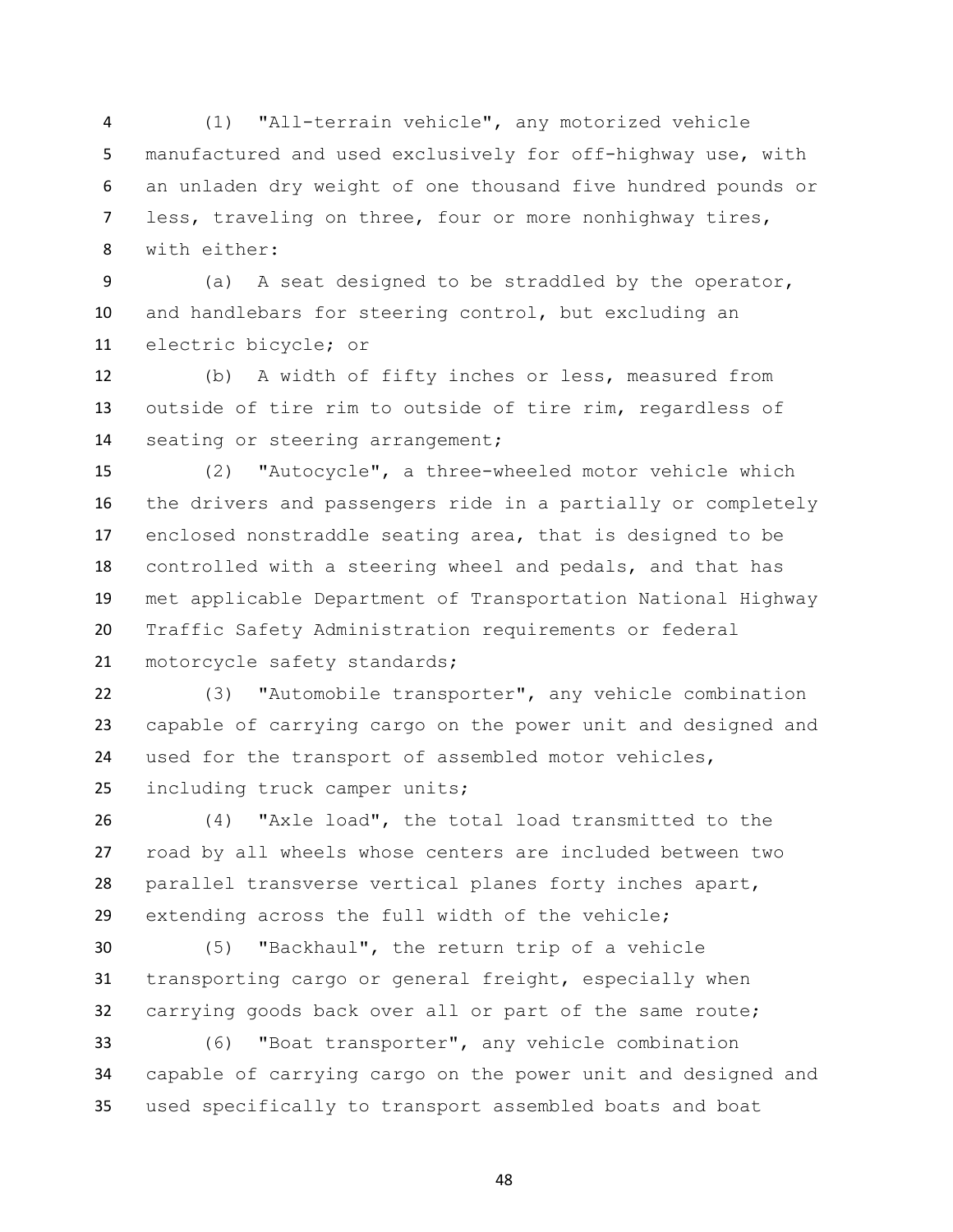hulls. Boats may be partially disassembled to facilitate transporting;

 (7) "Body shop", a business that repairs physical damage on motor vehicles that are not owned by the shop or its officers or employees by mending, straightening, replacing body parts, or painting;

 (8) "Bus", a motor vehicle primarily for the transportation of a driver and eight or more passengers but not including shuttle buses;

 (9) "Commercial motor vehicle", a motor vehicle designed or regularly used for carrying freight and merchandise, or more than eight passengers but not including vanpools or shuttle buses;

 (10) "Cotton trailer", a trailer designed and used exclusively for transporting cotton at speeds less than forty miles per hour from field to field or from field to market and return;

 (11) "Dealer", any person, firm, corporation, association, agent or subagent engaged in the sale or exchange of new, used or reconstructed motor vehicles or trailers;

 (12) "Director" or "director of revenue", the director of the department of revenue;

(13) "Driveaway operation":

 (a) The movement of a motor vehicle or trailer by any person or motor carrier other than a dealer over any public highway, under its own power singly, or in a fixed combination of two or more vehicles, for the purpose of delivery for sale or for delivery either before or after sale;

 (b) The movement of any vehicle or vehicles, not owned by the transporter, constituting the commodity being transported, by a person engaged in the business of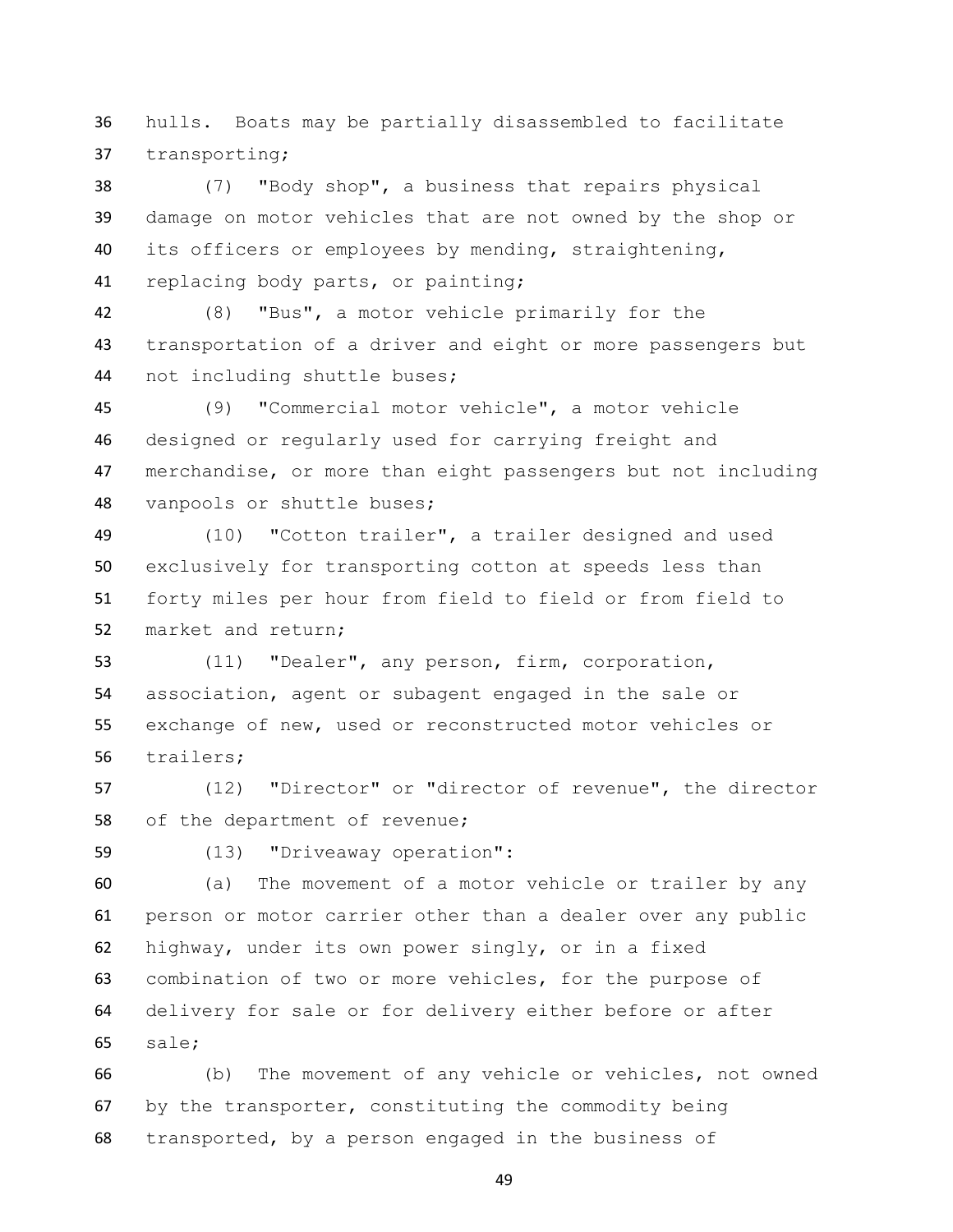furnishing drivers and operators for the purpose of transporting vehicles in transit from one place to another by the driveaway or towaway methods; or

 (c) The movement of a motor vehicle by any person who is lawfully engaged in the business of transporting or delivering vehicles that are not the person's own and vehicles of a type otherwise required to be registered, by the driveaway or towaway methods, from a point of manufacture, assembly or distribution or from the owner of the vehicles to a dealer or sales agent of a manufacturer or to any consignee designated by the shipper or consignor;

 (14) "Dromedary", a box, deck, or plate mounted behind the cab and forward of the fifth wheel on the frame of the power unit of a truck tractor-semitrailer combination. A truck tractor equipped with a dromedary may carry part of a load when operating independently or in a combination with a semitrailer;

 (15) "Electric bicycle", a bicycle equipped with fully operable pedals, a saddle or seat for the rider, and an electric motor of less than 750 watts that meets the requirements of one of the following three classes:

 (a) "Class 1 electric bicycle", an electric bicycle equipped with a motor that provides assistance only when the rider is pedaling and that ceases to provide assistance when the bicycle reaches the speed of twenty miles per hour;

 (b) "Class 2 electric bicycle", an electric bicycle equipped with a motor that may be used exclusively to propel the bicycle and that is not capable of providing assistance when the bicycle reaches the speed of twenty miles per hour; or

 (c) "Class 3 electric bicycle", an electric bicycle equipped with a motor that provides assistance only when the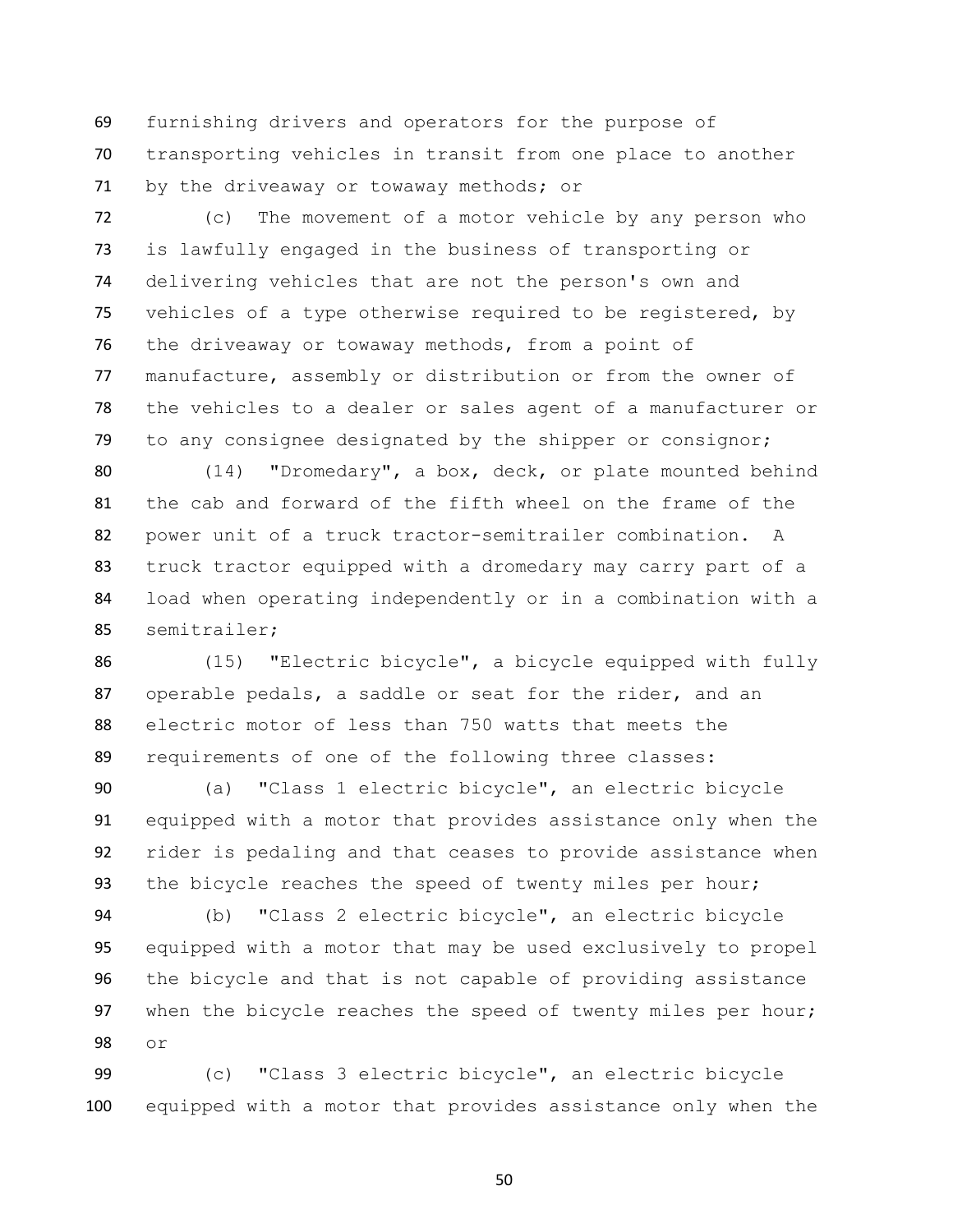rider is pedaling and that ceases to provide assistance when 102 the bicycle reaches the speed of twenty-eight miles per hour;

 (16) "Farm tractor", a tractor used exclusively for agricultural purposes;

 (17) "Fleet", any group of ten or more motor vehicles 106 owned by the same owner;

 (18) "Fleet vehicle", a motor vehicle which is 108 included as part of a fleet;

 (19) "Fullmount", a vehicle mounted completely on the frame of either the first or last vehicle in a saddlemount combination;

 (20) "Gross weight", the weight of vehicle and/or vehicle combination without load, plus the weight of any load thereon;

 (21) "Hail-damaged vehicle", any vehicle, the body of which has become dented as the result of the impact of hail;

 (22) "Highway", any public thoroughfare for vehicles, including state roads, county roads and public streets, 119 avenues, boulevards, parkways or alleys in any municipality;

 (23) "Improved highway", a highway which has been paved with gravel, macadam, concrete, brick or asphalt, or surfaced in such a manner that it shall have a hard, smooth surface;

 (24) "Intersecting highway", any highway which joins another, whether or not it crosses the same;

(25) "Junk vehicle", a vehicle which:

 (a) Is incapable of operation or use upon the highways and has no resale value except as a source of parts or scrap; or

 (b) Has been designated as junk or a substantially equivalent designation by this state or any other state;

 (26) "Kit vehicle", a motor vehicle assembled by a person other than a generally recognized manufacturer of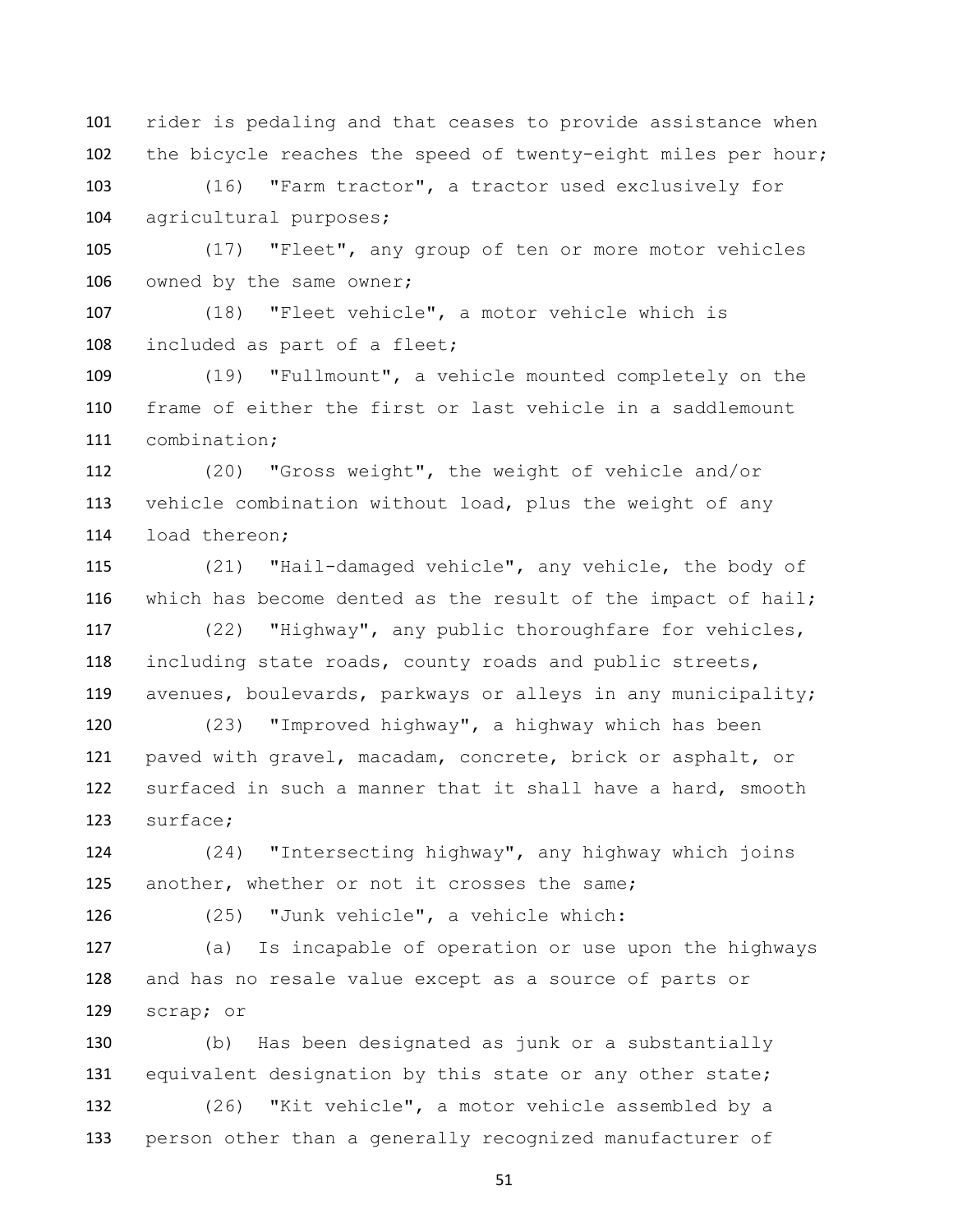motor vehicles by the use of a glider kit or replica purchased from an authorized manufacturer and accompanied by a manufacturer's statement of origin;

 (27) "Land improvement contractors' commercial motor vehicle", any not-for-hire commercial motor vehicle the operation of which is confined to:

 (a) An area that extends not more than a radius of one hundred fifty miles from its home base of operations when transporting its owner's machinery, equipment, or auxiliary supplies to or from projects involving soil and water conservation, or to and from equipment dealers' maintenance facilities for maintenance purposes; or

 (b) An area that extends not more than a radius of fifty miles from its home base of operations when transporting its owner's machinery, equipment, or auxiliary supplies to or from projects not involving soil and water conservation.

 Nothing in this subdivision shall be construed to prevent any motor vehicle from being registered as a commercial motor vehicle or local commercial motor vehicle;

 (28) "Local commercial motor vehicle", a commercial motor vehicle whose operations are confined to a municipality and that area extending not more than fifty miles therefrom, or a commercial motor vehicle whose property-carrying operations are confined solely to the transportation of property owned by any person who is the owner or operator of such vehicle to or from a farm owned by such person or under the person's control by virtue of a landlord and tenant lease; provided that any such property transported to any such farm is for use in the operation of such farm;

 (29) "Local log truck", a commercial motor vehicle which is registered pursuant to this chapter to operate as a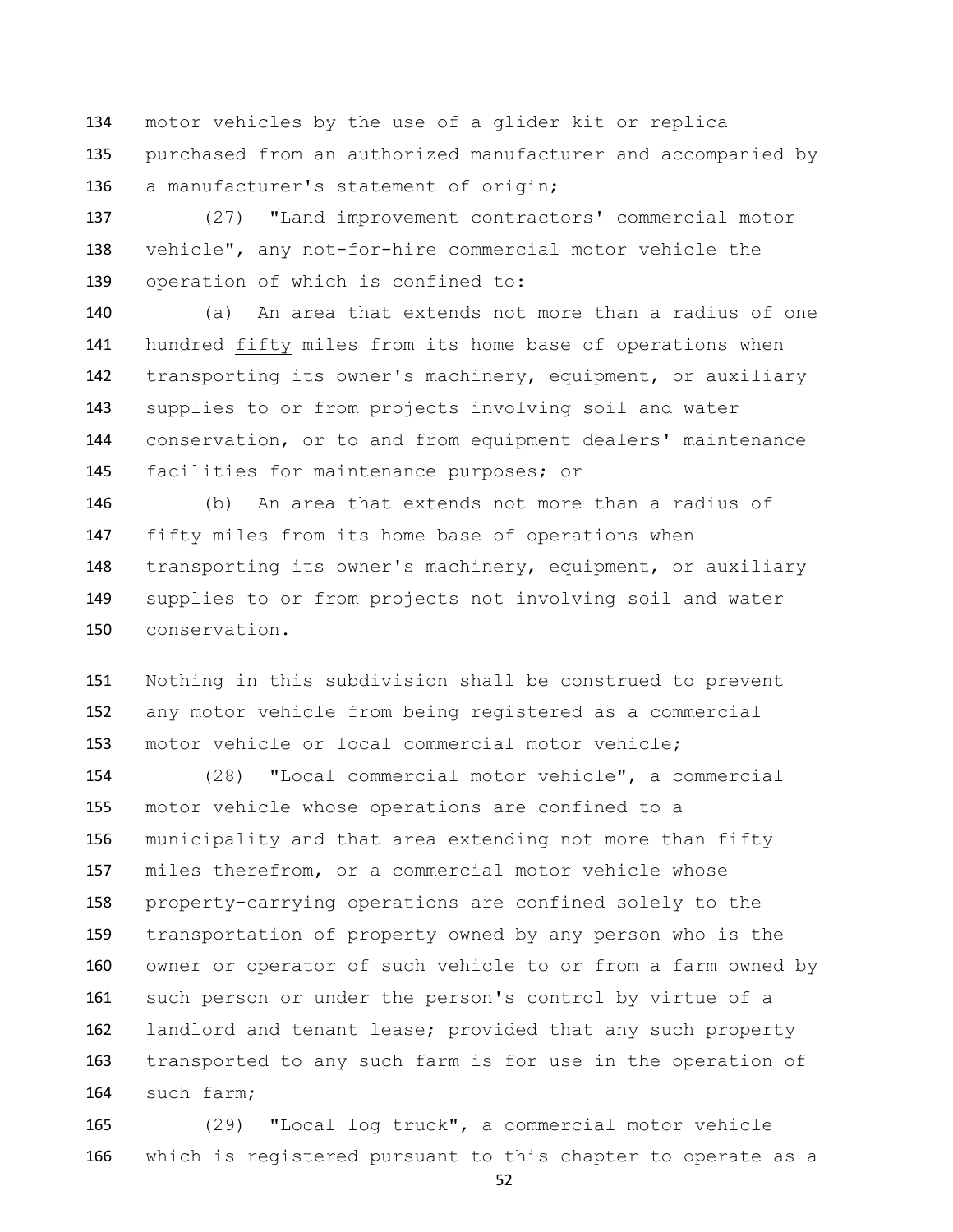motor vehicle on the public highways of this state**[**,**]**; used exclusively in this state**[**,**]**; used to transport harvested forest products**[**,**]**; operated solely at a forested site and in an area extending not more than a one hundred fifty mile radius from such site**[**, carries a load with dimensions not in excess of twenty-five cubic yards per two axles with dual wheels,**]**; and when operated on the national system of interstate and defense highways described in 23 U.S.C. 175 Section 103, as amended, or outside the one hundred fifty mile radius from such site with an extended distance local log truck permit, **[**such vehicle shall not exceed the weight limits of section 304.180,**]** does not have more than four axles, and does not pull a trailer which has more than three axles. Harvesting equipment which is used specifically for cutting, felling, trimming, delimbing, debarking, chipping, skidding, loading, unloading, and stacking may be transported on a local log truck**[**. A local log truck may not exceed the limits required by law, however, if the truck does exceed such limits as determined by the inspecting officer, then notwithstanding any other provisions of law to the contrary, such truck shall be subject to the weight limits required by such sections as licensed for eighty thousand pounds**]**;

 (30) "Local log truck tractor", a commercial motor vehicle which is registered under this chapter to operate as a motor vehicle on the public highways of this state**[**,**]**; used exclusively in this state**[**,**]**; used to transport harvested forest products, operated at a forested site and in an area extending not more than a one hundred fifty mile radius from such site**[**, operates with a weight not exceeding twenty-two thousand four hundred pounds on one axle or with a weight not exceeding forty-four thousand eight hundred pounds on any tandem axle,**]**; and when operated on the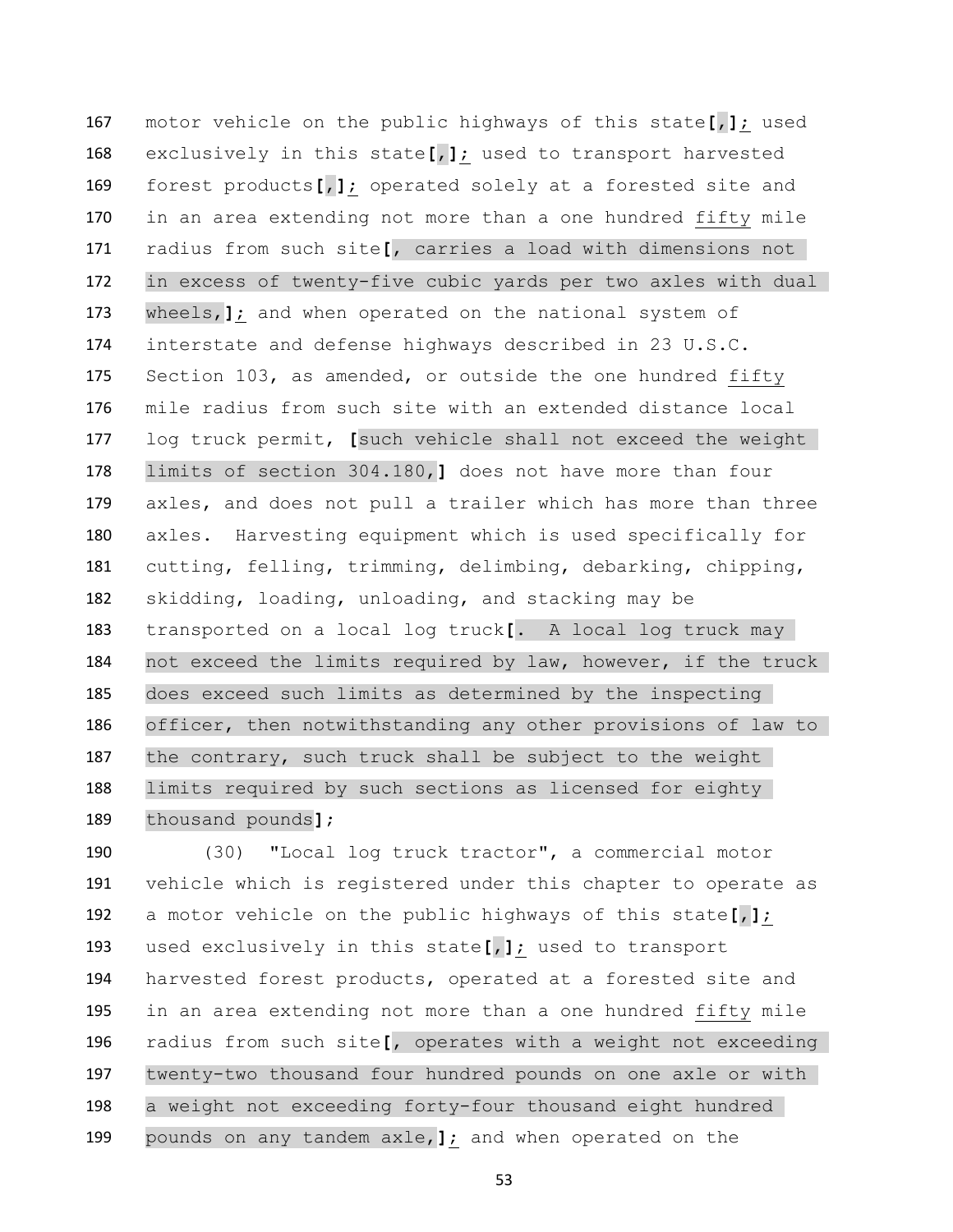national system of interstate and defense highways described in 23 U.S.C. Section 103, as amended, or outside the one hundred fifty mile radius from such site with an extended distance local log truck permit, **[**such vehicle does not exceed the weight limits contained in section 304.180, and**]** does not have more than three axles and does not pull a trailer which has more than three axles**[**. Violations of axle weight limitations shall be subject to the load limit penalty as described for in sections 304.180 to 304.220**]**;

 (31) "Local transit bus", a bus whose operations are confined wholly within a municipal corporation, or wholly within a municipal corporation and a commercial zone, as defined in section 390.020, adjacent thereto, forming a part of a public transportation system within such municipal corporation and such municipal corporation and adjacent commercial zone;

 (32) "Log truck", a vehicle which is not a local log truck or local log truck tractor and is used exclusively to transport harvested forest products to and from forested sites which is registered pursuant to this chapter to operate as a motor vehicle on the public highways of this 221 state for the transportation of harvested forest products;

 (33) "Major component parts", the rear clip, cowl, frame, body, cab, front-end assembly, and front clip, as those terms are defined by the director of revenue pursuant to rules and regulations or by illustrations;

 (34) "Manufacturer", any person, firm, corporation or association engaged in the business of manufacturing or assembling motor vehicles, trailers or vessels for sale;

 (35) "Motor change vehicle", a vehicle manufactured prior to August, 1957, which receives a new, rebuilt or used engine, and which used the number stamped on the original 232 engine as the vehicle identification number;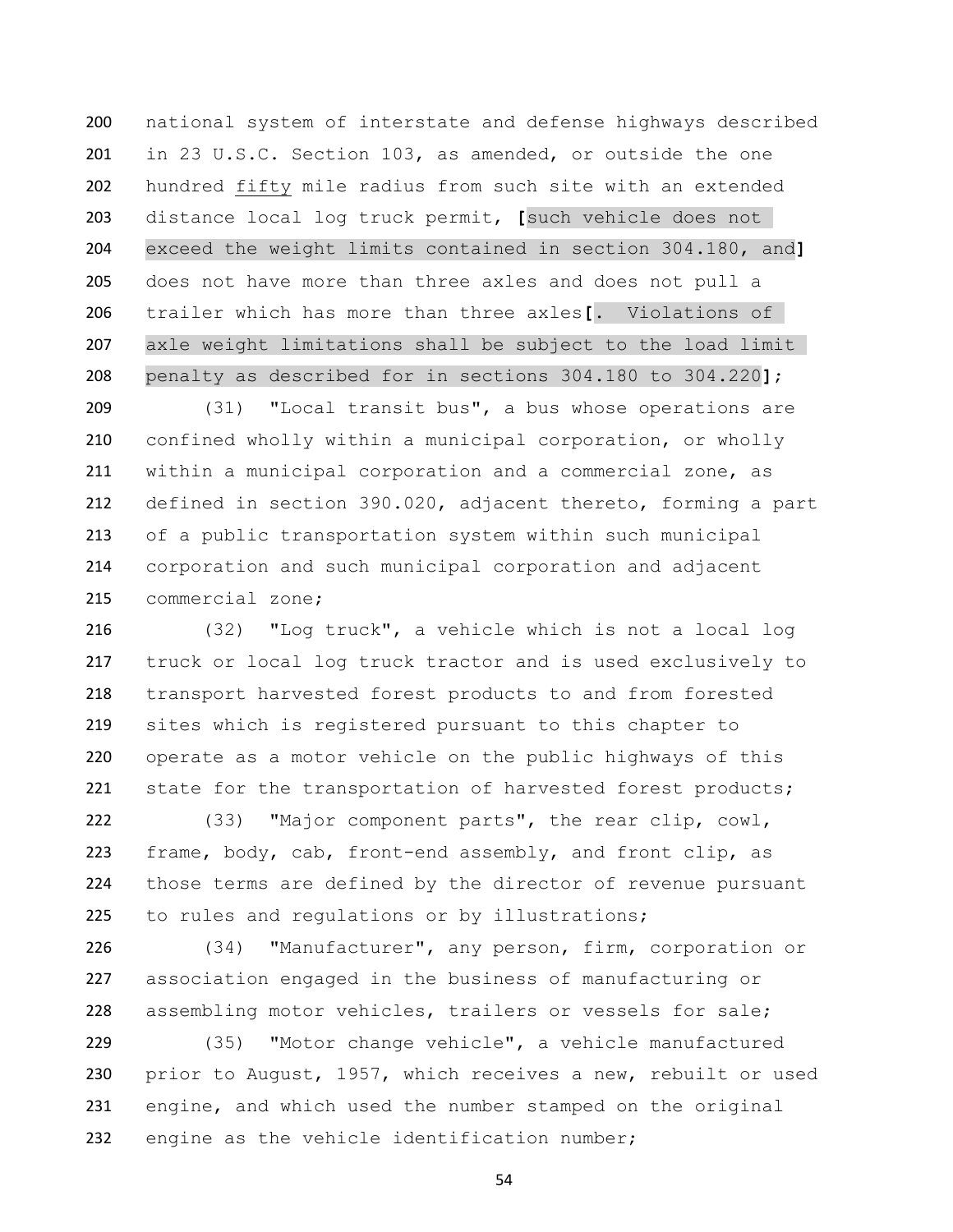(36) "Motor vehicle", any self-propelled vehicle not 234 operated exclusively upon tracks, except farm tractors and electric bicycles;

 (37) "Motor vehicle primarily for business use", any vehicle other than a recreational motor vehicle, motorcycle, motortricycle, or any commercial motor vehicle licensed for over twelve thousand pounds:

(a) Offered for hire or lease; or

 (b) The owner of which also owns ten or more such 242 motor vehicles:

 (38) "Motorcycle", a motor vehicle operated on two wheels;

 (39) "Motorized bicycle", any two-wheeled or three- wheeled device having an automatic transmission and a motor with a cylinder capacity of not more than fifty cubic centimeters, which produces less than three gross brake horsepower, and is capable of propelling the device at a maximum speed of not more than thirty miles per hour on level ground, but excluding an electric bicycle;

 (40) "Motortricycle", a motor vehicle upon which the operator straddles or sits astride that is designed to be controlled by handle bars and is operated on three wheels, including a motorcycle while operated with any conveyance, temporary or otherwise, requiring the use of a third wheel, but excluding an electric bicycle. A motortricycle shall not be included in the definition of all-terrain vehicle;

 (41) "Municipality", any city, town or village, 260 whether incorporated or not;

 (42) "Nonresident", a resident of a state or country 262 other than the state of Missouri;

 (43) "Non-USA-std motor vehicle", a motor vehicle not originally manufactured in compliance with United States 265 emissions or safety standards;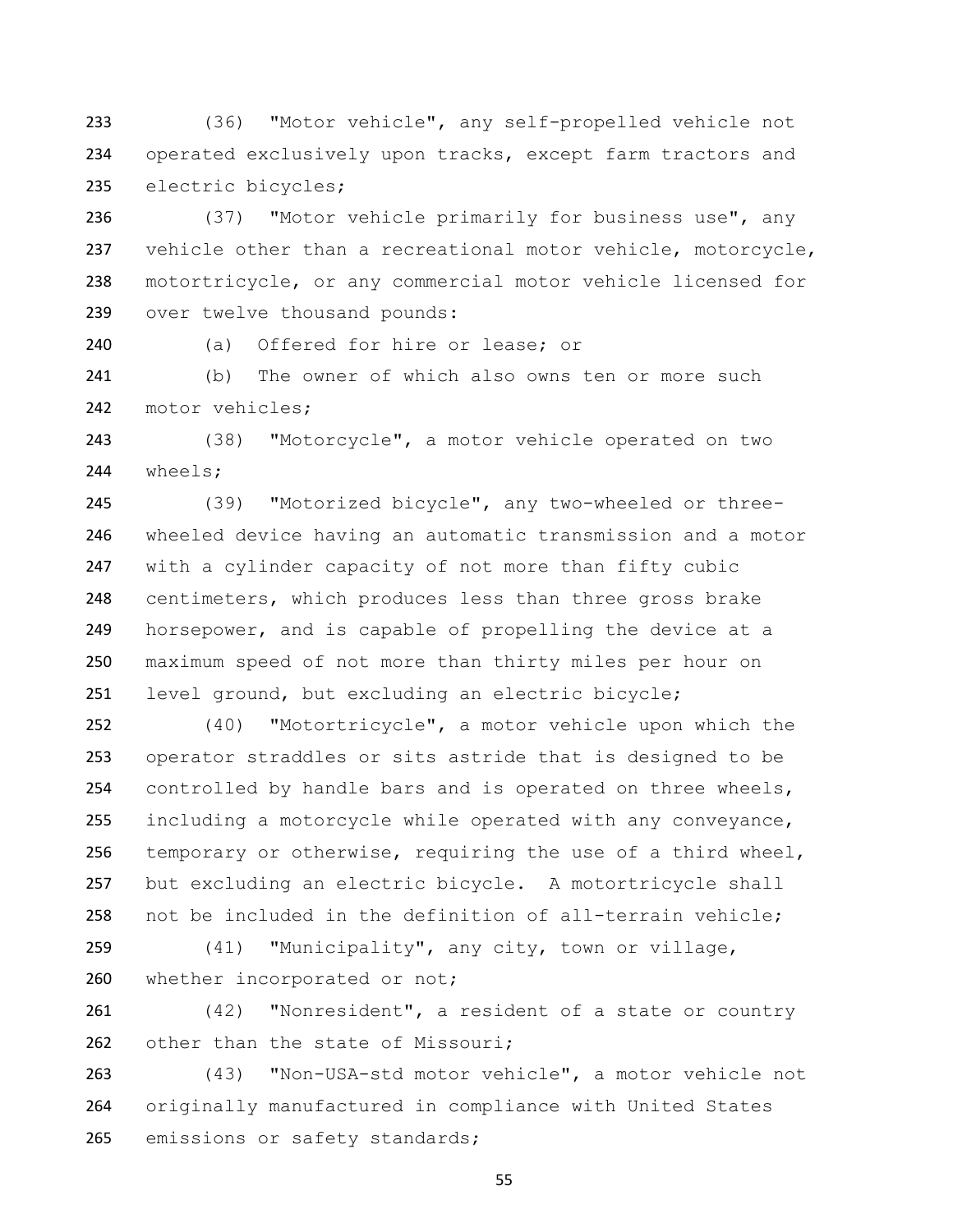(44) "Operator", any person who operates or drives a 267 motor vehicle;

 (45) "Owner", any person, firm, corporation or association, who holds the legal title to a vehicle or who has executed a buyer's order or retail installment sales contract with a motor vehicle dealer licensed under sections 301.550 to 301.580 for the purchase of a vehicle with an immediate right of possession vested in the transferee, or in the event a vehicle is the subject of an agreement for the conditional sale or lease thereof with the right of purchase upon performance of the conditions stated in the agreement and with an immediate right of possession vested 278 in the conditional vendee or lessee, or in the event a mortgagor of a vehicle is entitled to possession, then such conditional vendee or lessee or mortgagor shall be deemed 281 the owner;

 (46) "Public garage", a place of business where motor vehicles are housed, stored, repaired, reconstructed or repainted for persons other than the owners or operators of such place of business;

 (47) "Rebuilder", a business that repairs or rebuilds motor vehicles owned by the rebuilder, but does not include certificated common or contract carriers of persons or property;

 (48) "Reconstructed motor vehicle", a vehicle that is altered from its original construction by the addition or substitution of two or more new or used major component parts, excluding motor vehicles made from all new parts, and new multistage manufactured vehicles;

 (49) "Recreational motor vehicle", any motor vehicle designed, constructed or substantially modified so that it may be used and is used for the purposes of temporary housing quarters, including therein sleeping and eating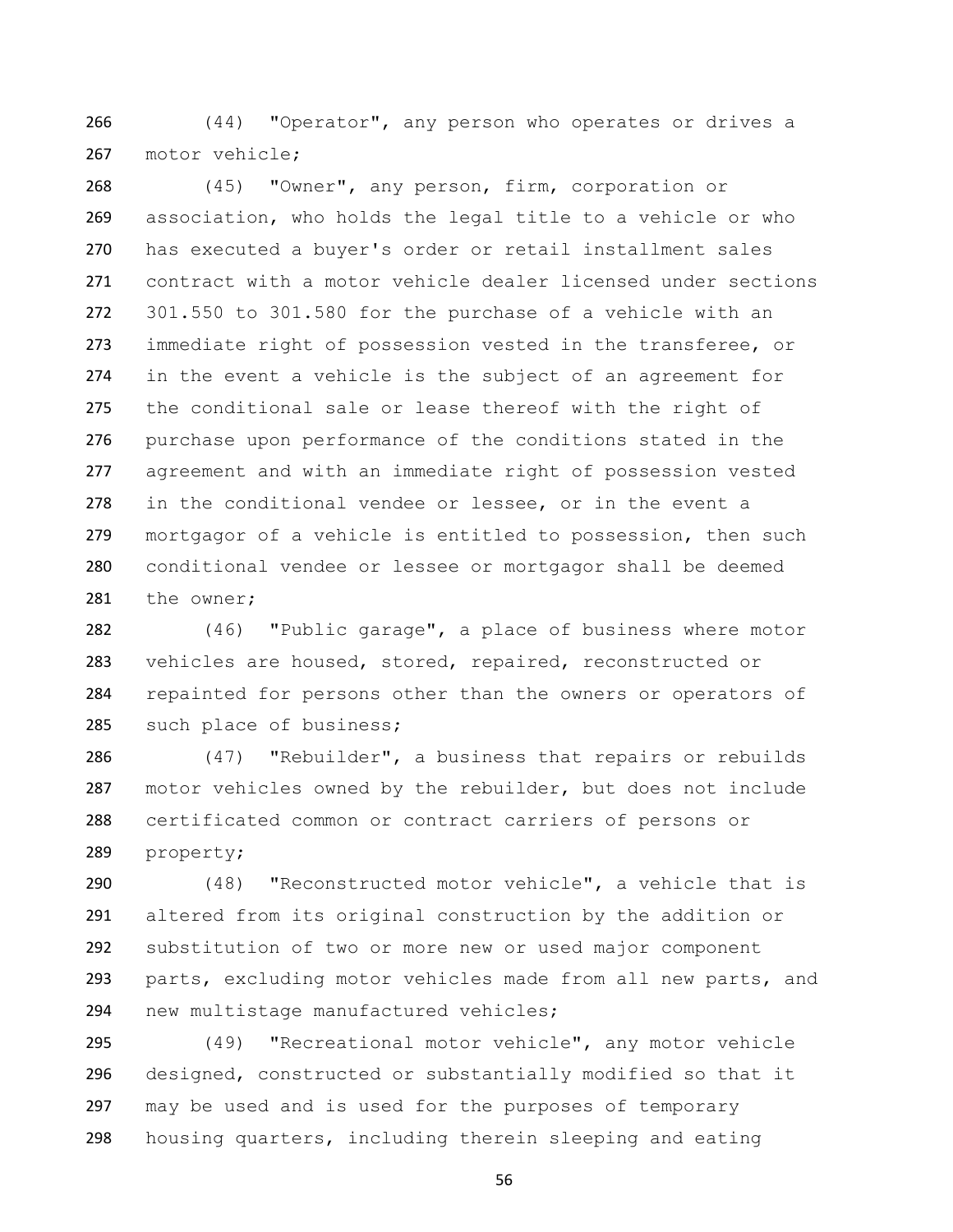facilities which are either permanently attached to the motor vehicle or attached to a unit which is securely attached to the motor vehicle. Nothing herein shall prevent any motor vehicle from being registered as a commercial motor vehicle if the motor vehicle could otherwise be so registered;

 (50) "Recreational off-highway vehicle", any motorized vehicle manufactured and used exclusively for off-highway use which is more than fifty inches but no more than eighty inches in width, measured from outside of tire rim to outside of tire rim, with an unladen dry weight of three thousand five hundred pounds or less, traveling on four or more nonhighway tires and which may have access to ATV trails;

 (51) "Recreational trailer", any trailer designed, constructed, or substantially modified so that it may be used and is used for the purpose of temporary housing quarters, including therein sleeping or eating facilities, which can be temporarily attached to a motor vehicle or attached to a unit which is securely attached to a motor vehicle;

 (52) "Rollback or car carrier", any vehicle specifically designed to transport wrecked, disabled or otherwise inoperable vehicles, when the transportation is directly connected to a wrecker or towing service;

 (53) "Saddlemount combination", a combination of vehicles in which a truck or truck tractor tows one or more 326 trucks or truck tractors, each connected by a saddle to the frame or fifth wheel of the vehicle in front of it. The "saddle" is a mechanism that connects the front axle of the towed vehicle to the frame or fifth wheel of the vehicle in front and functions like a fifth wheel kingpin connection. When two vehicles are towed in this manner the combination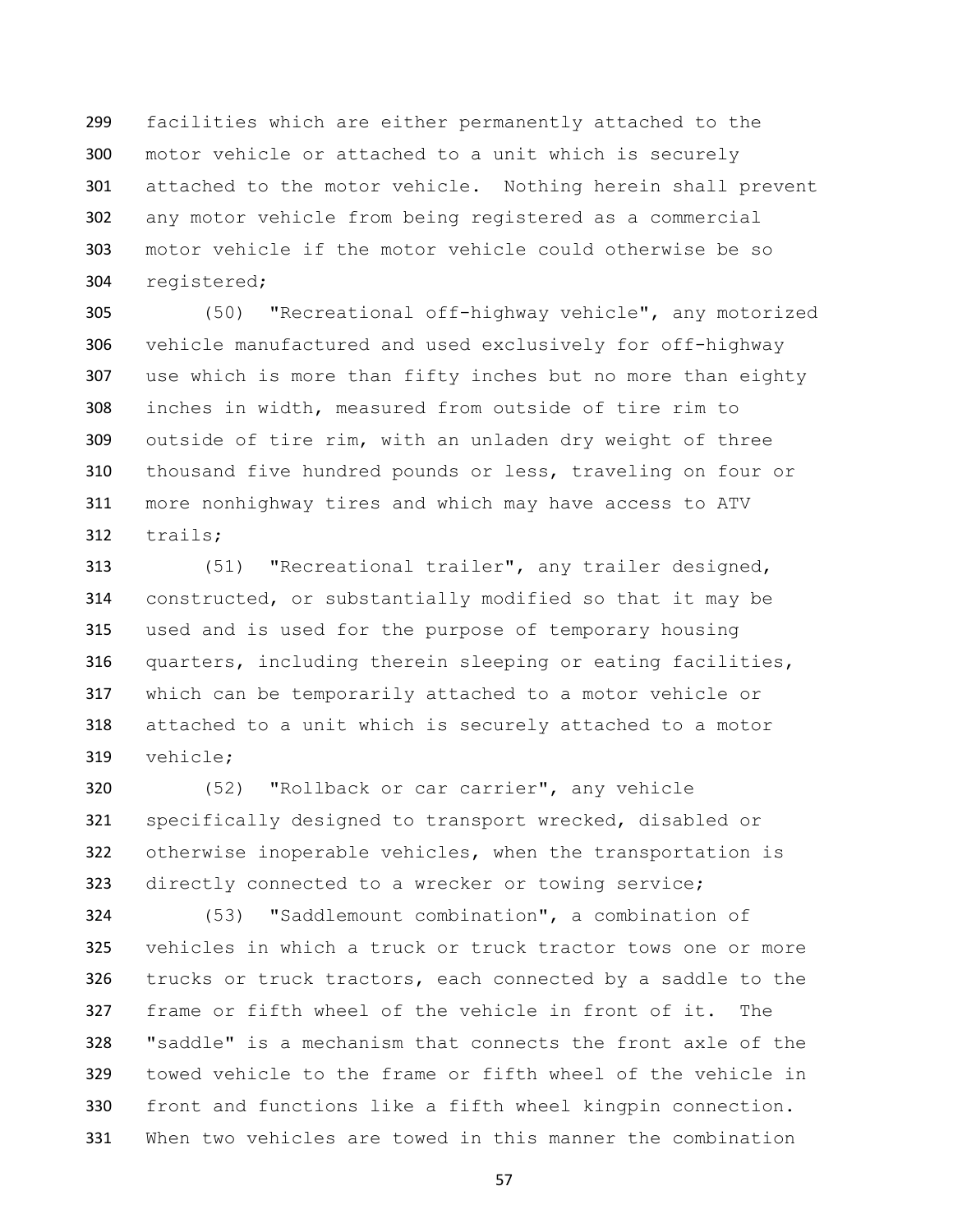is called a "double saddlemount combination". When three vehicles are towed in this manner, the combination is called a "triple saddlemount combination";

 (54) "Salvage dealer and dismantler", a business that dismantles used motor vehicles for the sale of the parts 337 thereof, and buys and sells used motor vehicle parts and accessories;

 (55) "Salvage vehicle", a motor vehicle, semitrailer, or house trailer which:

 (a) Was damaged during a year that is no more than six years after the manufacturer's model year designation for such vehicle to the extent that the total cost of repairs to rebuild or reconstruct the vehicle to its condition immediately before it was damaged for legal operation on the roads or highways exceeds eighty percent of the fair market value of the vehicle immediately preceding the time it was damaged;

 (b) By reason of condition or circumstance, has been declared salvage, either by its owner, or by a person, firm, corporation, or other legal entity exercising the right of security interest in it;

 (c) Has been declared salvage by an insurance company as a result of settlement of a claim;

 (d) Ownership of which is evidenced by a salvage title; or

 (e) Is abandoned property which is titled pursuant to section 304.155 or section 304.157 and designated with the words "salvage/abandoned property". The total cost of repairs to rebuild or reconstruct the vehicle shall not include the cost of repairing, replacing, or reinstalling inflatable safety restraints, tires, sound systems, or damage as a result of hail, or any sales tax on parts or materials to rebuild or reconstruct the vehicle. For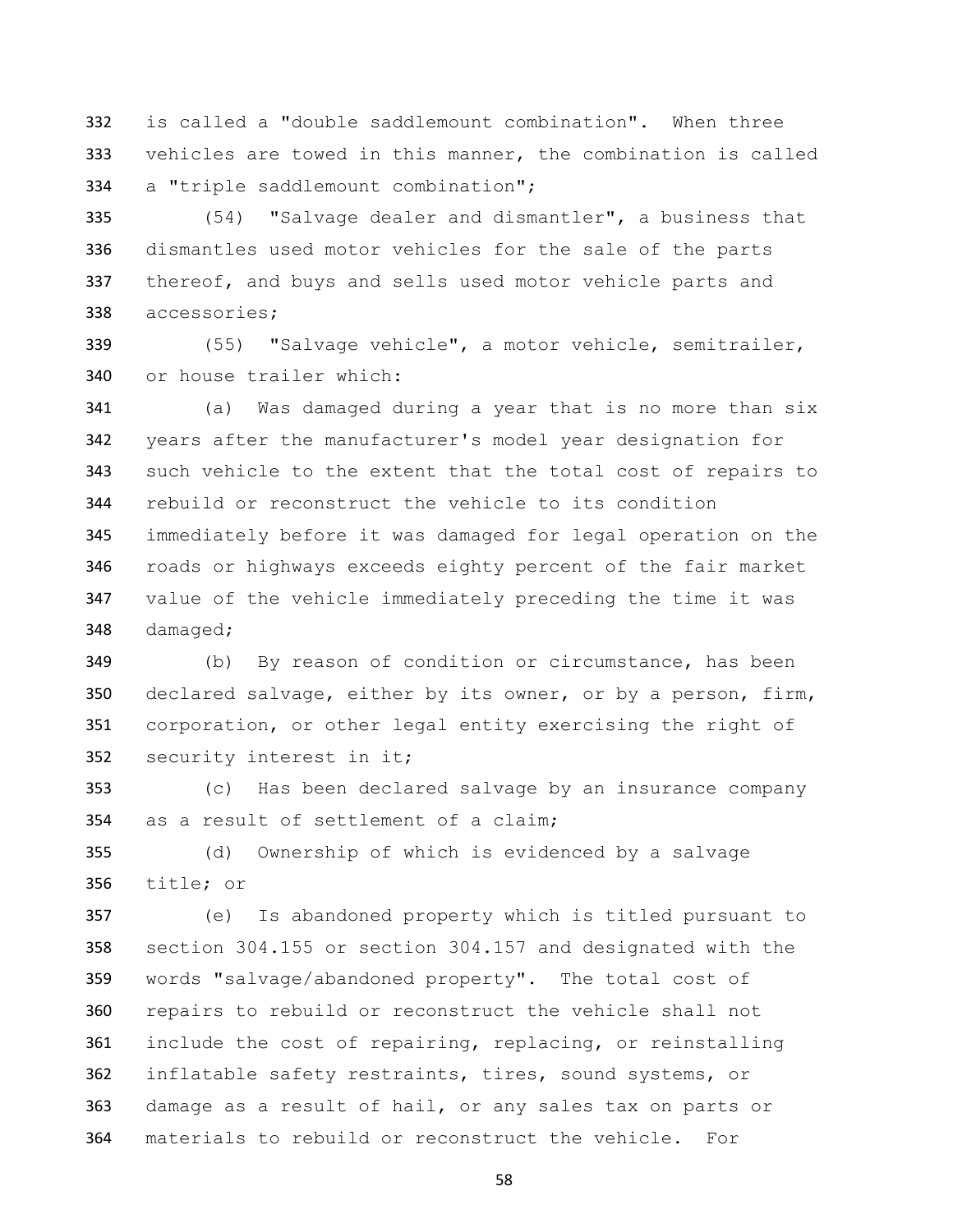purposes of this definition, "fair market value" means the retail value of a motor vehicle as:

 a. Set forth in a current edition of any nationally recognized compilation of retail values, including automated databases, or from publications commonly used by the automotive and insurance industries to establish the values of motor vehicles;

 b. Determined pursuant to a market survey of 373 comparable vehicles with regard to condition and equipment; and

 c. Determined by an insurance company using any other procedure recognized by the insurance industry, including market surveys, that is applied by the company in a uniform manner;

 (56) "School bus", any motor vehicle used solely to transport students to or from school or to transport students to or from any place for educational purposes;

 (57) "Scrap processor", a business that, through the use of fixed or mobile equipment, flattens, crushes, or otherwise accepts motor vehicles and vehicle parts for processing or transportation to a shredder or scrap metal operator for recycling;

 (58) "Shuttle bus", a motor vehicle used or maintained by any person, firm, or corporation as an incidental service to transport patrons or customers of the regular business of such person, firm, or corporation to and from the place of business of the person, firm, or corporation providing the service at no fee or charge. Shuttle buses shall not be registered as buses or as commercial motor vehicles;

 (59) "Special mobile equipment", every self-propelled vehicle not designed or used primarily for the transportation of persons or property and incidentally operated or moved over the highways, including farm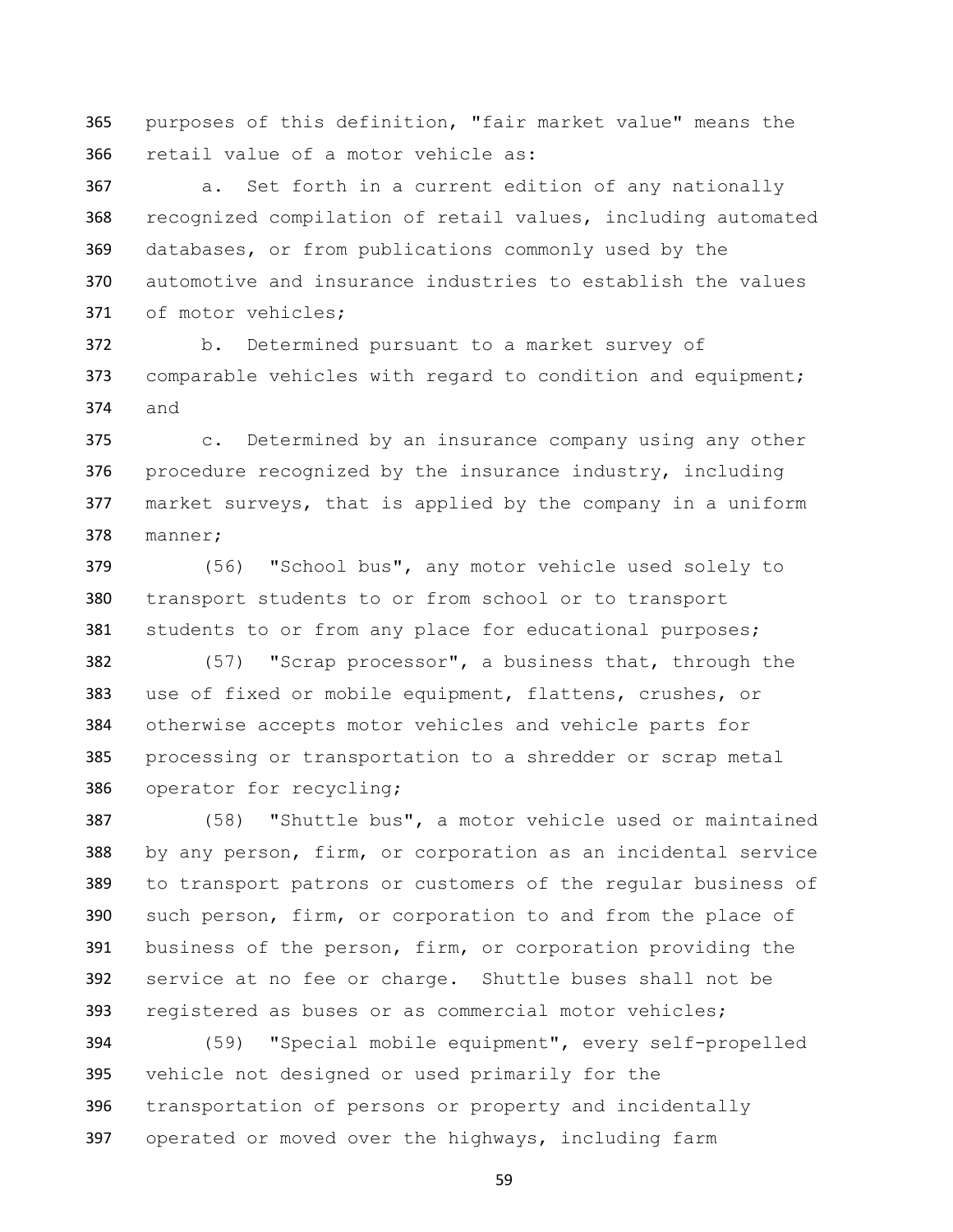equipment, implements of husbandry, road construction or maintenance machinery, ditch-digging apparatus, stone crushers, air compressors, power shovels, cranes, graders, rollers, well-drillers and wood-sawing equipment used for hire, asphalt spreaders, bituminous mixers, bucket loaders, ditchers, leveling graders, finished machines, motor graders, road rollers, scarifiers, earth-moving carryalls, scrapers, drag lines, concrete pump trucks, rock-drilling and earth-moving equipment. This enumeration shall be deemed partial and shall not operate to exclude other such vehicles which are within the general terms of this section;

 (60) "Specially constructed motor vehicle", a motor vehicle which shall not have been originally constructed 411 under a distinctive name, make, model or type by a manufacturer of motor vehicles. The term specially constructed motor vehicle includes kit vehicles;

 (61) "Stinger-steered combination", a truck tractor- semitrailer wherein the fifth wheel is located on a drop frame located behind and below the rearmost axle of the power unit;

 (62) "Tandem axle", a group of two or more axles, arranged one behind another, the distance between the extremes of which is more than forty inches and not more than ninety-six inches apart;

 (63) "Towaway trailer transporter combination", a combination of vehicles consisting of a trailer transporter towing unit and two trailers or semitrailers, with a total 425 weight that does not exceed twenty-six thousand pounds; and in which the trailers or semitrailers carry no property and constitute inventory property of a manufacturer, 428 distributer, or dealer of such trailers or semitrailers; (64) "Tractor", "truck tractor" or "truck-tractor", a

self-propelled motor vehicle designed for drawing other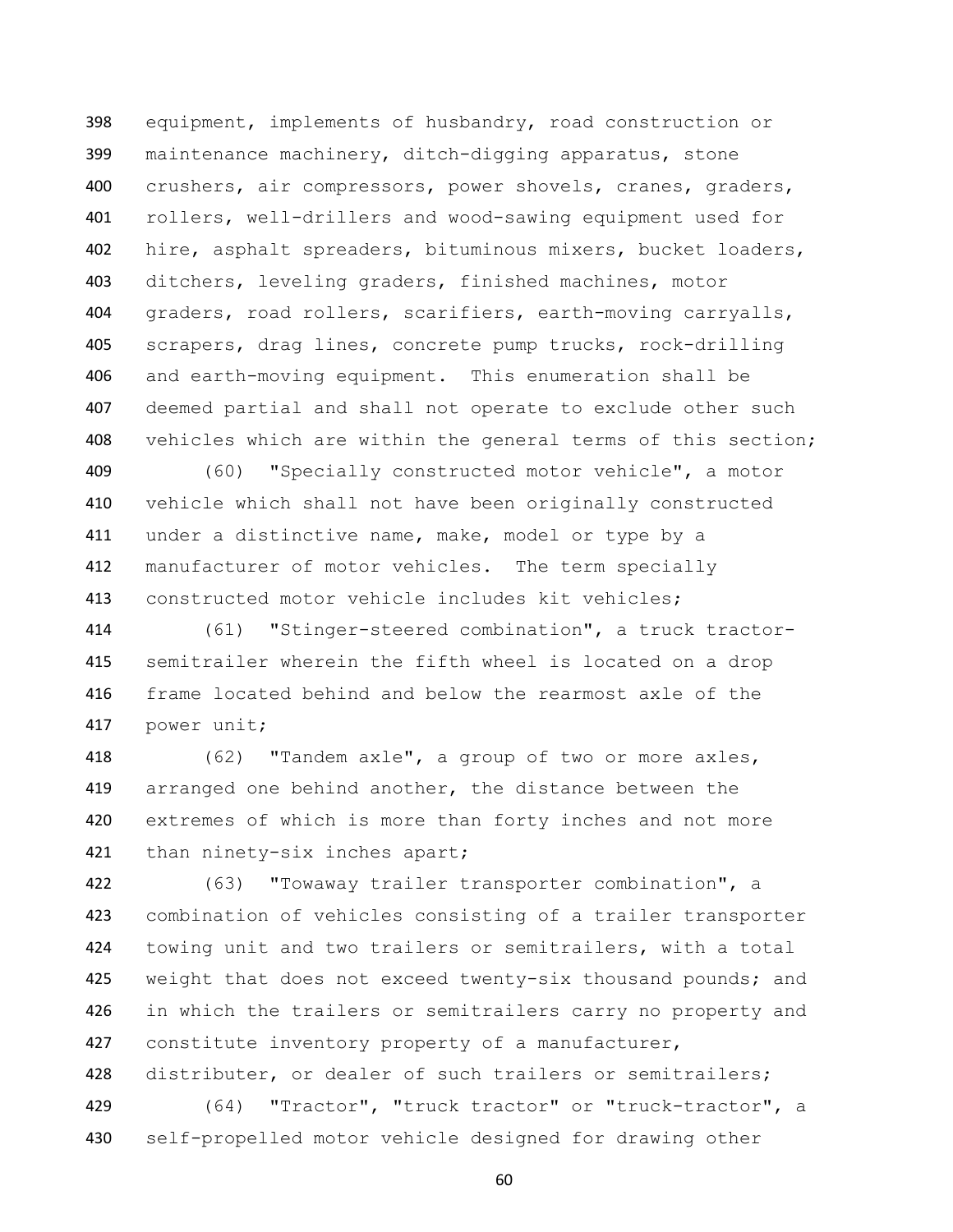vehicles, but not for the carriage of any load when 432 operating independently. When attached to a semitrailer, it 433 supports a part of the weight thereof;

 (65) "Trailer", any vehicle without motive power designed for carrying property or passengers on its own 436 structure and for being drawn by a self-propelled vehicle, 437 except those running exclusively on tracks, including a semitrailer or vehicle of the trailer type so designed and used in conjunction with a self-propelled vehicle that a considerable part of its own weight rests upon and is carried by the towing vehicle. The term trailer shall not include cotton trailers as defined in this section and shall not include manufactured homes as defined in section 700.010;

 (66) "Trailer transporter towing unit", a power unit that is not used to carry property when operating in a towaway trailer transporter combination;

 (67) "Truck", a motor vehicle designed, used, or 448 maintained for the transportation of property;

 (68) "Truck-tractor semitrailer-semitrailer", a combination vehicle in which the two trailing units are connected with a B-train assembly which is a rigid frame extension attached to the rear frame of a first semitrailer which allows for a fifth-wheel connection point for the second semitrailer and has one less articulation point than the conventional A-dolly connected truck-tractor semitrailer-trailer combination;

 (69) "Truck-trailer boat transporter combination", a boat transporter combination consisting of a straight truck towing a trailer using typically a ball and socket connection with the trailer axle located substantially at 461 the trailer center of gravity rather than the rear of the trailer but so as to maintain a downward force on the trailer tongue;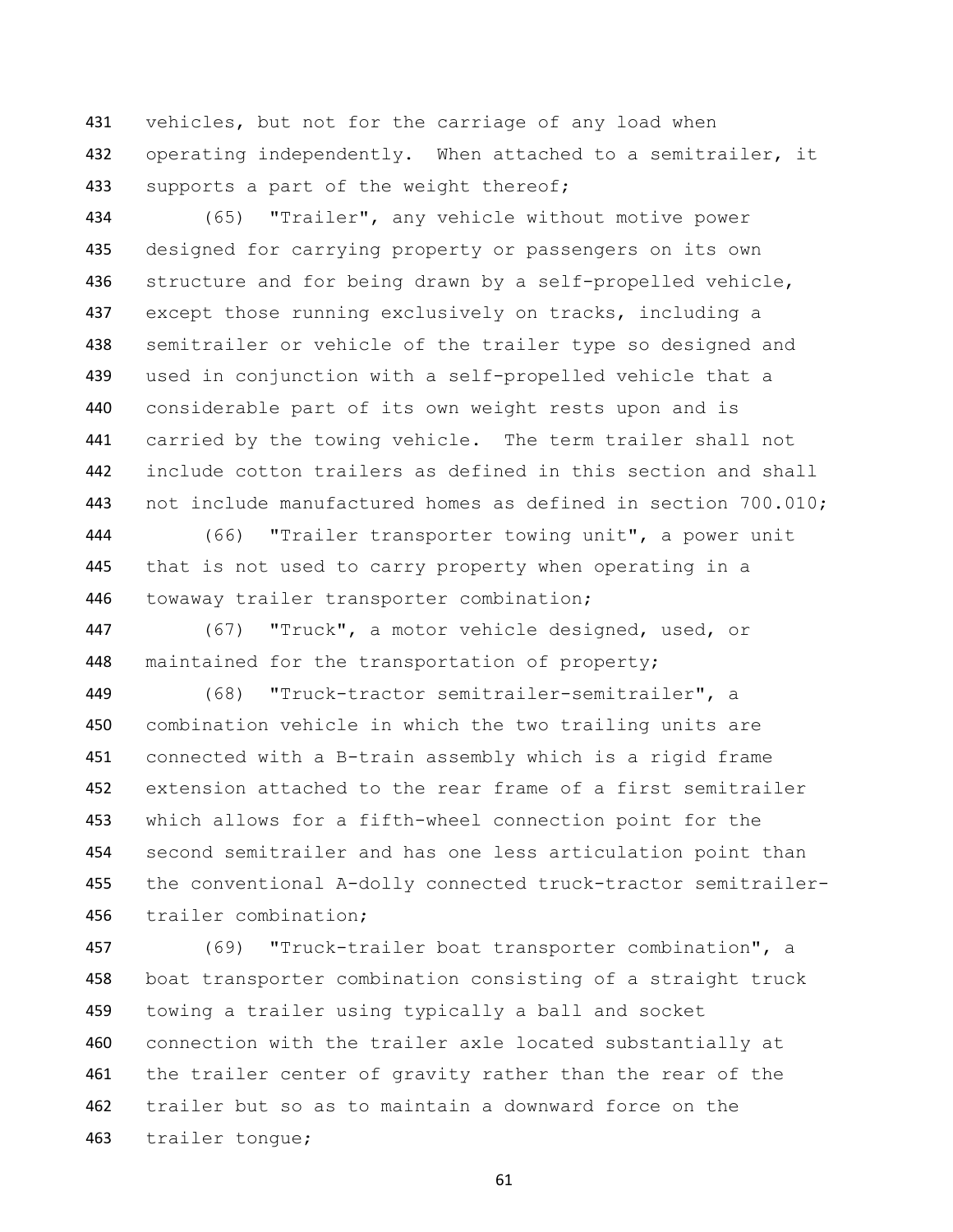(70) "Used parts dealer", a business that buys and sells used motor vehicle parts or accessories, but not including a business that sells only new, remanufactured or rebuilt parts. Business does not include isolated sales at 468 a swap meet of less than three days;

 (71) "Utility vehicle", any motorized vehicle manufactured and used exclusively for off-highway use which is more than fifty inches but no more than eighty inches in width, measured from outside of tire rim to outside of tire rim, with an unladen dry weight of three thousand five hundred pounds or less, traveling on four or six wheels, to be used primarily for landscaping, lawn care, or maintenance purposes;

 (72) "Vanpool", any van or other motor vehicle used or 478 maintained by any person, group, firm, corporation, 479 association, city, county or state agency, or any member 480 thereof, for the transportation of not less than eight nor 481 more than forty-eight employees, per motor vehicle, to and 482 from their place of employment; however, a vanpool shall not be included in the definition of the term bus or commercial motor vehicle as defined in this section, nor shall a vanpool driver be deemed a chauffeur as that term is defined by section 303.020; nor shall use of a vanpool vehicle for ride-sharing arrangements, recreational, personal, or maintenance uses constitute an unlicensed use of the motor 489 vehicle, unless used for monetary profit other than for use in a ride-sharing arrangement;

 (73) "Vehicle", any mechanical device on wheels, designed primarily for use, or used, on highways, except motorized bicycles, electric bicycles, vehicles propelled or drawn by horses or human power, or vehicles used exclusively on fixed rails or tracks, or cotton trailers or motorized 496 wheelchairs operated by handicapped persons;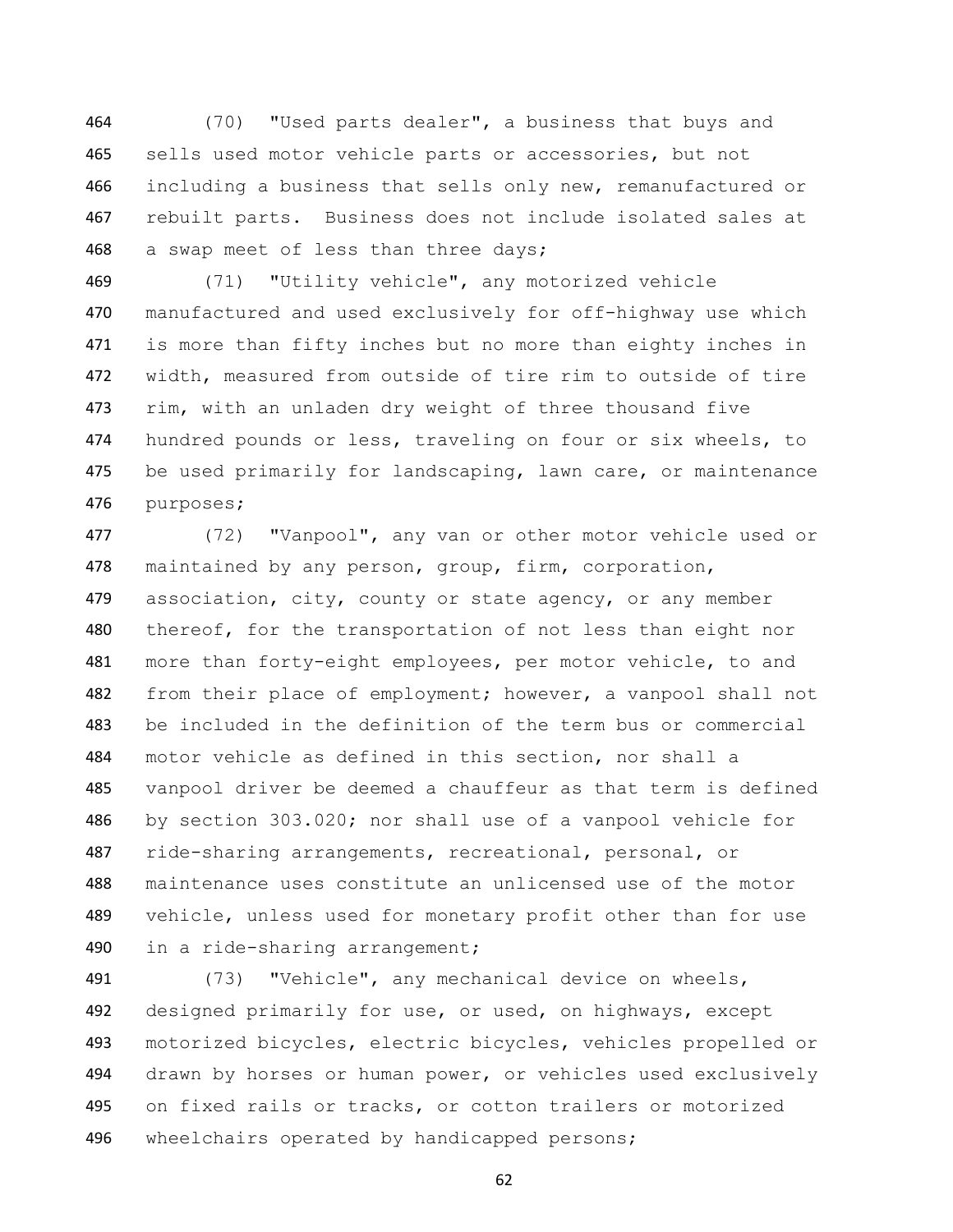(74) "Wrecker" or "tow truck", any emergency commercial vehicle equipped, designed and used to assist or render aid and transport or tow disabled or wrecked vehicles from a highway, road, street or highway rights-of-way to a point of storage or repair, including towing a replacement vehicle to replace a disabled or wrecked vehicle;

 (75) "Wrecker or towing service", the act of transporting, towing or recovering with a wrecker, tow truck, rollback or car carrier any vehicle not owned by the operator of the wrecker, tow truck, rollback or car carrier for which the operator directly or indirectly receives compensation or other personal gain.

 301.062. 1. The annual registration fee for a local log truck, registered pursuant to this chapter, is three hundred dollars.

 2. A local log truck may receive an extended distance local log truck permit for an additional fee of three hundred dollars. A local log truck with an extended distance local log truck permit shall be allowed to transport harvested or processed forest products outside of the **[**one hundred mile**]** radius from the forested site specified in section 301.010 at the weight limits for commercial vehicles specified in section 304.180. For the purposes of this section, "processed forest products" shall mean wood products that are produced from the initial processing of a round log and have received no additional manufacturing or packaging to prepare the material for any retail market including, but not limited to, sawdust, wood chips, bark, slabs, and green square edged lumber products.

 304.180. 1. No vehicle or combination of vehicles shall be moved or operated on any highway in this state having a greater weight than twenty thousand pounds on one axle, no combination of vehicles operated by transporters of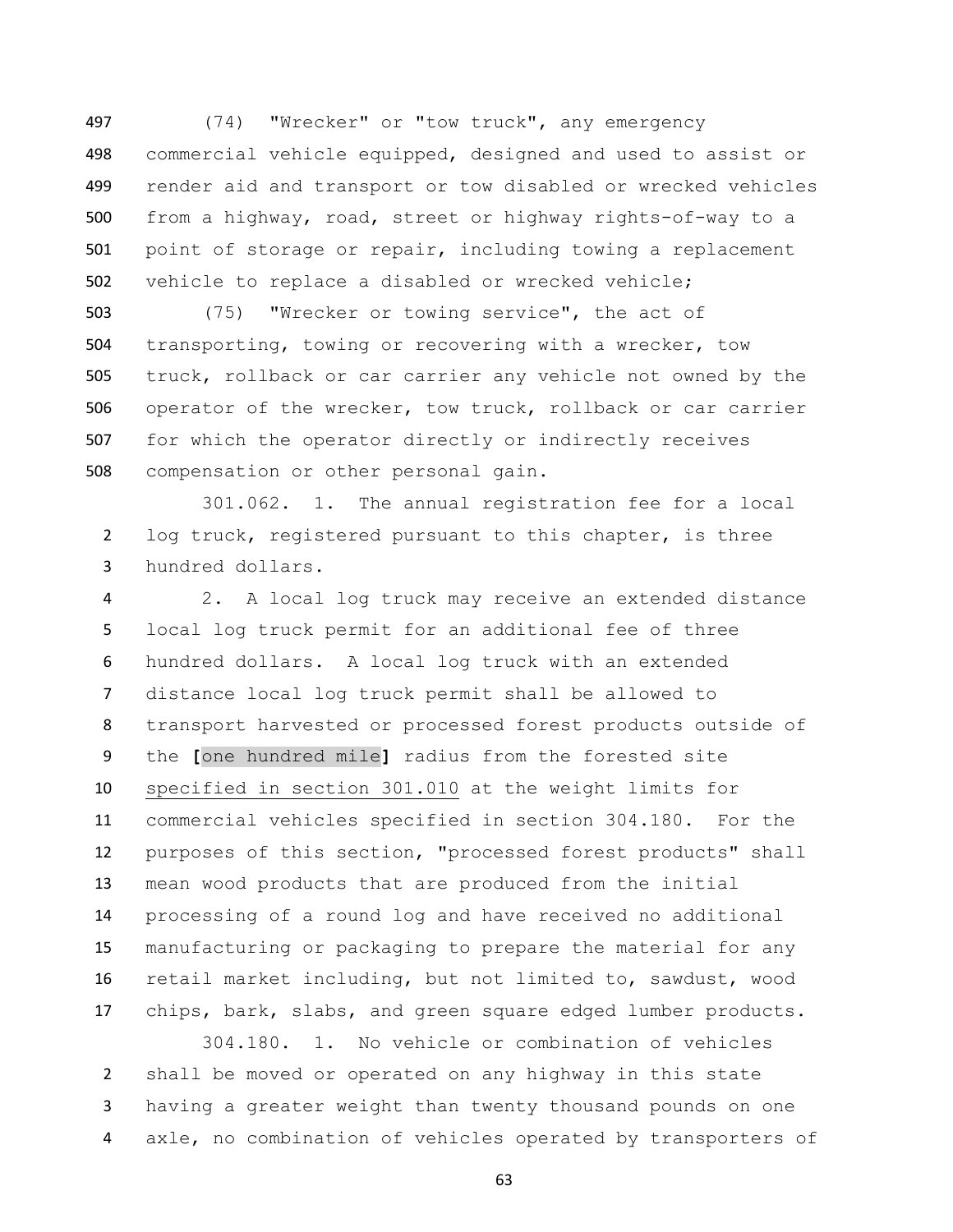general freight over regular routes as defined in section 390.020 shall be moved or operated on any highway of this state having a greater weight than the vehicle manufacturer's rating on a steering axle with the maximum weight not to exceed twelve thousand pounds on a steering axle, and no vehicle shall be moved or operated on any state highway of this state having a greater weight than thirty- four thousand pounds on any tandem axle; the term "tandem axle" shall mean a group of two or more axles, arranged one behind another, the distance between the extremes of which is more than forty inches and not more than ninety-six inches apart.

 2. An "axle load" is defined as the total load transmitted to the road by all wheels whose centers are included between two parallel transverse vertical planes forty inches apart, extending across the full width of the vehicle.

 3. Subject to the limit upon the weight imposed upon a highway of this state through any one axle or on any tandem axle, the total gross weight with load imposed by any group of two or more consecutive axles of any vehicle or combination of vehicles shall not exceed the maximum load in pounds as set forth in the following table:

| 28              | Distance in feet between the      |                        |       |       |       |       |  |
|-----------------|-----------------------------------|------------------------|-------|-------|-------|-------|--|
| 29              | extremes of any group of two or   |                        |       |       |       |       |  |
| 30              | more consecutive axles, measured  |                        |       |       |       |       |  |
| 31              | to the nearest foot, except where |                        |       |       |       |       |  |
| 32 <sup>2</sup> | indicated otherwise               |                        |       |       |       |       |  |
|                 |                                   |                        |       |       |       |       |  |
| 33              |                                   | Maximum load in pounds |       |       |       |       |  |
| 34              | feet                              |                        | 3     | 4     | 5     | 6     |  |
| 35              |                                   | axles                  | axles | axles | axles | axles |  |
| 36              | 4                                 | 34,000                 |       |       |       |       |  |
|                 |                                   |                        |       |       |       |       |  |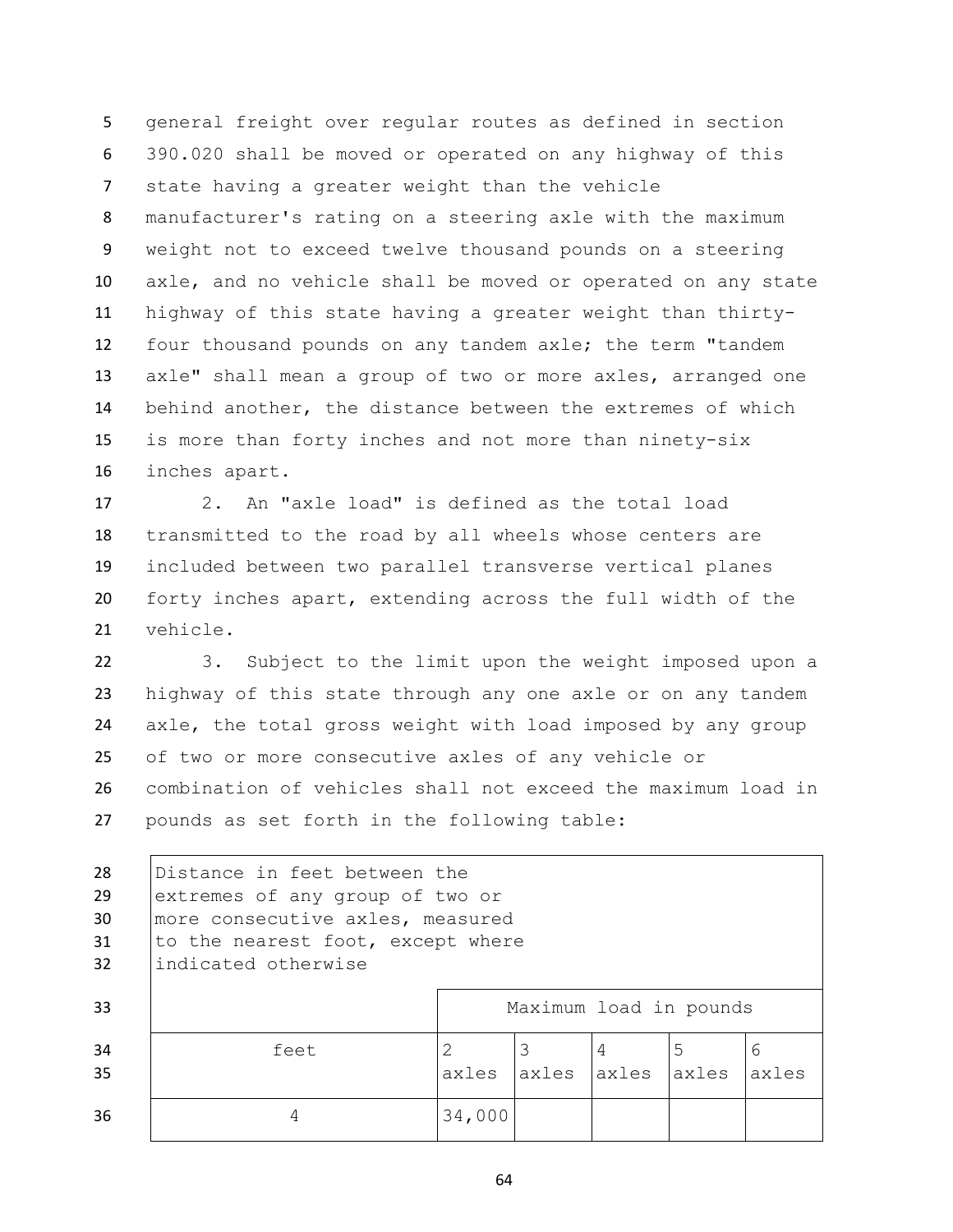| 37 | 5              | 34,000        |                              |                                        |               |        |
|----|----------------|---------------|------------------------------|----------------------------------------|---------------|--------|
| 38 | 6              | 34,000        |                              |                                        |               |        |
| 39 | $\overline{7}$ | 34,000        |                              |                                        |               |        |
| 40 | $\,8\,$        | 34,000 34,000 |                              |                                        |               |        |
| 41 | More than 8    | 38,000 42,000 |                              |                                        |               |        |
| 42 | 9              | 39,000 42,500 |                              |                                        |               |        |
| 43 | 10             | 40,000 43,500 |                              |                                        |               |        |
| 44 | 11             | 40,000 44,000 |                              |                                        |               |        |
| 45 | 12             |               | $40,000$ $45,000$ $50,000$   |                                        |               |        |
| 46 | 13             |               | 40,000 45,500 50,500         |                                        |               |        |
| 47 | 14             |               | 40,000 46,500 51,500         |                                        |               |        |
| 48 | 15             |               | $40,000$ $ 47,000$ $ 52,000$ |                                        |               |        |
| 49 | 16             |               |                              | 40,000 48,000 52,500 58,000            |               |        |
| 50 | 17             |               |                              | $40,000$ $48,500$ 53,500 58,500        |               |        |
| 51 | 18             |               |                              | $40,000$ $ 49,500$ $ 54,000$ $ 59,000$ |               |        |
| 52 | 19             |               |                              | 40,000 50,000 54,500 60,000            |               |        |
| 53 | 20             |               |                              | $40,000$ 51,000 55,500 60,500 66,000   |               |        |
| 54 | 21             |               |                              | 40,000 51,500 56,000 61,000 66,500     |               |        |
| 55 | 22             |               |                              | 40,000 52,500 56,500 61,500            |               | 67,000 |
| 56 | 23             |               |                              | $40,000$ 53,000 57,500 62,500 68,000   |               |        |
| 57 | 24             | 40,000        |                              | $54,000$ 58,000 63,000                 |               | 68,500 |
| 58 | 25             | 40,000        | 54,500                       |                                        | 58,500 63,500 | 69,000 |
| 59 | 26             |               |                              | $40,000$ 55,500 59,500 64,000          |               | 69,500 |
| 60 | 27             |               |                              | 40,000 56,000 60,000 65,000 70,000     |               |        |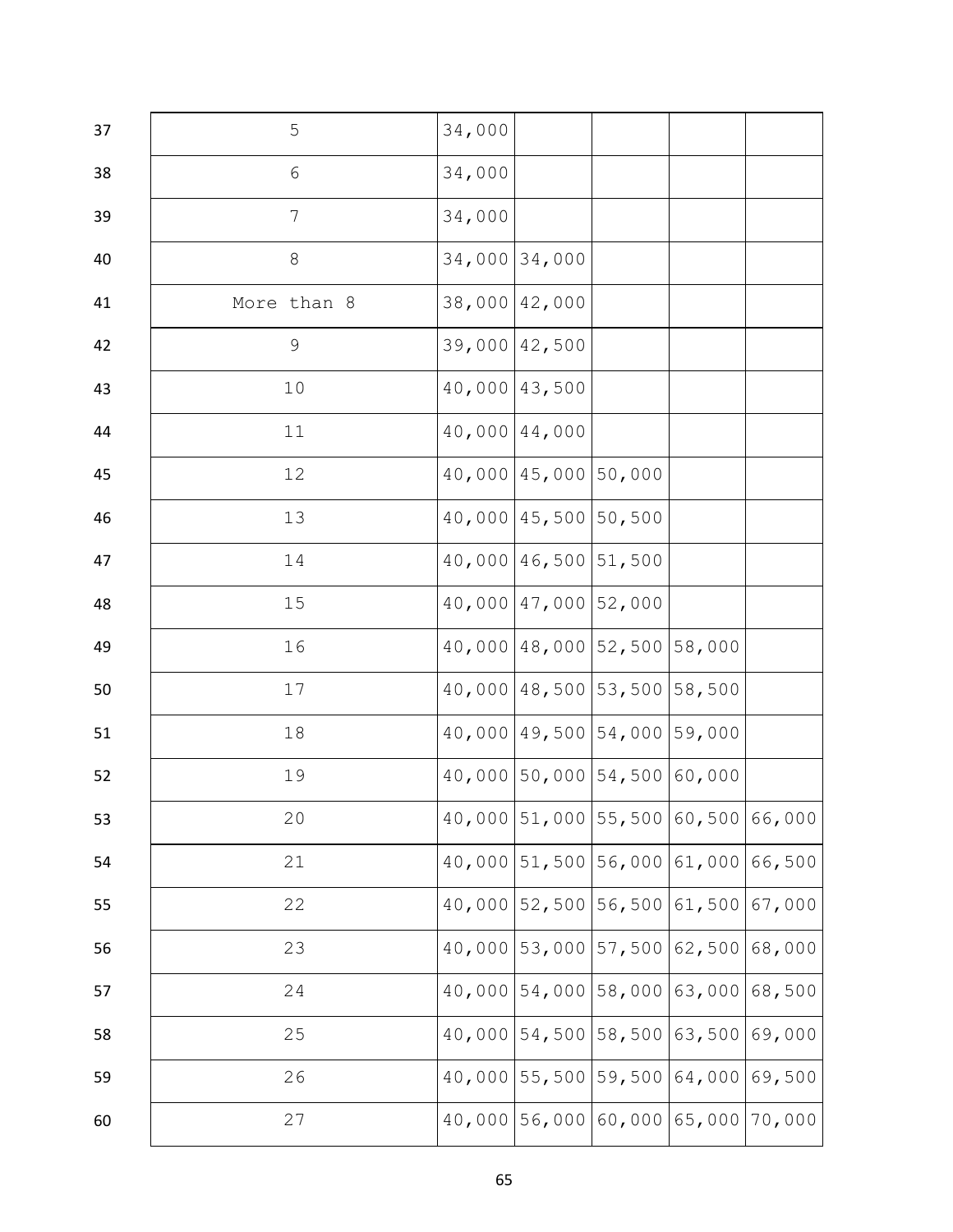| 61 | 28 | 40,000 | $57,000$ 60, 500 65, 500 71,000        |  |
|----|----|--------|----------------------------------------|--|
| 62 | 29 |        | 40,000 57,500 61,500 66,000 71,500     |  |
| 63 | 30 |        | 40,000 58,500 62,000 66,500 72,000     |  |
| 64 | 31 | 40,000 | 59,000 62,500 67,500 72,500            |  |
| 65 | 32 | 40,000 | $60,000$ 63,500 68,000 73,000          |  |
| 66 | 33 |        | 40,000 60,000 64,000 68,500 74,000     |  |
| 67 | 34 |        | 40,000 60,000 64,500 69,000 74,500     |  |
| 68 | 35 |        | 40,000 60,000 65,500 70,000 75,000     |  |
| 69 | 36 |        | $60,000$ 66,000 70,500 75,500          |  |
| 70 | 37 |        | 60,00066,50071,00076,000               |  |
| 71 | 38 |        | $60,000$ $67,500$ 72,000 77,000        |  |
| 72 | 39 |        | $60,000$ 68,000 72,500 77,500          |  |
| 73 | 40 |        | $60,000$ $68,500$ 73,000 78,000        |  |
| 74 | 41 |        | $60,000$ 69,500 73,500 78,500          |  |
| 75 | 42 |        | $60,000$   70,000   74,000   79,000    |  |
| 76 | 43 |        | $60,000$   70, 500   75, 000   80, 000 |  |
| 77 | 44 |        | 60,000 71,500 75,500 80,000            |  |
| 78 | 45 |        | $60,000$ 72,000 76,000 80,000          |  |
| 79 | 46 |        | $60,000$   72, 500   76, 500   80, 000 |  |
| 80 | 47 |        | $60,000$ 73,500 77,500 80,000          |  |
| 81 | 48 |        | $60,000$ 74,000 78,000 80,000          |  |
| 82 | 49 |        | $60,000$   74, 500   78, 500   80, 000 |  |
| 83 | 50 |        | $60,000$   75,500   79,000   80,000    |  |
| 84 | 51 |        | $60,000$ 76,000 80,000 80,000          |  |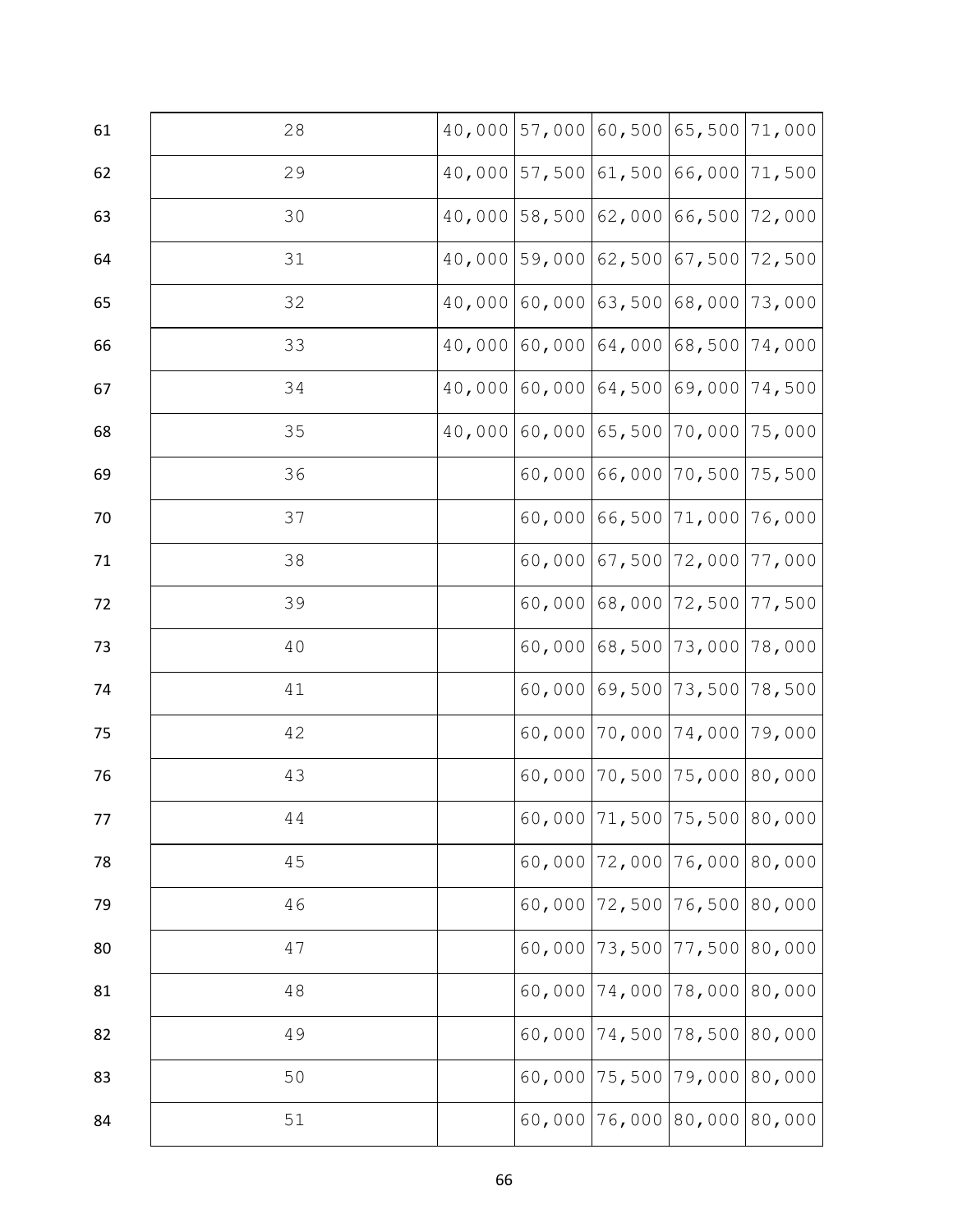| 85 | 52 |  |                                     | $60,000$   76,500   80,000   80,000 |
|----|----|--|-------------------------------------|-------------------------------------|
| 86 | 53 |  |                                     | $60,000$  77,500 80,000 80,000      |
| 87 | 54 |  |                                     | $60,000$   78,000   80,000   80,000 |
| 88 | 55 |  |                                     | $60,000$  78,500 80,000 80,000      |
| 89 | 56 |  | $60,000$   79,500   80,000   80,000 |                                     |
| 90 | 57 |  |                                     | 60,000 80,000 80,000 80,000         |

 Notwithstanding the above table, two consecutive sets of tandem axles may carry a gross load of thirty-four thousand pounds each if the overall distance between the first and last axles of such consecutive sets of tandem axles is thirty-six feet or more.

 4. Whenever the state highways and transportation commission finds that any state highway bridge in the state is in such a condition that use of such bridge by vehicles of the weights specified in subsection 3 of this section will endanger the bridge, or the users of the bridge, the commission may establish maximum weight limits and speed limits for vehicles using such bridge. The governing body of any city or county may grant authority by act or ordinance to the commission to enact the limitations established in this section on those roadways within the purview of such city or county. Notice of the weight limits and speed limits established by the commission shall be given by posting signs at a conspicuous place at each end of any such bridge.

 5. Nothing in this section shall be construed as permitting lawful axle loads, tandem axle loads or gross loads in excess of those permitted under the provisions of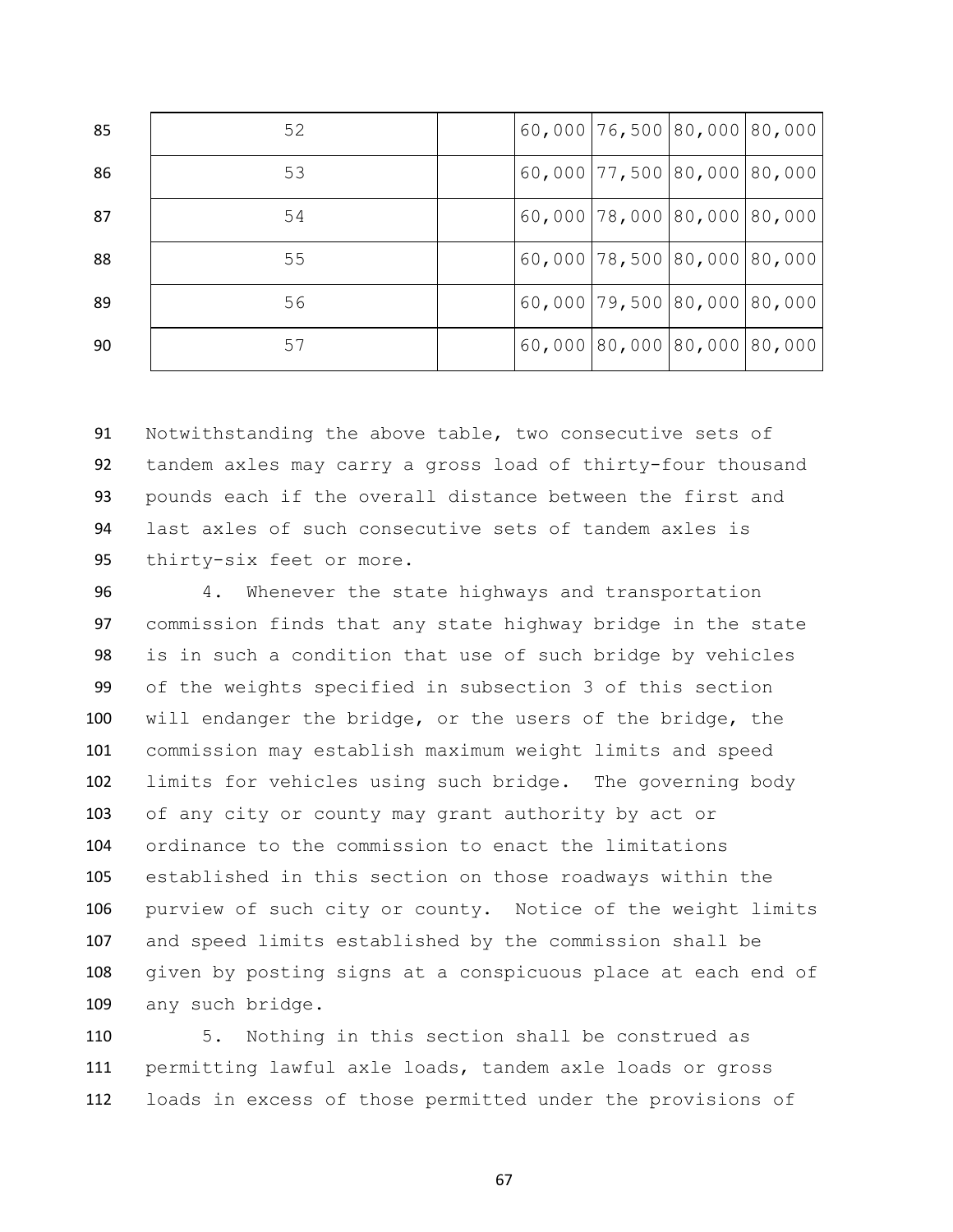P.L. 97-424 codified in Title 23 of the United States Code (23 U.S.C. Section 101, et al.), as amended.

 6. Notwithstanding the weight limitations contained in this section, any vehicle or combination of vehicles operating on highways other than the interstate highway system may exceed single axle, tandem axle and gross weight limitations in an amount not to exceed two thousand pounds. However, total gross weight shall not exceed eighty thousand pounds, except as provided in subsections 9, 10, 12, **[**and**]** 13, and 14 of this section.

 7. Notwithstanding any provision of this section to the contrary, the commission shall issue a single-use special permit, or upon request of the owner of the truck or equipment shall issue an annual permit, for the transporting of any crane or concrete pump truck or well-drillers' equipment. The commission shall set fees for the issuance of permits and parameters for the transport of cranes pursuant to this subsection. Notwithstanding the provisions of section 301.133, cranes, concrete pump trucks, or well- drillers' equipment may be operated on state-maintained roads and highways at any time on any day.

 8. Notwithstanding the provision of this section to the contrary, the maximum gross vehicle limit and axle weight limit for any vehicle or combination of vehicles equipped with an idle reduction technology may be increased by a quantity necessary to compensate for the additional weight of the idle reduction system as provided for in 23 U.S.C. Section 127, as amended. In no case shall the additional weight increase allowed by this subsection be 142 greater than five hundred fifty pounds. Upon request by an appropriate law enforcement officer, the vehicle operator shall provide proof that the idle reduction technology is fully functional at all times and that the gross weight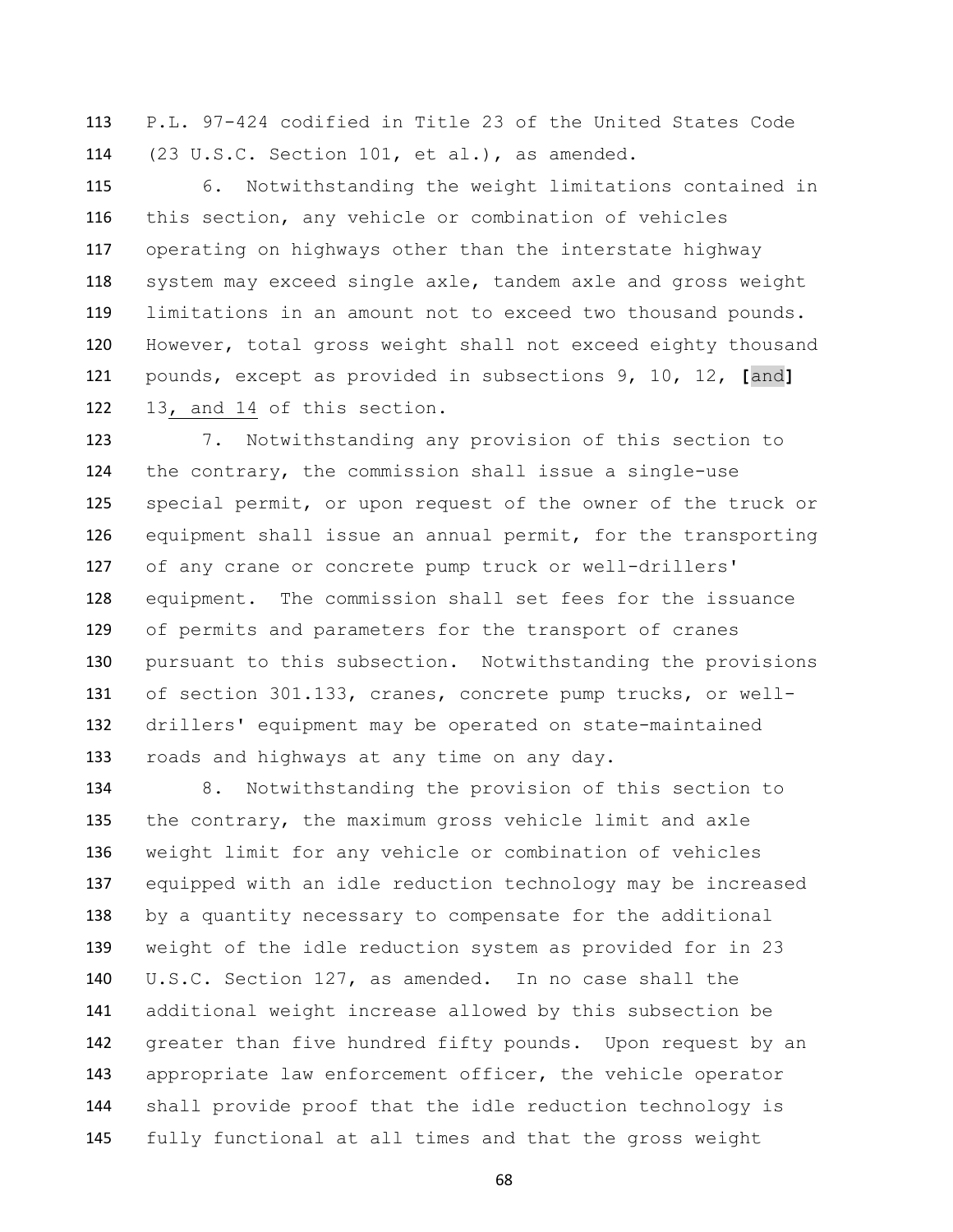increase is not used for any purpose other than for the use of idle reduction technology.

 9. Notwithstanding any provision of this section or 149 any other law to the contrary, the total gross weight of any vehicle or combination of vehicles hauling milk from a farm to a processing facility or livestock may be as much as, but shall not exceed, eighty-five thousand five hundred pounds while operating on highways other than the interstate highway system. The provisions of this subsection shall not apply to vehicles operated and operating on the Dwight D. Eisenhower System of Interstate and Defense Highways.

 10. Notwithstanding any provision of this section or 158 any other law to the contrary, any vehicle or combination of vehicles hauling grain or grain coproducts during times of harvest may be as much as, but not exceeding, ten percent over the maximum weight limitation allowable under subsection 3 of this section while operating on highways other than the interstate highway system. The provisions of this subsection shall not apply to vehicles operated and operating on the Dwight D. Eisenhower System of Interstate and Defense Highways.

 11. Notwithstanding any provision of this section or 168 any other law to the contrary, the commission shall issue emergency utility response permits for the transporting of 170 utility wires or cables, poles, and equipment needed for repair work immediately following a disaster where utility service has been disrupted. Under exigent circumstances, verbal approval of such operation may be made either by the department of transportation motor carrier compliance supervisor or other designated motor carrier services representative. Utility vehicles and equipment used to assist utility companies granted special permits under this subsection may be operated and transported on state-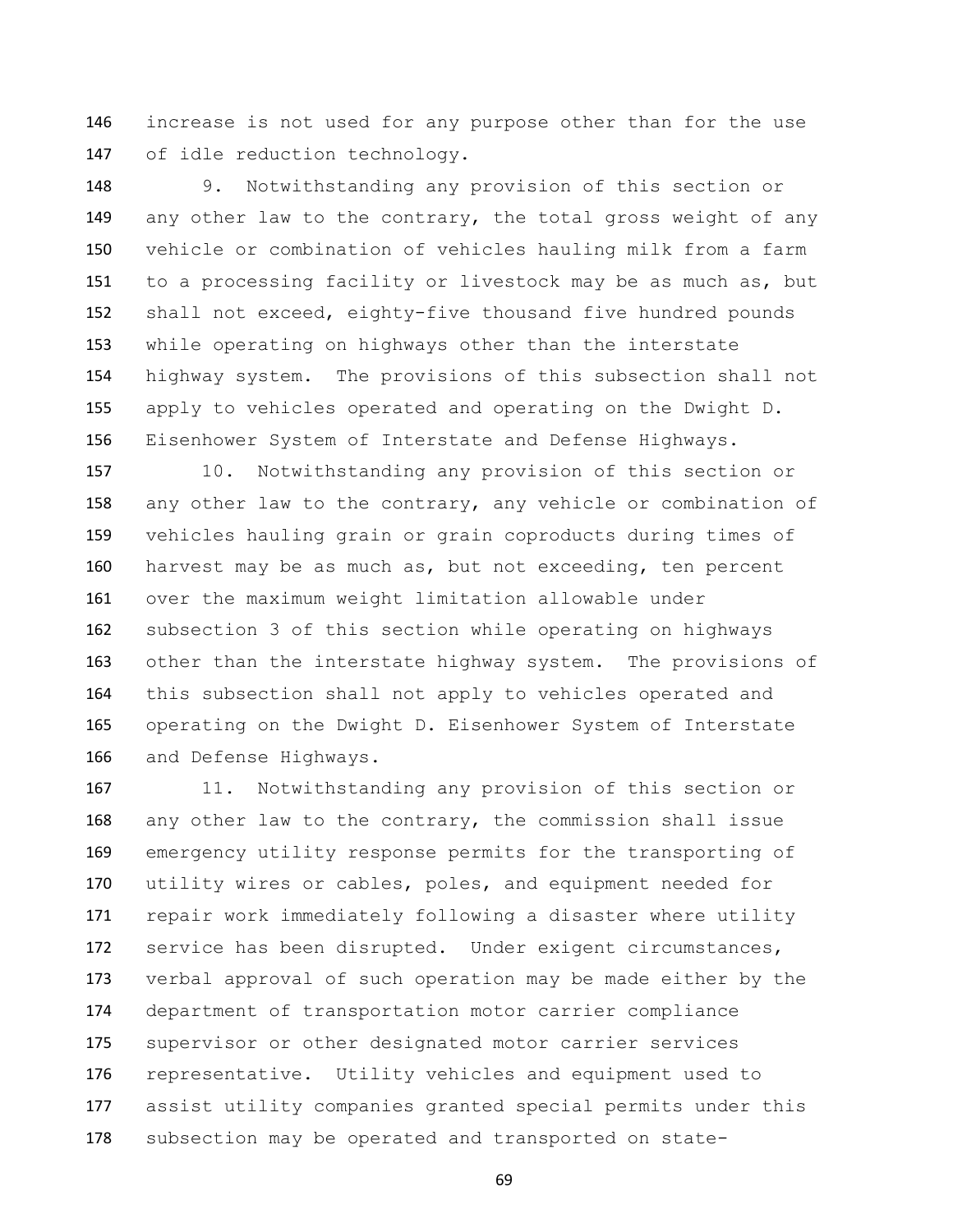maintained roads and highways at any time on any day. The commission shall promulgate all necessary rules and regulations for the administration of this section. Any rule or portion of a rule, as that term is defined in section 536.010, that is created under the authority delegated in this section shall become effective only if it complies with and is subject to all of the provisions of chapter 536 and, if applicable, section 536.028. This section and chapter 536 are nonseverable and if any of the powers vested with the general assembly pursuant to chapter 536 to review, to delay the effective date, or to disapprove and annul a rule are subsequently held unconstitutional, then the grant of rulemaking authority and any rule proposed or adopted after August 28, 2014, shall be invalid and void.

 12. Notwithstanding any provision of this section to 194 the contrary, emergency vehicles designed to be used under emergency conditions to transport personnel and equipment and to support the suppression of fires and mitigate hazardous situations may have a maximum gross vehicle weight of eighty-six thousand pounds inclusive of twenty-four thousand pounds on a single steering axle; thirty-three thousand five hundred pounds on a single drive axle; sixty- two thousand pounds on a tandem axle; or fifty-two thousand 202 pounds on a tandem rear-drive steer axle; except that, such emergency vehicles shall only operate on the Dwight D. Eisenhower National System of Interstate and Defense Highways.

 13. Notwithstanding any provision of this section to 207 the contrary, a vehicle operated by an engine fueled primarily by natural gas may operate upon the public highways of this state in excess of the vehicle weight limits set forth in this section by an amount that is equal to the difference between the weight of the vehicle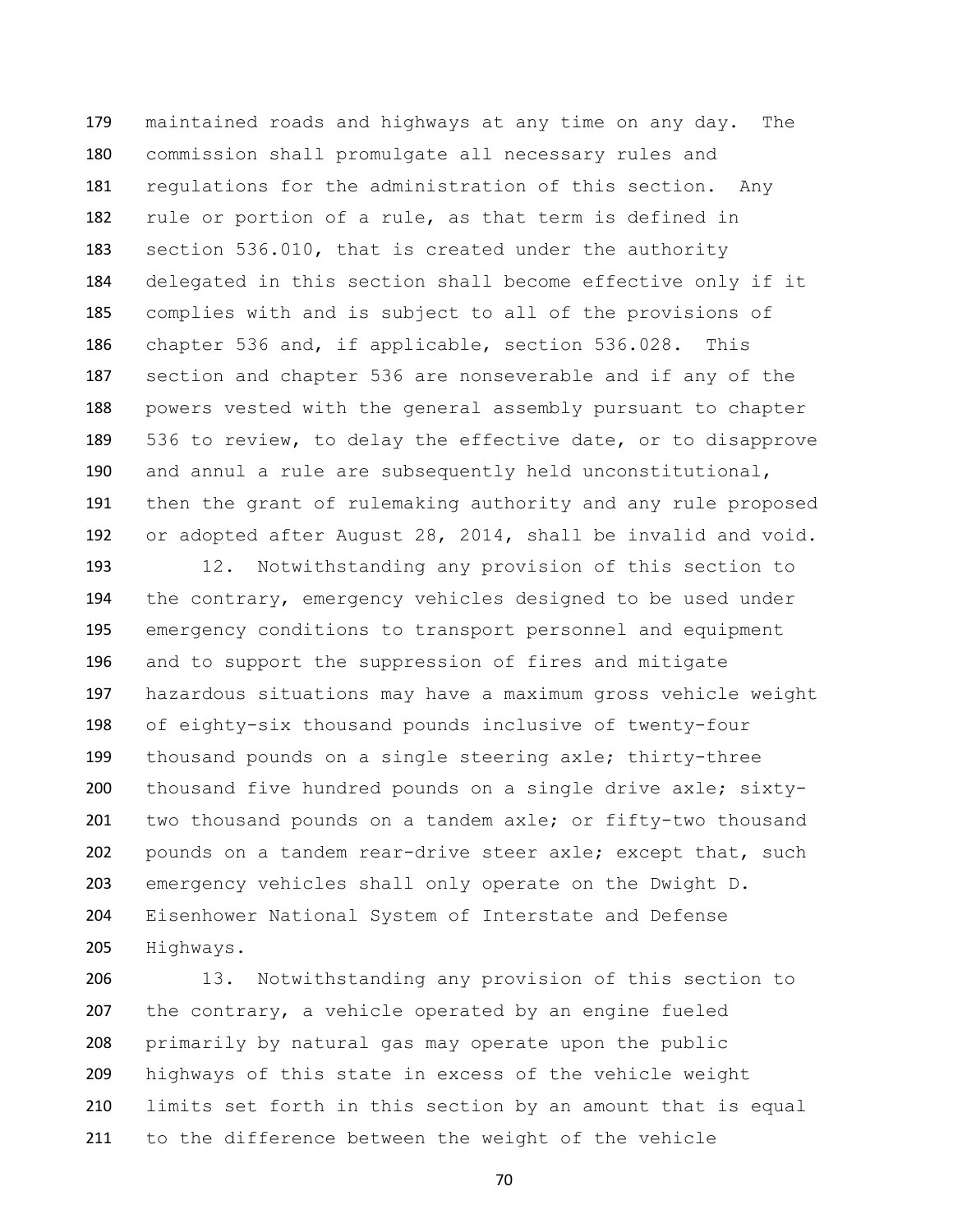attributable to the natural gas tank and fueling system carried by that vehicle and the weight of a comparable diesel tank and fueling system. In no event shall the maximum gross vehicle weight of the vehicle operating with a natural gas engine exceed eighty-two thousand pounds.

 14. Notwithstanding any provision of law to the 218 contrary, local log trucks and local log truck tractors, as defined in section 301.010, may be operated with a weight not exceeding twenty-two thousand four hundred pounds on one axle or a weight not exceeding forty-four thousand eight hundred pounds on any tandem axle, except the front steering axle shall not exceed fifteen thousand pounds or the gross vehicle weight rating set by the manufacturer, and may have a total weight of up to one hundred five thousand pounds. 226 Provided however, when operating on the national system of interstate and defense highways described in 23 U.S.C. Section 103, as amended, or outside the radius from the forested site specified in section 301.010 with an extended distance local log truck permit, the vehicle shall not exceed the weight limits otherwise specified in this section.

 304.240. 1. Any person, firm, corporation, partnership or association violating any of the provisions of sections 304.170 to 304.230 shall be deemed guilty of a misdemeanor and upon conviction thereof shall be punished by a fine of not less than five dollars or by confinement in a county jail for not more than twelve months, or by both the fine and confinement; provided, however, that where load limits as defined in sections 304.180 to 304.220 have been violated, the fine shall be two cents for each pound of excess weight up to and including five hundred, and five cents for each pound of excess weight above five hundred and not exceeding one thousand, and ten cents for each pound in 13 excess weight above one thousand; provided that, when any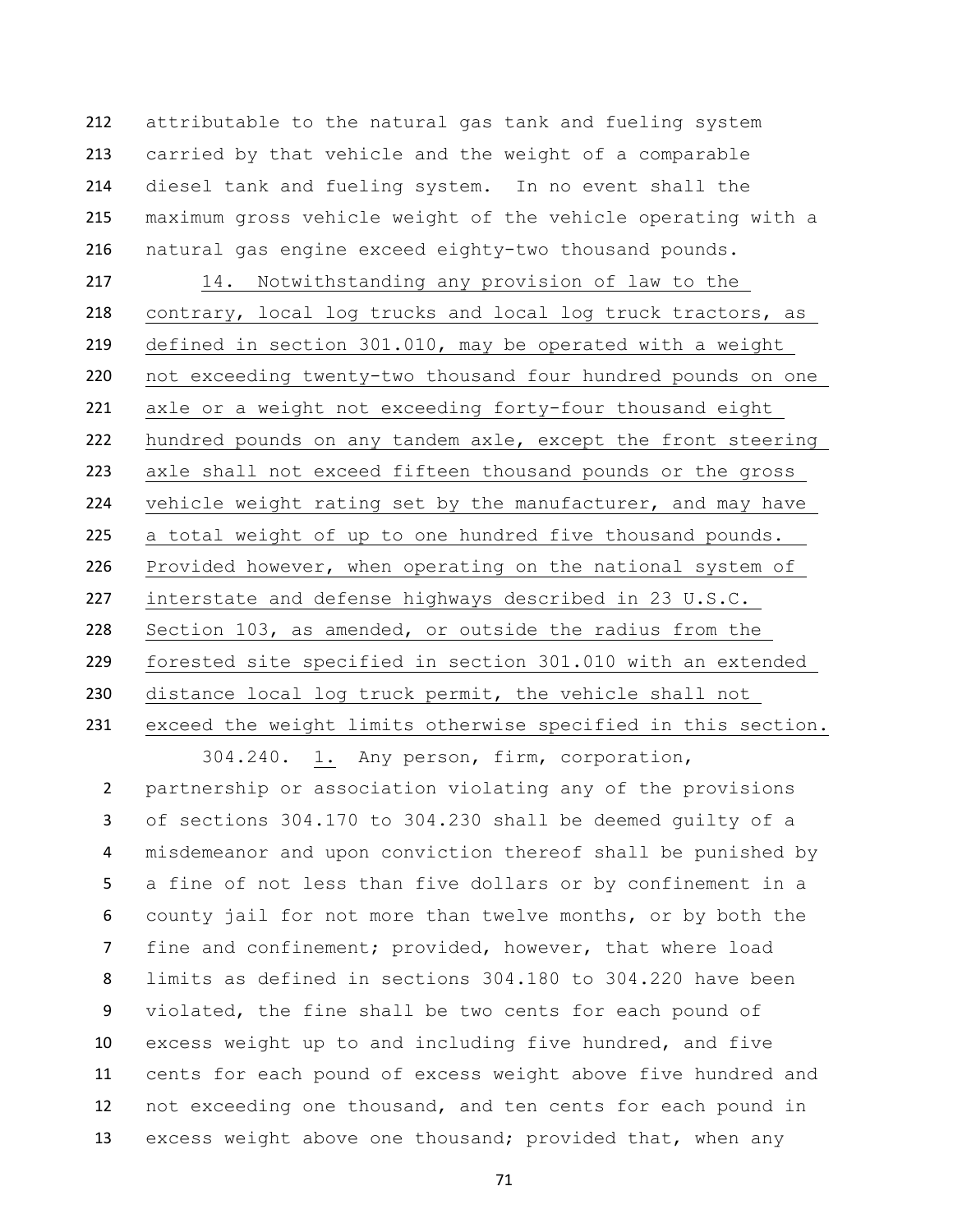vehicle is being operated under a special permit as provided in section 304.200, the term "excess weight" means only weight in excess of the amount permitted in the permit as issued. The court may, in its discretion, cause to be impounded the motor vehicle operated by any person violating the provisions of this section until such time as the fine and cost assessed by the court under this section is paid. 2. Notwithstanding subsection 1 of this section, the fine for a load-limit violation under sections 304.180 to 304.220 involving a local log truck or a local log truck tractor, as such terms are defined in section 301.010, shall be as follows: (1) If the weight exceeds the limit by one pound to four thousand nine hundred ninety-nine pounds, the fine 28 shall be ten cents for each pound of excess weight; (2) If the weight exceeds the limit by five thousand pounds to nine thousand nine hundred ninety-nine pounds, the fine shall be twenty cents for each pound of excess weight; and (3) If the weight exceeds the limit by ten thousand pounds or more, the fine shall be fifty cents for each pound of excess weight. 348.436. The provisions of sections 348.430 to 348.436 shall expire December 31, **[**2021**]** 2028. 348.491. 1. This section shall be known and may be cited as the "Specialty Agricultural Crops Act". 2. As used in this section, the following terms mean: (1) "Authority", the Missouri agricultural and small business development authority created in section 348.020; (2) "Family farmer", a farmer who is a Missouri resident and who has less than one hundred thousand dollars in gross sales per year;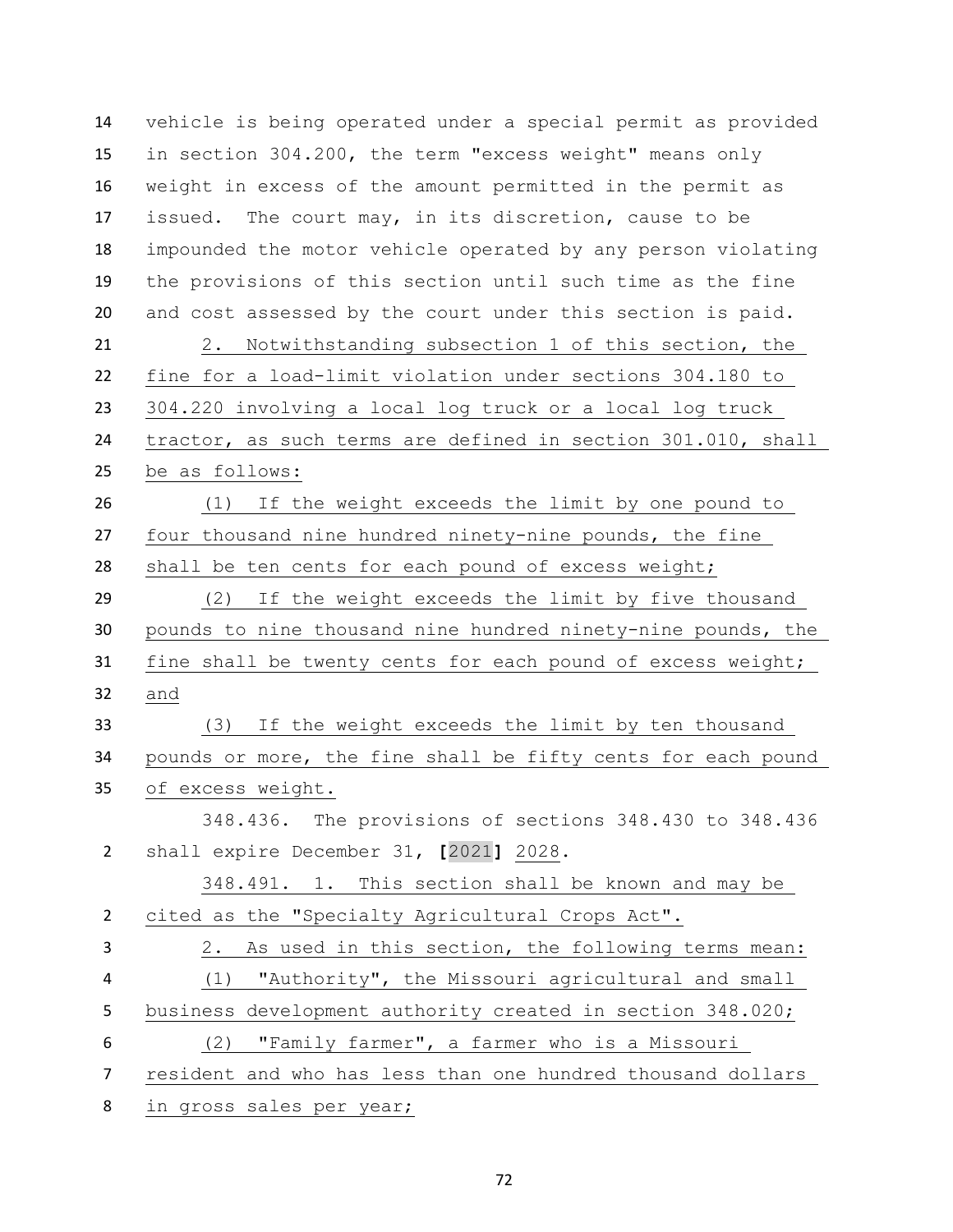| 9  | (3)<br>"Lender", the same definition as in section           |
|----|--------------------------------------------------------------|
| 10 | 348.015;                                                     |
| 11 | "Specialty crop", fruits and vegetables, tree<br>(4)         |
| 12 | nuts, dried fruits, and horticulture and nursery crops       |
| 13 | including, but not limited to, floriculture.                 |
| 14 | 3. The authority shall establish a specialty                 |
| 15 | agricultural crops loan program for family farmers for the   |
| 16 | purchase of specialty crop seeds, seedlings, or trees; soil  |
| 17 | amendments including compost; irrigation equipment; fencing; |
| 18 | row covers; trellising; season extension equipment;          |
| 19 | refrigeration equipment; equipment for planting and          |
| 20 | harvesting; and nonchemical pesticides and herbicides.       |
| 21 | To participate in the loan program, a family farmer<br>4.    |
| 22 | shall first obtain approval for a specialty agricultural     |
| 23 | crops loan from a lender. Each family farmer shall be        |
| 24 | eligible for only one specialty agricultural crops loan per  |
| 25 | family.                                                      |
| 26 | The maximum amount of the specialty agricultural<br>5.       |
| 27 | crops loan shall be thirty-five thousand dollars.            |
| 28 | 6. Eligible borrowers under the program:                     |
| 29 | (1) Shall use the proceeds of the specialty                  |
| 30 | agricultural crops loan to acquire the farming resources     |
| 31 | described in subsection 3 of this section;                   |
| 32 | Shall not finance more than ninety percent of the<br>(2)     |
| 33 |                                                              |
|    | anticipated cost of the purchase of such farming resources   |
| 34 | through the specialty agricultural crops loan; and           |
| 35 | Shall not be charged interest by the lender for<br>(3)       |
| 36 | the first year of the qualified specialty agricultural crops |
| 37 | loan.                                                        |
| 38 | 7. Upon approval of the specialty agricultural crops         |
| 39 | loan by a lender under subsection 4 of this section, the     |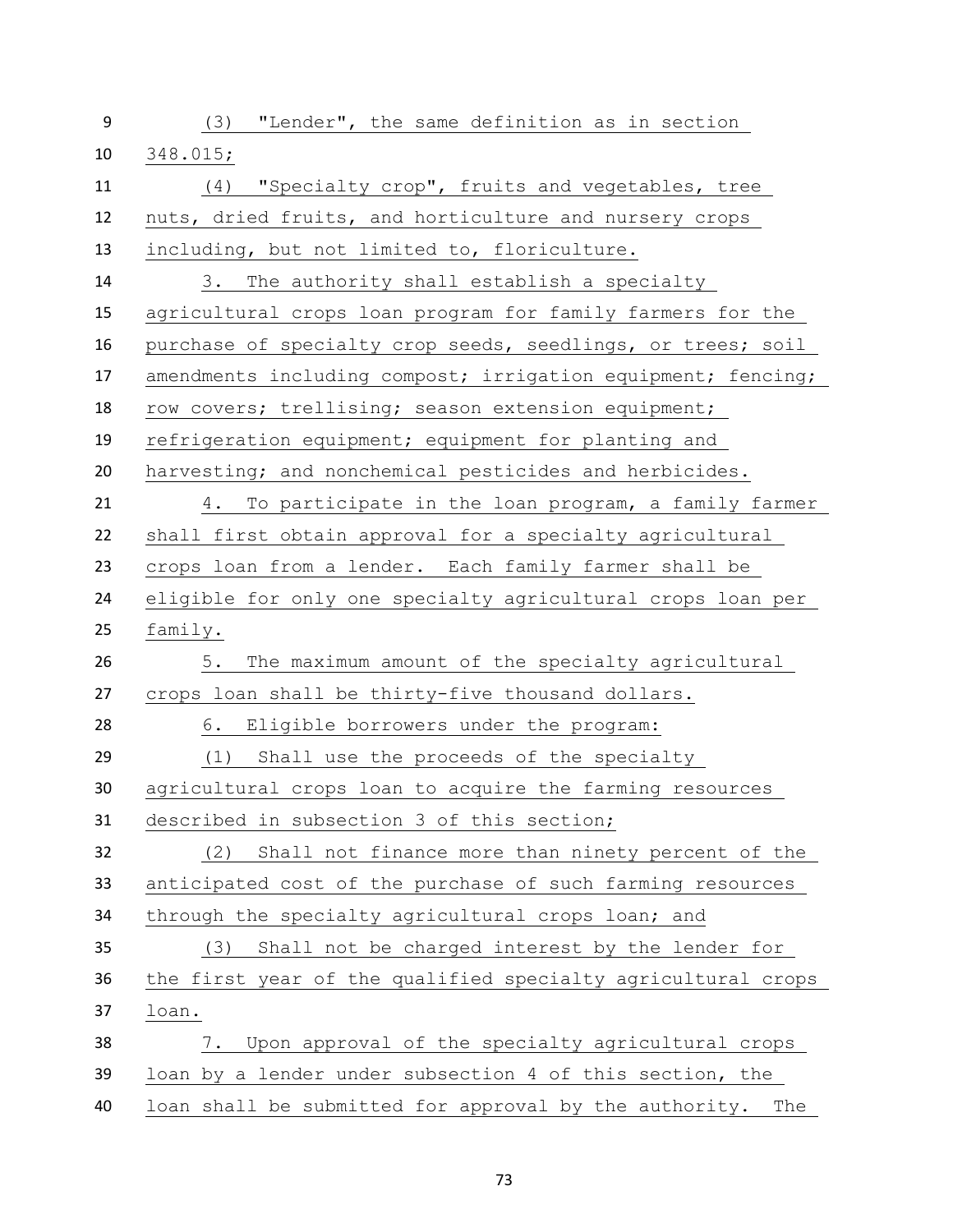| 41 | authority shall promulgate rules establishing eligibility    |
|----|--------------------------------------------------------------|
| 42 | under this section, taking into consideration:               |
| 43 | The eligible borrower's ability to repay the<br>(1)          |
| 44 | specialty agricultural crops loan;                           |
| 45 | (2)<br>The general economic conditions of the area in        |
| 46 | which the farm is located;                                   |
| 47 | (3)<br>The prospect of a financial return for the family     |
| 48 | farmer for the type of farming resource for which the        |
| 49 | specialty agricultural crops loan is sought; and             |
| 50 | (4) Such other factors as the authority may establish.       |
| 51 | For eligible borrowers participating in the<br>8.            |
| 52 | program, the authority shall be responsible for reviewing    |
| 53 | the purchase price of any farming resources to be purchased  |
| 54 | by an eligible borrower under the program to determine       |
| 55 | whether the price to be paid is appropriate for the type of  |
| 56 | farming resources purchased. The authority may impose a one- |
|    |                                                              |
| 57 | time loan review fee of one percent, which shall be          |
| 58 | collected by the lender at the time of the loan and paid to  |
| 59 | the authority.                                               |
| 60 | 9. Nothing in this section shall be construed to             |
| 61 | preclude a family farmer from participating in any other     |
| 62 | agricultural program.                                        |
| 63 | 10. Any rule or portion of a rule, as that term is           |
| 64 | defined in section 536.010, that is created under the        |
| 65 | authority delegated in this section shall become effective   |
| 66 | only if it complies with and is subject to all of the        |
| 67 | provisions of chapter 536 and, if applicable, section        |
| 68 | 536.028. This section and chapter 536 are nonseverable, and  |
| 69 | if any of the powers vested with the general assembly        |
| 70 | pursuant to chapter 536 to review, to delay the effective    |
| 71 | date, or to disapprove and annul a rule are subsequently     |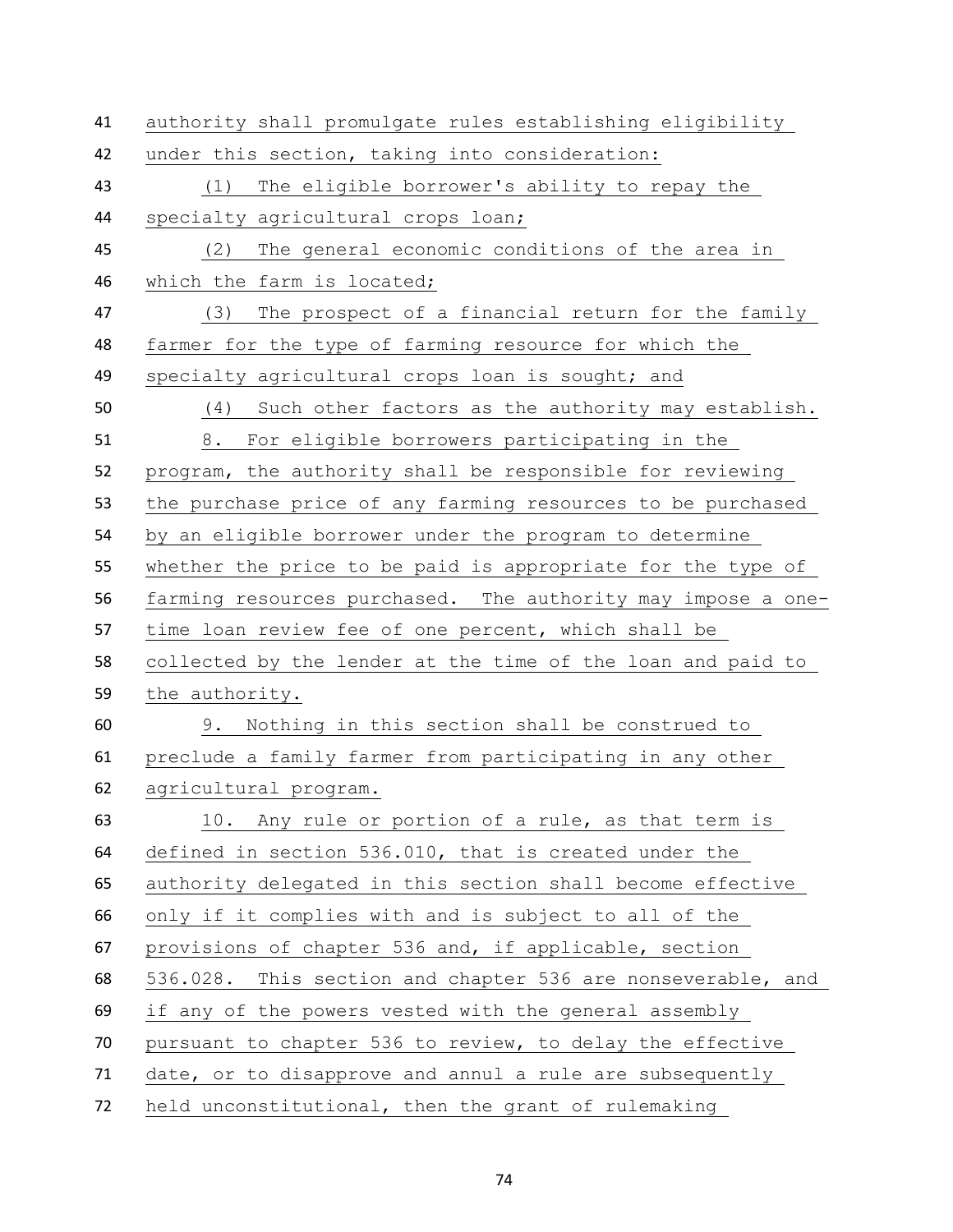authority and any rule proposed or adopted after August 28, 2022, shall be invalid and void. 11. Under section 23.253 of the Missouri sunset act: (1) The provisions of the new program authorized under this section shall automatically sunset six years after the effective date of this section unless reauthorized by an act 79 of the general assembly; and (2) If such program is reauthorized, the program authorized under this section shall automatically sunset twelve years after the effective date of the reauthorization of this section; and (3) This section shall terminate on September first of the calendar year immediately following the calendar year in which the program authorized under this section is sunset. 348.493. 1. As used in this section, "state tax liability" means any state tax liability incurred by a taxpayer under the provisions of chapters 143 and 148, exclusive of the provisions relating to the withholding of tax as provided for in sections 143.191 to 143.265 and related provisions. 2. Any eligible lender under the specialty agricultural crops loan program under section 348.491 shall be entitled to receive a tax credit equal to one hundred percent of the amount of interest waived by the lender under section 348.491 on a qualifying loan for the first year of the loan only. The tax credit shall be evidenced by a tax credit certificate issued by the Missouri agricultural and small business development authority and may be used to satisfy the state tax liability of the owner of such certificate that becomes due in the tax year in which the interest on a qualified loan is waived by the lender under section 348.491. No lender shall receive a tax credit under this section unless such lender presents a tax credit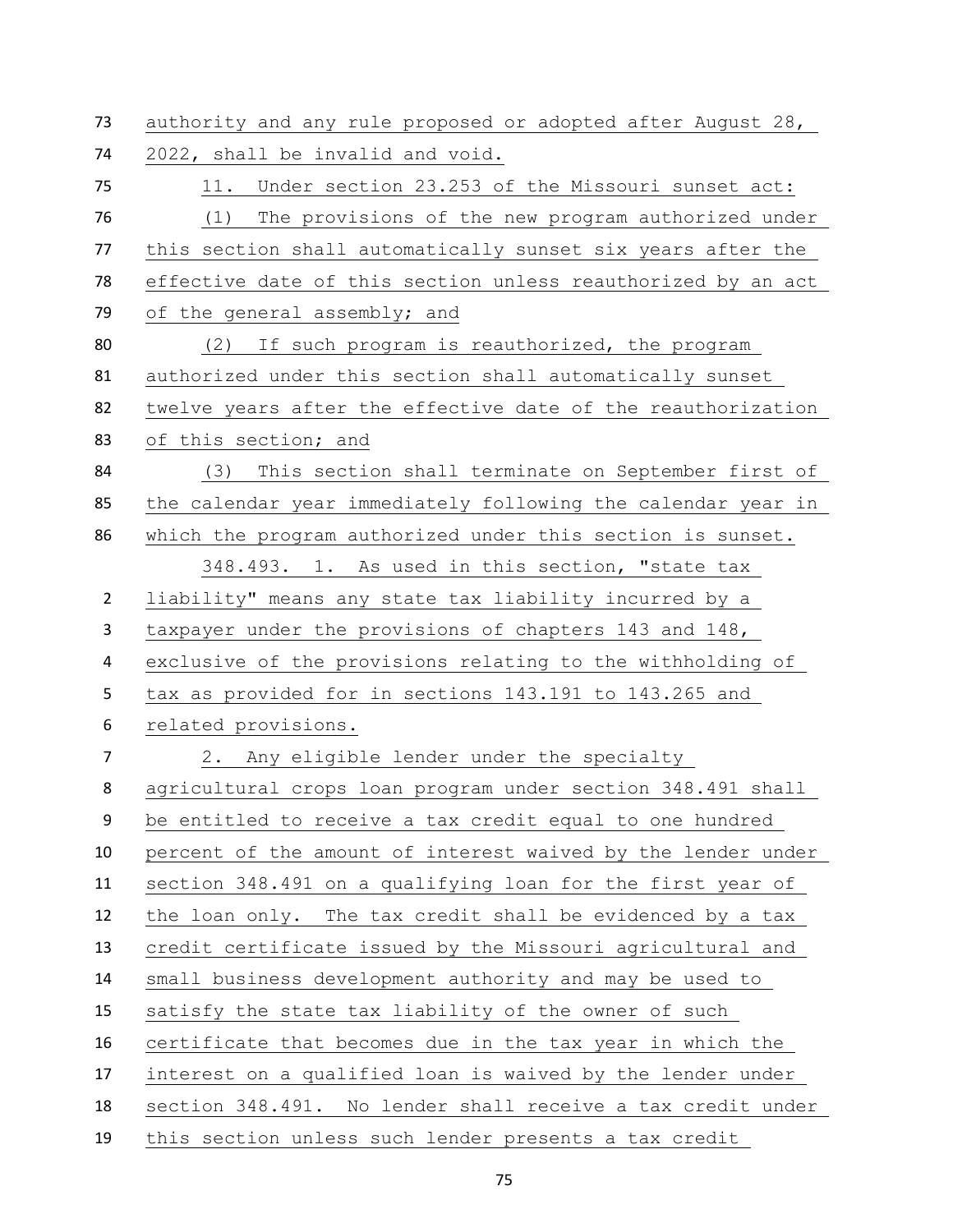| 20 | certificate to the department of revenue for payment of such |
|----|--------------------------------------------------------------|
| 21 | state tax liability. The amount of the tax credits that may  |
| 22 | be issued to all eligible lenders claiming tax credits       |
| 23 | authorized in this section in a fiscal year shall not exceed |
| 24 | three hundred thousand dollars.                              |
| 25 | 3.<br>The Missouri agricultural and small business           |
| 26 | development authority shall be responsible for the           |
| 27 | administration and issuance of the certificate of tax        |
| 28 | credits authorized by this section. The authority shall      |
| 29 | issue a certificate of tax credit at the request of any      |
| 30 | lender. Each request shall include a true copy of the loan   |
| 31 | documents, the name of the lender who is to receive a        |
| 32 | certificate of tax credit, the type of state tax liability   |
| 33 | against which the tax credit is to be used, and the amount   |
| 34 | of the certificate of tax credit to be issued to the lender  |
| 35 | based on the interest waived by the lender under section     |
| 36 | 348.491 on the loan for the first year.                      |
| 37 | The department of revenue shall accept a<br>4.               |
| 38 | certificate of tax credit in lieu of other payment in such   |
| 39 | amount as is equal to the lesser of the amount of the tax or |
| 40 | the remaining unused amount of the credit as indicated on    |
| 41 | the certificate of tax credit and shall indicate on the      |
| 42 | certificate of tax credit the amount of tax thereby paid and |
| 43 | the date of such payment.                                    |
| 44 | The following provisions shall apply to tax credits<br>5.    |
| 45 | authorized under this section:                               |
| 46 | Tax credits claimed in a tax year may be claimed<br>(1)      |
| 47 | on a quarterly basis and applied to the estimated quarterly  |
| 48 | tax of the lender;                                           |
| 49 | Any amount of tax credit that exceeds the tax due,<br>(2)    |
| 50 | including any estimated quarterly taxes paid by the lender   |
| 51 | under subdivision (1) of this subsection that results in an  |
| 52 | overpayment of taxes for a tax year, shall not be refunded   |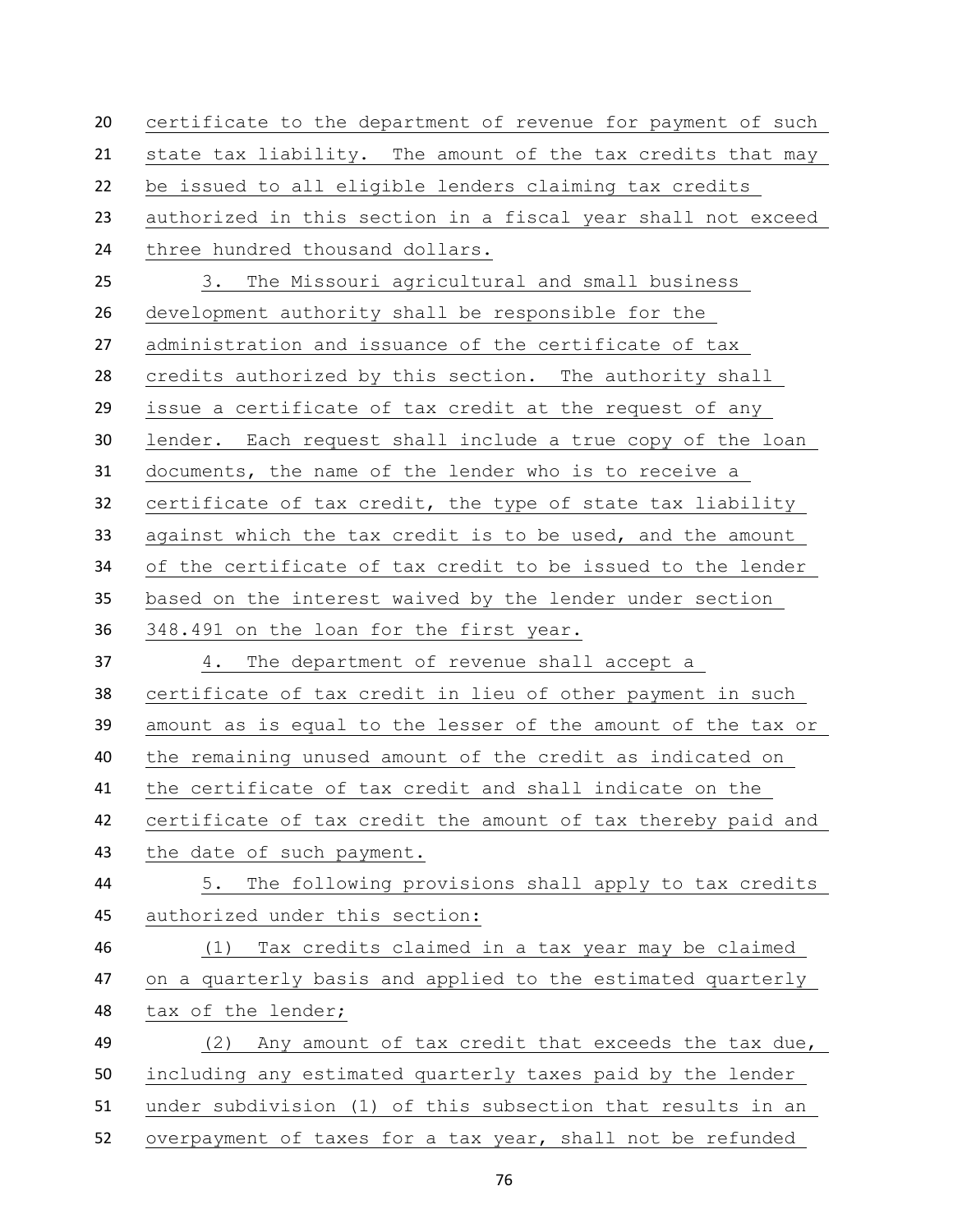but may be carried over to any subsequent tax year, not to exceed a total of three years for which a tax credit may be taken for a qualified specialty agricultural crops loan; (3) Notwithstanding any provision of law to the contrary, a lender may assign, transfer, sell, or otherwise convey tax credits authorized under this section, with the new owner of the tax credit receiving the same rights in the tax credit as the lender. For any tax credits assigned, transferred, sold, or otherwise conveyed, a notarized endorsement shall be filed by the lender with the authority specifying the name and address of the new owner of the tax credit and the value of such tax credit; and (4) Notwithstanding any other provision of this section to the contrary, any commercial bank may use tax credits created under this section as provided in section 148.064 and receive a net tax credit against taxes actually paid in the amount of the first year's interest on loans made under this section. If such first year tax credits reduce taxes due as provided in section 148.064 to zero, the remaining tax credits may be carried over as otherwise provided in this section and used as provided in section 148.064 in subsequent years. 6. Under section 23.253 of the Missouri sunset act: (1) The provisions of the new program authorized under this section shall automatically sunset six years after the effective date of this section unless reauthorized by an act 79 of the general assembly; and (2) If such program is reauthorized, the program authorized under this section shall automatically sunset twelve years after the effective date of the reauthorization of this section; and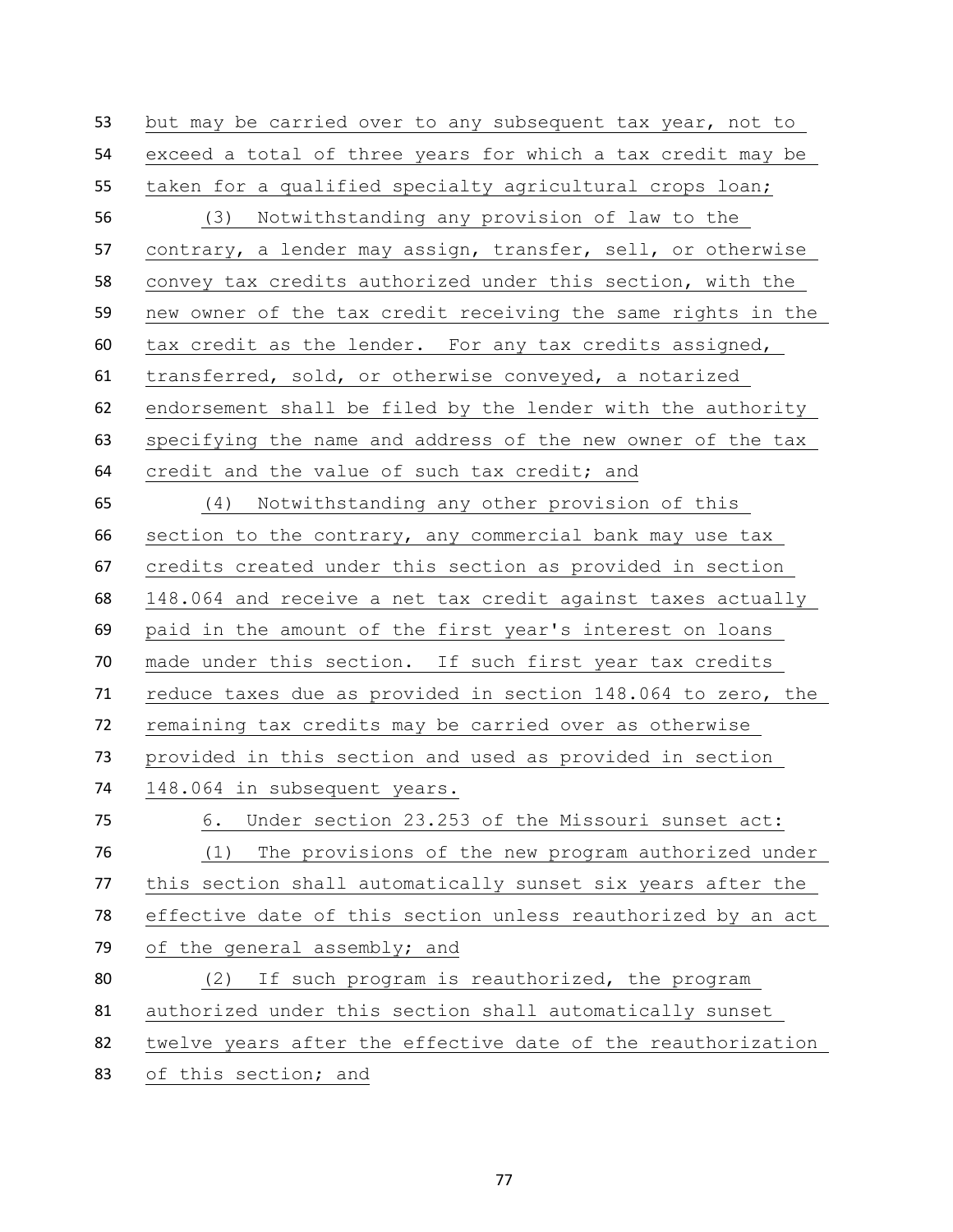(3) This section shall terminate on September first of the calendar year immediately following the calendar year in which the program authorized under this section is sunset.

 348.500. 1. This section shall be known and may be cited as the "Family Farms Act".

 2. As used in this section, "small farmer" means a farmer who is a Missouri resident and who has less than **[**two hundred fifty**]** five hundred thousand dollars in gross sales per year.

 3. The agricultural and small business development authority shall establish a family farm breeding livestock loan program for small farmers for the purchase of beef cattle, dairy cattle, sheep and goats, and swine only.

 4. To participate in the loan program, a small farmer shall first obtain approval for a family farm livestock loan from a lender as defined in section 348.015. **[**Each small farmer shall be eligible for only one family farm livestock loan per family and for only one type of livestock.**]**

 5. The maximum amount of the family farm livestock loan for each type of livestock shall be as follows:

 (1) **[**Seventy-five**]** One hundred fifty thousand dollars for beef cattle;

 (2) **[**Seventy-five**]** One hundred fifty thousand dollars for dairy cattle;

 (3) **[**Thirty-five**]** Seventy thousand dollars for swine; and

 (4) **[**Thirty**]** Sixty thousand dollars for sheep and goats.

6. Eligible borrowers under the program:

 (1) Shall use the proceeds of the family farm loan to acquire breeding livestock;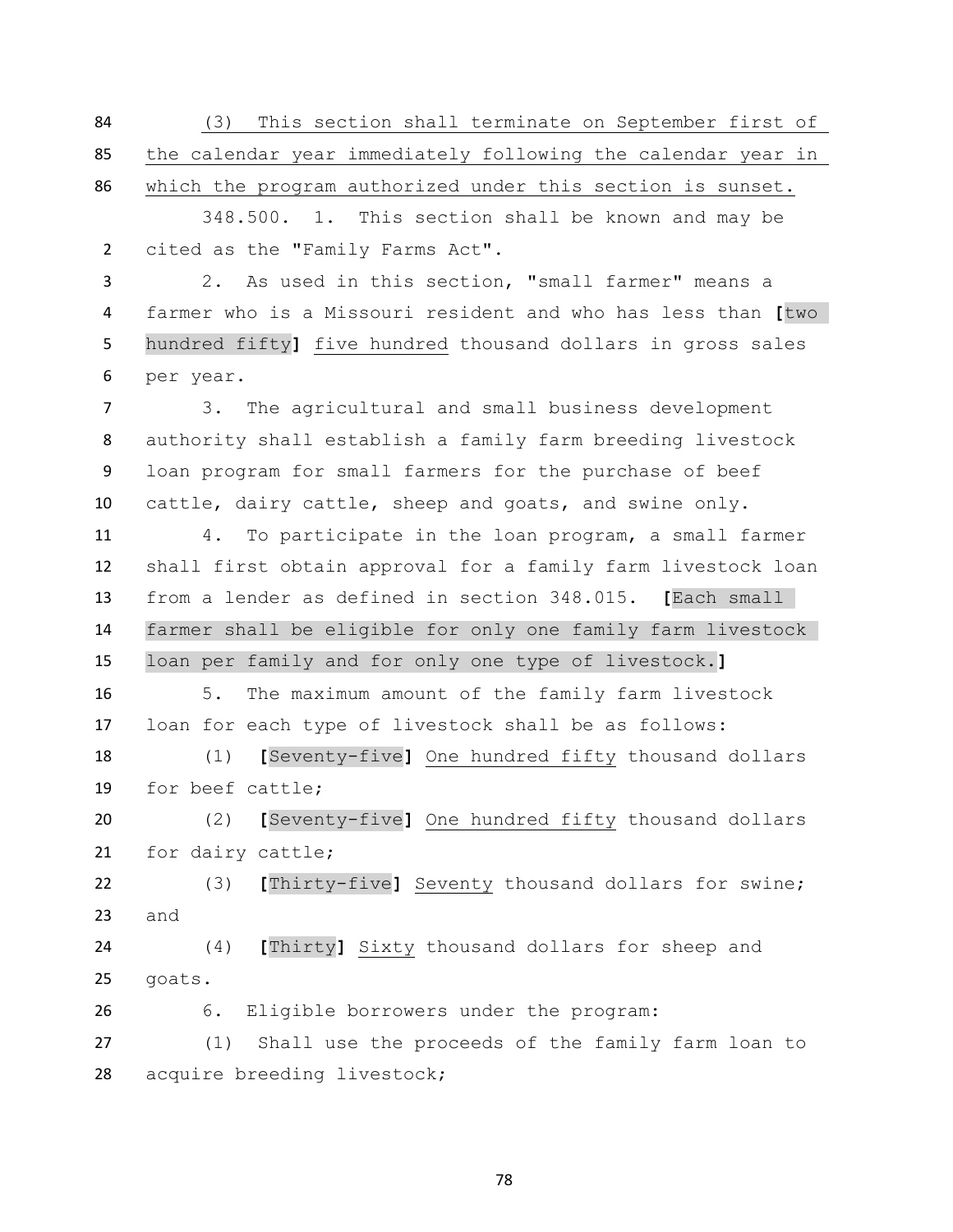(2) Shall not finance more than ninety percent of the anticipated cost of the purchase of such livestock through the family farm livestock loan; and

 (3) Shall not be charged interest by the lender, as defined in section 348.015, for the first year of the qualified family farm livestock loan.

 7. Upon approval of the family farm livestock loan by a lender under subsection 4 of this section, the loan shall be submitted for approval by the agricultural and small business development authority. The authority shall promulgate rules establishing eligibility under this section, taking into consideration:

 (1) The eligible borrower's ability to repay the family farm livestock loan;

 (2) The general economic conditions of the area in which the farm is located;

 (3) The prospect of a financial return for the small farmer for the type of livestock for which the family farm livestock loan is sought; and

(4) Such other factors as the authority may establish.

 8. For eligible borrowers participating in the program, the authority shall be responsible for reviewing the purchase price of any livestock to be purchased by an eligible borrower under the program to determine whether the price to be paid is appropriate for the type of livestock purchased. The authority may impose a one-time loan review fee of one percent which shall be collected by the lender at the time of the loan and paid to the authority.

 9. Nothing in this section shall preclude a small farmer from participating in any other agricultural program.

 10. Any rule or portion of a rule, as that term is defined in section 536.010, that is created under the authority delegated in this section shall become effective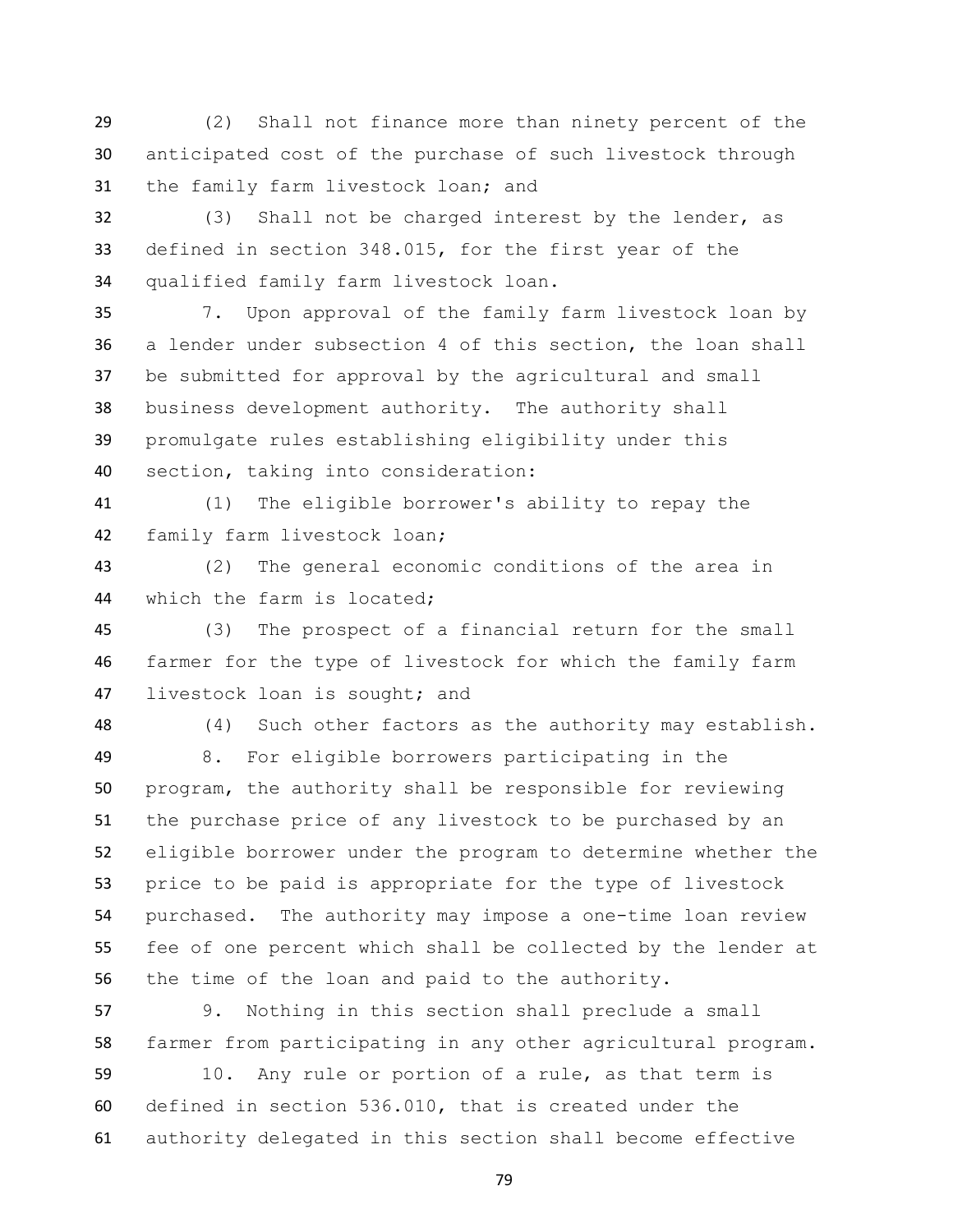only if it complies with and is subject to all of the provisions of chapter 536 and, if applicable, section 536.028. This section and chapter 536 are nonseverable and if any of the powers vested with the general assembly pursuant to chapter 536 to review, to delay the effective date, or to disapprove and annul a rule are subsequently held unconstitutional, then the grant of rulemaking authority and any rule proposed or adopted after August 28, 2006, shall be invalid and void.

 620.3500. Sections 620.3500 to 620.3530 shall be known and may be cited as the "Missouri Rural Workforce Development Act". 620.3505. As used in sections 620.3500 to 620.3530, the following terms shall mean: (1) "Affiliate", an entity that directly, or indirectly through one or more intermediaries, controls, or is controlled by, or is under common control with another entity. An entity is controlled by another entity if the controlling entity holds, directly or indirectly, the majority voting or ownership interest in the controlled entity or has control over day-to-day operations of the controlled entity by contract or by law; (2) "Agribusiness", a business that produces or provides any goods or services produced in this state normally used by farmers, ranchers, or producers and harvesters of aquatic products in their business operations, or to improve the welfare or livelihood of such persons, or is involved in the processing and marketing of agricultural products, farm supplies, and input suppliers, or is engaged in agribusiness as defined by the United States Department of Agriculture, or if not engaged in such industries, the department determines that such investment will be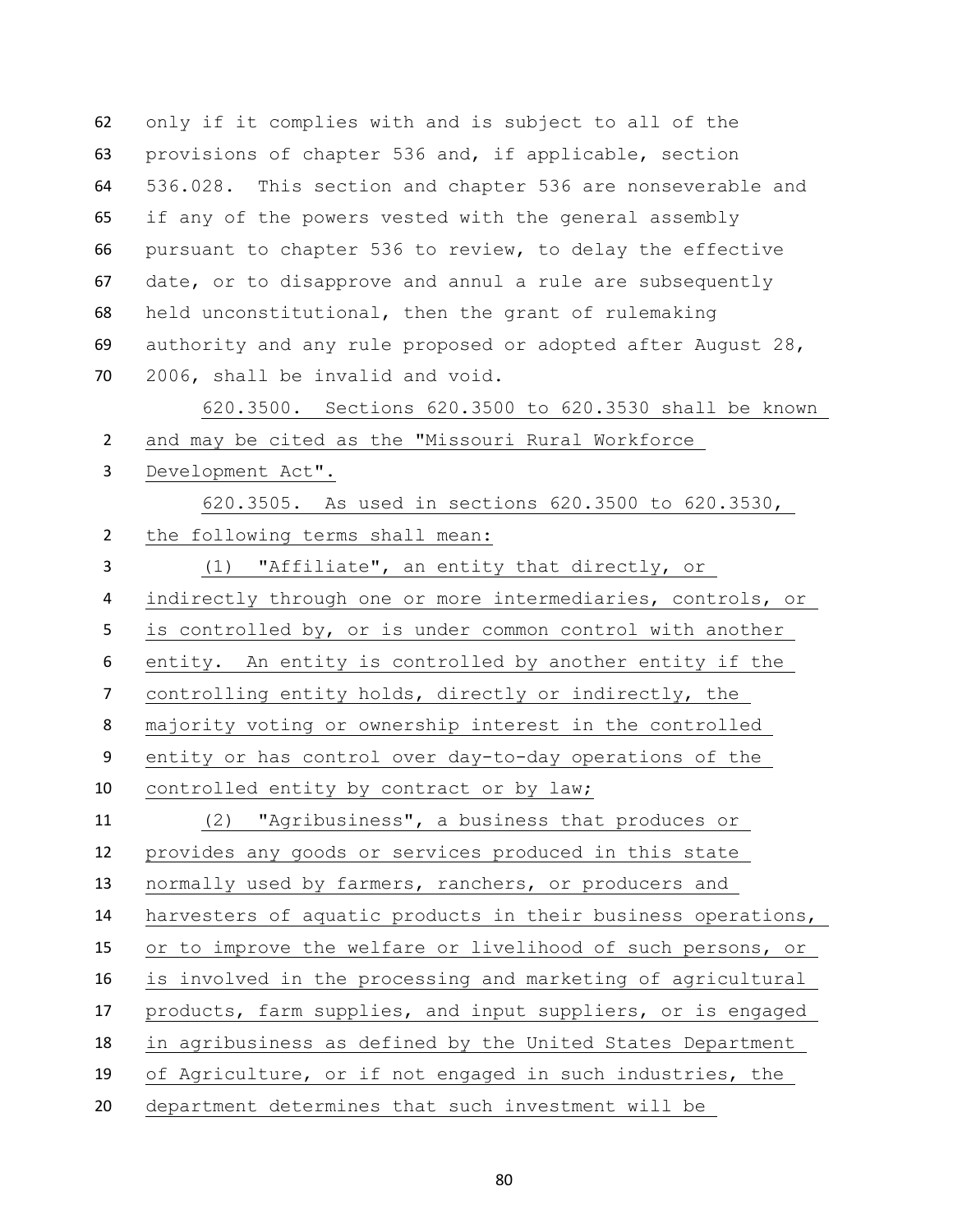| 21 | beneficial to the rural area and the economic growth of the |
|----|-------------------------------------------------------------|
| 22 | state;                                                      |
| 23 | (3) "Applicable percentage", zero percent for the           |
| 24 | initial and the second credit allowance date, and fifteen   |
| 25 | percent for the next four credit allowance dates;           |
| 26 | (4) "Capital investment", any equity investment in a        |
| 27 | rural fund by a rural investor which:                       |
| 28 | Is acquired after the effective date of sections<br>(a)     |
| 29 | 620.3500 to 620.3530 at its original issuance solely in     |
| 30 | exchange for cash;                                          |
| 31 | Has one hundred percent of its cash purchase price<br>(b)   |
| 32 | used by the rural fund to make qualified investments in     |
| 33 | eligible businesses located in this state by the third      |
| 34 | credit allowance date; and                                  |
| 35 | (c) Is designated by the rural fund as a capital            |
| 36 | investment under sections 620.3500 to 620.3530 and is       |
| 37 | certified by the department under the provisions of section |
| 38 | 620.3510. This shall include any capital investment that    |
| 39 | does not meet the provisions of subdivision (1) of          |
| 40 | subsection 1 of section 620.3510 if such investment was a   |
| 41 | capital investment in the hands of a prior holder;          |
| 42 | (5) "Credit allowance date", the anniversary of the         |
| 43 | initial credit allowance date;                              |
| 44 | "Department", the Missouri department of economic<br>(6)    |
| 45 | development;                                                |
| 46 | "Eligible business", a business that, at the time<br>(7)    |
| 47 | of the initial qualified investment in the business:        |
| 48 | Has fewer than two hundred fifty employees; and<br>(a)      |
| 49 | Has its principal business operations in this<br>(b)        |
| 50 | state.                                                      |
|    |                                                             |
| 51 | Any business which is classified as an eligible business at |
| 52 | the time of the initial investment in such business by a    |
| 53 | rural fund shall remain classified as an eligible business  |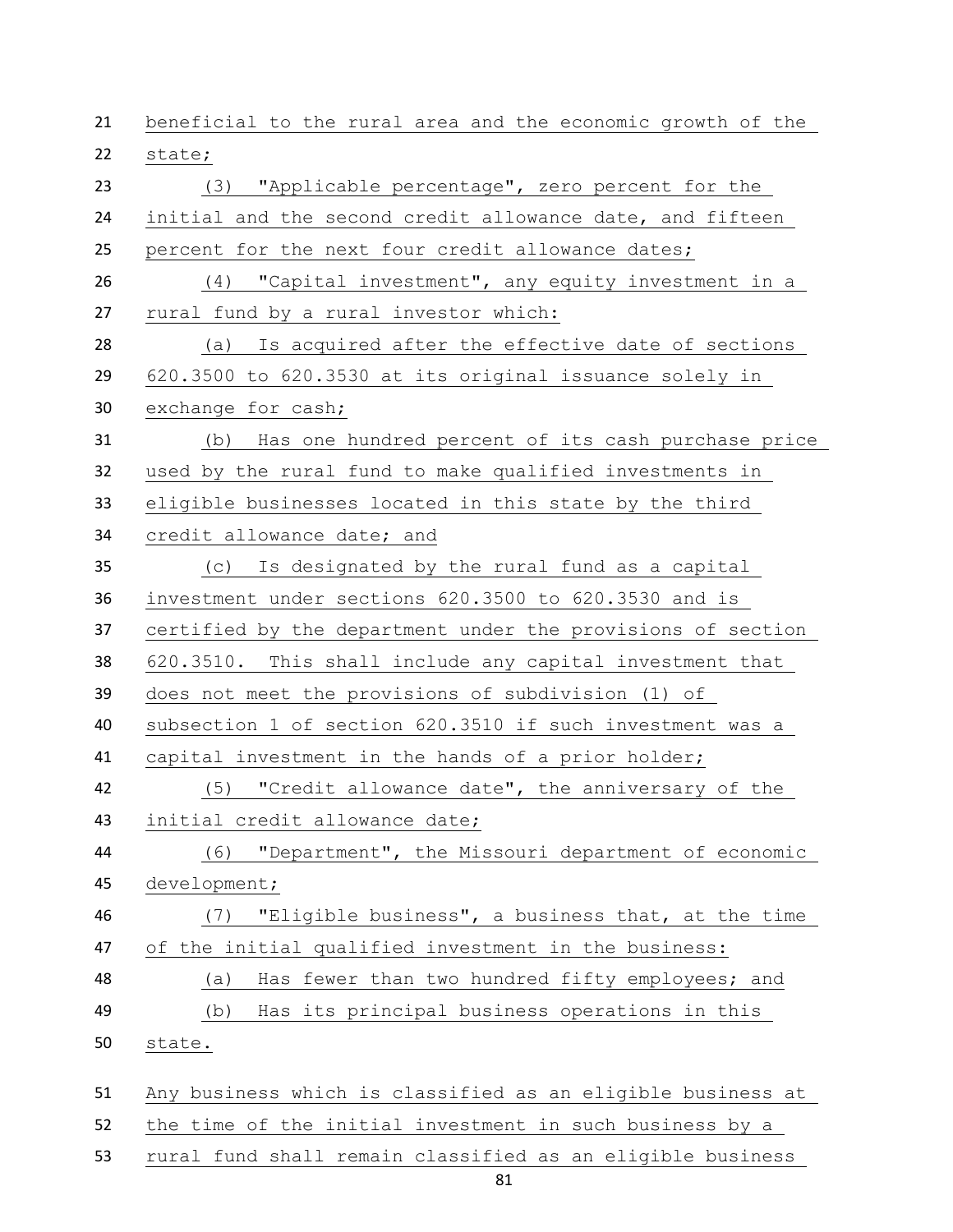| 54 | and may receive follow-on investments from any rural fund,   |
|----|--------------------------------------------------------------|
| 55 | and such follow-on investments shall be qualified            |
| 56 | investments even though such business may not meet paragraph |
| 57 | (a) of this subdivision at the time of such investments;     |
| 58 | (8) "Full-time employee", an employee of an eligible         |
| 59 | business in a rural area who:                                |
| 60 | Is scheduled to work an average of at least thirty-<br>(a)   |
| 61 | five hours per week for a twelve-month period;               |
| 62 | Is paid at or above ninety percent of the county<br>(b)      |
| 63 | average wage as determined by the department for the most    |
| 64 | recently completed full calendar year; and                   |
| 65 | For an employee of an eligible business with<br>$(c)$ a.     |
| 66 | ten or fewer employees scheduled to work an average of at    |
| 67 | least thirty-five hours per week for a twelve-month period,  |
| 68 | is offered health insurance; or                              |
| 69 | b. For an employee of an eligible business more than         |
| 70 | ten employees scheduled to work an average of at least       |
| 71 | thirty-five hours per week for a twelve-month period, is     |
| 72 | offered health insurance and such eligible business pays at  |
| 73 | least fifty percent of such health insurance premiums.       |
| 74 |                                                              |
|    | An employee who spends less than fifty percent of the        |
| 75 | employee's work time at the eligible business in a rural     |
| 76 | area shall be considered to be working in the rural area if  |
| 77 | the employee receives directions and control from that rural |
| 78 | area, is on the payroll of the eligible business in the      |
| 79 | rural area, and one hundred percent of the employee's income |
| 80 | from such employment is Missouri income;                     |
| 81 | "Initial credit allowance date", the date on which<br>(9)    |
| 82 | the department certifies a rural fund's capital investment;  |
| 83 | (10) "Job", a position held by a full-time employee,         |
| 84 | but shall not include a position for which an entity has     |
| 85 | received or has been authorized to receive a tax credit, tax |
| 86 | exemption, retained withholding tax, or other incentive      |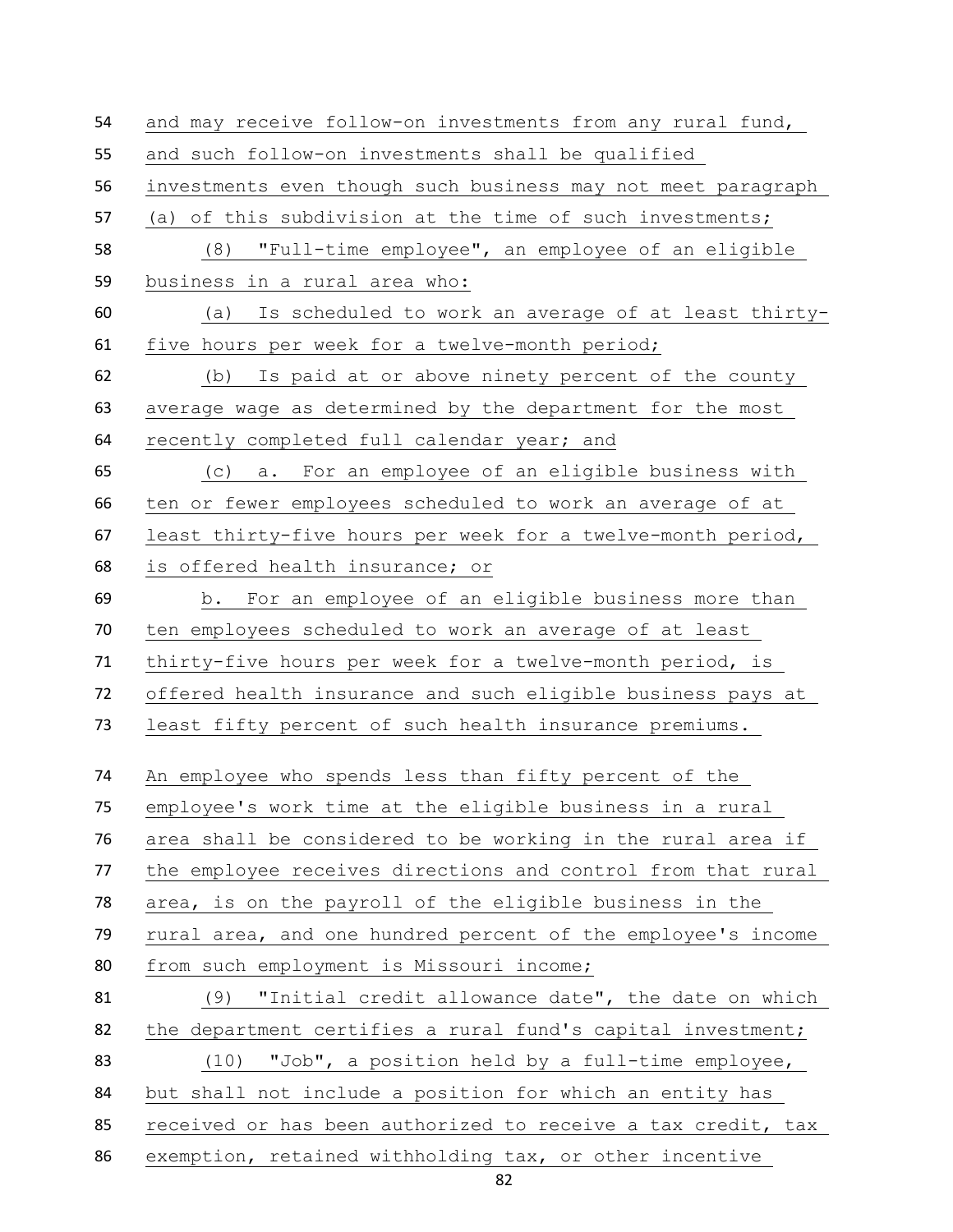| 87  | under section 68.075, section 99.845, sections 135.100 to    |
|-----|--------------------------------------------------------------|
| 88  | 135.155, or sections 620.2000 to 620.2020;                   |
| 89  | (11) "Job created", a job that did not exist in the          |
| 90  | twelve months prior to a qualified investment but existed    |
| 91  | following that investment;                                   |
| 92  | (12) "Job retained", a job that existed in the twelve        |
| 93  | months prior to a qualified investment and continued to      |
| 94  | exist following that investment;                             |
| 95  | (13) "Principal business operations", the location           |
| 96  | where at least sixty percent of a business's employees work  |
| 97  | or where employees who are paid at least sixty percent of    |
| 98  | such business's payroll work. A business that has agreed to  |
| 99  | relocate employees using the proceeds of a qualified         |
| 100 | investment to establish its principal business operations in |
| 101 | a new location shall be deemed to have its principal         |
| 102 | business operations in such new location if it satisfied the |
| 103 | requirements of this subdivision no later than one hundred   |
| 104 | eighty days after receiving a qualified investment;          |
| 105 | (14) "Purchase price", the amount paid to the rural          |
| 106 | fund that issues a capital investment which shall not exceed |
| 107 | the amount of capital investment authority certified under   |
| 108 | the provisions of section 620.3510;                          |
| 109 | "Qualified investment", any investment in an<br>(15)         |
| 110 | eligible business or any loan to an eligible business with a |
| 111 | stated maturity date of at least one year after the date of  |
| 112 | issuance, excluding revolving lines of credit and senior     |
| 113 | secured debt unless the chief executive or similar officer   |
| 114 | of the eligible business certifies that the eligible         |
| 115 | business sought and was denied similar financing from a      |
| 116 | depository institution, by a rural fund; provided that, with |
| 117 | respect to any one eligible business, the maximum amount of  |
| 118 | investments made in such business by one or more rural       |
| 119 | funds, on a collective basis with all of the businesses'     |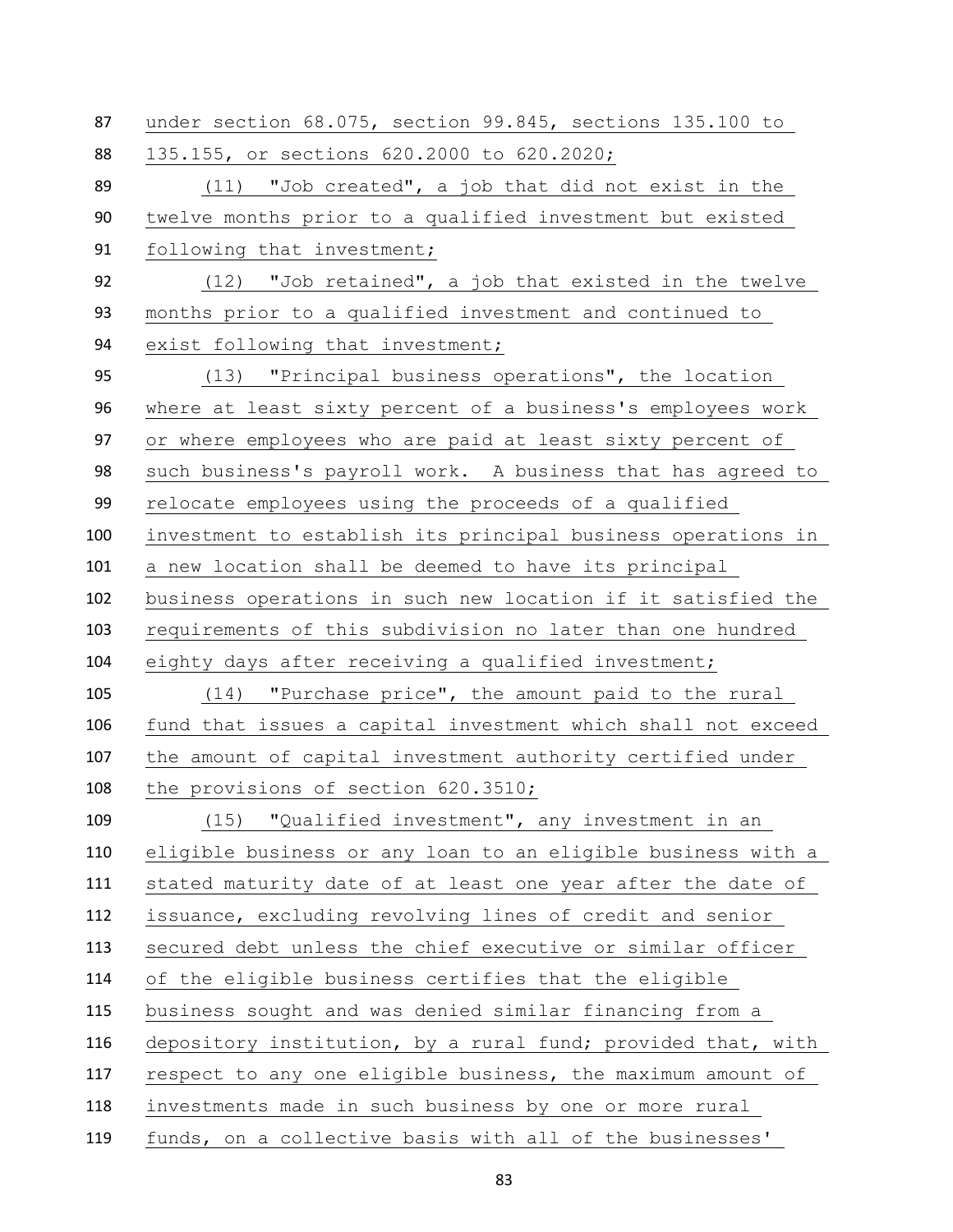affiliates, with the proceeds of capital investments shall be the greater of twenty percent of the rural fund's capital investment authority or six million five hundred thousand dollars, exclusive of investments made with repaid or redeemed investments or interest or profits realized thereon; (16) "Rural area", any county of this state that has a population of less than eighty thousand according to the 127 2020 decennial census of the United States; (17) "Rural area average wage", seventy-five percent of the state average wage as determined by the department 130 for the most recently completed full calendar year; (18) "Rural fund", an entity certified by the department under the provisions of section 620.3510; (19) "Rural investor", an entity that makes a capital 134 investment in a rural fund; (20) "Senior secured debt", any loan that is secured by a first mortgage on real estate with a loan-to-value 137 ratio of less than eighty percent; (21) "State tax liability", any liability incurred by any entity subject to the state income tax imposed under chapter 143, excluding withholding tax imposed under sections 143.191 to 143.265, or an insurance company paying an annual tax on its gross premium receipts, including retaliatory tax, or other financial institution paying taxes to the state or any political subdivision of the state under the provisions of chapter 148, or an express company which pays an annual tax on its gross receipts in this state. 620.3510. 1. A rural fund that seeks to have an equity investment certified as a capital investment eligible for credits authorized under the provisions of sections 620.3500 to 620.3530 shall apply to the department. The department shall begin accepting applications within one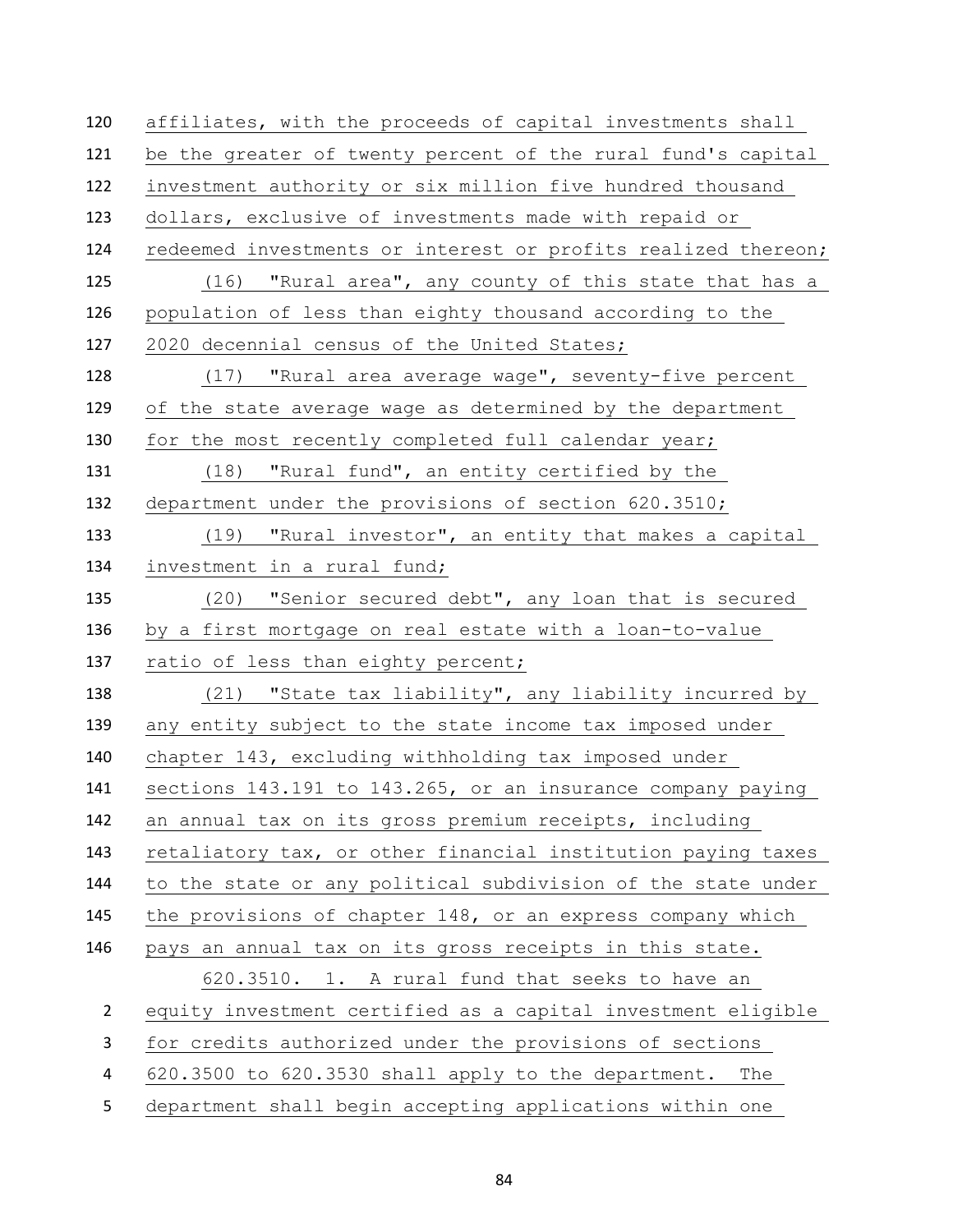| 6              | hundred eighty days of the effective date of sections        |
|----------------|--------------------------------------------------------------|
| $\overline{7}$ | 620.3500 to 620.3530. The application shall include:         |
| 8              | The amount of capital investment requested;<br>(1)           |
| 9              | (2) A copy of the applicant's or an affiliate of the         |
| 10             | applicant's license as a rural business investment company   |
| 11             | under 7 U.S.C. Section 2009cc or as a small business         |
| 12             | investment company under 15 U.S.C. Section 681, and a        |
| 13             | certificate executed by an executive officer of the          |
| 14             | applicant attesting that such license remains in effect and  |
| 15             | has not been revoked;                                        |
| 16             | (3) Evidence that, as of the date the application is         |
| 17             | submitted, the applicant or affiliates of the applicant have |
| 18             | invested:                                                    |
| 19             | (a) At least one hundred million dollars in nonpublic        |
| 20             | companies located in counties within the United States with  |
| 21             | a population of less than fifty thousand according to the    |
| 22             | 2010 decennial census of United States; and                  |
| 23             | At least thirty million dollars in nonpublic<br>(b)          |
| 24             | companies located in Missouri;                               |
| 25             | A business plan that includes a revenue impact<br>(4)        |
| 26             | assessment projecting state and local tax revenue to be      |
| 27             | generated by the applicant's proposed qualified investments, |
| 28             | prepared by a nationally recognized, third-party,            |
| 29             | independent economic forecasting firm using a dynamic        |
| 30             | economic forecasting model that analyzes the applicant's     |
| 31             | business plan in yearly increments over the ten years        |
| 32             | following the date the application is submitted to the       |
| 33             | department. Such plan shall include an estimate of the       |
| 34             | number of jobs created and jobs retained in this state as a  |
| 35             | result of the applicant's qualified investments; and         |
| 36             | A nonrefundable application fee of five thousand<br>(5)      |
| 37             | dollars payable to the department.                           |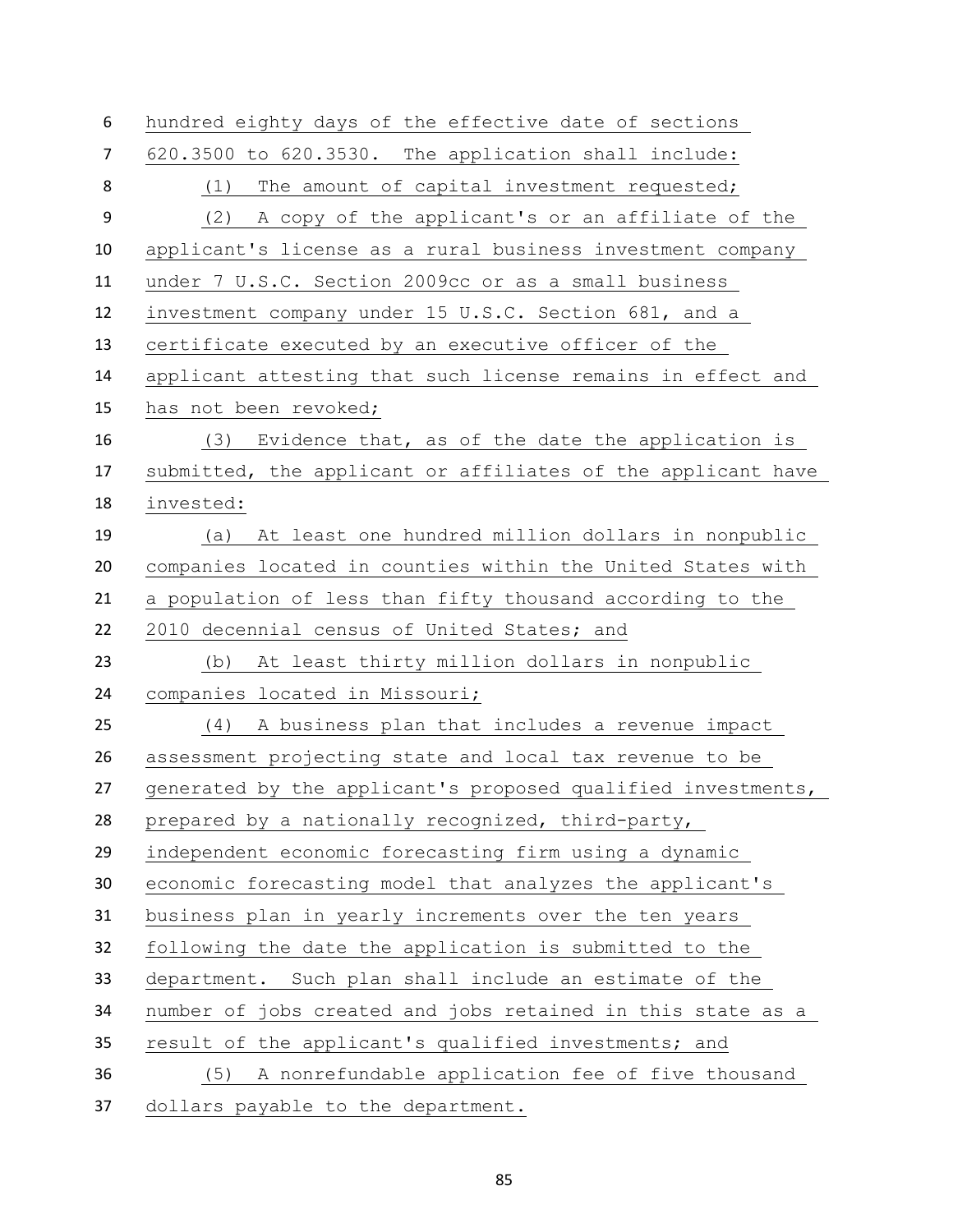| 38 | Within sixty days after the receipt of a completed<br>2.     |
|----|--------------------------------------------------------------|
| 39 | application, the department shall grant or deny the          |
| 40 | application in full or in part. The department shall deny    |
| 41 | the application if:                                          |
| 42 | The applicant does not satisfy all of the criteria<br>(1)    |
| 43 | provided under subsection 1 of this section;                 |
| 44 | The revenue impact assessment submitted with the<br>(2)      |
| 45 | application does not demonstrate that the applicant's        |
| 46 | business plan will result in a positive fiscal impact on     |
| 47 | this state over a ten-year period that exceeds the           |
| 48 | cumulative amount of tax credits that would be issued to the |
| 49 | applicant if the application were approved; or               |
| 50 | The department has already approved the maximum<br>(3)       |
| 51 | amount of capital investment authority under section         |
| 52 | 620.3515.                                                    |
| 53 | If the department denies any part of the<br>3.               |
| 54 | application, it shall inform the applicant of the grounds    |
| 55 | for such denial. If the applicant provides any additional    |
| 56 | information required by the department or otherwise          |
| 57 | completes its application within fifteen days of the notice  |
| 58 | of denial, the application shall be considered complete as   |
| 59 | of the original date of resubmission. If the applicant       |
| 60 | fails to provide the information or fails to complete its    |
| 61 | application within the fifteen-day period, the application   |
| 62 | shall remain denied and shall be resubmitted in full with a  |
| 63 | new submission date and a new application fee.               |
| 64 | Upon approval of an application, the department<br>4.        |
| 65 | shall certify the proposed equity investment as a capital    |
| 66 | investment eligible for credits under sections 620.3500 to   |
| 67 | 620.3530, subject to the limitations contained in section    |
| 68 | 620.3515, and the department shall enter into a written      |
| 69 | agreement with the rural fund and rural investor covering    |
| 70 | the qualified investment and tax credits under the act and   |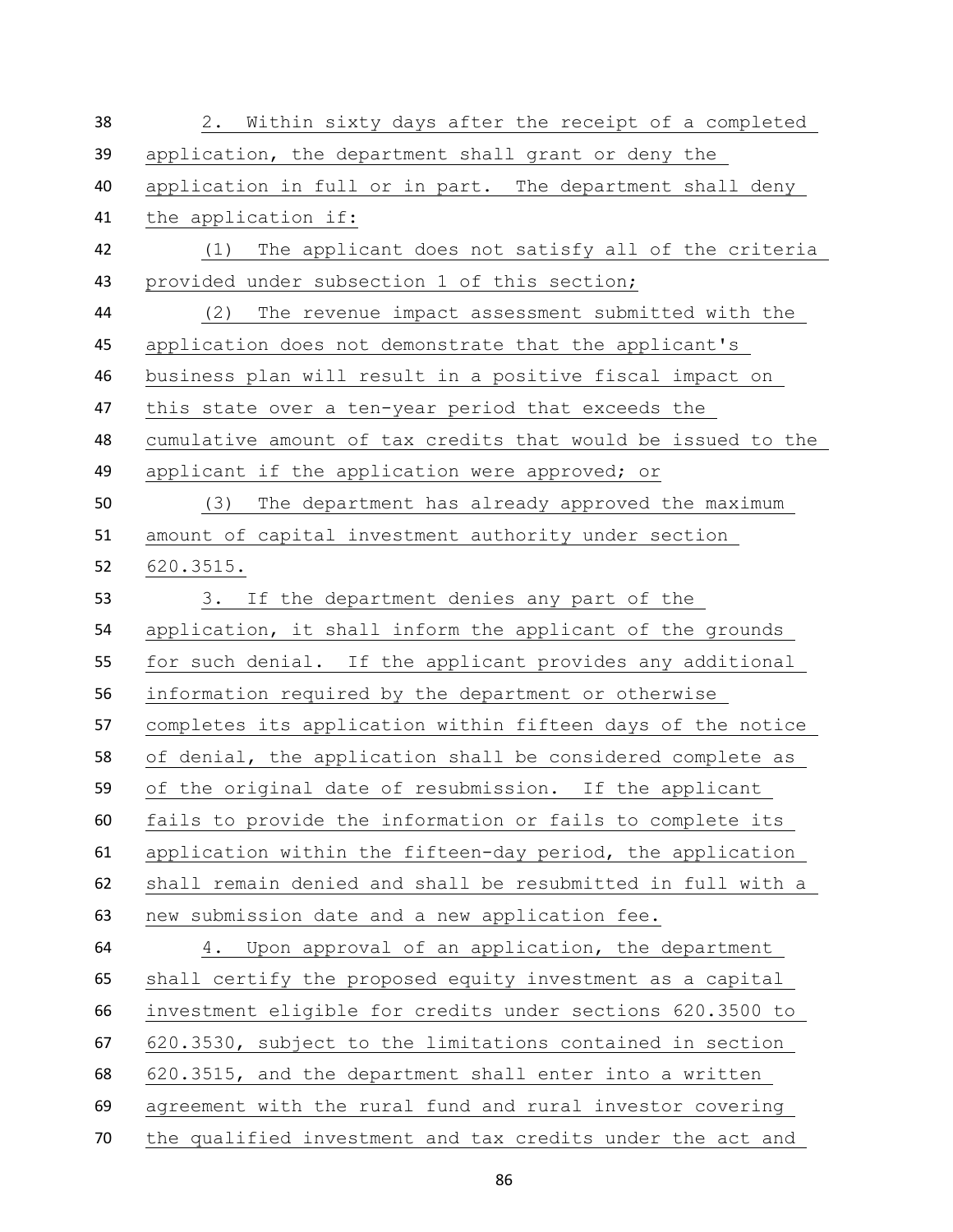such other provisions as the department may require. The department shall provide written notice of the certification to the applicant, which shall include the amount of the applicant's capital investment authority. The department shall certify capital investments in the order that the applications are received by the department. Applications received on the same day shall be deemed to have been received simultaneously. For applications that are complete 79 and received on the same day, the department shall certify applications in proportionate percentages based upon the ratio of the amount of capital investment authority requested in an application to the total amount of capital investment authority requested in all applications. 620.3515. 1. The department shall certify capital investment authority under the provisions of sections 620.3500 to 620.3530 in amounts that would authorize not more than sixteen million dollars in state tax credits to be claimed against state tax liability in any calendar year, excluding any credit amounts carried forward as provided under subsection 1 of section 620.3520. Within ninety days of the applicant receiving notice of certification, the rural fund shall issue the capital investment to, and receive cash in the amount of the certified amount from, a rural investor. At least ten percent of the rural investor's capital investment shall be composed of capital raised by the rural investor directly or indirectly from sources, including directors, members, employees, officers, and affiliates of the rural investor, other than the amount invested by the allocatee claiming the tax credits in exchange for such allocation of tax credits. The rural fund shall provide the department with evidence of the receipt of the cash investment within ninety-five days of the applicant receiving notice of certification.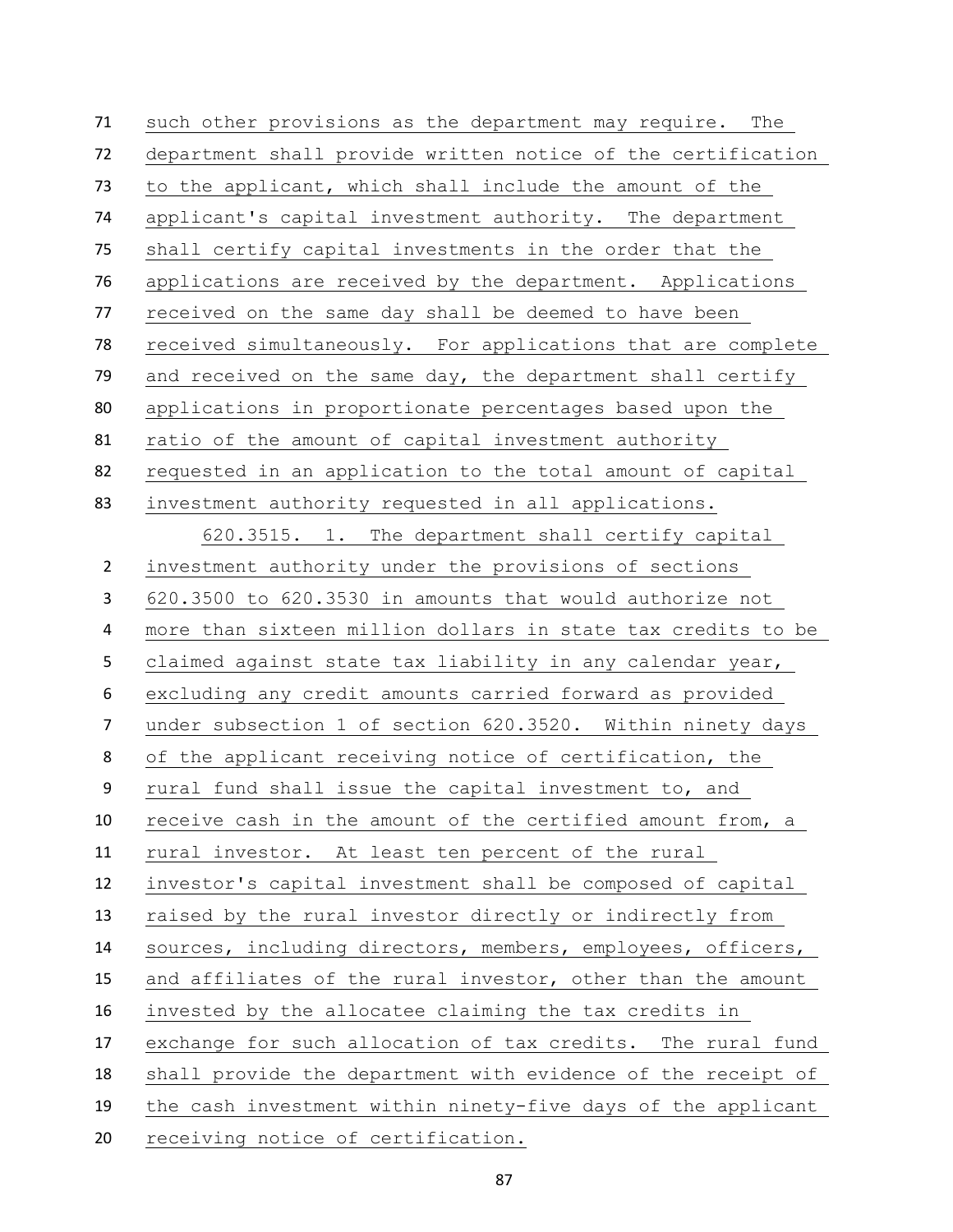2. If the rural fund does not receive the cash investment and issue the capital investment within such time period following receipt of the certification notice, the certification shall lapse and the rural fund shall not issue the capital investment without reapplying to the department for certification. Lapsed certifications shall revert to the department and shall be reissued pro rata to applicants whose capital investment allocations were reduced during the immediately preceding application cycle in accordance with the application process provided under subsection 4 of section 620.3510. Any lapsed certification not reissued within the same calendar year as the lapsed certification was issued shall not be reissued. 3. A rural fund, before making a qualified investment, may request from the department a written opinion as to whether the business in which it proposes to invest is an eligible business. Such request shall be on a form developed by the department to be completed by the eligible business and the rural fund, which shall provide information as requested by the department to make its opinion. If the department fails to notify the rural fund of its determination by the twentieth business day following its receipt of the completed form and all information necessary to form its opinion, the business in which the rural fund proposes to invest shall be deemed an eligible business. 620.3520. 1. Upon making a capital investment in a rural fund, a rural investor shall have a vested right to earn a tax credit that will be issued by the department that may be used against such entity's state tax liability that may be utilized on each credit allowance date of such capital investment in an amount equal to the applicable percentage for such credit allowance date multiplied by the purchase price paid to the rural fund for the capital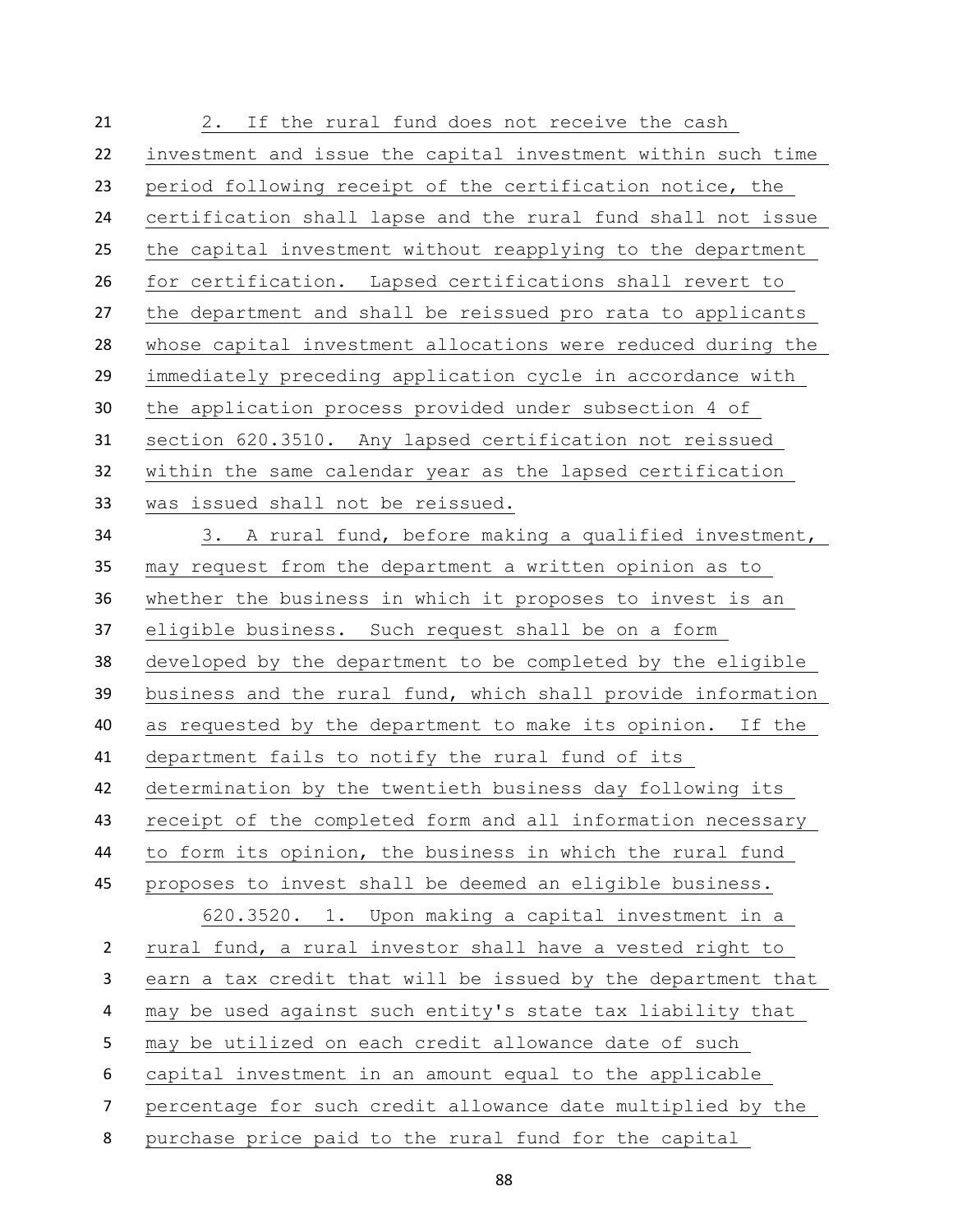| 9  | investment. The amount of the credit claimed by a rural       |
|----|---------------------------------------------------------------|
| 10 | investor shall not exceed the amount of such entity's state   |
| 11 | tax liability for the tax year for which the credit is        |
| 12 | claimed. Any amount of credit that a rural investor is        |
| 13 | prohibited from claiming in a taxable year as a result of     |
| 14 | this section may be carried forward for use in any of the     |
| 15 | five subsequent taxable years, and shall not be carried back  |
| 16 | to prior taxable years. A rural investor claiming a credit    |
| 17 | under the provisions of sections 620.3500 to 620.3530 shall   |
| 18 | not incur any additional tax that may arise as a result of    |
| 19 | claiming such credit.                                         |
| 20 | No credit claimed under the provisions of sections<br>2.      |
| 21 | 620.3500 to 620.3530 shall be refundable or sellable on the   |
| 22 | open market. Credits earned by or allocated to a              |
| 23 | partnership, limited liability company, or S-corporation may  |
| 24 | be allocated to the partners, members, or shareholders of     |
| 25 | such entity for their direct use in accordance with the       |
| 26 | provisions of any agreement among such partners, members, or  |
| 27 | shareholders, and a rural fund shall notify the department    |
| 28 | of the names of the entities that are eligible to utilize     |
| 29 | credits pursuant to an allocation of credits or a change in   |
| 30 | allocation of credits, or due to a transfer of a capital      |
| 31 | investment upon such allocation, change, or transfer.<br>Such |
| 32 | allocation shall not be considered a sale for the purposes    |
| 33 | of this section.                                              |
| 34 | The department may recapture credits from a<br>3.             |
| 35 | taxpayer that claimed a credit authorized under this section  |
| 36 | if:                                                           |
| 37 | The rural fund does not invest sixty percent of<br>(1)        |
| 38 | its capital investment authority in qualified investments in  |
| 39 | this state within two years of the credit allowance date,     |
| 40 | and one hundred percent of its capital investment authority   |
| 41 | in qualified investments in this state within three years of  |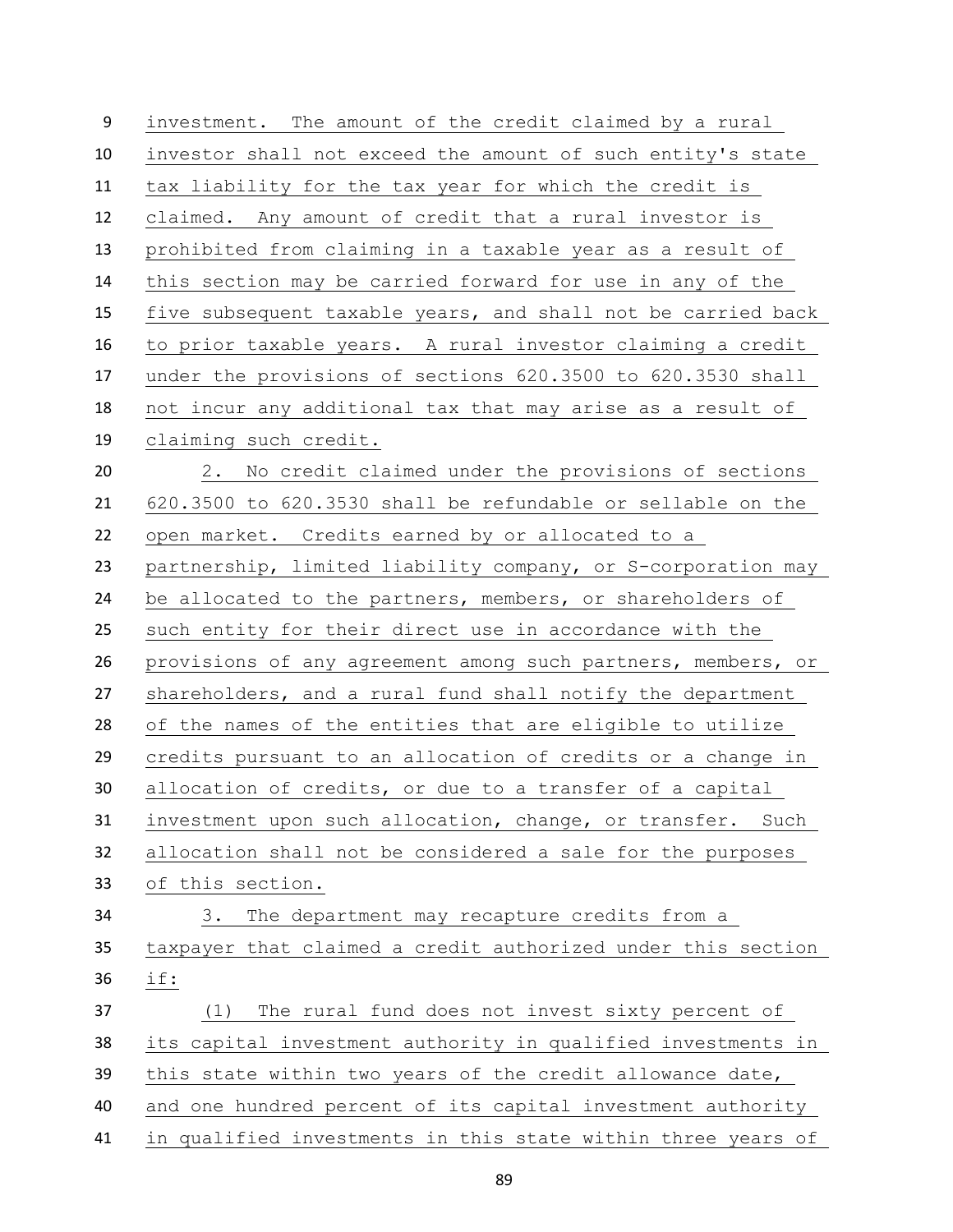42 the credit allowance date, provided that at least seventy percent of such initial qualified investments shall be made in eligible businesses located in rural areas or eligible businesses that are also agribusinesses. In no event shall more than thirty percent of such initial qualified investments be made in eligible businesses located outside of a rural area; (2) The rural fund fails to maintain qualified investments equal to ninety percent of its capital investment authority from the third until the sixth credit allowance date, with seventy percent of such investments maintained in eligible businesses located in rural areas or eligible businesses that are also agribusinesses, provided that in no event shall more than thirty percent of such qualified investments be made in eligible businesses located 57 outside of a rural area. For each year the rural fund fails to maintain such investments, the department may recapture an amount of such year's allowed credits equal to the percentage difference between ninety percent of a rural fund's capital investment authority and the actual amount of qualified investments maintained for such year. For the purposes of this subdivision, a qualified investment is considered maintained even if the qualified investment was sold or repaid so long as the rural fund reinvests an amount equal to the capital returned or recovered by the rural fund from the original investment, exclusive of any profits realized, in other qualified investments in this state within twelve months of the receipt of such capital. Amounts received periodically by a rural fund shall be treated as continually invested in qualified investments if the amounts are reinvested in one or more qualified investments by the end of the following calendar year. A rural fund shall not be required to reinvest capital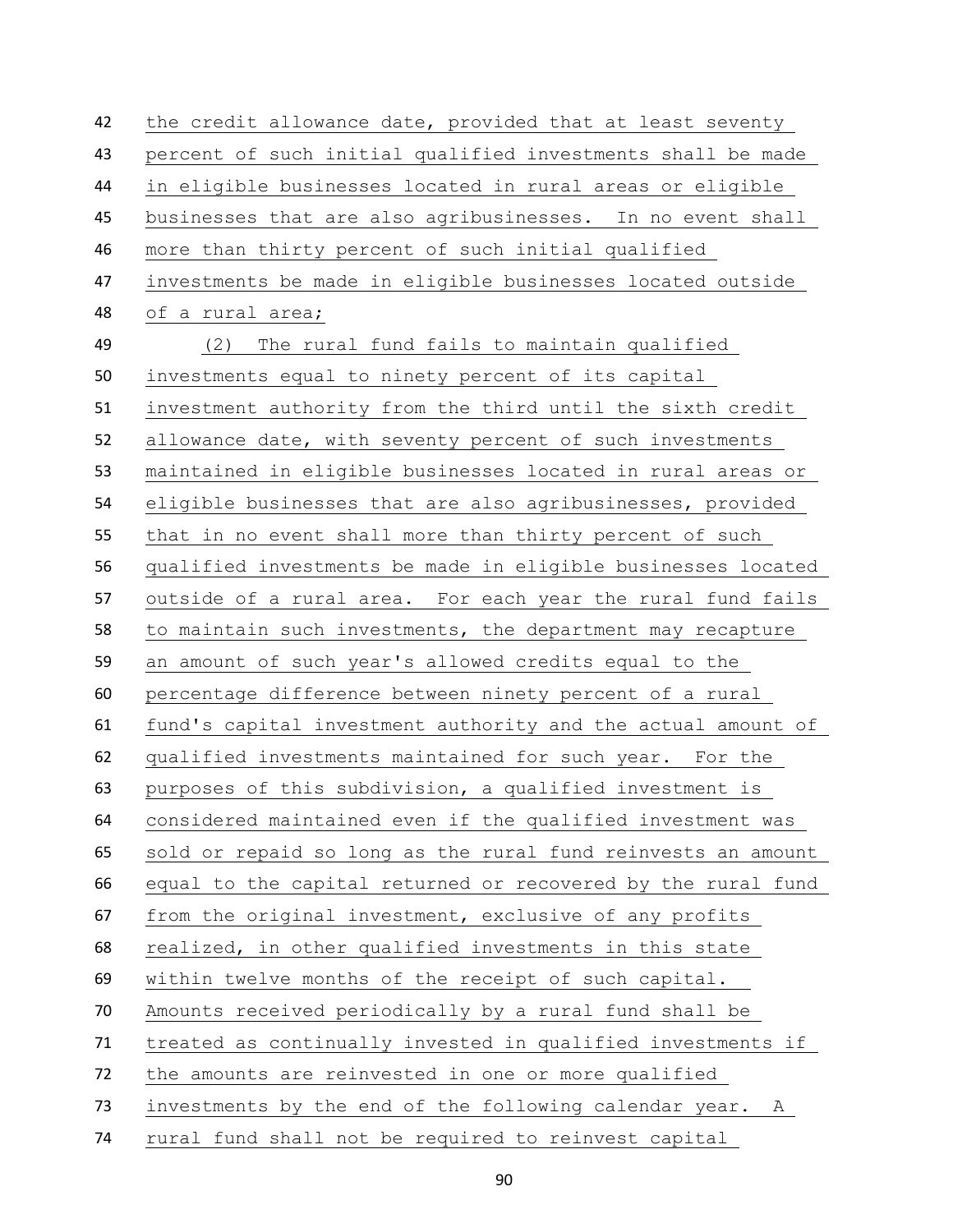| 75  | returned from qualified investments after the fifth credit   |
|-----|--------------------------------------------------------------|
| 76  | allowance date, and such qualified investments shall be      |
| 77  | considered held continuously by the rural fund through the   |
| 78  | sixth credit allowance date;                                 |
| 79  | The rural fund, before exiting the program in<br>(3)         |
| 80  | accordance with sections 620.3500 to 620.3530 or prior to    |
| 81  | thirty days after the sixth credit allowance date, whichever |
| 82  | is earlier, makes a distribution or payment that results in  |
| 83  | the rural fund having less than one hundred percent of its   |
| 84  | capital investment authority invested in qualified           |
| 85  | investments in this state or held in cash or other           |
| 86  | marketable securities; or                                    |
| 87  | (4)<br>The rural fund violates the provisions of section     |
| 88  | 620.3525, in which case the department may recapture an      |
| 89  | amount equal to the amount of a rural fund's capital         |
| 90  | investment authority found to be in violation of such        |
| 91  | provisions.                                                  |
| 92  | For the purposes of meeting and maintaining the objectives   |
| 93  | established for investment in subdivisions (1) and (2) of    |
| 94  | this subsection, a rural fund's qualified investments shall  |
| 95  | be multiplied by a factor of one and a quarter in counties   |
| 96  | with less than thirty thousand in population and more than   |
| 97  | thirteen thousand in population and shall be multiplied by a |
| 98  | factor of one and a half in counties with a population of    |
| 99  | thirteen thousand or less according to the most recent       |
| 100 | decennial census.                                            |
| 101 | No recapture shall occur until the rural fund has<br>4.      |
| 102 | been given notice of noncompliance and afforded six months   |
| 103 | from the date of such notice to cure the noncompliance       |
| 104 | occurring within the first two years following the initial   |
| 105 | credit allowance date and ninety days to cure noncompliance  |
| 106 | thereafter.                                                  |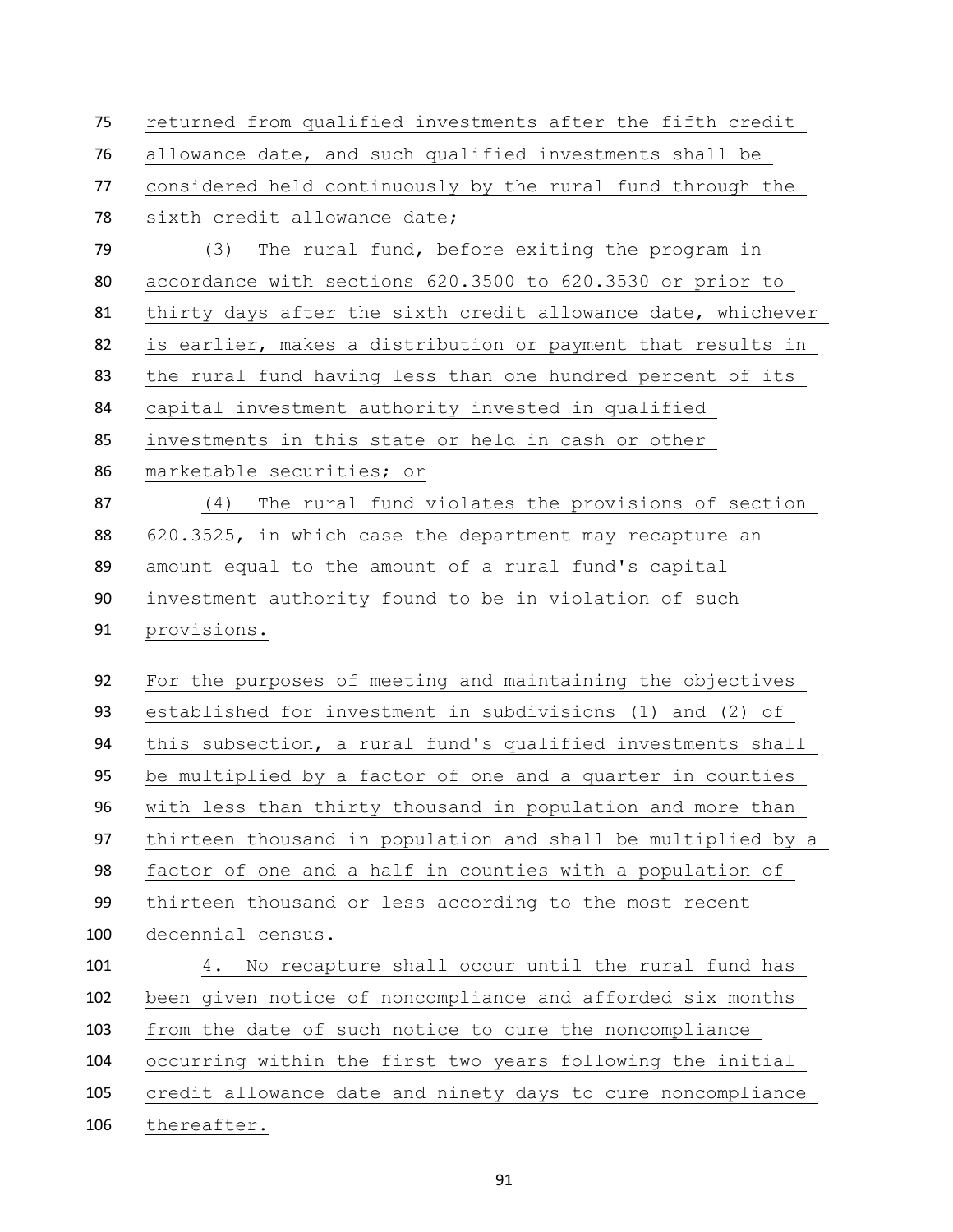620.3525. No eligible business that receives a qualified investment under the provisions of sections 620.3500 to 620.3530, or any affiliates of such eligible businesses, shall directly or indirectly: (1) Own or have the right to acquire an ownership interest in a rural fund or member or affiliate of a rural fund, including, but not limited to, a holder of a capital investment issued by the rural fund; or (2) Loan to or invest in a rural fund or member or affiliate of a rural fund, including, but not limited to, a holder of a capital investment issued by a rural fund, where the proceeds of such loan or investment are directly or indirectly used to fund or refinance the purchase of a capital investment under sections 620.3500 to 620.3530. 620.3530. 1. Rural funds shall submit a report to the department within the first fifteen business days after the second and third credit allowance date. The report following the second credit allowance date shall provide documentation as to the investment of sixty percent of the purchase price of such capital investment in qualified investments. The report following the third credit allowance date shall provide documentation as to the investment of one hundred percent of the purchase price of such capital investment in qualified investments. Unless previously reported pursuant to this subsection, such reports shall also include: (1) The name and location of each eligible business 14 receiving a qualified investment; (2) Bank statements of such rural fund evidencing each 16 qualified investment; (3) A copy of the written opinion of the department, as provided in subsection 3 of section 620.3515, or evidence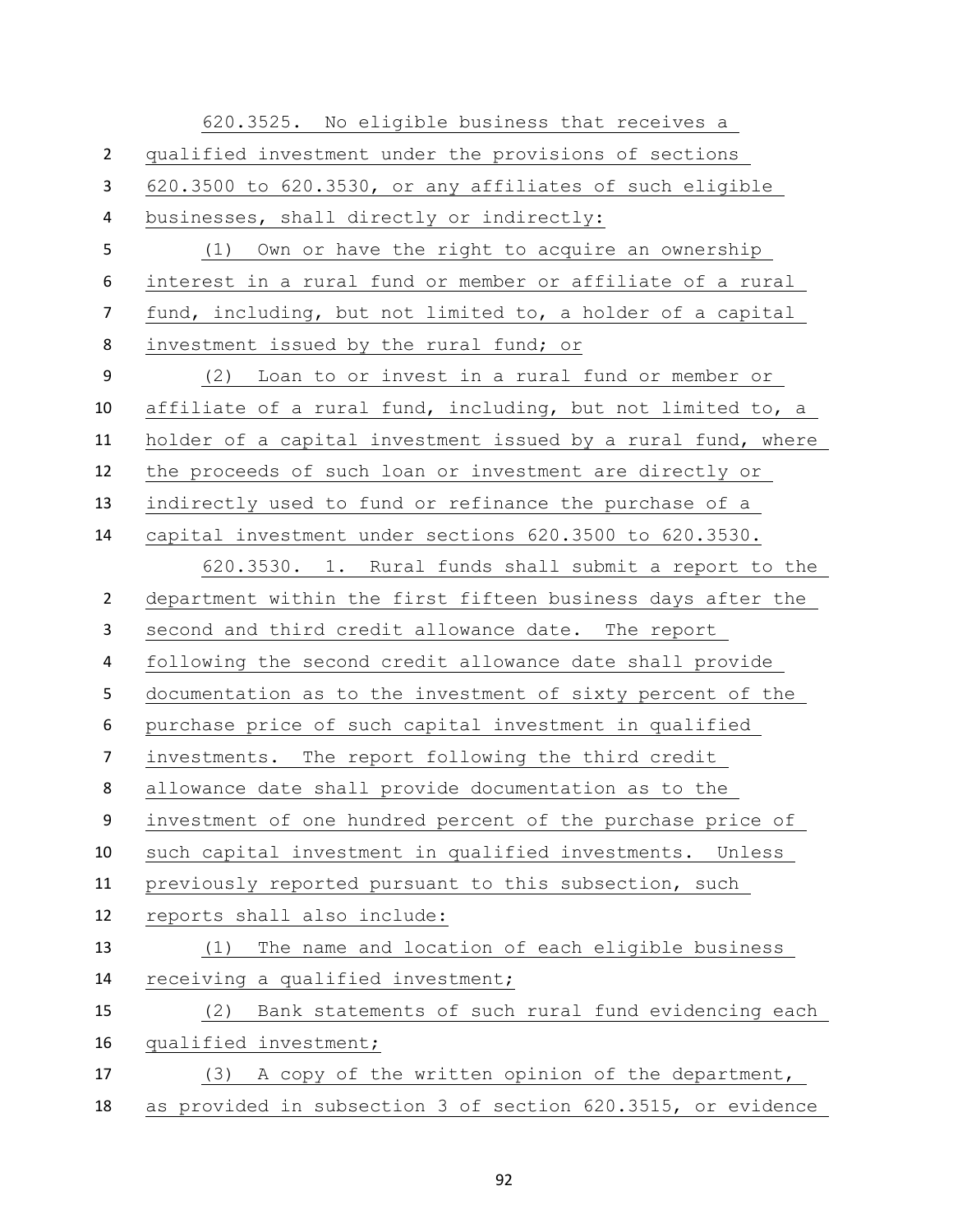| 19 | that such business was an eligible business at the time of   |
|----|--------------------------------------------------------------|
| 20 | such qualified investment, as applicable;                    |
| 21 | The number of jobs created and jobs retained<br>(4)          |
| 22 | resulting from each qualified investment;                    |
| 23 | The average annual salary of positions described<br>(5)      |
| 24 | in subdivision (4) of this subsection; and                   |
| 25 | (6) Such other information as required by the                |
| 26 | department.                                                  |
| 27 | For all subsequent years, rural funds shall submit<br>2.     |
| 28 | an annual report to the department within ninety days of the |
| 29 | beginning of the calendar year during the compliance         |
| 30 | period. The report shall include, but is not limited to,     |
| 31 | the following:                                               |
| 32 | The number of jobs created and jobs retained as a<br>(1)     |
| 33 | result of qualified investments;                             |
| 34 | (2)<br>The average annual salary of positions described      |
| 35 | in subdivision (1) of this subsection and new payroll; and   |
| 36 | (3) Such other information as required by the                |
| 37 | department.                                                  |
| 38 | The program authorized pursuant to sections<br>3.            |
| 39 | 620.3500 to 620.3530 shall be considered a business          |
| 40 | recruitment tax credit under subdivision (4) of subsection 2 |
| 41 | of section 135.800, and any rural fund approved under this   |
| 42 | program shall be subject to the provisions of sections       |
| 43 | 135.800 to 135.830.                                          |
| 44 | 4. On or after the sixth anniversary of the credit           |
| 45 | allowance date, a rural fund may apply to the department to  |
| 46 | exit the program and no longer be subject to regulation      |
| 47 | under the provisions of sections 620.3500 to 620.3530 except |
| 48 | for de-certification and the state reimbursement amount as   |
| 49 | provided in this section. Such request shall be on a form    |
| 50 | developed by the department to be completed by the rural     |
| 51 | fund, which shall provide information as requested by the    |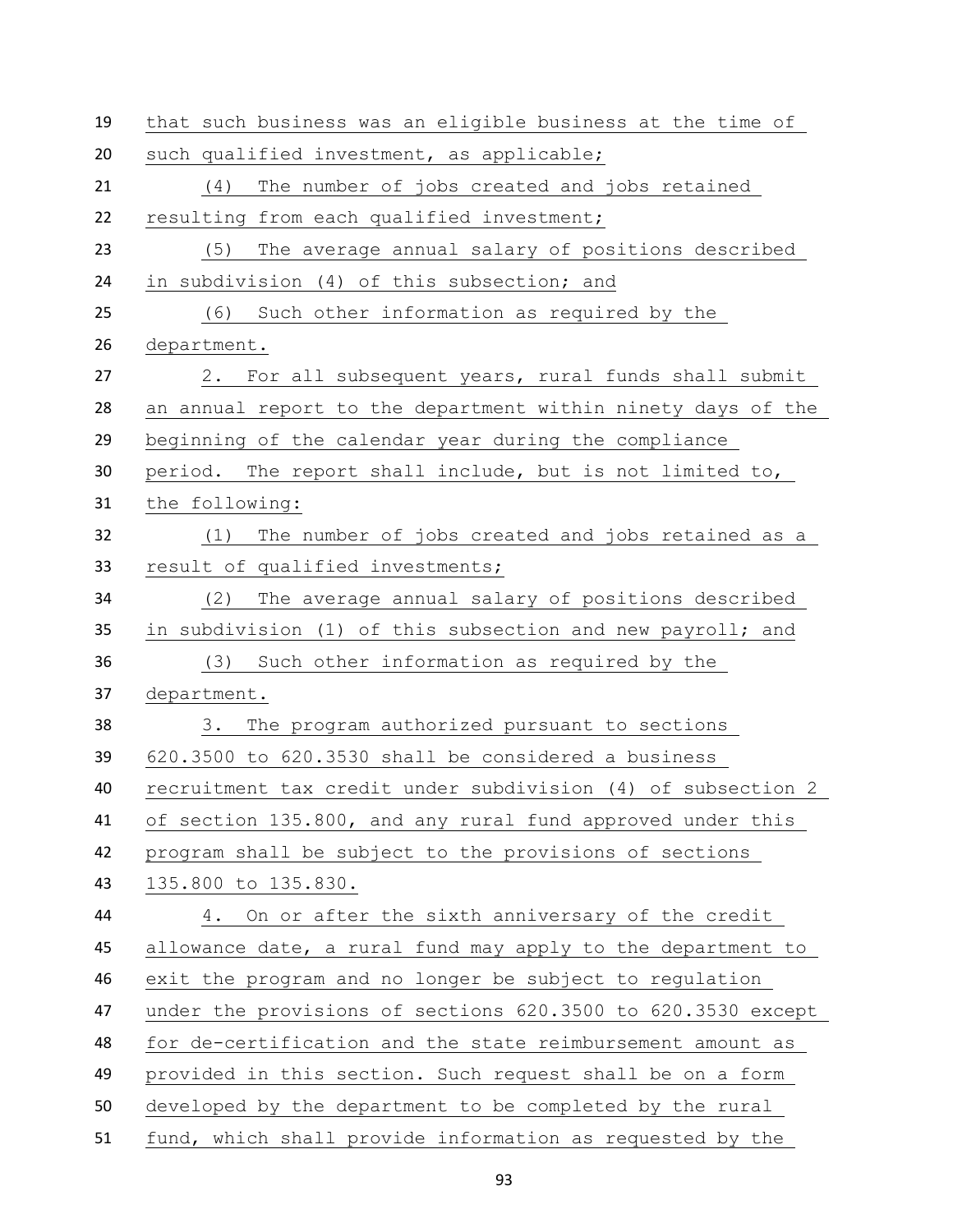department to make its determination. The department shall respond to the exit application within thirty days of receipt of the completed form and all information to make its determination. In evaluating the exit application, the fact that no credits have been recaptured and that the rural fund has not received a notice of recapture that has not been cured pursuant to subsection 4 of section 620.3520 shall be sufficient evidence to prove that the rural fund is eligible for exit. The department shall not unreasonably deny, delay, or withhold its determination of an exit application submitted under this subsection. If the exit application is denied, the notice shall include the reasons for such determination. 5. (1) For each calendar year in which a rural fund makes or maintains a qualified investment in an eligible business in this state, the fund shall determine the number of new full-time employees produced at the eligible business as a result of the investment. New jobs created shall be computed by subtracting the number of full-time employees at the eligible business on the date of the fund's initial qualified investment in the eligible business from the number of full-time employees at the eligible business on the last day of the calendar year. If the computation results in a number less than zero, the number of new jobs created by the fund's qualified investment for that calendar year period shall be zero. (2) After a fund's application for exit is approved under subsection 4 of this section, the department shall calculate the state reimbursement amount. The state reimbursement amount shall equal the amount by which the total amount of tax credits issued to the fund exceeds the product obtained by multiplying the rural area average wage by the aggregate number of jobs created resulting from such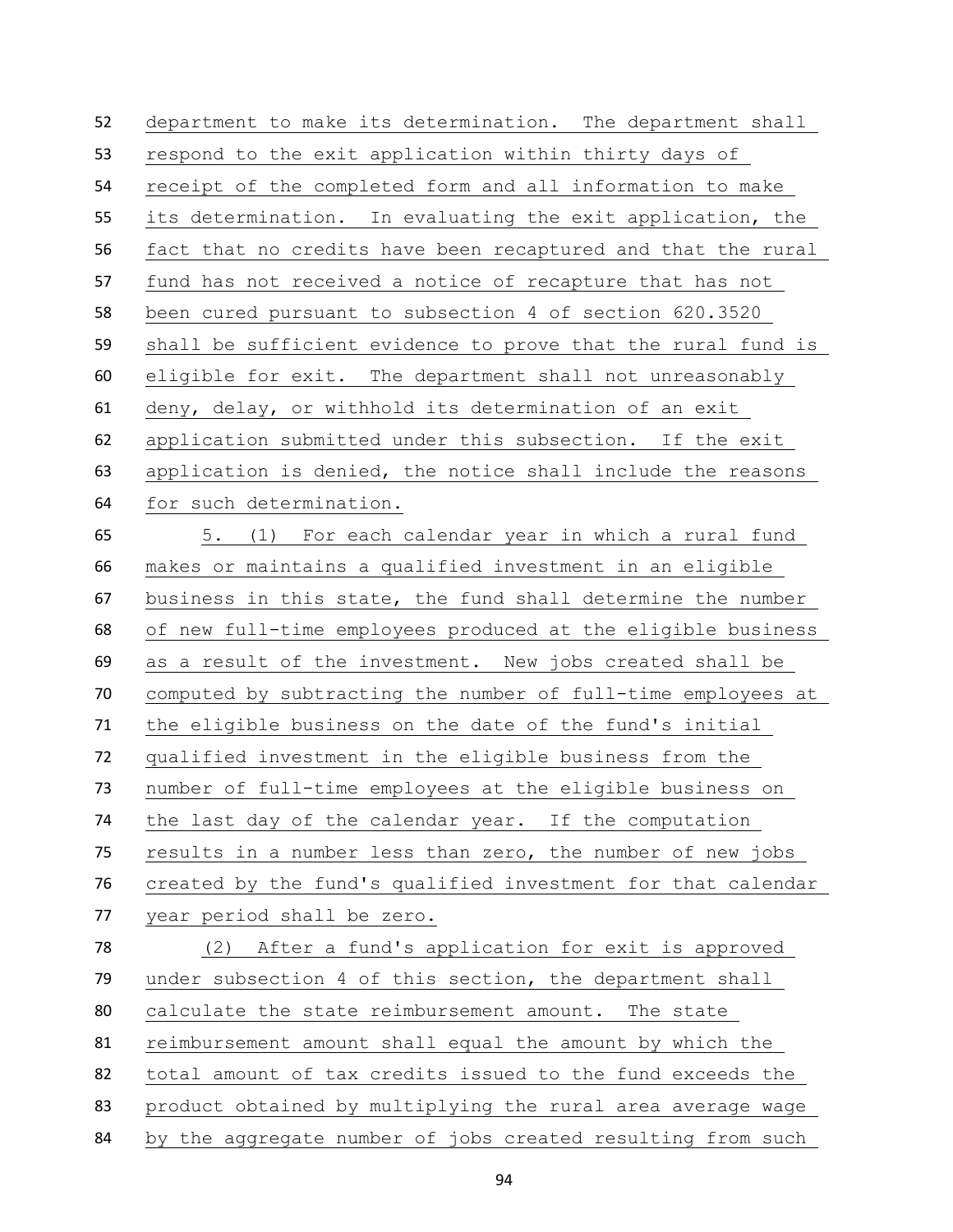fund's qualified investments. If that product is greater than the total amount of tax credits issued to the fund for the qualified investments under the provisions of sections 620.3500 to 620.3530, the state reimbursement amount shall equal zero. The number of jobs created equals the sum of jobs created as reported by the fund annually pursuant to section 620.3530. (3) On or after the ninth anniversary of the credit allowance date, if a rural fund declines to submit an exit application in accordance with subsection 4 of this section, the department may determine the state reimbursement amount in accordance with subdivision (1) of this subsection. (4) After the state reimbursement amount is computed, the fund shall not be permitted to make further distributions to equity holders of the fund, including investors that are equity holders of the funds, without first remitting the state reimbursement amount to the department. 6. Pursuant to section 23.253 of the Missouri sunset act: (1) The program authorized under sections 620.3500 to 620.3530 shall expire on August 28, 2028, unless 107 reauthorized by the general assembly; and (2) Sections 620.3500 to 620.3530 shall terminate on September first of the calendar year immediately following the calendar year in which the program authorized under sections 620.3500 to 620.3530 is sunset; and (3) If such program is reauthorized, the program authorized under sections 620.3500 to 620.3530 shall automatically sunset six years after the effective date of the reauthorization of sections 620.3500 to 620.3530; and (4) Nothing in this subsection shall preclude a rural fund that has received certified capital investment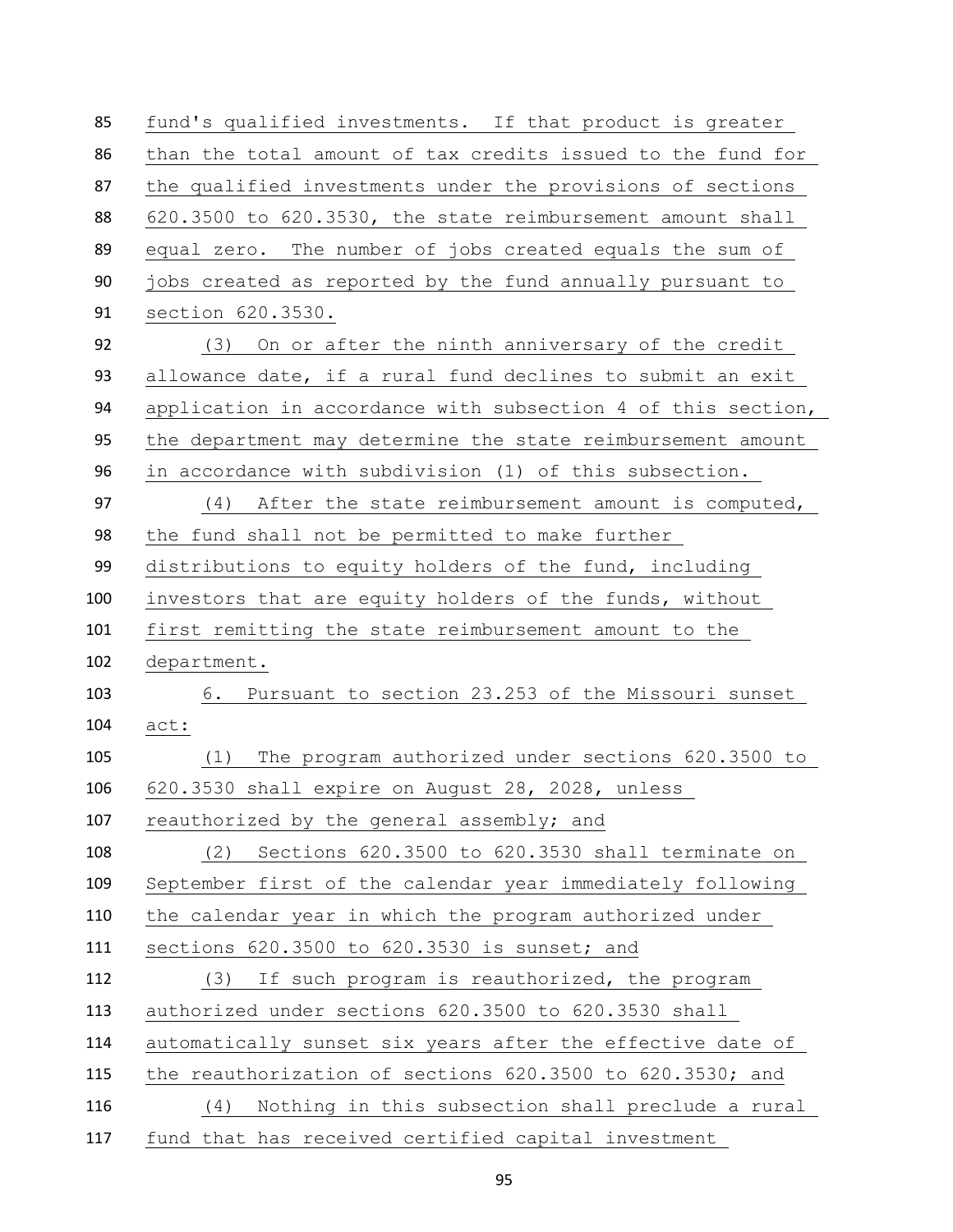authority from the department prior to the expiration of sections 620.3500 to 620.3530 from issuing the capital investment pursuant to that authority in accordance with sections 620.3500 to 620.3530. 7. The department may adopt such rules, statements of policy, procedures, forms, and guidelines as may be necessary to carry out the provisions of sections 620.3500 to 620.3530. Any rule or portion of a rule, as that term is defined in section 536.010, that is created under the authority delegated in this section shall become effective only if it complies with and is subject to all of the provisions of chapter 536 and, if applicable, section 536.028. This section and chapter 536 are nonseverable and if any of the powers vested with the general assembly pursuant to chapter 536 to review, to delay the effective date, or to disapprove and annul a rule are subsequently held unconstitutional, then the grant of rulemaking authority and any rule proposed or adopted after August 28, 2022, shall be invalid and void. 643.050. 1. In addition to any other powers vested in it by law the commission shall have the following powers:

 (1) Adopt, promulgate, amend and repeal rules and regulations consistent with the general intent and purposes of sections 643.010 to 643.355, chapter 536, **[**and**]** Titles V and VI of the federal Clean Air Act, as amended, 42 U.S.C. 7661**[**,**]** et seq., and 42 U.S.C. Section 7412(r), as amended, for covered processes of agricultural stationary sources that use, store, or sell anhydrous ammonia, including, but not limited to: (a) Regulation of use of equipment known to be a

source of air contamination;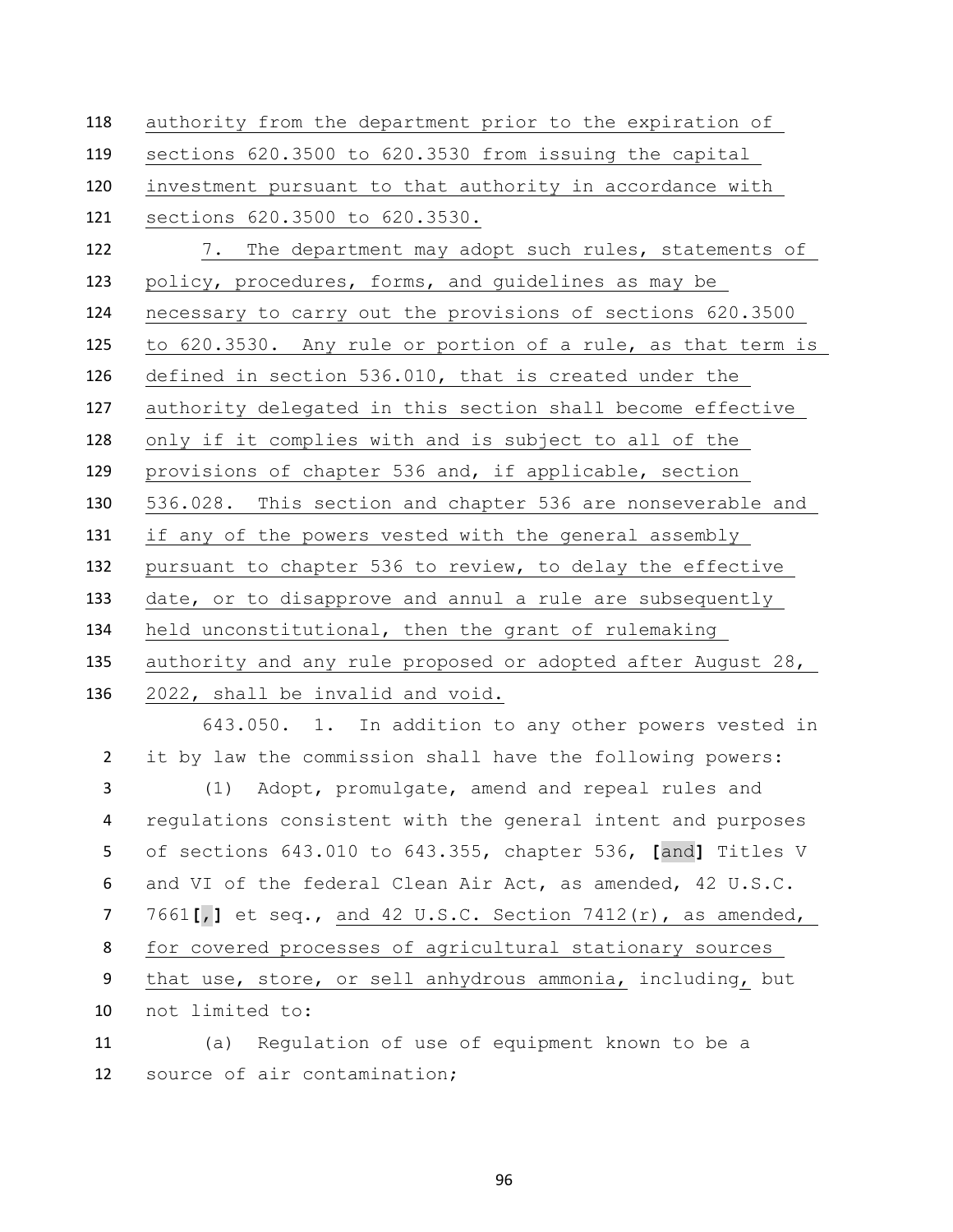(b) Establishment of maximum quantities of air contaminants that may be emitted from any air contaminant source; **[**and**]**

 (c) Regulations necessary to enforce the provisions of Title VI of the Clean Air Act, as amended, 42 U.S.C. 7671**[**,**]** et seq., regarding any Class I or Class II substances as defined therein; and

 (d) Regulations necessary to implement and enforce the risk management plans under 42 U.S.C. Section 7412(r), as amended, for agricultural facilities that use, store, or sell anhydrous ammonia;

 (2) After holding public hearings in accordance with section 643.070, establish areas of the state and prescribe air quality standards for such areas giving due recognition to variations, if any, in the characteristics of different areas of the state which may be deemed by the commission to be relevant;

 (3) (a) To require persons engaged in operations which result in air pollution to monitor or test emissions and to file reports containing information relating to rate, period of emission and composition of effluent;

 (b) Require submission to the director for approval of plans and specifications for any article, machine, equipment, device, or other contrivance specified by regulation the use of which may cause or control the issuance of air contaminants; but any person responsible for complying with the standards established under sections 643.010 to 643.355 shall determine, unless found by the director to be inadequate, the means, methods, processes, 42 equipment and operation to meet the established standards;

 (4) Hold hearings upon appeals from orders of the director or from any other actions or determinations of the 45 director hereunder for which provision is made for appeal,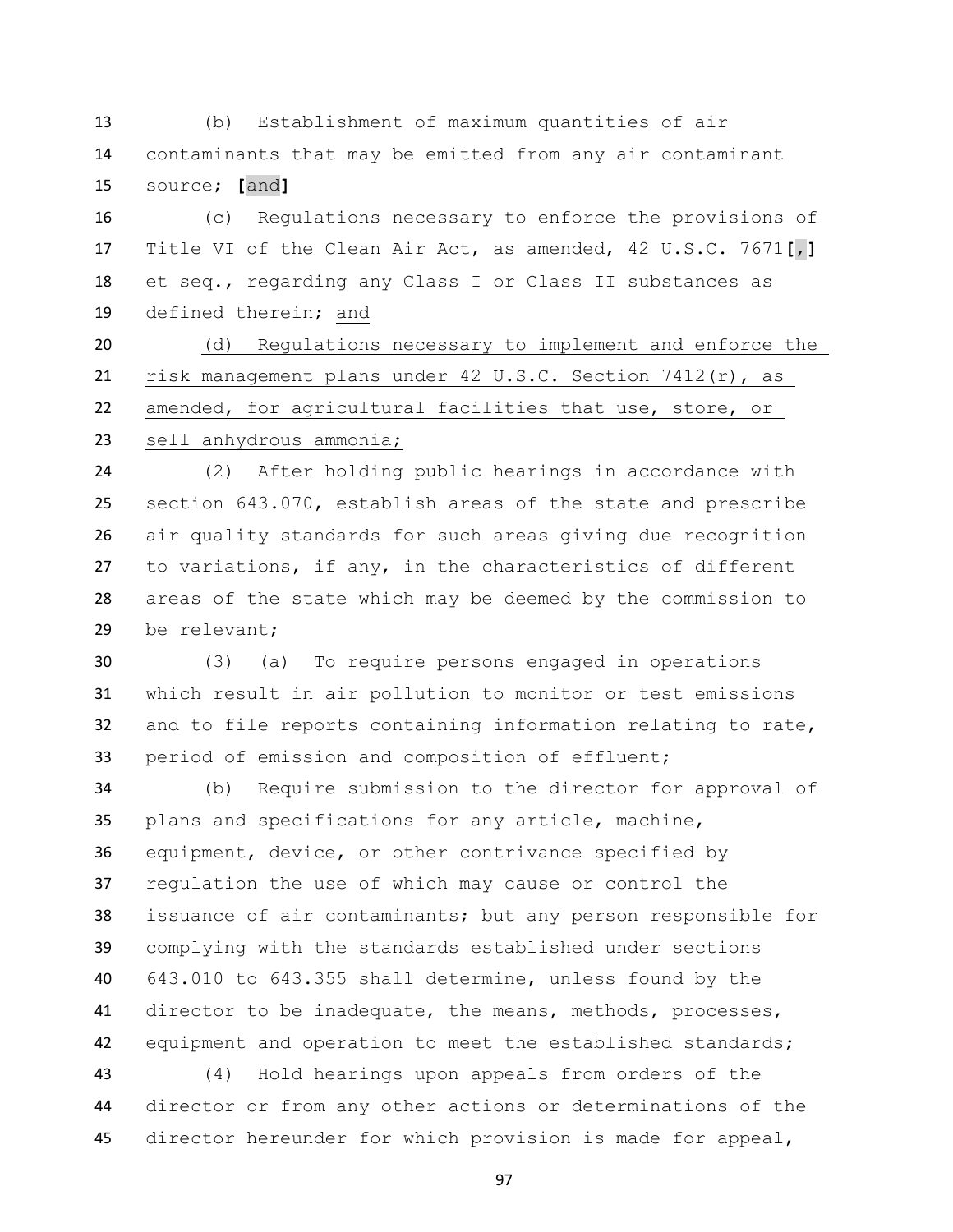and in connection therewith, issue subpoenas requiring the attendance of witnesses and the production of evidence reasonably relating to the hearing;

 (5) Enter such order or determination as may be necessary to effectuate the purposes of sections 643.010 to 643.355. In making its orders and determinations hereunder, the commission shall exercise a sound discretion in weighing the equities involved and the advantages and disadvantages to the person involved and to those affected by air contaminants emitted by such person as set out in section 643.030. If any small business, as defined by section 643.020, requests information on what would constitute compliance with the requirements of sections 643.010 to 643.355 or any order or determination of the department or commission, the department shall respond with written criteria to inform the small business of the actions necessary for compliance. No enforcement action shall be undertaken by the department or commission until the small business has had a period of time, negotiated with the department, to achieve compliance;

 (6) Cause to be instituted in a court of competent jurisdiction legal proceedings to compel compliance with any final order or determination entered by the commission or the director;

 (7) Settle or compromise in its discretion, as it may deem advantageous to the state, any suit for recovery of any penalty or for compelling compliance with the provisions of any rule;

 (8) Develop such facts and make such investigations as are consistent with the purposes of sections 643.010 to 643.355, and, in connection therewith, to enter or authorize any representative of the department to enter at all reasonable times and upon reasonable notice in or upon any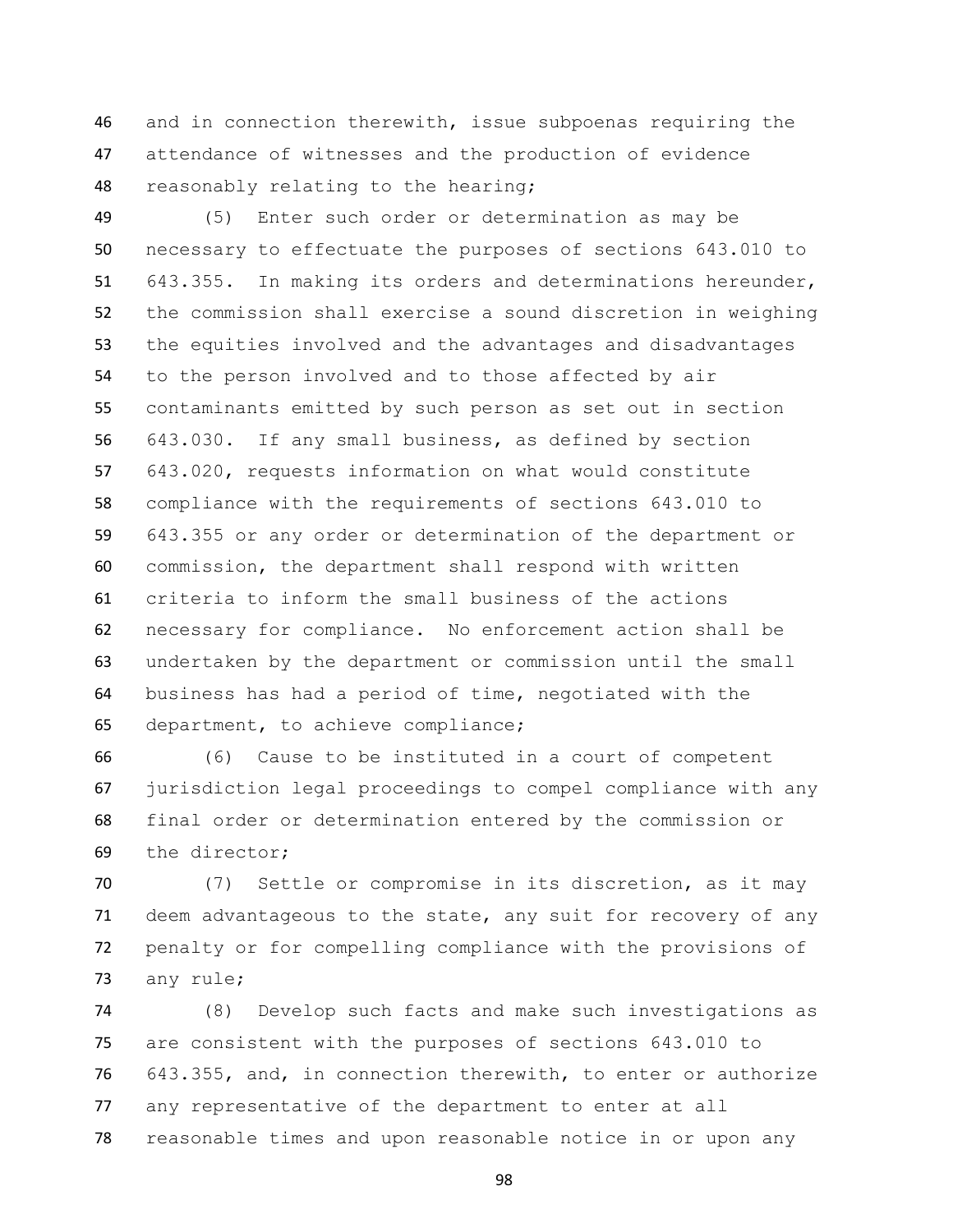private or public property for the purpose of inspecting or investigating any condition which the commission or director shall have probable cause to believe to be an air contaminant source or upon any private or public property having material information relevant to said air contaminant source. The results of any such investigation shall be reduced to writing, and a copy thereof shall be furnished to the owner or operator of the property. No person shall 87 refuse entry or access, requested for purposes of inspection under this provision, to an authorized representative of the department who presents appropriate credentials, nor obstruct or hamper the representative in carrying out the inspection. A suitably restricted search warrant, upon a showing of probable cause in writing and upon oath, shall be issued by any judge having jurisdiction to any such representative for the purpose of enabling him to make such inspection;

 (9) Secure necessary scientific, technical, administrative and operational services, including laboratory facilities, by contract or otherwise, with any educational institution, experiment station, or any board, department, or other agency of any political subdivision or 101 state or the federal government;

(10) Classify and identify air contaminants; and

 (11) Hold public hearings as required by sections 643.010 to 643.355.

 2. No rule or portion of a rule promulgated under the authority of this chapter shall become effective unless it has been promulgated pursuant to the provisions of section 536.024.

 3. The commission shall have the following duties with respect to the prevention, abatement and control of air pollution: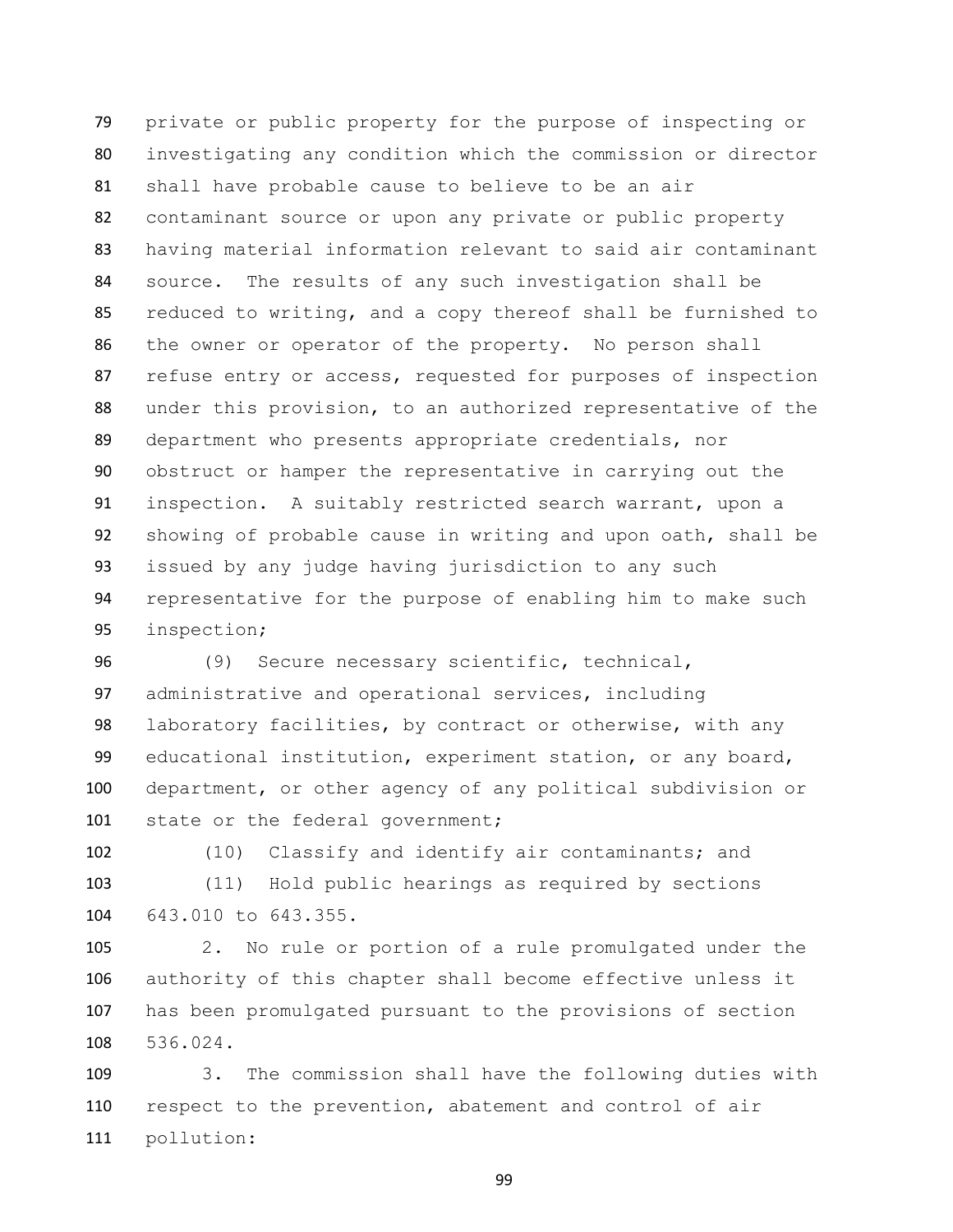(1) Prepare and develop a general comprehensive plan for the prevention, abatement and control of air pollution; (2) Encourage voluntary cooperation by persons or affected groups to achieve the purposes of sections 643.010

to 643.355;

 (3) Encourage political subdivisions to handle air pollution problems within their respective jurisdictions to the extent possible and practicable and provide assistance to political subdivisions;

 (4) Encourage and conduct studies, investigations and research;

 (5) Collect and disseminate information and conduct 124 education and training programs;

 (6) Advise, consult and cooperate with other agencies of the state, political subdivisions, industries, other states and the federal government, and with interested persons or groups;

 (7) Represent the state of Missouri in all matters pertaining to interstate air pollution including the negotiations of interstate compacts or agreements.

 4. Nothing contained in sections 643.010 to 643.355 shall be deemed to grant to the commission or department any jurisdiction or authority with respect to air pollution existing solely within commercial and industrial plants, works, or shops or to affect any aspect of employer-employee relationships as to health and safety hazards.

 5. Any information relating to secret processes or methods of manufacture or production discovered through any communication required under this section shall be kept confidential.

 643.079. 1. Any air contaminant source required to obtain a permit issued under sections 643.010 to 643.355 shall pay annually beginning April 1, 1993, a fee as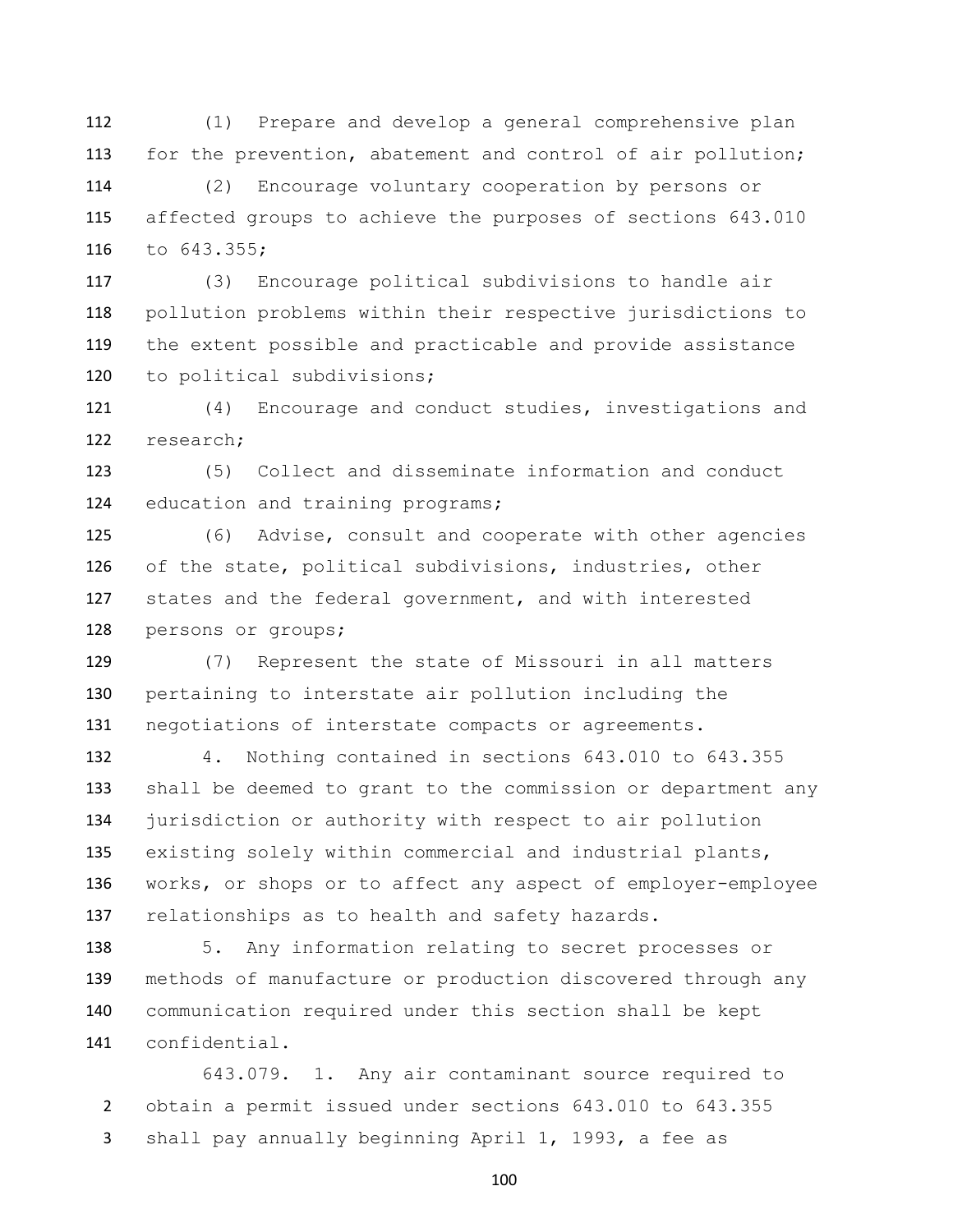provided herein. For the first year the fee shall be twenty- five dollars per ton of each regulated air contaminant emitted. Thereafter, the fee shall be set every three years by the commission by rule and shall be at least twenty-five dollars per ton of regulated air contaminant emitted but not more than forty dollars per ton of regulated air contaminant emitted in the previous calendar year. If necessary, the commission may make annual adjustments to the fee by rule. The fee shall be set at an amount consistent with the need to fund the reasonable cost of administering sections 643.010 to 643.355, taking into account other moneys received pursuant to sections 643.010 to 643.355. For the purpose of determining the amount of air contaminant emissions on which the fees authorized under this section are assessed, a facility shall be considered one source **[**under the definition of**]** as described in subsection 2 of section 643.078, except that a facility with multiple operating permits shall pay the emission fees authorized under this section separately for air contaminants emitted under each individual permit.

 2. A source which produces charcoal from wood shall pay an annual emission fee under this subsection in lieu of the fee established in subsection 1 of this section. The fee shall be based upon a maximum fee of twenty-five dollars per ton and applied upon each ton of regulated air contaminant emitted for the first four thousand tons of each contaminant emitted in the amount established by the commission pursuant to subsection 1 of this section, reduced according to the following schedule:

 (1) For fees payable under this subsection in the years 1993 and 1994, the fee shall be reduced by one hundred percent;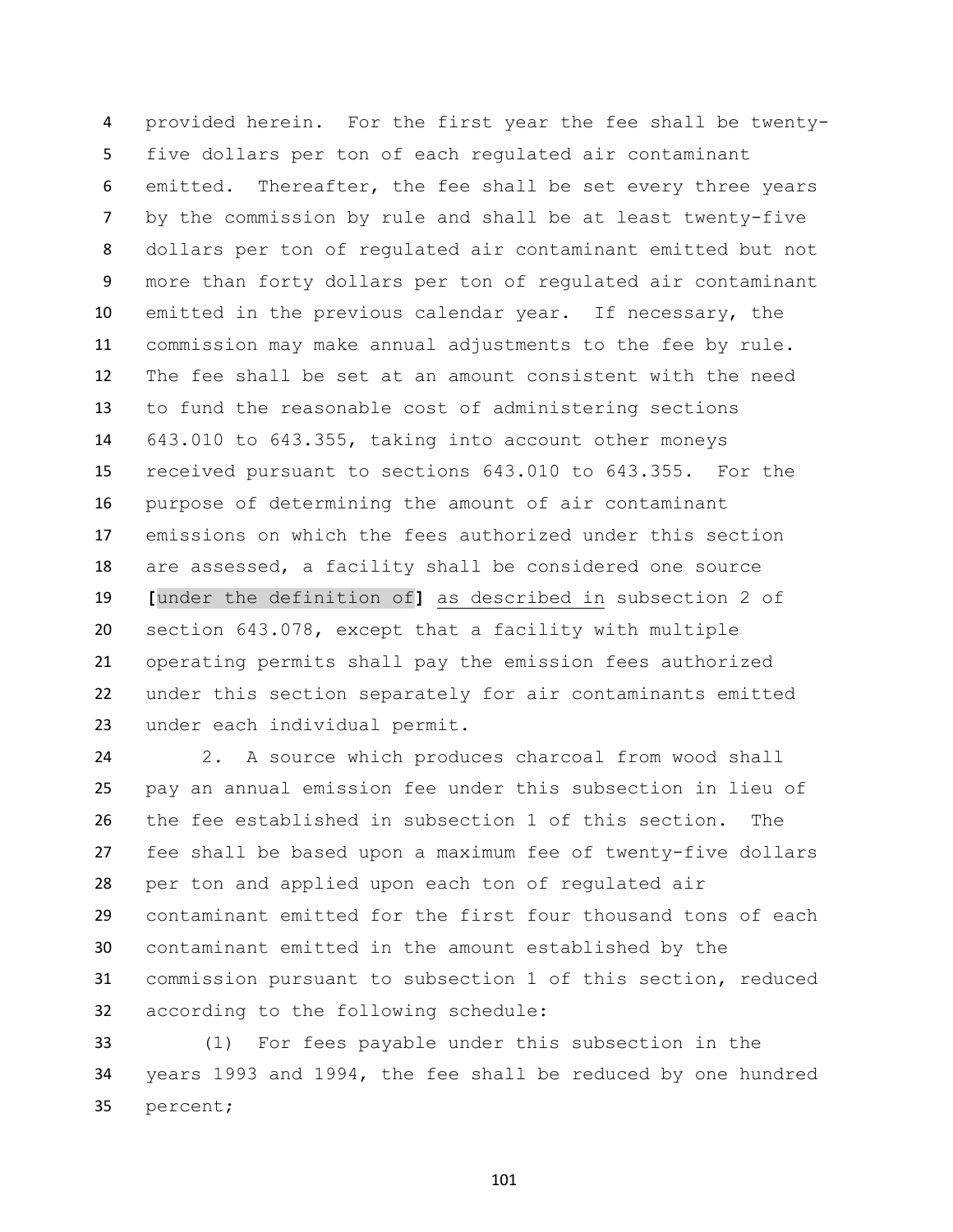(2) For fees payable under this subsection in the years 1995, 1996 and 1997, the fee shall be reduced by eighty percent;

 (3) For fees payable under this subsection in the years 1998, 1999 and 2000, the fee shall be reduced by sixty percent.

 3. The fees imposed in subsection 2 of this section shall not be imposed or collected after the year 2000 unless 44 the general assembly reimposes the fee.

 4. Each air contaminant source with a permit issued under sections 643.010 to 643.355 shall pay the fee for the first four thousand tons of each regulated air contaminant emitted each year but no air contaminant source shall pay fees on total emissions of regulated air contaminants in excess of twelve thousand tons in any calendar year. A permitted air contaminant source which emitted less than one ton of all regulated pollutants shall pay a fee equal to the amount per ton set by the commission. An air contaminant source which pays emission fees to a holder of a certificate of authority issued pursuant to section 643.140 may deduct such fees from any amount due under this section. The fees imposed in this section shall not be applied to carbon oxide emissions. The fees imposed in subsection 1 of this section and this subsection shall not be applied to sulfur dioxide emissions from any Phase I affected unit subject to the requirements of Title IV, Section 404, of the federal Clean Air Act, as amended, 42 U.S.C. Section 7651**[**,**]** et seq., any sooner than January 1, 2000. The fees imposed on emissions from Phase I affected units shall be consistent with and shall not exceed the provisions of the federal Clean Air Act, as amended, and the regulations promulgated thereunder. Any such fee on emissions from any Phase I affected unit shall be reduced by the amount of the service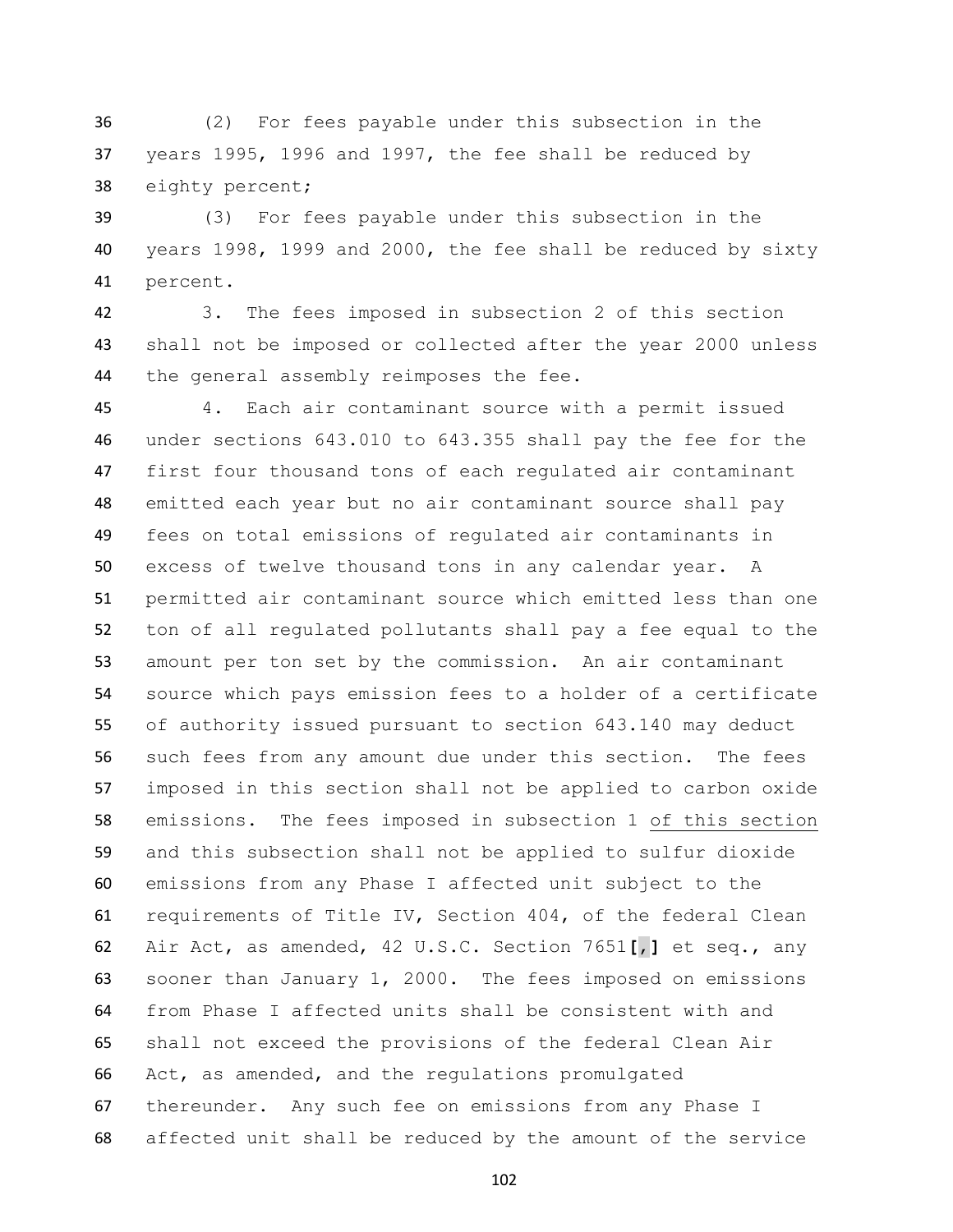fee paid by that Phase I affected unit pursuant to subsection 8 of this section in that year. Any fees that may be imposed on Phase I sources shall follow the procedures set forth in subsection 1 of this section and this subsection and shall not be applied retroactively.

 5. Moneys collected under this section shall be transmitted to the director of revenue for deposit in appropriate subaccounts of the natural resources protection fund created in section 640.220. A subaccount shall be maintained for fees paid by air contaminant sources which are required to be permitted under Title V of the federal Clean Air Act, as amended, 42 U.S.C. Section 7661**[**,**]** et seq., and used, upon appropriation, to fund activities by the department to implement the operating permits program authorized by Title V of the federal Clean Air Act, as amended. Another subaccount shall be maintained for fees paid by air contaminant sources which are not required to be permitted under Title V of the federal Clean Air Act as amended, and used, upon appropriation, to fund other air pollution control program activities. Another subaccount shall be maintained for service fees paid under subsection 8 of this section by Phase I affected units which are subject to the requirements of Title IV, Section 404, of the federal 92 Clean Air Act Amendments of 1990 (42 U.S.C. Section 7651c), as amended, **[**42 U.S.C. Section 7651,**]** and used, upon appropriation, to fund air pollution control program activities. The provisions of section 33.080 to the contrary notwithstanding, moneys in the fund shall not revert to general revenue at the end of each biennium. Interest earned by moneys in the subaccounts shall be retained in the subaccounts. The per-ton fees established under subsection 1 of this section may be adjusted annually, consistent with the need to fund the reasonable costs of the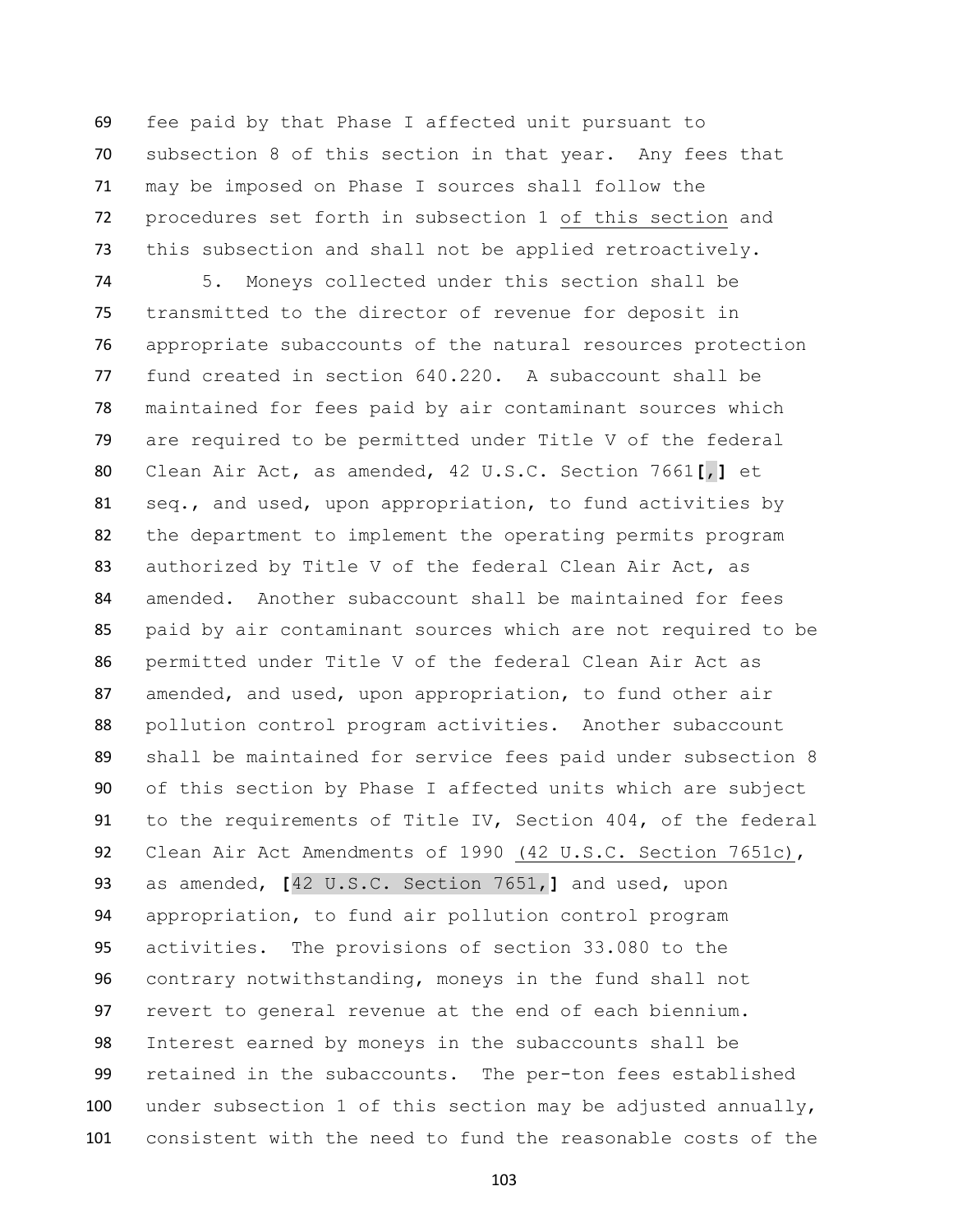program, but shall not be less than twenty-five dollars per ton of regulated air contaminant nor more than forty dollars per ton of regulated air contaminant. The first adjustment shall apply to moneys payable on April 1, 1994, and shall be based upon the general price level for the twelve-month period ending on August thirty-first of the previous calendar year.

 6. The department may initiate a civil action in circuit court against any air contaminant source which has not remitted the appropriate fees within thirty days. In any judgment against the source, the department shall be awarded interest at a rate determined pursuant to section 408.030 and reasonable attorney's fees. In any judgment against the department, the source shall be awarded reasonable attorney's fees.

117 117 7. The department shall not suspend or revoke a permit for an air contaminant source solely because the source has not submitted the fees pursuant to this section.

 8. Any Phase I affected unit which is subject to the requirements of Title IV, Section 404, of the federal Clean Air Act Amendments of 1990 (42 U.S.C. Section 7651c), as amended, **[**42 U.S.C. Section 7651,**]** shall pay annually beginning April 1, 1993, and terminating December 31, 1999, a service fee for the previous calendar year as provided herein. For the first year, the service fee shall be twenty- five thousand dollars for each Phase I affected generating unit to help fund the administration of sections 643.010 to 643.355. Thereafter, the service fee shall be annually set by the commission by rule, following public hearing, based on an annual allocation prepared by the department showing the details of all costs and expenses upon which such fees are based consistent with the department's reasonable needs to administer and implement sections 643.010 to 643.355 and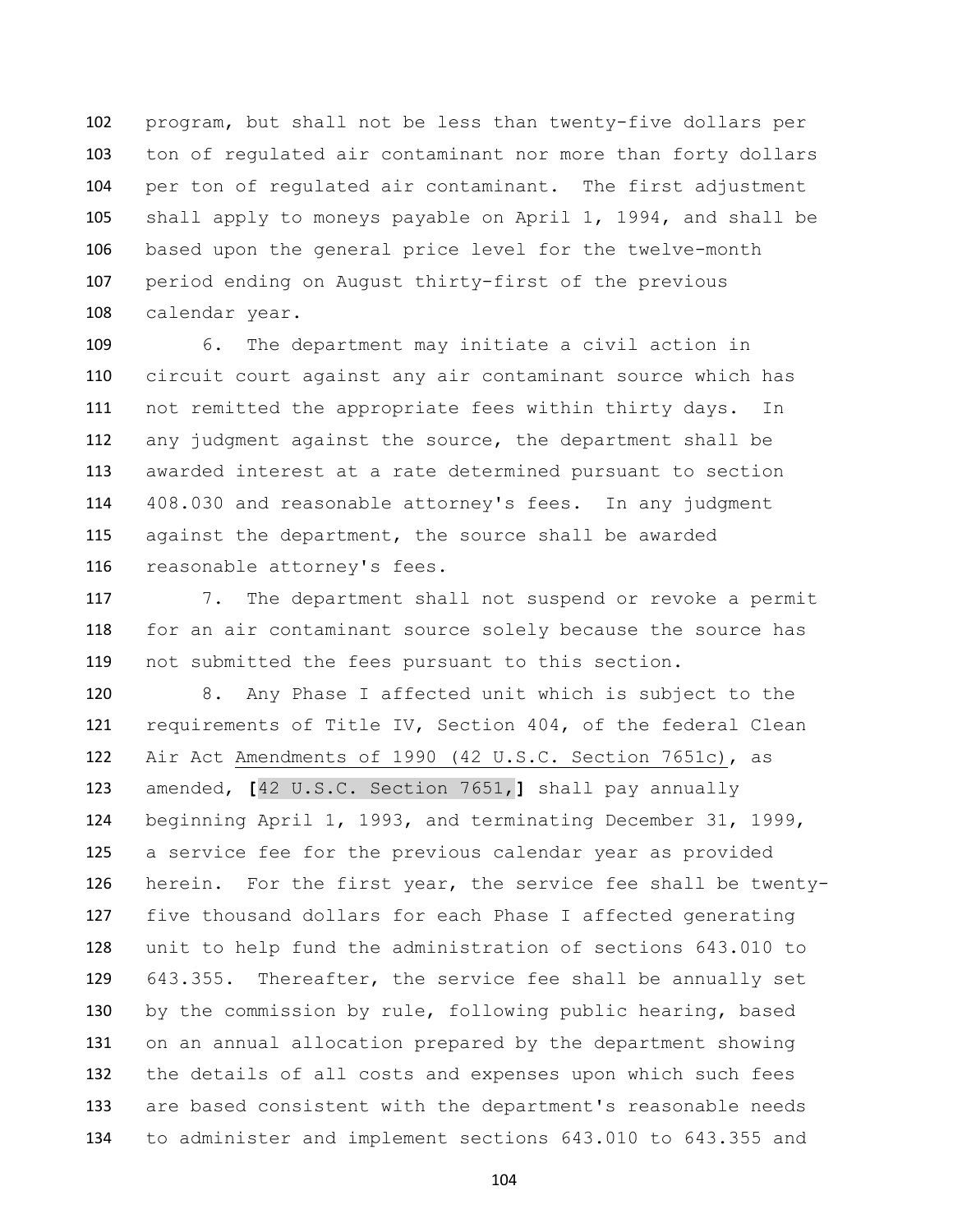to fulfill its responsibilities with respect to Phase I affected units, but such service fee shall not exceed twenty- five thousand dollars per generating unit. Any such Phase I affected unit which is located on one or more contiguous tracts of land with any Phase II generating unit that pays fees under subsection 1 or subsection 2 of this section shall be exempt from paying service fees under this subsection. A "contiguous tract of land" shall be defined to mean adjacent land, excluding public roads, highways and railroads, which is under the control of or owned by the permit holder and operated as a single enterprise.

 9. The department of natural resources shall determine the fees due pursuant to this section by the state of Missouri and its departments, agencies and institutions, including two- and four-year institutions of higher education. The director of the department of natural resources shall forward the various totals due to the joint committee on capital improvements and the directors of the individual departments, agencies and institutions. The departments, as part of the budget process, shall annually request by specific line item appropriation funds to pay said fees and capital funding for projects determined to significantly improve air quality. If the general assembly fails to appropriate funds for emissions fees as 159 specifically requested, the departments, agencies and institutions shall pay said fees from other sources of revenue or funds available. The state of Missouri and its departments, agencies and institutions may receive assistance from the small business technical assistance program established pursuant to section 643.173.

 10. Each retail agricultural facility that uses, stores, or sells anhydrous ammonia that is an air contaminant source subject to the risk management plan under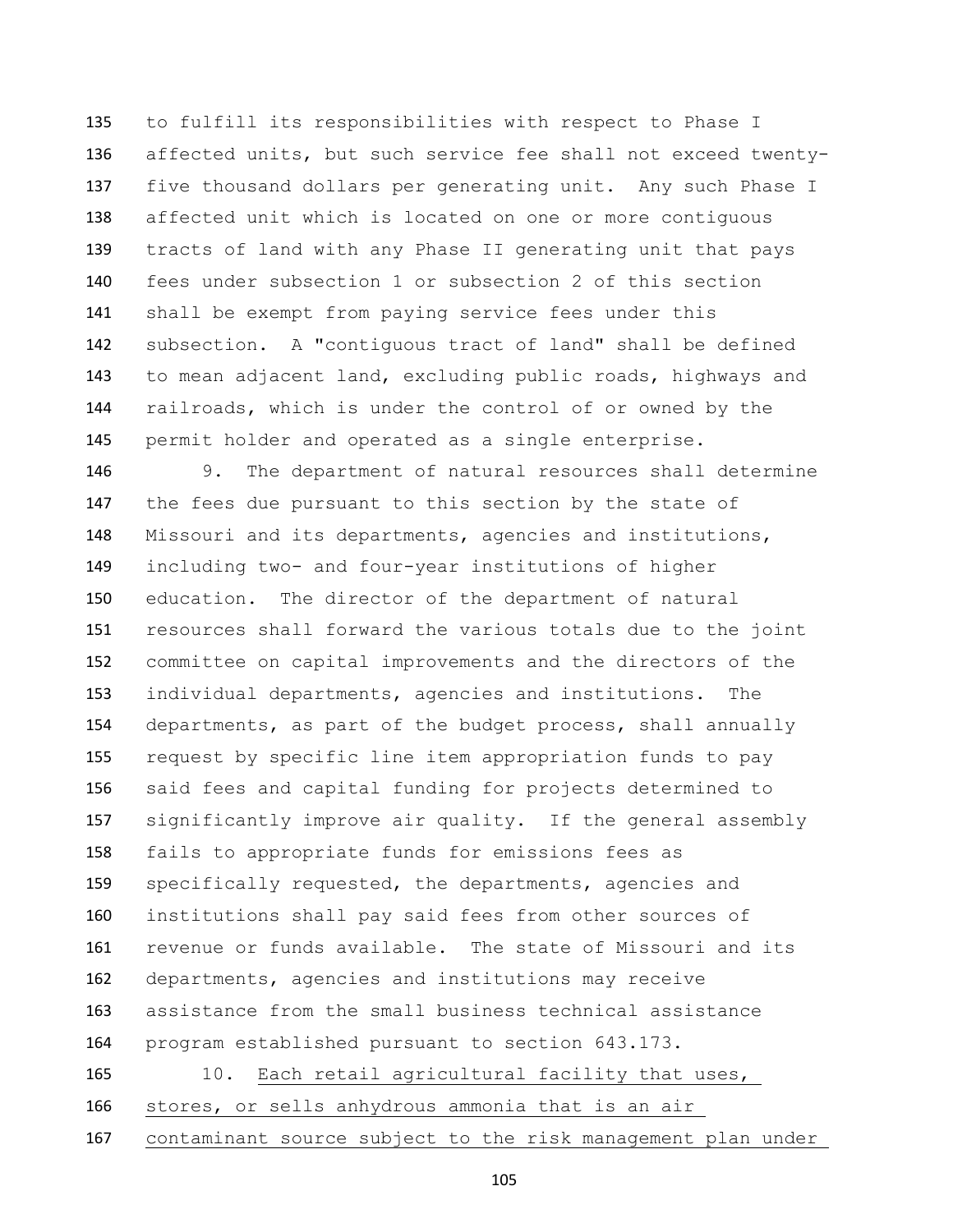42 U.S.C. Section 7412(r), as amended, shall pay an annual registration fee of two hundred dollars. In addition, each 170 retail agricultural facility that uses, stores, or sells anhydrous ammonia shall pay an annual tonnage fee calculated on the number of tons of anhydrous ammonia sold. The initial retail tonnage fee shall be set at one dollar and twenty-five cents per ton of anhydrous ammonia used or sold. Each distributor or terminal agricultural facility that uses, stores, or sells anhydrous ammonia that is an air contaminant source subject to the risk management plan program 3 under 40 CFR Part 68 shall pay an annual registration fee of five thousand dollars and shall not pay a tonnage fee. The annual registration fees and tonnage fee may be periodically revised under subsection 11 of this section. However, the fees collected shall be used exclusively for the purposes of administering the provisions of 42 U.S.C. Section 7412(r), as amended, for such agricultural facilities. Fees paid by agricultural air contaminant sources that use, store, or sell anhydrous ammonia for the purposes of implementing the requirements of 42 U.S.C. Section 7412(r), as amended, shall be deposited into the anhydrous ammonia risk management plan subaccount within the natural resources protection fund created in section 643.245. If the funding exceeds the reasonable costs to administer the programs as set forth in this section, the department of natural resources shall reduce fees for all registrants if the fees derived exceed the reasonable cost of administering the risk management plan under 42 U.S.C. Section 7412(r), as amended. 11. Notwithstanding any statutory fee amounts or maximums to the contrary, the department of natural resources may conduct a comprehensive review and propose

200 changes to the fee structure authorized by sections 643.073,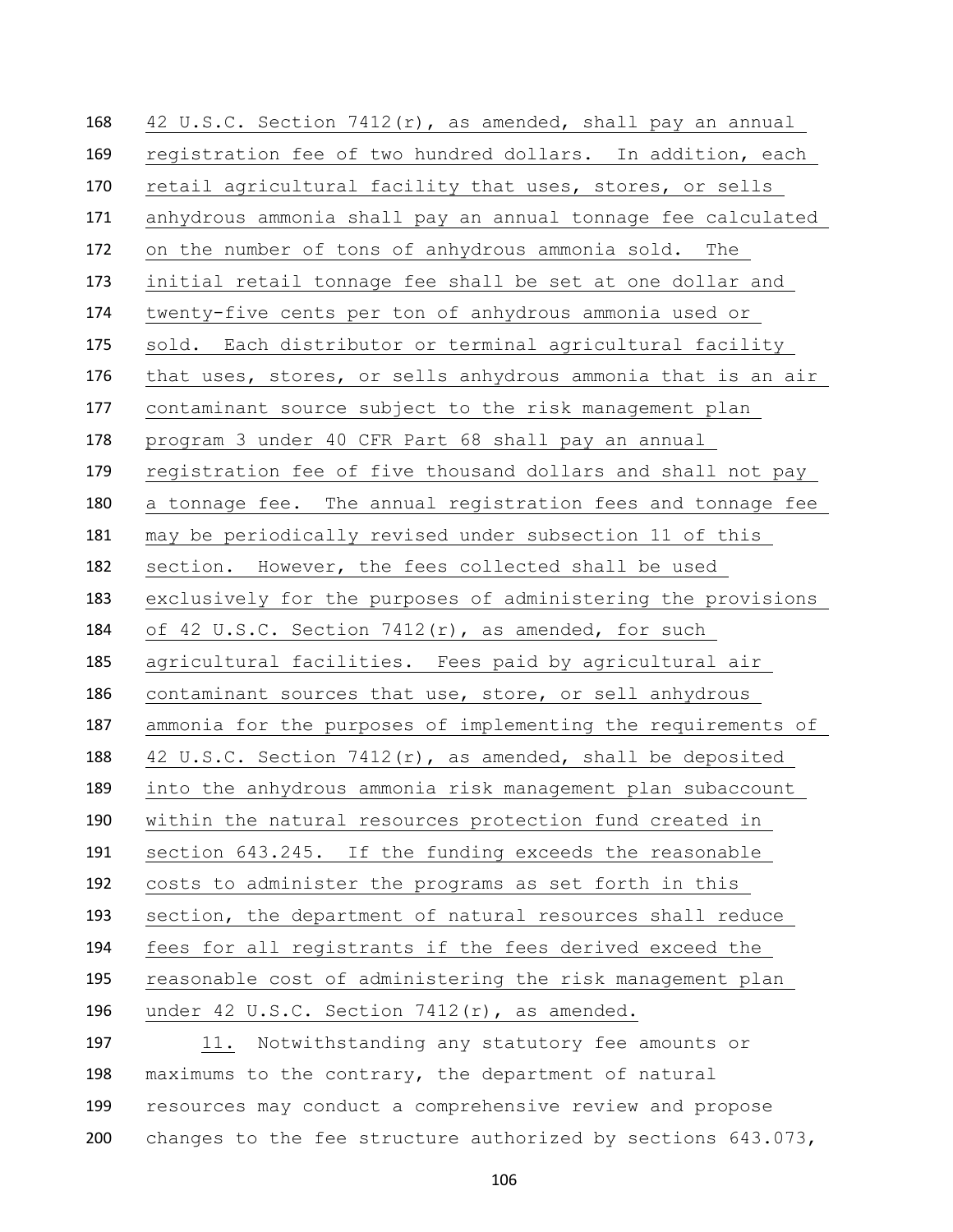643.075, 643.079, 643.225, 643.228, 643.232, 643.237, and 643.242 after holding stakeholder meetings in order to solicit stakeholder input from each of the following groups: the asbestos industry, electric utilities, mineral and metallic mining and processing facilities, cement kiln representatives, and any other interested industrial or business entities or interested parties. The department shall submit a proposed fee structure with stakeholder agreement to the air conservation commission. The commission shall review such recommendations at the forthcoming regular or special meeting, but shall not vote on the fee structure until a subsequent meeting. If the commission approves, by vote of two-thirds majority or five 214 of seven commissioners, the fee structure recommendations, the commission shall authorize the department to file a notice of proposed rulemaking containing the recommended fee 217 structure, and after considering public comments, may authorize the department to file the order of rulemaking for such rule with the joint committee on administrative rules pursuant to sections 536.021 and 536.024 no later than December first of the same year. If such rules are not disapproved by the general assembly in the manner set out below, they shall take effect on January first of the following calendar year and the previous fee structure shall expire upon the effective date of the commission-adopted fee structure. Any regulation promulgated under this subsection shall be deemed to be beyond the scope and authority provided in this subsection, or detrimental to permit applicants, if the general assembly, within the first sixty calendar days of the regular session immediately following the filing of such regulation, by concurrent resolution disapproves the regulation by concurrent resolution. If the general assembly so disapproves any regulation filed under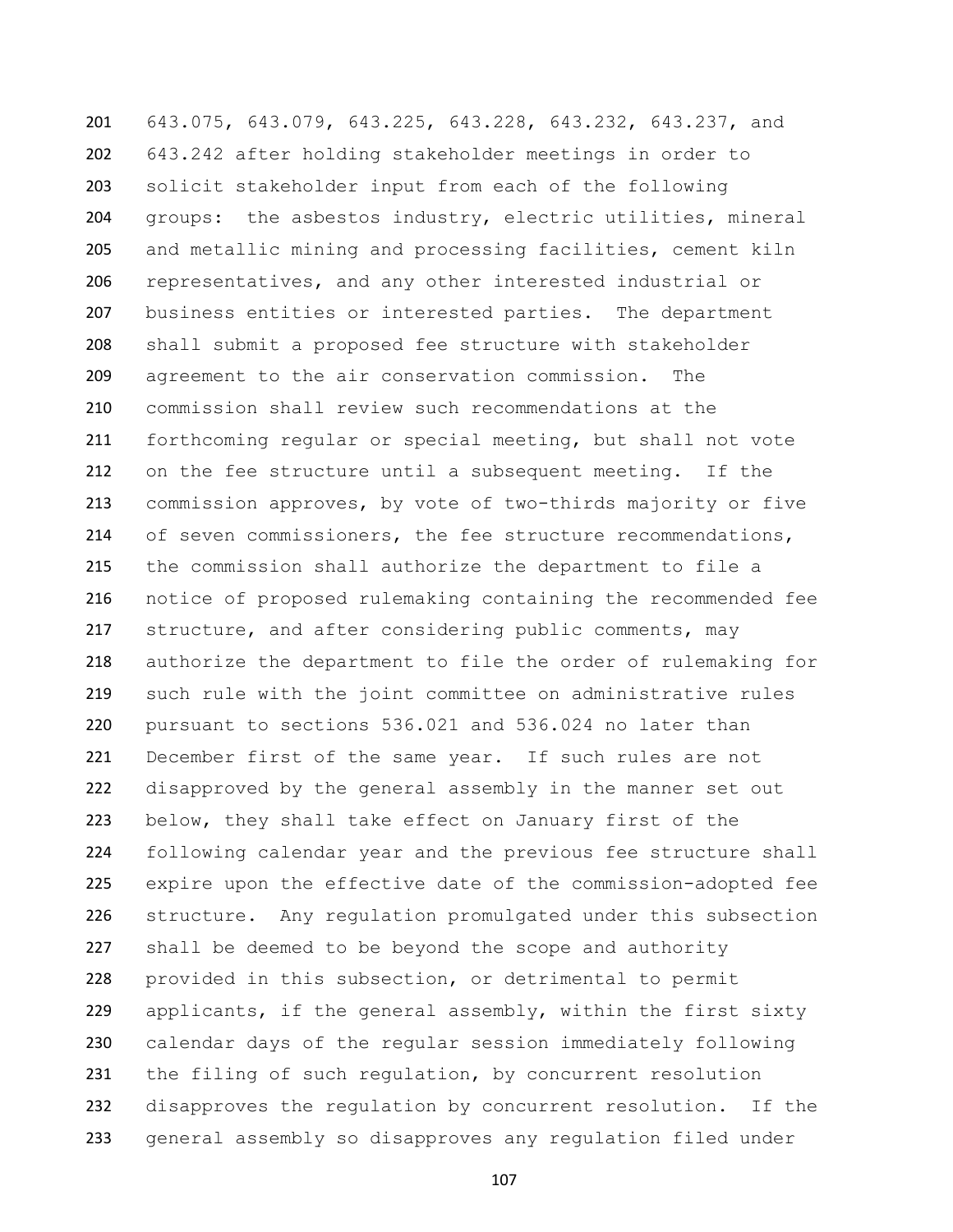this subsection, the commission shall continue to use the previous fee structure. The authority of the commission to further revise the fee structure as provided by this subsection shall expire on August 28, 2024.

643.245. 1. All moneys received pursuant to sections 643.225 to 643.245 and any other moneys so designated shall be placed in the state treasury and credited to the "Natural Resources Protection Fund — Air Pollution Asbestos Fee Subaccount", which is hereby created. Such moneys received pursuant to sections 643.225 to 643.245 shall, subject to appropriation, be used solely for the purpose of administering this chapter. Any unexpended balance in such fund at the end of any appropriation period shall not be transferred to the general revenue fund of the state treasury and shall be exempt from the provisions of section 33.080.

 2. All moneys received under subsection 10 of section 643.079 and any other moneys so designated shall be placed in the "Natural Resources Protection Fund - Anhydrous Ammonia Risk Management Plan Subaccount", which is hereby created. Such moneys received under subsection 10 of section 643.079 shall, subject to appropriation, be used solely for the purpose of administering the provisions of section 643.079. Any unexpended balance in such fund at the end of any appropriation period shall not be transferred to the general revenue fund of the state treasury and shall be exempt from the provisions of section 33.080.

 3. The state treasurer, with the approval of the board of fund commissioners, is authorized to deposit all of the moneys in any of the qualified state depositories. All such deposits shall be secured in such manner and shall be made upon such terms and conditions as are now and may hereafter be approved by law relative to state deposits. Any interest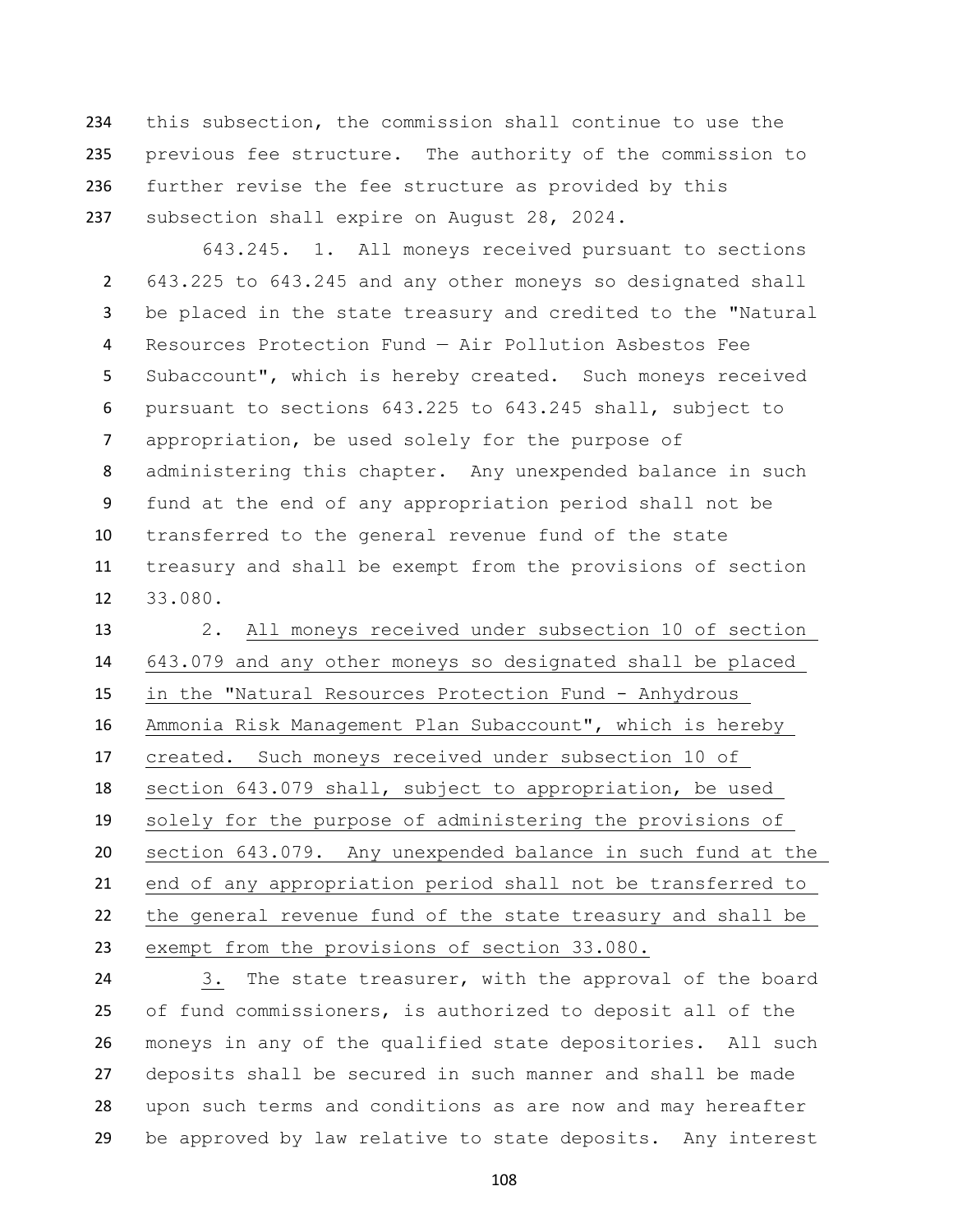received on such deposits shall be credited to the natural resources protection fund — air pollution asbestos fee subaccount.

|                | 644.060. 1. Processed recycled asphalt shingles, as          |
|----------------|--------------------------------------------------------------|
| $2^{\circ}$    | defined in section 260.221, may be used for fill,            |
| 3              | reclamation, and other beneficial purposes without a permit  |
| 4              | under sections 644.006 to 644.141 if such processed recycled |
| 5              | asphalt shingles are inspected for toxic and hazardous       |
| 6              | substances in accordance with requirements established by    |
| $\overline{7}$ | the department of natural resources, provided that processed |
| 8              | recycled asphalt shingles shall not be used for such         |
| 9              | purposes within one hundred feet of any lake, river, sink    |
| 10             | hole, perennial stream, or ephemeral stream.                 |
| 11             | 2. This section shall not be construed to authorize          |
| 12             | the abandonment, accumulation, placement, or storage of      |
| 13             | recycled asphalt shingles or processed recycled asphalt      |
| 14             | shingles on any real property without the consent of the     |
| 15             | real property owner.                                         |

1266.355. Unless provided for by federal<br>12 **1** law, rule or requlation, the director of the 2 law, rule or regulation, the director of the<br>3 department of agriculture shall promulgate, 3 department of agriculture shall promulgate,<br>4 bursuant to chapter 536, and enforce regula 4 pursuant to chapter 536, and enforce regulations<br>5 Setting forth minimum general standards covering setting forth minimum general standards covering 6 the design, construction, location,<br>7 installation, and operation of equip 7 installation, and operation of equipment for<br>8 storing, handling, transporting by tank truck 8 storing, handling, transporting by tank truck,<br>9 tank trailer, tank car and utilizing anhydrous tank trailer, tank car and utilizing anhydrous ammonia. The provisions of this section shall not apply to equipment which is in use for storing anhydrous ammonia as of August 28, 2010, and which is found by the department to be in substantial compliance with generally accepted standards of safety regarding life and **property.** The department shall adopt the 17 minimum general safety standards for the 3 17 minimum general safety standards for the storage<br>18 and handling of anhydrous ammonia set forth in 18 and handling of anhydrous ammonia set forth in<br>19 ANSI Standard K61.1-1999, Safety Requirements 19 ANSI Standard K61.1-1999, Safety Requirements<br>20 for the Storage and Handling of Anhydrous 20 for the Storage and Handling of Anhydrous<br>21 Ammonia: except that, ANSI Standard K61.1 21 Ammonia; except that, ANSI Standard K61.1-1999<br>22 Shall not be adopted by the department prior to 22 shall not be adopted by the department prior to<br>23 December 1, 2012. For purposes of this section, December 1, 2012. For purposes of this section, "ANSI" means the American National Standards Institute.**]**